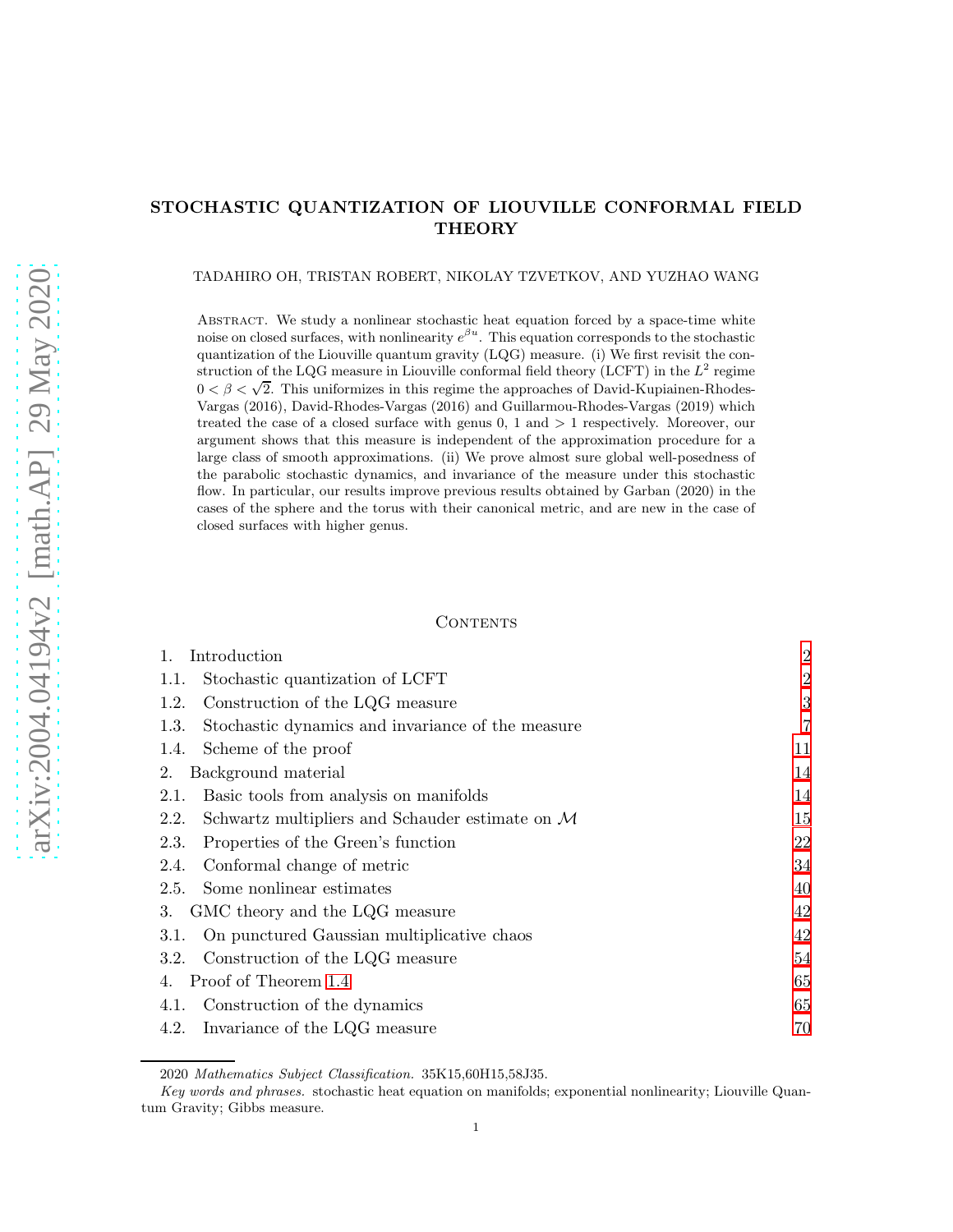Appendix A. Remarks on the LQG and  $\exp(\Phi)_2$  measures with negative cosmological constant [73](#page-72-0)

<span id="page-1-0"></span>References [75](#page-74-0)

#### <span id="page-1-3"></span>1. INTRODUCTION

<span id="page-1-1"></span>1.1. Stochastic quantization of LCFT. In this work, we discuss the well-posedness of some stochastic dynamics preserving the Liouville quantum gravity (LQG) measure appearing in the Liouville conformal field theory (LCFT) on a general compact surface. Given a connected, closed (compact, boundaryless), orientable, two-dimensional Riemannian manifold  $(\mathcal{M}, g)$ , the Liouville action  $S_{\mathcal{L}}$  is defined on paths  $u : \mathcal{M} \to \mathbb{R}$  by

$$
S_{\mathcal{L}}(u; g) \stackrel{\text{def}}{=} \frac{1}{4\pi} \int_{\mathcal{M}} \left\{ |\nabla_g u|^2 + Q \mathcal{R}_g u + 4\pi \nu e^{\beta u} \right\} dV_g, \tag{1.1}
$$

where  $\mathcal{R}_{g}$  is the Ricci scalar curvature and  $dV_{g}$  is the volume form. There are three positive parameters, namely the cosmological constant  $\nu > 0$ , the coupling constant  $\beta > 0$  and the charge  $Q = \frac{2}{\beta} + \frac{\beta}{2}$  $\frac{\beta}{2}$ . The goal of LCFT is then to compute the *L*-points correlation functions

$$
\left\langle \prod_{\ell=1}^{L} \mathcal{V}_{a_{\ell}}(x_{\ell}) \right\rangle \stackrel{\text{def}}{=} \int \prod_{\ell=1}^{L} \mathcal{V}_{a_{\ell}}(x_{\ell})(u) e^{-S_{\mathcal{L}}(u)} Du,
$$
\n(1.2)

where the so-called vertex operators  $\mathcal{V}_{a_{\ell}}(x_{\ell})$  are given by

<span id="page-1-6"></span><span id="page-1-4"></span><span id="page-1-2"></span>
$$
\mathcal{V}_{a_{\ell}}(x_{\ell})(u) \stackrel{\text{def}}{=} e^{a_{\ell}u(x_{\ell})},
$$

for some points  $x_{\ell} \in \mathcal{M}$  and some coefficients  $a_{\ell} \in \mathbb{R}$ . More generally, one wants to give a meaning to

$$
\int F(u) \prod_{\ell=1}^{L} \mathcal{V}_{a_{\ell}}(x_{\ell})(u) e^{-S_{\mathcal{L}}(u)} Du
$$
\n(1.3)

for suitable test functions F.

The stochastic quantization of LCFT then consists in constructing a parabolic dynamics given by the stochastic nonlinear heat equation

<span id="page-1-5"></span>
$$
\begin{cases} \partial_t u - \frac{1}{4\pi} \Delta_g u + \mathcal{N}(u) = \xi_g, \ (t, x) \in \mathbb{R}_+ \times \mathcal{M} \\ u_{|t=0} = u_0 \end{cases}
$$
 (1.4)

for some nonlinear interaction  $\mathcal{N}(u)$  and a stochastic forcing term  $\xi_{\mathrm{g}} : (\Omega, \mathbb{P}) \to \mathcal{S}'(\mathbb{R} \times \mathcal{M})$ given by a space-time white noise (with  $\mathcal{S}'(\mathbb{R} \times \mathcal{M})$  being the space of space-time tempered distributions), such that the corresponding stochastic flow map  $\Phi(t) : (u_0, \xi_{\rm g}) \mapsto u$  satisfies for any  $t \geq 0$ 

$$
\int \mathbb{E}\bigg[F\Big(\Phi(t, u_0, \xi_g)\Big)\bigg)\prod_{\ell=1}^L \mathcal{V}_{a_\ell}(x_\ell)\big(\Phi(t, u_0, \xi_g)\big)e^{-S_{\mathcal{L}}\big(\Phi(t, u_0, \xi_g)\big)}\bigg]Du_0
$$
\n
$$
=\int F(u_0)\prod_{\ell=1}^L \mathcal{V}_{a_\ell}(x_\ell)(u_0)e^{-S_{\mathcal{L}}(u_0)}Du_0.
$$
\n(1.5)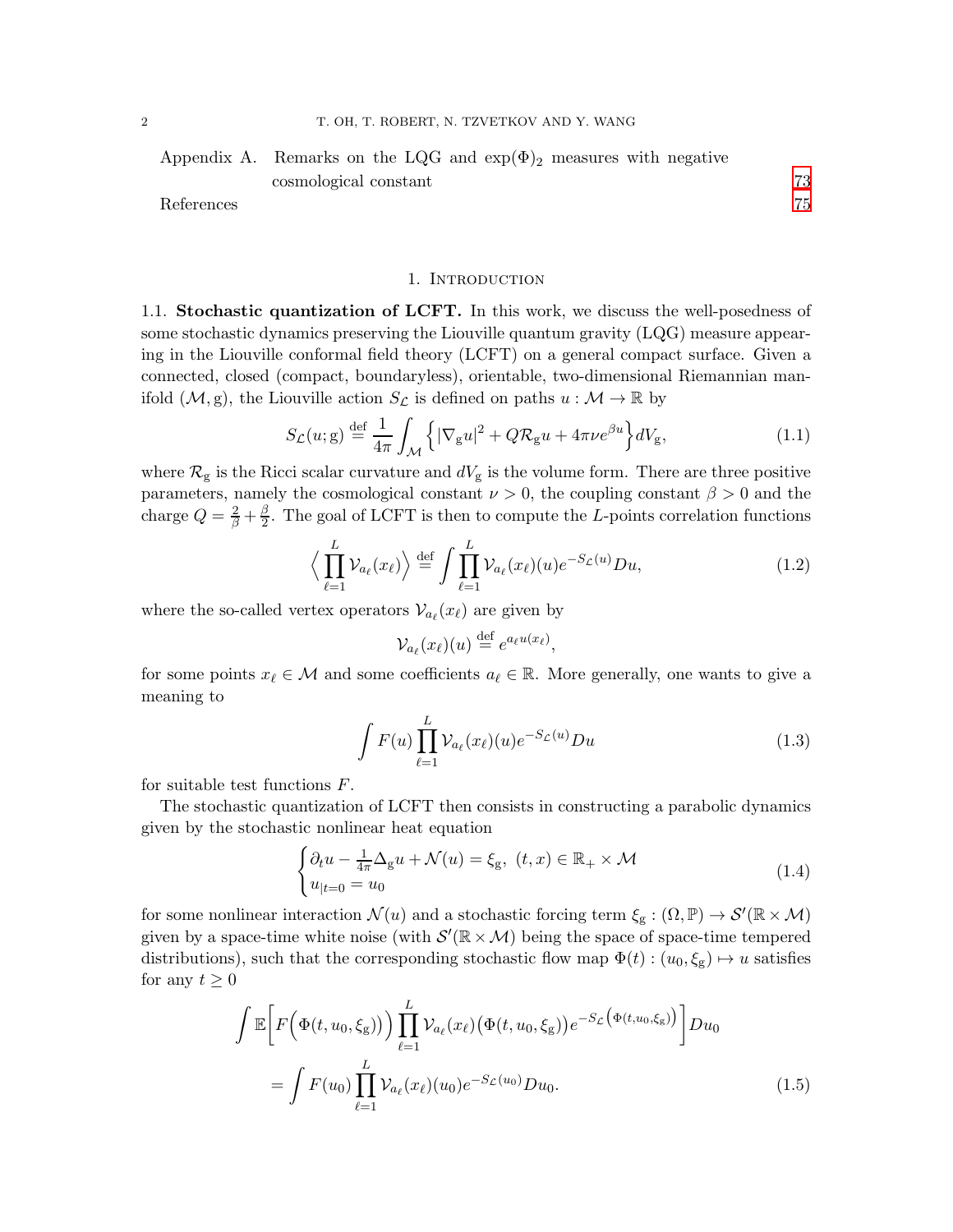LCFT is a special case of Euclidean quantum field theory (QFT), which aims at reconciling quantum mechanics with special relativity. During the 70's and the 80's, a systematic investigation of a minimal set of axioms ensuring the existence of such a theory was performed. In particular, a constructive approach to QFT has been developed through the lens of probability theory, which proved to be widely applicable. Namely, provided that the correlation functions [\(1.2\)](#page-1-2) satisfy some particular properties, there is then a roadmap allowing one to recover a QFT on Minkowski space. This program was particularly successful to treat QFT with polynomial interactions on  $\mathbb{R}^{1+1}$  space-time [\[58,](#page-76-0) [25\]](#page-75-0).

In this context, the way to build a "uniform" measure on the set of (random) quantum relativistic fields is naturally to look at Gibbs type measures by putting a Boltzmann weight on the contribution of each admissible field, thus yielding to  $(1.2)$ . Indeed, at the classical level, the functional  $S_{\mathcal{L}}$  in [\(1.1\)](#page-1-3) is well-known for its role in the proof of the uniformization theorem for compact Riemannian 2-manifolds  $[8]$ : in the case of a closed surface M of genus greater than 2, it is possible to find a metric with constant negative curvature on M by looking at the critical points of  $S_{\mathcal{L}}$  when Q is replaced by  $\frac{2}{\beta}$ . The formal measure  $e^{-S_{\mathcal{L}}(u)}du$  can then be seen as a natural generalization of the classical Wiener measure on the set of paths  $u : [0,1] \to \mathbb{R}$ . This latter is indeed formally given by  $e^{-E(u)}du$  for the energy functional  $E(u) = \frac{1}{2} \int_0^1 (u'(x))^2 dx$ , and corresponds to the quantum analogue of the classical trajectories  $u : [0,1] \to \mathbb{R}$  given by  $u = constant$ , which are the critical points of E. The value of  $Q = \frac{2}{\beta} + \frac{\beta}{2}$  $\frac{6}{2}$  in [\(1.1\)](#page-1-3) can then be seen as a quantum correction of the classical value  $\frac{2}{\beta}$ ; see also the discussion in the introduction of [\[39\]](#page-75-1).

LCFT is then a Euclidean QFT in  $1+1$  dimension, which moreover possesses some extra symmetries, to wit, *conformal invariance*. It turns out that its importance goes beyond that of only QFT [\[43\]](#page-76-1). Although it was introduced by Polyakov in his seminal work [\[51\]](#page-76-2) as a theory of random surfaces used to describe string theory and quantum gravity, it proved to be also deeply related to probability, geometry and algebra, as it is conjectured to be the scaling limit of random planar maps [\[41\]](#page-75-2); it also appears in super-symmetric Yang-Mills [\[56,](#page-76-3) [40\]](#page-75-3). This explains why it has attracted a lot of attention in the past decades in both the physics and mathematics communities.

<span id="page-2-0"></span>1.2. Construction of the LQG measure. Although natural, the expression [\(1.3\)](#page-1-4) for the LQG measure is merely formal, since  $Du$  represents a uniform measure on the set of paths  $u : \mathcal{M} \to \mathbb{R}$ , which is not properly well-defined. The rigorous construction of expressions such as  $(1.2)$  has recently attracted a lot of attention  $[21, 15, 17, 35, 52, 30, 37]$  $[21, 15, 17, 35, 52, 30, 37]$  $[21, 15, 17, 35, 52, 30, 37]$  $[21, 15, 17, 35, 52, 30, 37]$  $[21, 15, 17, 35, 52, 30, 37]$  $[21, 15, 17, 35, 52, 30, 37]$  $[21, 15, 17, 35, 52, 30, 37]$ . It is now well-known that a way to define properly [\(1.2\)](#page-1-2) is to start by interpreting  $e^{-S_{\mathcal{L}}(u)}Du$  as a measure with density with respect to a base Gaussian measure. Indeed, let us only consider the quadratic part of the action and look at the expression

$$
e^{-\frac{1}{4\pi}\int_{\mathcal{M}}|\nabla_{\mathbf{g}}u|^2dV_{\mathbf{g}}}Du=\Xi\prod_{n\geq 1}\frac{\lambda_n}{2\pi}e^{-\frac{\lambda_n^2}{4\pi}u_n^2}du_n
$$

with the normalisation constant formally given by

<span id="page-2-1"></span>
$$
\Xi = \prod_{n\geq 1} \frac{2\pi}{\lambda_n}.\tag{1.6}
$$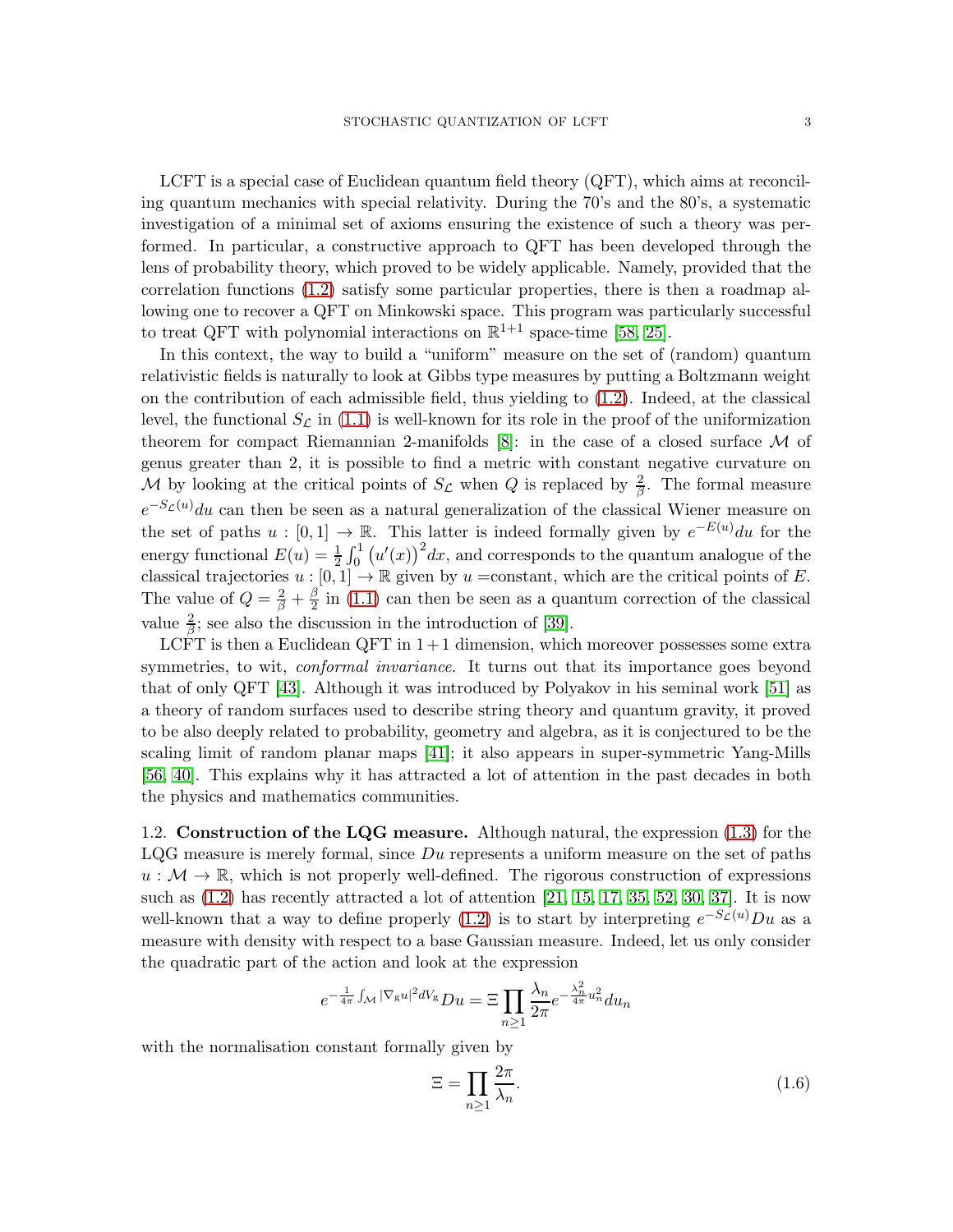Here  $0 = \lambda_0^2 < \lambda_1^2 \leq \lambda_2^2 \leq \dots$  are the eigenvalues of  $-\Delta_g$  associated with an orthonormal basis  $\{\varphi_n\}_{n\geq 0}$  of  $L^2(\mathcal{M}, g)$  of eigenfunctions, so that we can decompose  $u : \mathcal{M} \to \mathbb{R}$  as

$$
u = \sum_{n \geq 0} u_n \varphi_n.
$$

This allows us to interpret for  $n \geq 1$  the one-dimensional measure  $\frac{\lambda_n}{2\pi}e^{-\frac{\lambda_n^2}{4\pi}u_n^2}du_n$  as the density of a normal distribution with variance  $\frac{2\pi}{\lambda_n^2}$ . However, due to  $\lambda_0 = 0$ , we see that the zero-th frequency is distributed uniformly on R. Thus we can interpret the formal expression  $e^{-\frac{1}{4\pi}\int_{\mathcal{M}}\left|\nabla_{g}u\right|_{g}^{2}}$  $g^{dV_g}Du$  as  $\Xi d\mu_g\otimes d\overline{X}$  by decomposing  $u=X_g+\overline{X}$ , were  $d\overline{X}$  is the Lebesgue measure on  $\mathbb{R}$ , and  $\mu_{\mathbb{g}}$  is the law of the random variable  $X_{\mathbb{g}}$  given by the so-called *(mass-less) Gaussian free field* (GFF). Namely,  $\mu_{\rm g}$  is the Gaussian measure on

$$
H_0^s(\mathcal{M}, \mathbf{g}) \stackrel{\text{def}}{=} \left\{ u \in H^s(\mathcal{M}, \mathbf{g}) = (1 - \Delta_{\mathbf{g}})^{-\frac{s}{2}} L^2(\mathcal{M}), \int_{\mathcal{M}} u dV_{\mathbf{g}} = 0 \right\},\tag{1.7}
$$

s < 0, with covariance<sup>[1](#page-3-0)</sup> operator  $2\pi(-\Delta_g)^{s-1}$ . In particular we can realise  $X_g$  as

<span id="page-3-4"></span><span id="page-3-3"></span>
$$
X_{\rm g}(\omega) \stackrel{\text{def}}{=} \sum_{n\geq 1} \frac{\sqrt{2\pi}h_n(\omega)}{\lambda_n} \varphi_n,\tag{1.8}
$$

where  $\{h_n\}_{n\geq 1}$  are iid random variables ~  $\mathcal{N}(0,1)$  on a probability space  $(\Omega, \mathbb{P})$ .

This allows us to interpret [\(1.3\)](#page-1-4) as

$$
\int_{H_0^s(\mathcal{M})}\int_{\mathbb{R}} F(X_{\mathbf{g}}+\overline{X})d\rho_{\{a_{\ell},x_{\ell}\},\mathbf{g}}(X_{\mathbf{g}},\overline{X}),
$$

where<sup>[2](#page-3-1)</sup> the LQG measure  $\rho_{\{a_\ell, x_\ell\},\mathbf{g}}$  is then formally given by

$$
\begin{split} \text{``}d\rho_{\{a_{\ell},x_{\ell}\},g}(X_{g},\overline{X}) &= \Xi \exp\bigg\{\sum_{\ell=1}^{L} a_{\ell}(X_{g}+\overline{X})(x_{\ell}) - \frac{Q}{4\pi} \int_{\mathcal{M}} \mathcal{R}_{g}(X_{g}+\overline{X}) dV_{g} \\ &- \nu \int_{\mathcal{M}} e^{\beta(X_{g}+\overline{X})} dV_{g}\bigg\} d\mu_{g}(X_{g}) \otimes d\overline{X}^{\prime}. \end{split} \tag{1.9}
$$

There are still some issues to deal with in order to make sense of [\(1.9\)](#page-3-2). The first one comes from the normalisation constant  $\Xi$  in [\(1.6\)](#page-2-1). Indeed, in view of Weyl's law (see [\(2.1\)](#page-13-2) below) the infinite product in [\(1.6\)](#page-2-1) does not converge. Still, it is possible to interpret it as

<span id="page-3-5"></span><span id="page-3-2"></span>
$$
\Xi = \frac{\sqrt{V_{\rm g}(\mathcal{M})}}{\sqrt{\det' \Delta_{\rm g}}},\tag{1.10}
$$

where  $\det'(\Delta_g)$  is the determinant of the Laplace-Beltrami operator, defined as a suitable expression of the spectral zeta function  $\zeta(s) = \sum_{n\geq 1} \lambda_n^{-s}$ ; see for example [\[49\]](#page-76-5) or the discussion in [\[30,](#page-75-8) Section 2.3].

<span id="page-3-0"></span><sup>&</sup>lt;sup>1</sup> The law of the Gaussian free field (GFF)  $(1.8)$  is more often referred to as a Gaussian measure on  $L_0^2(\mathcal{M},g)$  with covariance  $2\pi(-\Delta_g)^{-1}$  in the probability literature; here we want to emphasize that this latter operator is not trace class, which makes the support of  $\mu_{\rm g}$  actually strictly larger than  $L_0^2(\mathcal{M}, g)$ .

<span id="page-3-1"></span><sup>&</sup>lt;sup>2</sup>which is not to be confused with the random measure  $e^{\beta X_{\rm g}}dV_{\rm g}$ , which is the Gaussian multiplicative chaos associated with the GFF  $X_g$ , and is sometimes also referred to as the LQG measure in the probability literature.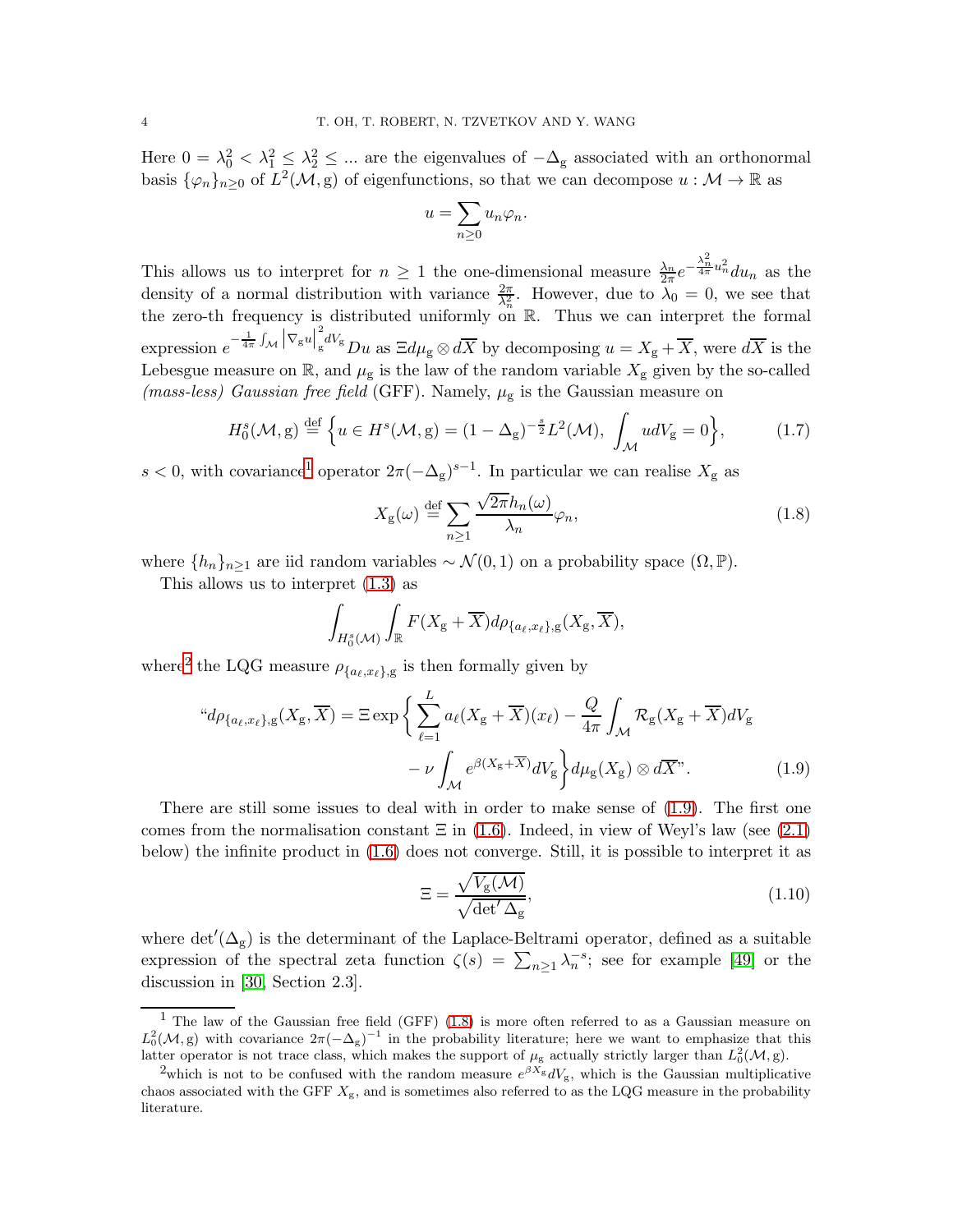The next issue comes from the roughness of the support of  $\mu_{\rm g}$ : we see that the expressions  $X_{\rm g}(x_\ell)$  and  $e^{\beta X_{\rm g}}$  are still not well-defined. This requires a proper *renormalization* procedure. For any  $N \in \mathbb{N}$  we therefore look at the truncated measure given by

$$
d\rho_{N,g}(X_g, \overline{X}) \stackrel{\text{def}}{=} \mathcal{Z}_N^{-1}(g) R_N(X_g + \overline{X}) d\mu_g(X_g) \otimes d\overline{X},\tag{1.11}
$$

where  $\mathcal{Z}_N$  is the truncated partition function, and the renormalized truncated density in  $(1.11)$  is given by

$$
R_N(u) \stackrel{\text{def}}{=} \Xi \exp\left\{ \sum_{\ell=1}^L \left( a_\ell \mathbf{P}_N u(x_\ell) - \frac{a_\ell^2}{2} \left( \log N + 2\pi C_\mathbf{P} \right) \right) - \frac{Q}{4\pi} \int_{\mathcal{M}} \mathcal{R}_{\rm g} u dV_{\rm g} - \nu \int_{\mathcal{M}} e^{-\pi \beta^2 C_\mathbf{P}} N^{-\frac{\beta^2}{2}} e^{\beta \mathbf{P}_N u} dV_{\rm g} \right\},\tag{1.12}
$$

where the regularization operator is

<span id="page-4-0"></span>
$$
\mathbf{P}_N = e^{N^{-2}\Delta_{\mathbf{g}}},\tag{1.13}
$$

<span id="page-4-6"></span><span id="page-4-5"></span><span id="page-4-4"></span><span id="page-4-2"></span><span id="page-4-1"></span>L

and  $C_{\mathbf{P}}$  is a constant which only depends on the choice of the regularization procedure; see Lemma [2.10](#page-26-0) below.

The difference with [\(1.9\)](#page-3-2) comes from the introduction of the "ultraviolet cut-off"  $\mathbf{P}_N$  in [\(1.12\)](#page-4-1) as well as the removal of the divergent terms  $\frac{a_\ell^2}{2} \log N$  and  $e^{\frac{\beta^2}{2}}$  $\frac{p}{2}$  log N. We can thus hope to have cured all the small scales divergences in the model, and to recover a non trivial limit when letting the cut-off parameter  $N \to \infty$ .

Before stating our first result, we need to make several assumptions on the parameters entering the model.

$$
(L^2 \text{ regime}) \t\t 0 < \beta < \sqrt{2} \t (1.14)
$$

(First Seiberg bound) 
$$
\chi(\mathcal{M})Q < \sum_{\ell=1} a_{\ell} \tag{1.15}
$$

(Integrable insertions) 
$$
\max_{\ell=1,\dots,L} a_{\ell} < \frac{2}{\beta}, \tag{1.16}
$$

where  $\chi(\mathcal{M})$  in [\(1.15\)](#page-4-2) is the Euler characteristic of M. We then have the following result.

<span id="page-4-7"></span>**Theorem 1.1.** Let<sup>[3](#page-4-3)</sup>  $L \geq 0$  and  $a_{\ell} \in \mathbb{R}$  and  $x_{\ell} \in \mathcal{M}$ ,  $\ell = 1, ..., L$ . Let also  $\nu, \beta > 0$  and  $Q=\frac{2}{\beta}+\frac{\beta}{2}$  $\frac{\beta}{2}$  satisfying [\(1.14\)](#page-4-4)-[\(1.15\)](#page-4-2)-[\(1.16\)](#page-4-5)*.* Then:

(i) the truncated measure  $\rho_{N,g}$  in [\(1.11\)](#page-4-0) converges weakly towards a probability measure  $\rho_{a_\ell,x_\ell},\underline{s}$  on  $H^s_0(\mathcal{M})\oplus\mathbb{R}$ , for any  $s < 0$ , which is absolutely continuous with respect to  $d\overline{\mu}_{\rm g}\otimes d\overline{X},$  where  $\overline{\mu}_{\rm g}$  is the non-centred Gaussian measure on  $H^s_0(\mathcal{M})$  with covariance  $(-\Delta_g)^{s-1}$  and mean  $\sum_{\ell=1}^L a_{\ell} G_g(x_{\ell},\cdot) \in H_0^s(\mathcal{M})$ , with  $G_g$  being the Green's function of *the Laplace-Beltrami operator on* M*;*

(ii) the limit measure  $\rho_{\{a_\ell, x_\ell\}, g}$  is independent of the approximation procedure. More pre*cisely, if we replace*  $\mathbf{P}_N$  *in* [\(1.13\)](#page-4-6) *by any Schwartz multiplier*  $\psi(-N^{-2}\Delta_g)$  *with*  $\psi \in \mathcal{S}(\mathbb{R})$ and  $\psi(0) = 1$ , then the same result holds, and the limit  $\rho_{\{a_\ell, x_\ell\}, g}$  *obtained this way coincides with the limit*  $\rho_{a_\ell,x_\ell}$ <sub>*i.g. obtained by the approximations* [\(1.11\)](#page-4-0)*;*</sub>

(iii) the measure  $\rho_{\{a_\ell,x_\ell\},\mathbf{g}}$  is invariant under conformal change of the metric, in the sense

<span id="page-4-3"></span><sup>&</sup>lt;sup>3</sup>When  $L = 0$ , we simply do not consider any insertion operator in [\(1.3\)](#page-1-4). See also Remark [1.2](#page-5-0) below.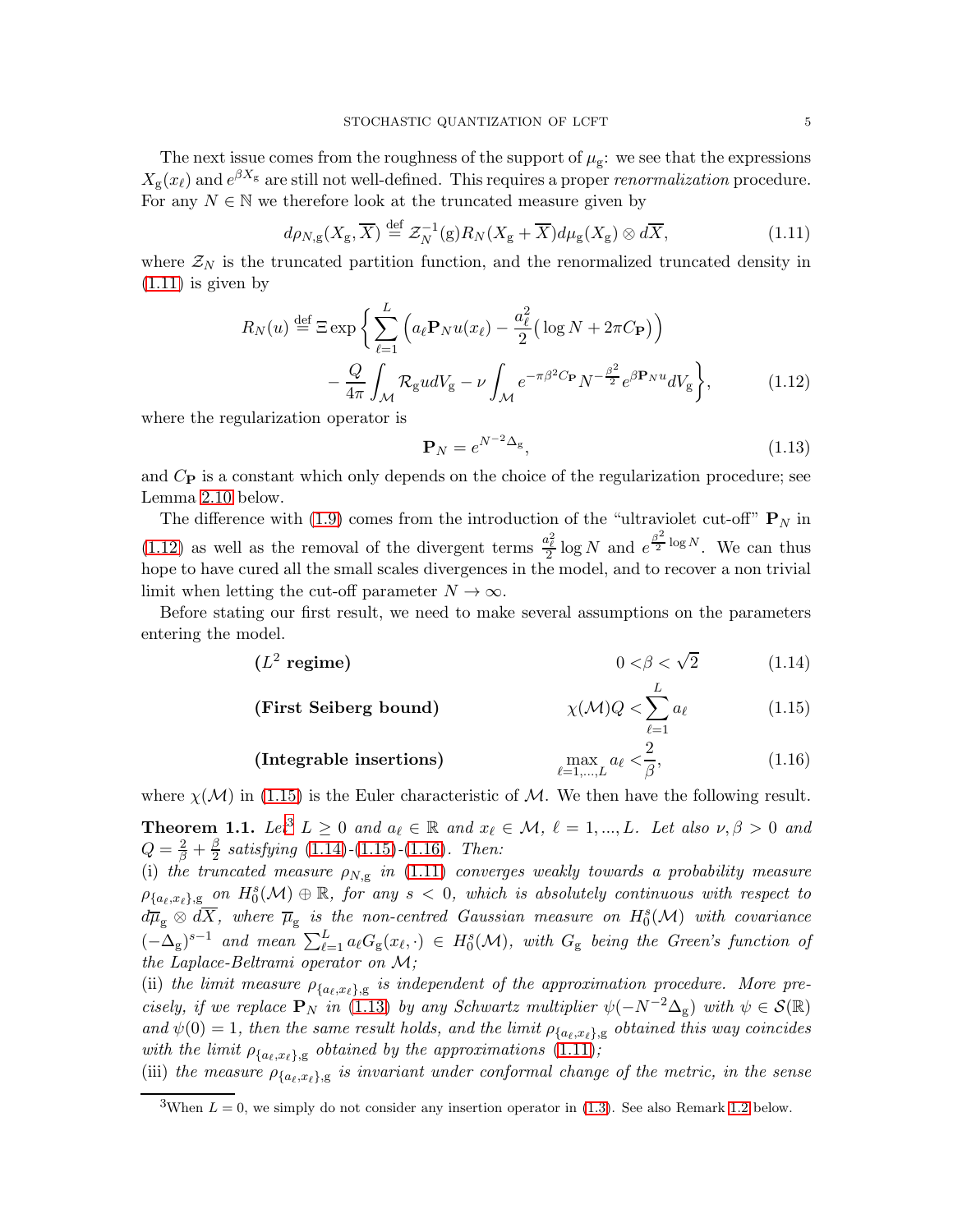*that for any continuous bounded test function*  $F \in C_b(H_0^s(\mathcal{M}) \oplus \mathbb{R})$  *and any smooth metrics* g, g<sub>0</sub> *on*  $M$  *such that*  $g = e^{f_0}g_0$  *for some*  $f_0 \in C^{\infty}(\mathcal{M})$ *, we have* Weyl's anomaly

$$
\int_{H_0^s(\mathcal{M}, g))} \int_{\mathbb{R}} F(X_g + \overline{X}) d\rho_{\{a_\ell, x_\ell\}, g}(X_g, \overline{X})
$$
\n
$$
= \exp\left(\frac{c_L}{96\pi} \int_{\mathcal{M}} \left( |\nabla_0 f_0|^2 + \mathcal{R}_0 f_0 \right) dV_0 - \sum_{\ell=1}^L \left( \frac{Q a_\ell}{2} - \frac{a_\ell^2}{4} \right) f_0(x_\ell) \right)
$$
\n
$$
\times \int_{H_0^s(\mathcal{M}, g_0))} \int_{\mathbb{R}} F(X_0 + \overline{X} - \frac{Q}{2} f_0) d\rho_{\{a_\ell, x_\ell\}, g_0}(X_0, \overline{X}), \tag{1.17}
$$

where  $c_L = 1 + 6Q^2$  is the central charge of LCFT.

Note that the  $\dot{H}^1$  norm of  $f_0$  in Weyl's anomaly does not depend on the metrics g or  $g_0$ . See Subsection [2.4.](#page-33-0)

Several comments are in order. First, concerning the assumptions  $(1.14)-(1.15)-(1.16)$  $(1.14)-(1.15)-(1.16)$  $(1.14)-(1.15)-(1.16)$  $(1.14)-(1.15)-(1.16)$ , note that we only state convergence of the truncated measure in the " $L^2$  regime" [\(1.14\)](#page-4-4) for the coupling constant  $\beta$ , whereas it is known [\[15,](#page-75-5) [17,](#page-75-6) [30\]](#page-75-8) that one can define it in the entire *sub-critical regime*  $0 < \beta < 2$ , and even at the endpoint  $\beta = 2$  [\[30,](#page-75-8) [19,](#page-75-10) [20,](#page-75-11) [3\]](#page-74-2). However, for the construction of the dynamics in [\(1.5\)](#page-1-5), our argument requires to control the second moment of the Gaussian multiplicative chaos, which gives the restriction [\(1.14\)](#page-4-4). See also Proposition [1.8](#page-11-0) and [4.1](#page-64-2) below.

As for the constraint [\(1.16\)](#page-4-5), it is more restrictive than the *second Seiberg bound*

<span id="page-5-1"></span>
$$
\max_{\ell=1,\dots,L} a_{\ell} < Q = \frac{2}{\beta} + \frac{\beta}{2} \tag{1.18}
$$

for which the measure is constructed in [\[15\]](#page-75-5), with even the endpoint case being tractable [\[16\]](#page-75-12). Although the full regime  $0 < \beta < 2$  and  $\max_{\ell} a_{\ell} < Q$  can be obtained from the arguments in  $[15, 17, 30]$  $[15, 17, 30]$  $[15, 17, 30]$ , our argument for the construction of the dynamics  $(1.20)$  does not seem to extend beyond  $(1.14)-(1.15)-(1.16)$  $(1.14)-(1.15)-(1.16)$  $(1.14)-(1.15)-(1.16)$  $(1.14)-(1.15)-(1.16)$  at this point. See also Remark [3.4](#page-53-1) below.

Let us also mention that we stated the uniqueness of the measure only with respect to the class of approximations described in Theorem [1.1](#page-4-7) (ii), which includes the natural regularizations by the heat kernel [\(1.13\)](#page-4-6) or the "smooth" projection on the finite-dimensional subspace Vect $\{\varphi_n, \lambda_n \leq N\}$  corresponding to a smooth truncation of the eigenfunctions expansion [\(1.8\)](#page-3-3). Still our argument also extends to smoothing operators with kernel  $N^2 \chi(N\mathbf{d}_{g}(x, y)),$  $\chi \in C_0^{\infty}(0, \iota(M))$  with  $\iota(M)$  being the injectivity radius; see Remark [2.11.](#page-29-0)

<span id="page-5-0"></span>Remark 1.2. The Seiberg bounds [\(1.15\)](#page-4-2) and [\(1.18\)](#page-5-1) (and so a fortiori the assumption [\(1.16\)](#page-4-5)) imply that the formal measure " $e^{-S_{\mathcal{L}}(u)}Du$ " (i.e. without insertions) can only be made sense of in the case of a surface with negative curvature, for which  $L = 0$  does not violate the condition [\(1.15\)](#page-4-2). On the other hand, we see that for the sphere or the torus, this latter measure is not finite since the Seiberg bound [\(1.15\)](#page-4-2) cannot be satisfied for  $L = 0$  in these cases (see [\(3.22\)](#page-60-0) below). Combining [\(1.15\)](#page-4-2) with [\(1.18\)](#page-5-1), we see that we need at least  $L \geq 3$  in order to have a non trivial probability measure  $\rho_{\{a_\ell, x_\ell\}, g}$  on  $M = \mathbb{S}^2$ , whereas in the case of the torus, we need  $L \geq 1$ . Namely, the uniform distribution of the zero mode  $d\overline{X}$  raises an issue in defining the probability measure " $e^{-S_{\mathcal{L}}(u)}Du$ " in the case of the sphere and the torus, and we fix this issue by inserting punctures in the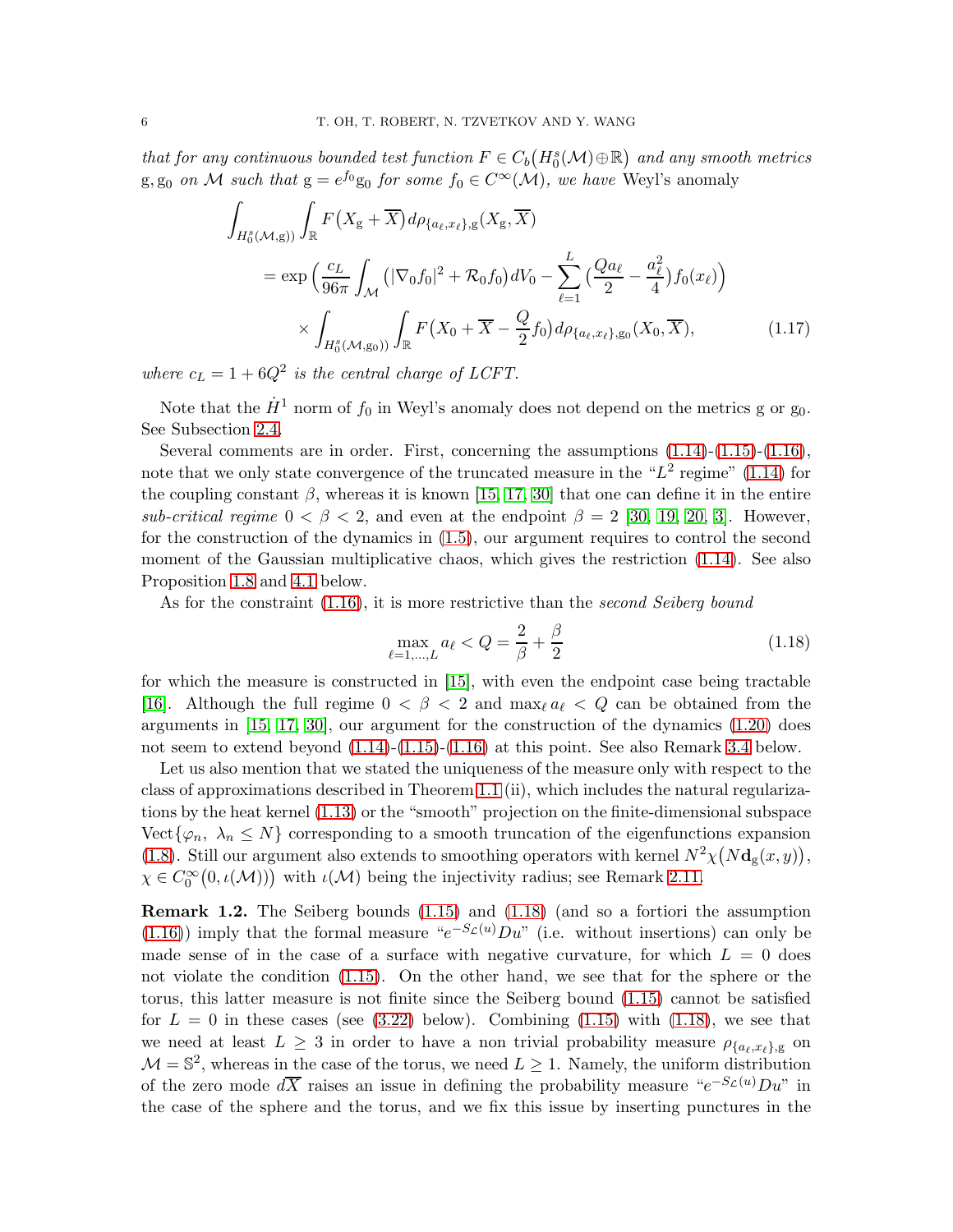definition of the measure [\(1.9\)](#page-3-2). On the other hand, the negative curvature is favorable for the measure construction, in the sense that this issue does not appear. Interestingly, this deepens the analogy with the classical situation encountered in the uniformization theorem as mentioned in the introduction. Indeed, due to Gauss-Bonnet theorem (see [\(2.23\)](#page-33-1) below) it is not possible to find a smooth metric with constant negative curvature on  $\mathbb{S}^2$ . However, this can be bypassed by considering metrics with conical singularities [\[61\]](#page-76-6), and the Seiberg bound [\(1.15\)](#page-4-2) can then be seen at the analogue of the necessary condition on the solid angles of the singularities in order for such a metric to exist.

Remark 1.3. From the perspective of Remark [1.2,](#page-5-0) the LQG measure corresponds to the minimal choice  $L = 3$  on  $\mathbb{S}^2$ ,  $L = 1$  on  $\mathbb{T}^2$  or  $L = 0$  on hyperbolic surfaces. In the case of the sphere, fixing three punctures  $x_1, x_2, x_3 \in \mathbb{S}^2$  to define the LQG measure, the expression [\(1.2\)](#page-1-2) then actually corresponds to the  $(L-3)$ -correlation function of the LQG measure. Note that the stochastic quantization procedure as introduced in [\[50\]](#page-76-7) then only corresponds to  $(1.23)$  for the minimal choice of  $L$  used to define the LQG measure.

<span id="page-6-0"></span>1.3. Stochastic dynamics and invariance of the measure. We now move on to the construction of a stochastic parabolic dynamics leaving the measure  $\rho_{\{a_\ell,x_\ell\},\mathbf{g}}$  invariant.

Indeed, as mentioned in Subsection [1.1,](#page-1-1) the measure [\(1.2\)](#page-1-2) arises in the probabilistic construction of LCFT as a Euclidean QFT. In recent years, we have also seen a rapid development of the (stochastic) PDE approach to constructive Euclidean QFT. Motivated by the stochastic quantization [\[50\]](#page-76-7) of the QFT models, a lot of attention has then been devoted to the understanding of singular stochastic parabolic PDEs, with the recent breakthroughs of Hairer [\[31\]](#page-75-13) through the introduction of regularity structures, and Gubinelli and his collaborators [\[28\]](#page-75-14) through the development of paracontrolled calculus. Let us mention a recent success of this latter approach [\[27\]](#page-75-15) where the authors follow through the PDE construction of the Euclidean QFT on  $\mathbb{R}^{1+2}$  Minkowski space with quartic interaction potential (the so-called  $\Phi_3^4$  model).

More recently, other stochastic quantizations procedures have been investigated, namely the elliptic [\[1,](#page-74-3) [2\]](#page-74-4) and hyperbolic [\[29,](#page-75-16) [47,](#page-76-8) [46,](#page-76-9) [48\]](#page-76-10) ones, consisting in looking at the elliptic or hyperbolic counterparts of the stochastic parabolic dynamics [\(1.4\)](#page-1-6). In particular, in [\[48\]](#page-76-10), three of the authors of the present paper investigated both the parabolic and hyperbolic stochastic quantizations of the  $\exp(\Phi)_2$  model<sup>[4](#page-6-1)</sup> on  $\mathcal{M} = \mathbb{T}^2$ , corresponding to [\(1.2\)](#page-1-2) without insertions and with a mass term  $mu^2$  in the action,  $m > 0$ . This latter in particular destructs the conformal invariance property of the measure. We were then able to prove invariance of the measure under the parabolic stochastic dynamics in the  $L^2$  regime [\(1.14\)](#page-4-4), and under the hyperbolic dynamics for some regime of  $\beta > 0$ . The same result in the parabolic case also appeared in [\[34\]](#page-75-17).

In [\[23\]](#page-75-18), Garban studied a parabolic stochastic dynamics which formally preserves [\(1.9\)](#page-3-2), and discussed its well-posedness on both  $\mathcal{M} = \mathbb{T}^2$  and  $\mathcal{M} = \mathbb{S}^2$  (with  $L = 1$  and  $L = 3$ respectively; see Remarks [1.2](#page-5-0) and [1.7\)](#page-10-1). However the regime of  $\beta > 0$  covered in [\[23\]](#page-75-18) is somehow more restrictive, and in particular convergence of the smooth approximations as well as rigorous invariance of the measure under the flow are only established in some smaller regime.

<span id="page-6-1"></span> $^{4}$ by analogy with the  $P(\Phi)_{2}$  model [\[57\]](#page-76-11) dealing with polynomial interactions. This model is also known as the Høegh-Krohn model [\[32\]](#page-75-19).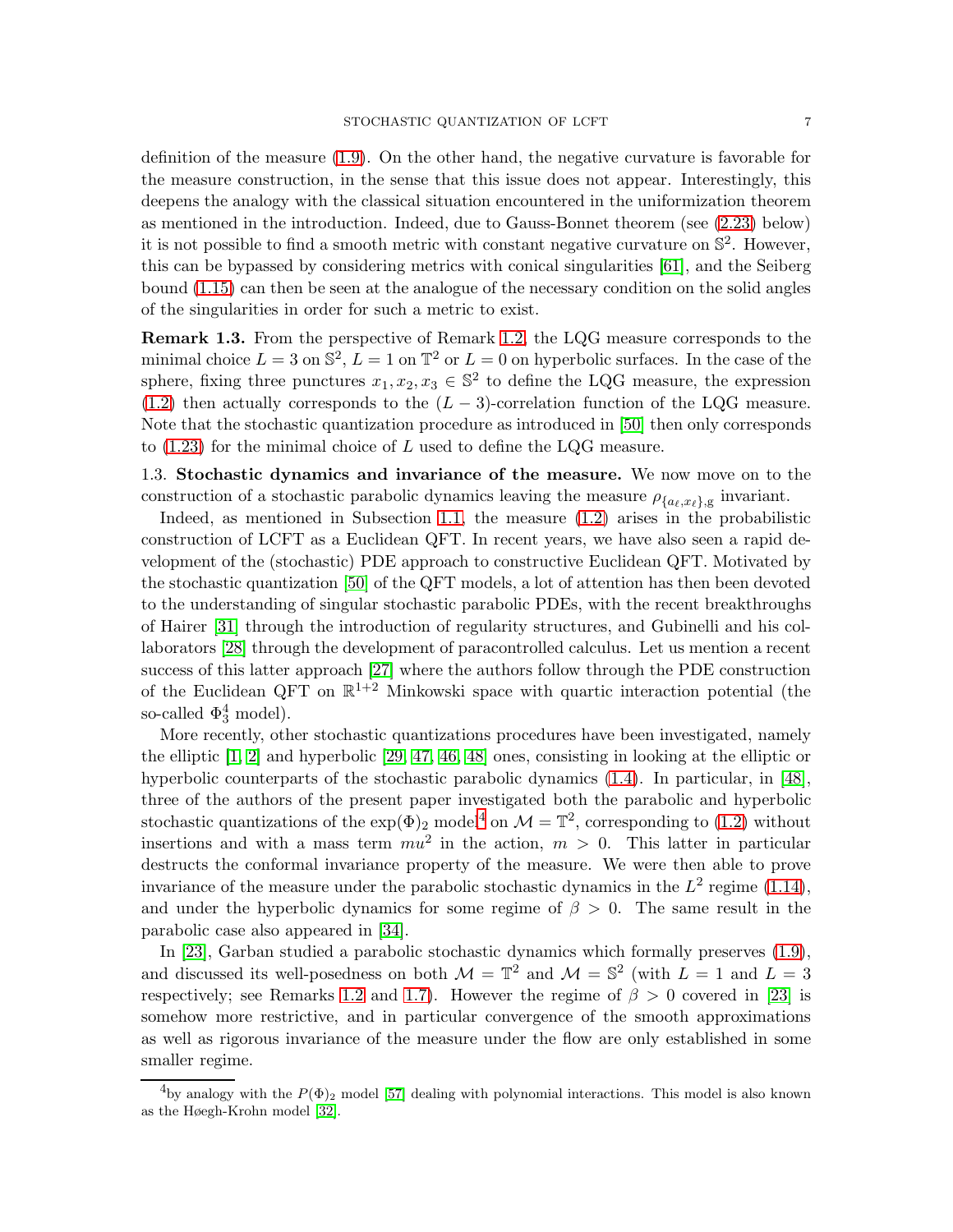More recently, Dubédat and Shen [\[18\]](#page-75-20) studied the stochastic Ricci flow, which describes the evolution of the conformal factor for the metric  $g = e^{f_0}g_0$  with respect to a fixed metric g<sup>0</sup> with constant scalar curvature (see also Subsection [2.4\)](#page-33-0)

<span id="page-7-4"></span><span id="page-7-0"></span>
$$
\partial_t f_0 = e^{-f_0} \Delta_0 f_0 + \nu e^{-f_0} \xi_0 \tag{1.19}
$$

where  $\Delta_0$  is the Laplace-Beltrami operator for the metric  $g_0$  and  $\xi_0$  is a space-time white noise with respect to  $g_0$ . See also Remark [1.10](#page-12-0) for further discussion.

Motivated by these recent developments, and in view of the formal expression [\(1.3\)](#page-1-4) with the definition of the Liouville action [\(1.1\)](#page-1-3), we then look at

$$
\begin{cases} \partial_t u - \frac{1}{4\pi} \Delta_g u + \frac{Q}{8\pi} \mathcal{R}_g + \frac{1}{2} \nu \beta e^{\beta u} = \xi_g, \ (t, x) \in \mathbb{R}_+ \times \mathcal{M} \\ u_{|t=0} = u_0, \end{cases}
$$
\n(1.20)

where  $u_0$  is an  $H_0^s(\mathcal{M}) \oplus \mathbb{R}$ -valued random variable with law  $\rho_{\{a_\ell,x_\ell\},g}$ , and the space-time white noise  $\xi_{\rm g}$  is a centred Gaussian process on  $\mathcal{D}'(\mathbb{R} \times \mathcal{M})$  with covariance

<span id="page-7-3"></span><span id="page-7-2"></span>
$$
\mathbb{E}\Big[\xi_{\rm g}(\psi_1)\xi_{\rm g}(\psi_2)\Big] = \langle \psi_1, \psi_2 \rangle_{t,\rm g} \tag{1.21}
$$

for any  $\psi_1, \psi_2 \in \mathcal{D}(\mathbb{R} \times \mathcal{M})$ , where  $\langle \cdot, \cdot \rangle_{t,g}$  is the usual inner product on  $L^2(\mathbb{R}; L^2(\mathcal{M}, g))$ .

In view of the discussion in the previous subsection, in order to make sense of the dy-namics [\(1.20\)](#page-7-0), we look at an approximate one leaving the truncated measure  $\rho_{N,g}$  invariant. Since we have formally  $d\rho_{N,g}(u) = e^{-E_N(u)} du$  where the renormalized energy reads

$$
\widetilde{E}_N(u) \stackrel{\text{def}}{=} \frac{1}{4\pi} \int_{\mathcal{M}} \left\{ |\nabla_{\mathbf{g}} \mathbf{P}_N u|^2 + Q \mathcal{R}_{\mathbf{g}} u + 4\pi \nu e^{-\pi \beta^2 C_{\mathbf{P}}} N^{-\frac{\beta^2}{2}} e^{\beta \mathbf{P}_N u} \right\} dV_{\mathbf{g}}
$$

$$
- \sum_{\ell=1}^L \left( a_\ell \mathbf{P}_N u(x_\ell) - \frac{a_\ell^2}{2} \left( \log N + 2\pi C_{\mathbf{P}} \right) \right),
$$

we thus consider the associated truncated stochastic parabolic equation

$$
\partial_t \widetilde{u}_N - \frac{1}{4\pi} \Delta_g \widetilde{u}_N + \frac{Q}{8\pi} \mathcal{R}_g + \frac{1}{2} \nu \beta e^{-\pi \beta^2 C_{\mathbf{P}}} N^{-\frac{\beta^2}{2}} \mathbf{P}_N \left\{ e^{\beta \mathbf{P}_N \widetilde{u}_N} \right\}
$$

$$
= \frac{1}{2} \sum_{\ell=1}^L a_\ell \mathbf{P}_N \delta_{x_\ell} + \xi_g, \quad (1.22)
$$

with initial data  $\tilde{u}_0$  distributed by the truncated LQG measure  $\rho_{N,g}$ . As pointed out by Garban [\[23\]](#page-75-18), the equation [\(1.22\)](#page-7-2) is difficult to handle as it is because of the rough deterministic term  $\sum_{\ell=1}^{L} a_{\ell} \mathbf{P}_N \delta_{x_{\ell}}$ . So, we first do a Girsanov transform in [\(1.11\)](#page-4-0) to express the L-points correlation function  $\mathcal{Z}_N(g)$  as (see [\(3.21\)](#page-59-0) below)

<span id="page-7-1"></span>
$$
\mathcal{Z}_N(\mathbf{g}) = \mathcal{G}_N(\mathbf{g}) \Xi \int_{\mathcal{H}_0^s(\mathcal{M}, \mathbf{g})} \int_{\mathbb{R}} \exp \left\{ \sum_{\ell=1}^L a_\ell \overline{X} - \frac{Q}{4\pi} \int_{\mathcal{M}} \mathcal{R}_{\mathbf{g}} (X_{\mathbf{g}} + \overline{X}) dV_{\mathbf{g}} \right.\left. - \nu e^{-\pi \beta^2 C_{\mathbf{P}}} N^{-\frac{\beta^2}{2}} e^{\beta \overline{X}} \int_{\mathcal{M}} e^{\beta \mathbf{P}_N X_{\mathbf{g}} + 2\pi \beta \sum_{\ell=1}^L a_\ell (\mathbf{P}_N \otimes \mathbf{P}_N) G_{\mathbf{g}}(x_\ell, x)} dV_{\mathbf{g}} \right\} d\mu_{\mathbf{g}} (X_{\mathbf{g}}) d\overline{X}
$$
\n(1.23)

for some constant  $\mathcal{G}_N(g)$ . Here  $G_g$  is the mean zero Green's function for  $(-\Delta_g)$  on  $(\mathcal{M}, g)$ (see [\(2.14\)](#page-21-1) below), and  $(\mathbf{P}_N \otimes \mathbf{P}_N)G_g$  is then the regularization of  $G_g$  in both variables.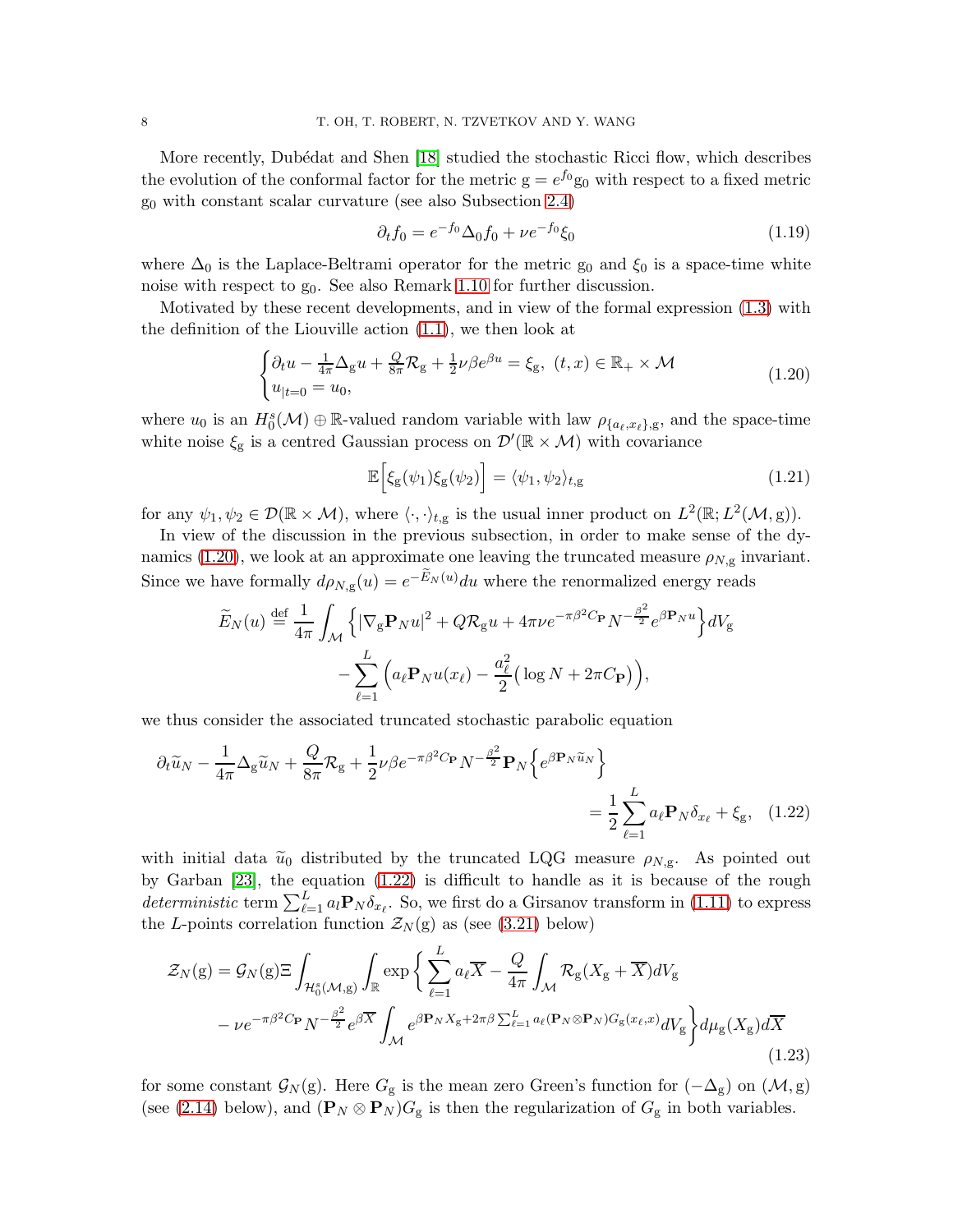Thus, in order to remove the *deterministic* singular part in [\(1.22\)](#page-7-2), we first do the change of variable

$$
\widetilde{u}_N = u_N + 2\pi \sum_{\ell=1}^L a_\ell (\mathbf{P}_N \otimes \mathrm{Id}) G_{\mathrm{g}}(x_\ell, x), \tag{1.24}
$$

so that  $u_N$  now solves the stochastic equation

$$
\partial_t u_N - \frac{1}{4\pi} \Delta_g u_N + \frac{1}{2} \nu \beta e^{-\pi \beta^2 C_{\mathbf{P}}} N^{-\frac{\beta^2}{2}} \mathbf{P}_N \Big\{ e^{\beta \mathbf{P}_N u_N + 2\pi \beta \sum_{\ell=1}^L a_\ell (\mathbf{P}_N \otimes \mathbf{P}_N) G_g(x_\ell, x)} \Big\}
$$
  
= 
$$
-\frac{Q}{8\pi} \mathcal{R}_g + \frac{1}{2V_g(\mathcal{M})} \sum_{\ell=1}^L a_\ell + \xi_g, \quad (1.25)
$$

with initial data

<span id="page-8-1"></span>
$$
u_{N}|_{t=0} = \widetilde{u}_0 - 2\pi \sum_{\ell=1}^{L} a_{\ell}(\mathbf{P}_N \otimes \mathrm{Id}) G_{\mathrm{g}}(x_{\ell}, x).
$$

Note that this change of variable cannot be seen as a Da Prato - Debussche trick, since the remainder  $\tilde{u}_N$  is not smoother than the original unknown  $u_N$ . Instead, it can be seen at the equivalent, at the level of the dynamics, of the Girsanov transform [\(1.23\)](#page-7-1) performed at the level of the LQG measure. In particular, writing

$$
\sigma_N(x) \stackrel{\text{def}}{=} \int_{H_0^s(\mathcal{M}, g)} |\mathbf{P}_N X_g(x)|^2 d\mu_g, \tag{1.26}
$$

we have under the new measure

$$
\exp\Big(\sum_{\ell=1}^La_{\ell}\mathbf{P}_NX_{\mathrm{g}}(x_{\ell})-\frac{a_{\ell}^2}{2}\sigma_N(x_{\ell})\Big)d\mu_{\mathrm{g}}\otimes d\overline{X}
$$

that the law of

$$
u_0 \stackrel{\text{def}}{=} \widetilde{u}_0 - 2\pi \sum_{\ell=1}^L a_\ell(\mathbf{P}_N \otimes \mathrm{Id}) G_{\mathrm{g}}(x_\ell, x)
$$

is given by the integrand in [\(1.23\)](#page-7-1), which is now absolutely continuous with respect to  $d\mu_{\rm g}\otimes d\overline{X}.$ 

<span id="page-8-0"></span>**Theorem 1.4.** Let  $a_{\ell} \in \mathbb{R}$ ,  $\ell = 1, ..., L$ , and  $\nu, \beta > 0$  and  $Q = \frac{2}{\beta} + \frac{\beta}{2}$  $\frac{\beta}{2}$  satisfy the assumptions [\(1.14\)](#page-4-4)*-*[\(1.15\)](#page-4-2)*-*[\(1.16\)](#page-4-5)*. Assume also that*

<span id="page-8-2"></span>
$$
0 < \beta < \sqrt{a_{\ell_{\text{max}}}^2 + 4} - a_{\ell_{\text{max}}},\tag{1.27}
$$

with  $a_{\ell_{\text{max}}} = \max_{\ell=1,\dots,L} a_{\ell}$ . Then the equation [\(1.20\)](#page-7-0) is almost surely globally well-posed *and the law of its solution is invariant. More precisely:*

(i) *for any*  $T > 0$  *and all*  $N \in \mathbb{N}$ *, there exists a unique solution*  $u_N \in C([0, T]; H_0^s(\mathcal{M}) \oplus \mathbb{R})$ *to* [\(1.25\)](#page-8-1) *for*  $d\mu_{g}(X_{g}) \otimes d\overline{X} \otimes \mathbb{P}$ *-almost every*  $u_{0} = X_{g} + \overline{X}$  *and*  $\xi_{g}$ *, and the solution*  $u_{N}$ *converges in measure to some non trivial process*  $u = u(t, X_g, \overline{X}, \omega) \in C([0, T]; H_0^s(\mathcal{M}) \oplus \mathbb{R})$ ;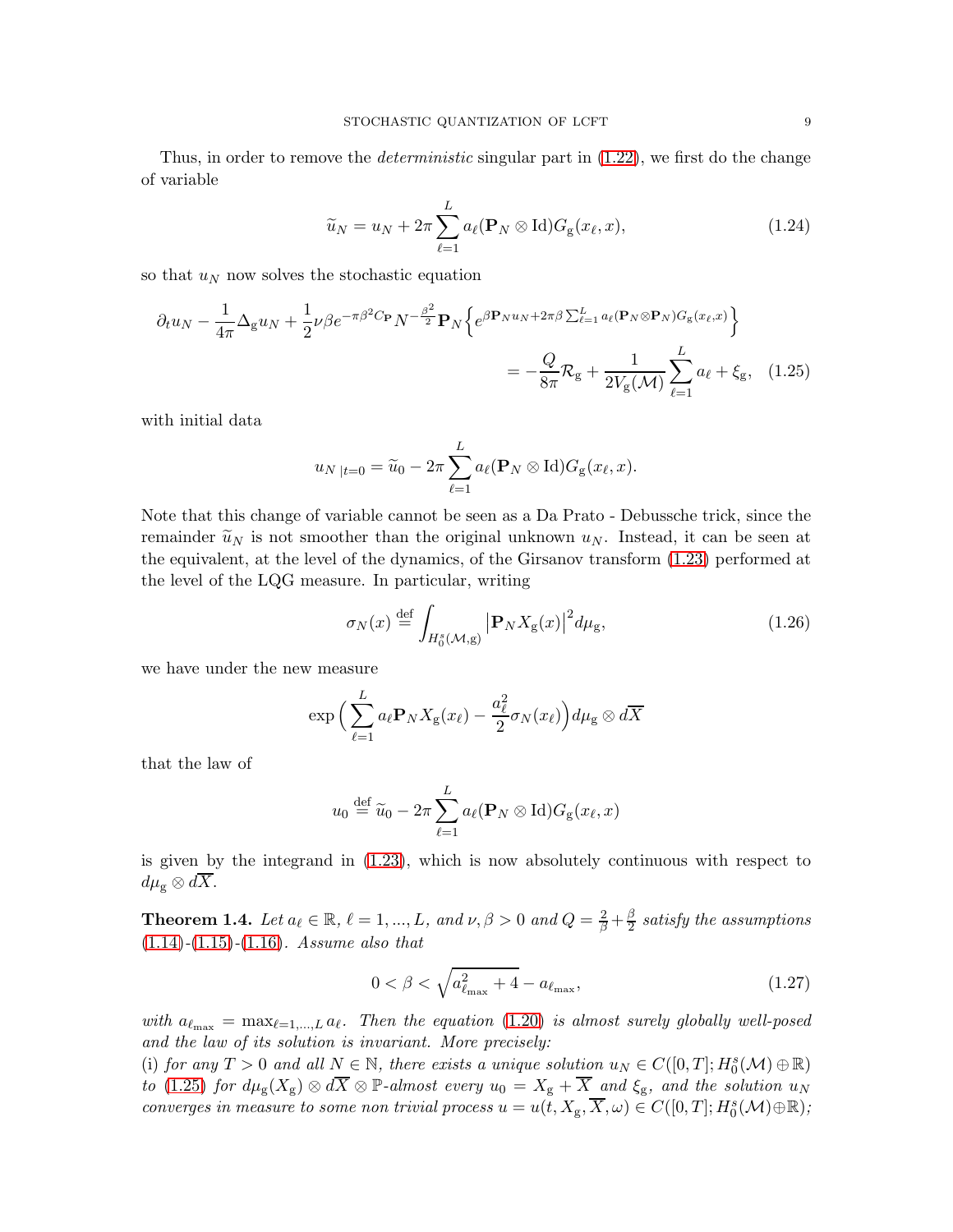(ii) *for any test function*  $F \in C_b(H_0^s(\mathcal{M}) \oplus \mathbb{R})$  *and any*  $t \geq 0$  *it holds* 

$$
\int_{H_0^s(\mathcal{M},g)} \int_{\mathbb{R}} \mathbb{E}\Big[F\big(\widetilde{u}(t,X_g,\overline{X},\omega)\big)\Big] d\rho_{\{a_\ell,x_\ell\},g}(X_g,\overline{X})
$$
\n
$$
= \int_{H_0^s(\mathcal{M},g)} \int_{\mathbb{R}} F(X_g+\overline{X}) d\rho_{\{a_\ell,x_\ell\},g}(X_g,\overline{X}),
$$

*where*

$$
\widetilde{u}(t, X_g, \overline{X}, \omega) \stackrel{\text{def}}{=} u(t, X_g, \overline{X}, \omega) + 2\pi \sum_{\ell=1}^L a_{\ell} G_g(x_{\ell}, x) \in C(\mathbb{R}_+; H_0^s(\mathcal{M}) \oplus \mathbb{R})
$$

*is the limit in law of the solution*  $\widetilde{u}_N$  *to* [\(1.22\)](#page-7-2).

Remark 1.5. We used the approximate equation [\(1.25\)](#page-8-1) with a truncated nonlinearity (but without truncating the noise nor the initial data) in order for the truncated dynamics [\(1.25\)](#page-8-1) to preserve the truncated Gibbs measure [\(1.11\)](#page-4-0). However, Theorem [1.4](#page-8-0) also holds by replacing [\(1.25\)](#page-8-1) with

$$
\partial_t u_N - \frac{1}{4\pi} \Delta_g u_N + \frac{1}{2} \nu \beta e^{-\pi \beta^2 C_{\mathbf{P}}} N^{-\frac{\beta^2}{2}} e^{\beta u_N + 2\pi \beta \sum_{\ell=1}^L a_\ell (\mathbf{P}_N \otimes \mathbf{P}_N) G_g(x_\ell, x)} \n= -\frac{Q}{8\pi} \mathcal{R}_g + \frac{1}{2V_g(\mathcal{M})} \sum_{\ell=1}^L a_\ell + \mathbf{P}_N \xi_g,
$$

with truncated initial data

$$
u_{N}|_{t=0} = \mathbf{P}_{N}\widetilde{u}_{0} - 2\pi \sum_{\ell=1}^{L} a_{\ell}(\mathbf{P}_{N} \otimes \mathbf{P}_{N})G_{g}(x_{\ell}, x).
$$

Let us point out that, apart from the use of the Seiberg bound  $(1.15)$  to ensure that the measure  $\rho_{\{a_\ell, x_\ell\}}$  is finite, our analysis is completely insensitive to the particular geometry of  $M$ . In this aspect, our result unifies the different treatments of  $[15, 17, 30]$  $[15, 17, 30]$  $[15, 17, 30]$  for the measure construction<sup>[5](#page-9-0)</sup>, and of [\[23\]](#page-75-18) for the SPDE construction. In order to specialise the regime that is covered by Theorem [1.4](#page-8-0) to the different possible geometries, we state the following.

Corollary 1.6. *Almost sure global well-posedness and invariance of the measure in the sense of Theorem [1.4](#page-8-0) hold under the following condition:*

(i) For M a compact hyperbolic surface and  $L = 0$ , in the whole regime  $0 < \beta < \sqrt{2}$ ; (ii) For  $\mathcal{M} = \mathbb{T}^2$  with  $L = 1$ , in the regime  $a_1 < \frac{2}{\beta}$  and  $0 < \beta < \min\left(\sqrt{2}, \sqrt{a_1^2 + 4} - a_1\right)$ . *In particular, if*  $a_1 = \beta$ *, this regime reduces to*  $0 < \beta < \sqrt{\frac{4}{3}}$  $\frac{4}{3}$ ; (iii) *For*  $M = \mathbb{S}^2$  *with*  $L = 3$ *, in the regime*  $a_{\ell_{\max}} < \frac{2}{\beta}$  *and*  $0 < \beta < \min\left(\sqrt{2}, \sqrt{a_{\ell_{\max}}^2 + 4} - \frac{1}{\beta}\right)$  $a_{\ell_{\text{max}}}\big).$ 

<span id="page-9-0"></span><sup>&</sup>lt;sup>5</sup>However, note that in the case of a hyperbolic surface, our results only treat the case of a fixed conformal class for the metric, and we do not average on the space of Riemannian metrics with negative curvature compared to [\[30\]](#page-75-8). See Remark [1.10](#page-12-0) below.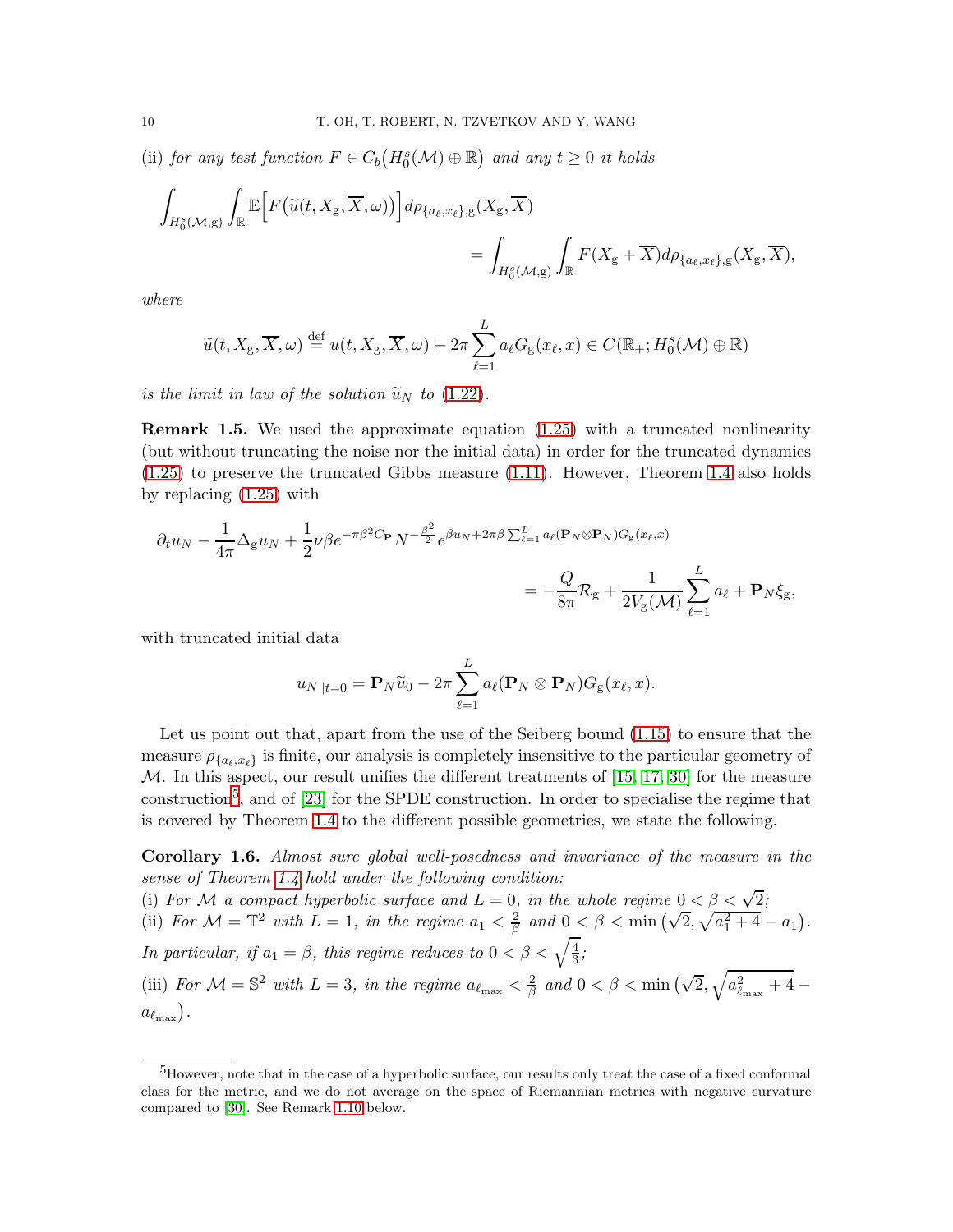<span id="page-10-1"></span>Remark 1.7. Without surprise, the adjunction of punctures (i.e. of singularities in the nonlinearity in  $(1.25)$ ) reduces the range of admissible  $\beta$ 's. This was already observed in [\[23\]](#page-75-18), where Garban obtained uniform (in N) well-posedness of  $(1.25)$  in the regime<sup>[6](#page-10-2)</sup>

$$
\frac{\beta^2}{2} - 2\sqrt{2}\beta + \min(0, \frac{\beta}{2\sqrt{2}} - a_{\ell_{\max}}\beta) > -2,
$$

for both  $\mathcal{M} = \mathbb{S}^2$  with  $L = 3$  and  $\mathcal{M} = \mathbb{T}^2$  with  $L = 1$ . In this latter case, and for the particular choice  $a_1 = \beta$  (related to random planar maps), his result gives the range  $0 < \beta < \frac{\sqrt{2}}{2} \approx 0.707$ , which we modestly improve to  $0 < \beta < \sqrt{\frac{4}{3}} \approx 1.15$ . In particular, this shows that the conjectured threshold  $\gamma_{\text{pos}}$  given in [\[23,](#page-75-18) Theorem 1.11] ( $\gamma_{\text{pos}} = 2\sqrt{2} - 2$ in the case  $L = 0$ ) does not correspond to the actual critical threshold for  $(1.22)$ ; see also the discussion after Theorem 1.1 in [\[48\]](#page-76-10). The main difference in our approach comes from the use of the "sign-definite structure" as in [\[48\]](#page-76-10) (see Section [4\)](#page-64-0) and of  $L^p$  based spaces for controlling the solution, whereas Garban used (parabolic) Hölder spaces. In view of the regularity of the main stochastic objects in Proposition [1.8](#page-11-0) below, which is very sensitive to their integrability properties, we see that working with the more flexible scale of  $L^p$ based spaces allows to improve the admissible range. We believe that it is even possible to cover the full sub-critical regime  $0 < \beta < 2$  and  $\max_{\ell} a_{\ell} < Q$  without requiring a heavy machinery such as regularity structures or higher-order paracontrolled calculus.

<span id="page-10-0"></span>1.4. Scheme of the proof. The proof of Theorem [1.1](#page-4-7) follows along the line of the previous works [\[15,](#page-75-5) [17,](#page-75-6) [30\]](#page-75-8), and is essentially a consequence of the argument in [\[15\]](#page-75-5) along with the study of the Green's function and its regularizations performed in Section [2.](#page-13-0)

As for Theorem [1.4,](#page-8-0) we first precise some notations. From [\(1.21\)](#page-7-3), we see that the action of  $\xi_g$  can be extended to functions in  $L^2(\mathbb{R}; L^2(\mathcal{M}, g))$  and if we define for  $n \in \mathbb{N}, t \ge 0$  the real-valued process

$$
B_{n,g}(t) \stackrel{\text{def}}{=} \langle \xi_g, \mathbf{1}_{[0,t]} \varphi_n \rangle_{t,g} \tag{1.28}
$$

then we have from [\(1.21\)](#page-7-3) that  ${B_{n,g}}_{n>0}$  is a family of independent Brownian motions so that

$$
\xi_{\rm g}=\partial_t W
$$

in  $\mathcal{D}'(\mathbb{R}_+ \times \mathcal{M})$ , where

$$
W = W_{\rm g} + \overline{W} \stackrel{\text{def}}{=} \sum_{n \ge 1} B_{n, {\rm g}} \varphi_n + B_0 \varphi_0.
$$

In particular we can define  $\mathbf{I}_{g}$  as the solution to the linear stochastic equation

$$
\begin{cases} \left(\partial_t - \frac{1}{4\pi} \Delta_g\right) \mathbf{1}_g = \partial_t W_g, \\ \mathbf{1}_g(0) = X_g, \end{cases}
$$

which we can also write as

$$
\mathbf{1}_{g}(t) = e^{\frac{t}{4\pi}\Delta_{g}} X_{g} + \int_{0}^{t} e^{\frac{t-t'}{4\pi}\Delta_{g}} dW_{g}(t'). \qquad (1.29)
$$

<span id="page-10-2"></span><sup>&</sup>lt;sup>6</sup> along with convergence of the approximations  $u_N$  in the smaller regime  $\frac{\beta^2}{2} - 2\sqrt{2}\beta + \min(0, \frac{\beta}{2\sqrt{2}})$  $\frac{1}{2\sqrt{2}}$  –  $a_{\ell_{\text{max}}} \beta$ ) > -1.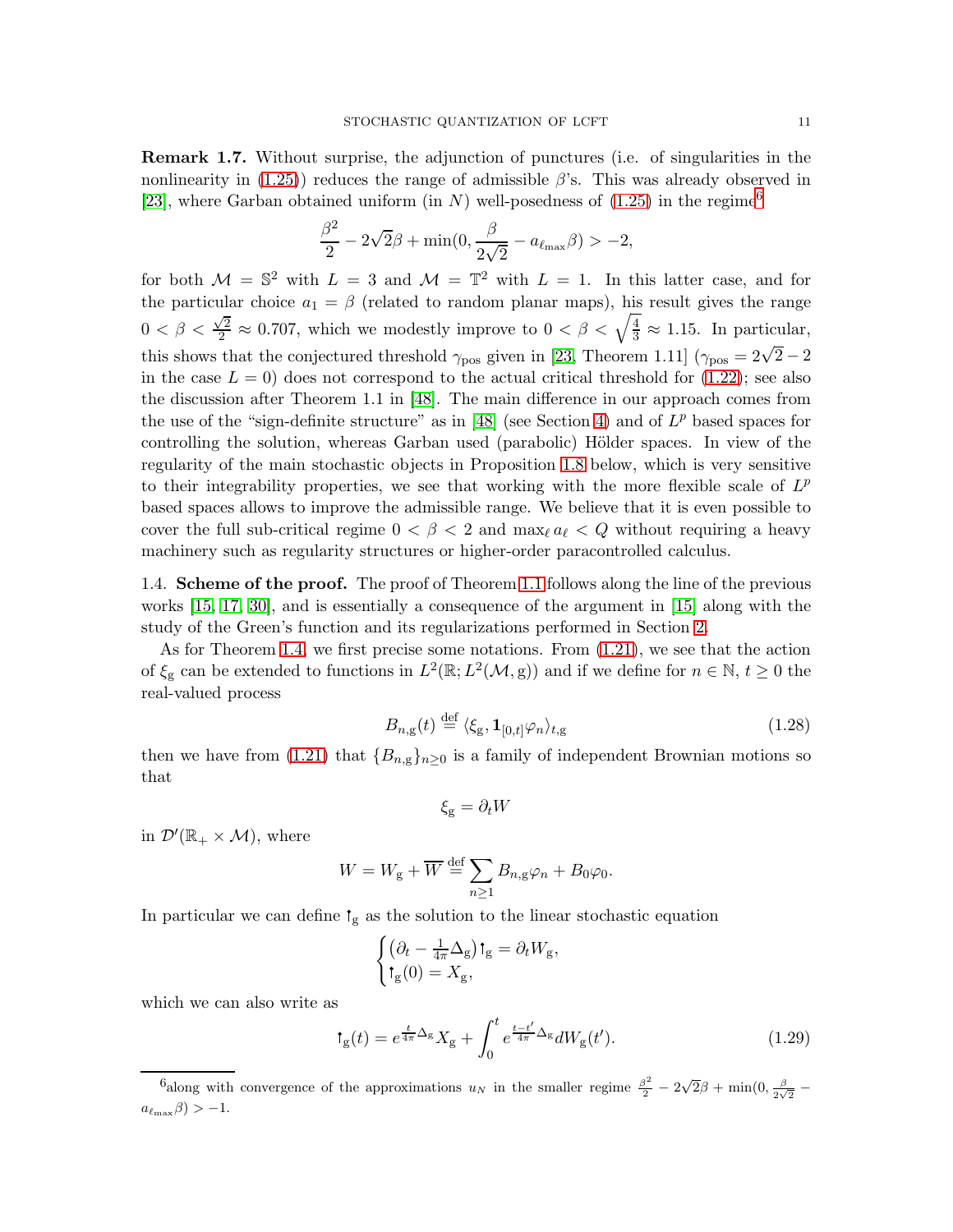It is well-known that for  $X_g$  as in [\(1.8\)](#page-3-3) and  $W_g$  as above,  $\mathbf{I}_g$  is a stationary process belonging almost surely to  $C(\mathbb{R}_+; H_0^s(\mathcal{M}))$  for any  $s < 0$ ; see Lemma [3.2](#page-43-0) below. In particular, in view of the roughness of  $\mathbf{I}_g$ , we see that  $e^{\mathbf{I}_g}$  does not make sense, which also justifies the need for the renormalization in the dynamics [\(1.25\)](#page-8-1).

As in [\[23,](#page-75-18) [48\]](#page-76-10), we then start by using Da Prato -Debussche trick [\[13\]](#page-75-21) and write<sup>[7](#page-11-1)</sup>

<span id="page-11-6"></span><span id="page-11-5"></span><span id="page-11-4"></span><span id="page-11-3"></span>
$$
u_N = \mathbf{1}_g + z + v_N,\tag{1.30}
$$

where<sup>[8](#page-11-2)</sup>

$$
z(t, x, \overline{X}, \omega) = \overline{X} + \frac{B_0(t, \omega)}{V_g(\mathcal{M})} - \frac{Q}{8\pi} \int_{\mathcal{M}} P_g(t, x, y) \mathcal{R}_g(y) dV_g(y) + \frac{t}{2V_g(\mathcal{M})} \sum_{\ell=1}^L a_\ell,
$$
 (1.31)

with  $P_{\rm g}$  being the heat kernel on  $(\mathcal{M}, g)$ .

The remainder  $v_N$  in [\(1.30\)](#page-11-3) now solves

$$
\begin{cases} \partial_t v_N - \frac{1}{4\pi} \Delta_g v_N + \frac{1}{2} \nu \beta \mathbf{P}_N \left( e^{\beta \mathbf{P}_N (z + v_N)} \Theta_N \right) = 0\\ v_N|_{t=0} = 0. \end{cases}
$$
(1.32)

where the "punctured" Gaussian multiplicative chaos (GMC)  $\Theta_N$  is defined by

$$
\Theta_N(t,x) \stackrel{\text{def}}{=} e^{-\pi \beta^2 C_{\mathbf{P}}} N^{-\frac{\beta^2}{2}} e^{\beta \mathbf{P}_N \cdot \mathbf{I}_S(t,x) + 2\pi \beta \sum_{\ell=1}^L a_\ell (\mathbf{P}_N \otimes \mathbf{P}_N) G_S(x_\ell,x)}.
$$
(1.33)

This type of stochastic object has been largely investigated in the probability literature after the seminal work of Kahane [\[36\]](#page-75-22) (see also [\[54,](#page-76-12) [53\]](#page-76-13)). The following proposition gives the convergence properties of the process  $\Theta_N$ .

<span id="page-11-0"></span>**Proposition 1.8.** *Let*  $\alpha \in (0, 2)$ ,  $0 < \beta^2 < 2 \min(1, \alpha)$  and  $a_{\ell} < \frac{2}{\beta}$ β *satisfy*  $\beta^2 + 2\beta a_{\ell}^+ < 4$ 

 $for any  $\ell = 1, ..., L$ , where  $a_{\ell}^{+} = max(a_{\ell}, 0)$ . Then for any  $T > 0$ ,  $\{\Theta_N\}$  is a Cauchy$ sequence in  $L^2(\mu_{g} \otimes \mathbb{P}; L^2([0,T]; B_{2,2}^{-\alpha}(\mathcal{M}))),$  thus converging to some limit  $\Theta$  in this class.

*Moreover, for any*  $1 \leq p \leq 2$  *or*  $p = 2m$ ,  $m \in \mathbb{N}$ , *it holds*  $\Theta \in L^p(\mu_{\mathbb{S}} \otimes$  $\mathbb{P}; L^p([0,T]; B_{p,p}^{-\alpha(p)}(\mathcal{M}))),$  where  $\alpha(p) \in (0,2)$  *is such that* 

$$
\alpha(p) > \begin{cases} \max\left\{(p-1)\frac{\beta^2}{p}, (p-1)\frac{\beta^2}{p} + 2(p-1)\frac{\beta a_p^+}{p} + \frac{2}{p} - 2\right\} & \text{for } 1 < p \le 2, \\ \max\left\{\beta a_\ell^+ - \frac{4}{p}, (p-1)\frac{\beta^2}{2}, (p-1)\frac{\beta^2}{2} + \beta a_\ell^+ - \frac{2}{p}\right\} & \text{for } p = 2m > 2, \end{cases}
$$
(1.34)

*provided that*  $0 < \beta^2 < 2 \min(1,(p-1)^{-1})$  *and* 

$$
(p-1)\beta^2 + 2\beta a_\ell^+ < 4
$$

*for all*  $\ell = 1, ..., L$ .

*Finally, the limit* Θ *is independent of the approximation procedure in the sense of Theorem [1.1](#page-4-7) (ii).*

<span id="page-11-1"></span><sup>7</sup>Strictly speaking, the trick used by Da Prato and Debussche in [\[13\]](#page-75-21) consists in removing the noise in the right-hand side of [\(1.25\)](#page-8-1) by doing the change of variable  $u_N = \mathbf{I}_{g} + \tilde{v}_N$ . Here we remove the whole right-hand side of [\(1.25\)](#page-8-1) by the decomposition [\(1.30\)](#page-11-3). This is crucial in order to use the "sign-definite structure" as in [\[48\]](#page-76-10).

<span id="page-11-2"></span><sup>&</sup>lt;sup>8</sup>Also note that here z is still random as it depends on  $\overline{X}$  and  $B_0$ . This is different from [\[48\]](#page-76-10) where z essentially only contained the last two terms in [\(1.31\)](#page-11-4).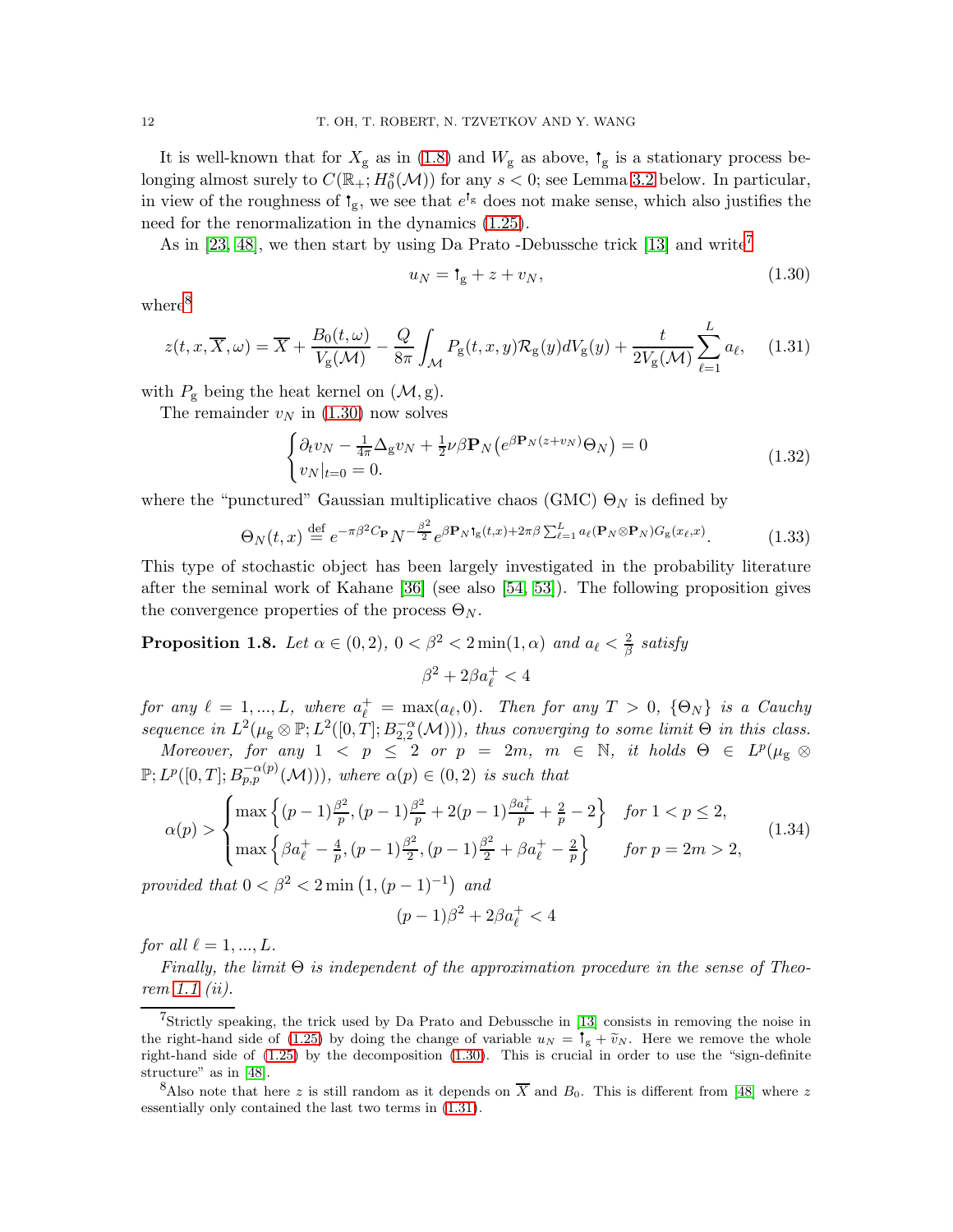**Remark 1.9.** Here convergence of  $\Theta_N$  is only established in probability. However, if N runs over dyadic integers as in [\[21\]](#page-75-4) instead of N, then we can also prove convergence almost surely.

In Proposition [1.8,](#page-11-0) the function space  $B_{p,p}^{-\alpha}(\mathcal{M})$  denotes the Besov space; see [\(2.5\)](#page-15-0) below. Then for any positive distribution  $\Theta_N \in L^2([0,T]; H^{(-1)+}(\mathcal{M}))$  we can solve locally the Cauchy problem [\(1.32\)](#page-11-5) by a fixed-point argument, and the continuous dependence of the flow of [\(1.32\)](#page-11-5) in  $\Theta_N$  gives the convergence  $v_N \to v$  where v solves

$$
\begin{cases} \partial_t v - \frac{1}{4\pi} \Delta_g v + \frac{1}{2} \nu \beta \left( e^{\beta(z+v)} \Theta \right) = 0 \\ v|_{t=0} = 0. \end{cases}
$$
\n(1.35)

with  $\Theta$  given by Proposition [1.8.](#page-11-0) Global well-posedness of  $(1.32)$  and uniform a priori bounds are established by the same argument as in [\[48,](#page-76-10) Theorem 1.4] by exploiting the "signdefinite structure" of the equation. Note that this is in order to preserve this structure that we consider regularization by using  $P_N$  [\(1.13\)](#page-4-6) in Theorem [1.4.](#page-8-0) A compactness argument then provides existence of a limit which satisfies [\(1.35\)](#page-12-1), and an energy estimate yields the uniqueness property. In particular, the process  $u$  in Theorem [1.4](#page-8-0) (i) is unique in the class

<span id="page-12-1"></span>
$$
\mathbf{1}_{g} + z + \mathbf{X}_{T}^{0},
$$

where  $X_T^0$  is the energy space defined in [\(4.5\)](#page-64-3) below. The invariance of the measure then follows from standard arguments. Finally, observe that the condition  $\Theta \in$  $L^2([0,T];H^{(-1)+}(\mathcal{M}))$  implies the conditions

$$
\begin{cases} \beta^2 < 2, \ a_{\ell_{\max}} < \frac{2}{\beta}, \\ \beta^2 + 2\beta a_{\ell_{\max}}^+ < 4, \end{cases}
$$

in view of Proposition [1.8](#page-11-0) with  $\alpha = 1-$  and  $p = 2$ . This yields the condition [\(1.27\)](#page-8-2).

<span id="page-12-0"></span>Remark 1.10. As pointed out above, another way to look at the stochastic quantization of the Liouville action  $(1.1)$  is to consider the stochastic Ricci flow  $(1.19)$  as in [\[18\]](#page-75-20). Indeed,  $S<sub>C</sub>$  in [\(1.1\)](#page-1-3) depends on both the path u and the metric g, and the stochastic quantization for  $u$  that we considered in  $(1.20)$  corresponds to "freezing" g. On the contrary,  $(1.19)$ takes into account the coupling between u and  $g = e^u g_0$  when the metric g belongs to the conformal class of a fixed reference metric  $g_0$ . Notice that this makes the dynamics [\(1.19\)](#page-7-4) much more nonlinear.

Interestingly, in the case of a surface with genus strictly greater than one, the probabilistic approach to the full Liouville quantum gravity (LQG) amounts to couple the matter field given by LCFT with gravity by also averaging over all possible metrics, replacing [\(1.2\)](#page-1-2) with

$$
\int \int \prod_{\ell=1}^{L} \mathcal{V}_{a_{\ell}}(x_{\ell})(u) e^{-S_{\mathcal{L}}(u,g)} D u e^{-S_{EH}(\mathbf{g})} D \mathbf{g} \tag{1.36}
$$

where again Dg stands for a "uniform measure" on the moduli space of  $M$ , and  $S_{EH}$  is the Einstein-Hilbert action

<span id="page-12-2"></span>
$$
S_{EH}(\mathbf{g}) = \frac{1}{2\lambda} \int_{\mathcal{M}} \mathcal{R}_{\mathbf{g}} dV_{\mathbf{g}};
$$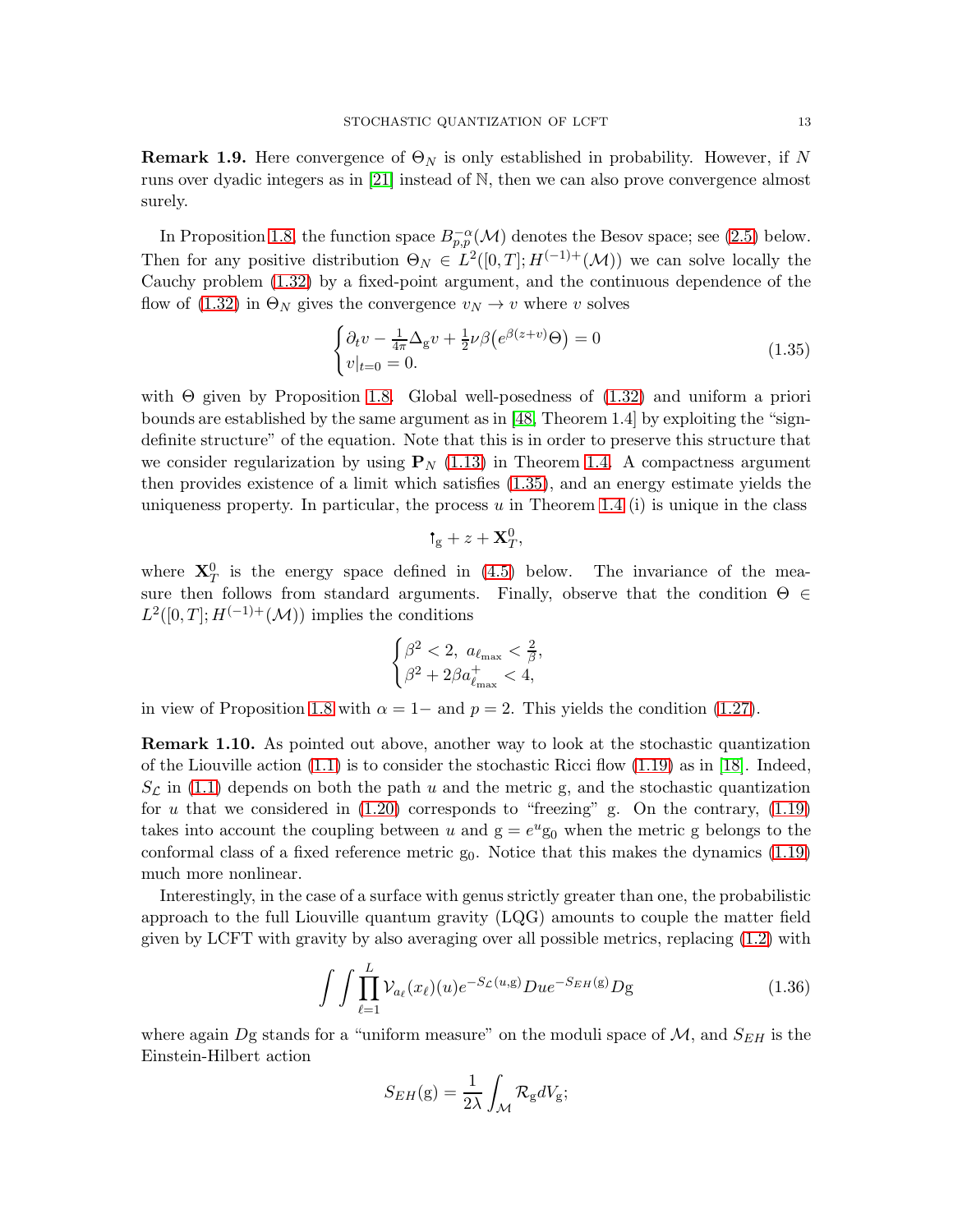see [\[30\]](#page-75-8). It would be interesting to study the stochastic quantization of the full measure  $(1.36)$  as a coupled stochastic dynamics on  $(u, g)$  without restricting g to a particular conformal class. See also Section 5 in [\[18\]](#page-75-20).

The rest of the manuscript is organised as follows. In Section [2,](#page-13-0) we recall the necessary tools to perform the construction of the measure and analyse the stochastic equation; in particular we prove a Schauder estimate as well as pointwise bounds on a large class of regularizations of the Green's function. Section [3](#page-41-0) contains the probabilistic part of the analysis, where we establish Proposition [1.8](#page-11-0) in Subsection [3.1](#page-41-1) and prove Theorem [1.1](#page-4-7) in Subsection [3.2.](#page-53-0) In Section [4](#page-64-0) we analyse the stochastic PDE [\(1.25\)](#page-8-1) and give the proof of Theorem [1.4.](#page-8-0) Finally, in Appendix [A,](#page-72-0) we briefly discuss how the measure construction fails in the case of a negative cosmological constant  $\nu < 0$ , for both the LQG measure [\(1.9\)](#page-3-2) and the  $\exp(\Phi)_2$  measure " $d\rho^{\exp} = \exp\{-\|u\|_{H^1}^2 - \nu \int_M :e^{\beta u}: dV_g\}Du$ ".

## 2. Background material

<span id="page-13-1"></span><span id="page-13-0"></span>2.1. Basic tools from analysis on manifolds. Let  $(\mathcal{M}, g)$  be a two-dimensional closed (compact, boundaryless), connected, orientable smooth Riemannian manifold, where we fix the metric g once and for all. In local coordinates, the metric g is given by a smooth function  $x \mapsto (g_{j,k}(x))_{j,k=1,2}$  taking value in the set of positive symmetric definite matrices. In particular  $(g_{j,k})$  is invertible and its inverse is denoted by

$$
(g^{j,k}(x)) = (g_{j,k}(x))^{-1}.
$$

We also write

$$
|g(x)| = \det (g_{j,k}(x)) > 0.
$$

The volume form  $V<sub>g</sub>$  can then be written locally as

$$
dV_{\mathbf{g}}(x) = |\mathbf{g}(x)|^{\frac{1}{2}} dx.
$$

The Laplace-Beltrami operator is given in local coordinates by

$$
\Delta_{\rm g} f = |{\rm g}|^{-\frac{1}{2}} \partial_j (|{\rm g}|^{\frac{1}{2}} {\rm g}^{j,k} \partial_k f)
$$

for any smooth function  $f \in C^{\infty}(\mathcal{M})$ . Here and in the following we use Einstein's convention for the summation on repeated indices.

We set  $\{\varphi_n\}_{n\geq 0} \subset C^{\infty}(\mathcal{M})$  to be a basis of  $L^2(\mathcal{M}, g)$  consisting of eigenfunctions of  $\Delta_g$ associated with the eigenvalue  $-\lambda_n^2$ , assumed to be arranged in increasing order:  $0 = \lambda_0 <$  $\lambda_1 \leq \lambda_2 \leq \dots$  In particular  $\varphi_0 \equiv V_g(\mathcal{M})^{-\frac{1}{2}}$  is constant. As for  $\lambda_n$ ,  $n \to \infty$ , we have the following asymptotic behaviour given by Weyl's law:

<span id="page-13-2"></span>
$$
\frac{\lambda_n^2}{n} \longrightarrow \frac{V_g(\mathcal{M})}{4\pi} \text{ as } n \to \infty. \tag{2.1}
$$

Indeed, this is a consequence of the following result<sup>[9](#page-13-3)</sup> of Hörmander [\[33,](#page-75-23) Theorem 17.5.7] for the spectral function of  $\Delta_g$ : there exists  $C > 0$  such that for any  $\Lambda > 0$  and any  $x \in \mathcal{M}$ , it

<span id="page-13-3"></span><sup>9</sup>Compared to the notations of [\[33,](#page-75-23) Theorem 17.5.7], we have in our case that the density of the weighted manifold M is given by  $|g|^{\frac{1}{2}} = det(g^{j,k})^{-\frac{1}{2}}$ , and the  $\lambda_n$ 's are the square-roots of the eigenvalues of  $-\Delta_g$ .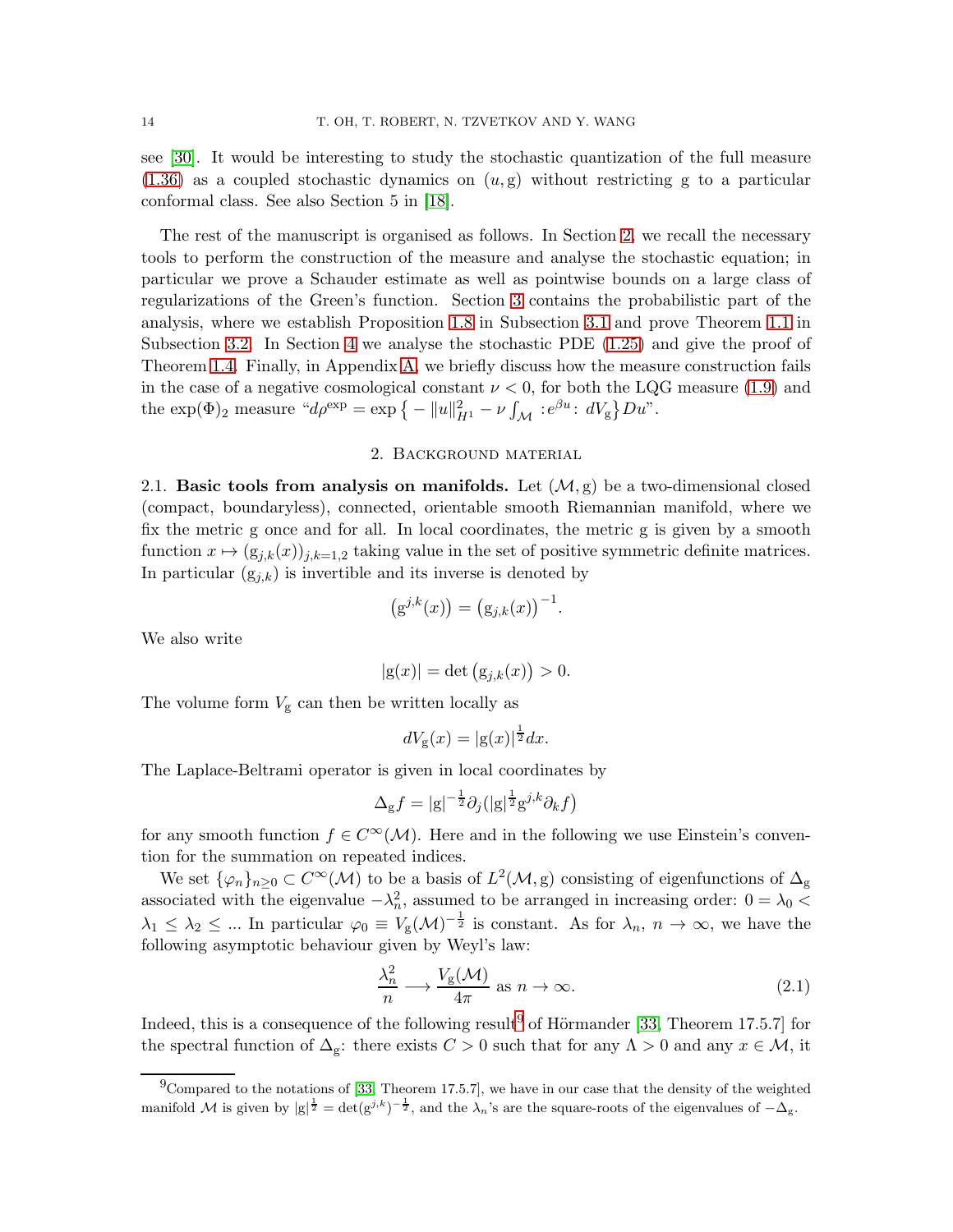holds

$$
\left|\sum_{\lambda_n \le \Lambda} \varphi_n(x)^2 - \frac{1}{4\pi} \Lambda^2\right| \le C\Lambda. \tag{2.2}
$$

In particular we also get that for any  $n \geq 1$ ,

$$
\|\varphi_n\|_{L^{\infty}(\mathcal{M})} \lesssim \lambda_n^{\frac{1}{2}} \lesssim \langle n \rangle^{\frac{1}{4}}.
$$
 (2.3)

On the other hand, the following lemma shows the uniform boundedness in average of the eigenfunctions.

**Lemma 2.1.** *For any*  $A \in \mathbb{R}$ *, there exists*  $C > 0$  *such that for any*  $\Lambda > 0$  *and any*  $x \in \mathcal{M}$ *, it holds*

$$
\sum_{\lambda_n \in (\Lambda, \Lambda+1]} \frac{\varphi_n(x)^2}{\langle \lambda_n \rangle^A} \le C \sum_{\lambda_n \in (\Lambda, \Lambda+1]} \frac{1}{\langle \lambda_n \rangle^A}.
$$

*Proof.* This follows from  $(2.1)-(2.2)-(2.3)$  $(2.1)-(2.2)-(2.3)$  $(2.1)-(2.2)-(2.3)$  $(2.1)-(2.2)-(2.3)$ . See also [\[12,](#page-74-5) Proposition 8.3].

Using the above basis of  $L^2(\mathcal{M}, g)$ , we can expand any  $u \in \mathcal{D}'(\mathcal{M})$  as

$$
u=\sum_{n\geq 0}\langle u,\varphi_n\rangle_{\mathbf{g}}\varphi_n,
$$

where  $\langle \cdot, \cdot \rangle_{g}$  denotes the distributional pairing  $\mathcal{D}'(\mathcal{M}) \times \mathcal{D}(\mathcal{M}) \to \mathbb{R}$  which coincides with the usual inner product in  $L^2(\mathcal{M}, g)$  for distributions which are regular enough. For any  $s \in \mathbb{R}$  and  $1 \leq p \leq \infty$ , we thus define the Sobolev spaces

$$
W^{s,p}(\mathcal{M},\mathbf{g}) \stackrel{\text{def}}{=} \left\{ u \in \mathcal{D}'(\mathcal{M}), \ \|u\|_{W^{s,p}(\mathcal{M})} < \infty \right\}
$$

where

$$
||u||_{W^{s,p}(\mathcal{M})} \stackrel{\text{def}}{=} ||(1-\Delta_g)^{\frac{s}{2}}u||_{L^p(\mathcal{M})} = \Big\|\sum_{n\geq 0} \langle \lambda_n \rangle^s \langle u, \varphi_n \rangle_{g} \varphi_n \Big\|_{L^p(\mathcal{M})}.
$$

When  $p = 2$  we write  $H^s(\mathcal{M}) \stackrel{\text{def}}{=} W^{s,2}(\mathcal{M}).$ 

<span id="page-14-0"></span>2.2. Schwartz multipliers and Schauder estimate on  $M$ . Next, recall that for any self-adjoint elliptic operator **A** on  $L^2(\mathcal{M}, g)$  with discrete spectrum  $\{\lambda_n\}$  and orthonormal basis of eigenfunctions  $\{\varphi_n\}$ , the functional calculus of **A** is defined for any  $\psi \in L^{\infty}(\mathbb{R})$  by

<span id="page-14-3"></span>
$$
\psi(\mathbf{A})u = \sum_{n\geq 0} \psi(\lambda_n) \langle u, \varphi_n \rangle_{\mathcal{B}} \varphi_n,
$$

for all  $u \in C^{\infty}(\mathcal{M})$ . This in particular allows us to define the more general class of Besov spaces. First, using the functional calculus, we can define the Littlewood-Paley projectors  $\mathbf{Q}_M$  for a dyadic integer  $M \in 2^{\mathbb{Z}_{\geq -1}} \stackrel{\text{def}}{=} \{0, 1, 2, 4, ...\}$  as

$$
\mathbf{Q}_M = \begin{cases} \psi_0 \big( - (2M)^{-2} \Delta_g \big) - \psi_0 \big( - M^{-2} \Delta_g \big), & M \ge 1, \\ \psi_0 \big( -\Delta_g \big), & M = 0, \end{cases} \tag{2.4}
$$

<span id="page-14-2"></span><span id="page-14-1"></span>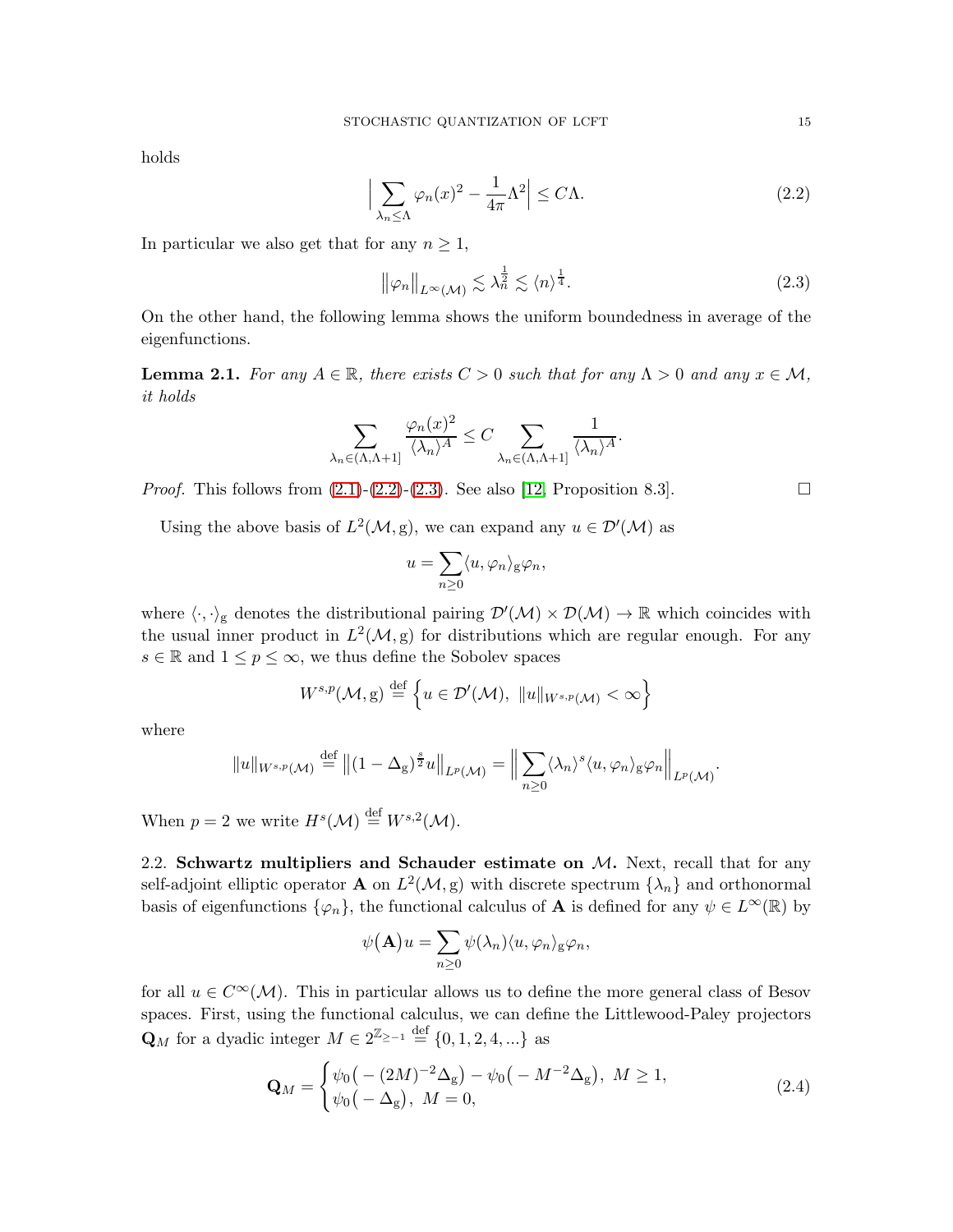where  $\psi_0 \in C_0^{\infty}(\mathbb{R})$  is non-negative and such that supp  $\psi_0 \subset [-1,1]$  and  $\psi_0 \equiv 1$  on  $[-\frac{1}{2}]$  $\frac{1}{2}, \frac{1}{2}$  $\frac{1}{2}$ . With the inhomogeneous dyadic partition of unity  ${\{\mathbf Q}_M\}_{M\in2^{\mathbb{Z}_{\ge-1}}}$ , we can then define the Besov spaces

$$
B_{p,r}^s(\mathcal{M}) \stackrel{\text{def}}{=} \left\{ u \in \mathcal{D}'(\mathcal{M}), \ \|u\|_{\mathbf{B}_{p,r}^s(\mathcal{M})} \stackrel{\text{def}}{=} \Big( \sum_{M \in 2^{\mathbb{Z}} \ge -1} \langle M \rangle^{rs} \big\| \mathbf{Q}_M u \big\|_{L^p(\mathcal{M})}^r \Big)^{\frac{1}{r}} < \infty \right\} \tag{2.5}
$$

for any  $p, r \in [1, \infty]$ . These function spaces are the natural generalization of the usual Besov spaces on  $\mathbb{R}^d$  to the context of closed manifolds. In particular, we proved in [\[47,](#page-76-8) Proposition 2.5] the following characterization of these spaces.

**Lemma 2.2.** Let  $(U, V, \kappa)$  be a coordinate patch and  $\chi \in C_0^{\infty}(V)$ . For any  $s \in \mathbb{R}$  and  $1 \leq p, r \leq \infty$ , there exist  $c, C > 0$  such that for any  $u \in C^{\infty}(\mathcal{M})$ ,

$$
c||\chi u||_{B_{p,r}^s(\mathcal{M})} \leq ||\kappa^{\star}(\chi u)||_{B_{p,r}^s(\mathbb{R}^2)} \leq C||u||_{B_{p,r}^s(\mathcal{M})}
$$

<span id="page-15-0"></span>.

In order to describe more precisely the operators given above by the functional calculus, we start by looking at the local description of multipliers with smooth symbol. For  $\psi \in$  $C_0^\infty(\mathbb{R}),$  we define through the functional calculus the smoothing operators

$$
\psi(-N^{-2}\Delta_{g}): v \in \mathcal{D}'(\mathcal{M}) \mapsto \sum_{n\geq 0} \psi(N^{-2}\lambda_{n}^{2})\langle v, \varphi_{n} \rangle \varphi_{n} \in C^{\infty}(\mathcal{M}),
$$

for any  $N \in \mathbb{N}$ . We can see these operators as semi-classical pseudo-differential operators on M. Indeed, for a semi-classical parameter  $h \in (0, 1]$ , we use the quantization rule

$$
a(x,hD): u \in \mathcal{S}(\mathbb{R}^2) \mapsto a(x,hD)u = \frac{1}{(2\pi)^2} \int_{\mathbb{R}^2} e^{ix\cdot\xi} a(x,h\xi) \widehat{u}(\xi) d\xi,
$$

with the convention

$$
\widehat{u}(\xi) = \int_{\mathbb{R}^2} e^{-ix\cdot\xi} u(x) dx
$$

for the Fourier transform. We then have the following result from [\[11,](#page-74-6) Proposition 2.1].

<span id="page-15-2"></span>**Proposition 2.3.** Let **A** be an elliptic self-adjoint operator of order m on  $L^2(\mathcal{M}, g)$ . Let  $\psi \in C_0^{\infty}(\mathbb{R})$ ,  $\kappa : U \subset \mathbb{R}^2 \to V \subset \mathcal{M}$  *be a coordinate patch, and*  $\chi, \widetilde{\chi} \in C_0^{\infty}(V)$  *with*  $\widetilde{\chi} \equiv 1$  *on* supp $\chi$ . Then there exists a sequence of symbols  $(a_k)_{k\geq 0}$  in  $C_0^{\infty}(U \times \mathbb{R}^2)$  with the *following properties:*

(i) *for any*  $v \in C^{\infty}(\mathcal{M})$  *and*  $K \geq 1$ *, we have the expansion* 

$$
\left\| \kappa^{\star} \left( \chi \psi \big( h^m \mathbf{A} \big) v \right) - \sum_{k=0}^{K-1} h^k a_k(x, hD) \kappa^{\star}(\widetilde{\chi} v) \right\|_{H^{s+\sigma}(\mathbb{R}^2)} \lesssim h^{K-\sigma-|s|} \|v\|_{H^s(\mathcal{M})},\tag{2.6}
$$

*uniformly in*  $h \in (0, 1]$ *;* 

(ii) *for any* x ∈ U *the principal symbol is given by*

<span id="page-15-1"></span>
$$
a_0(x,\xi) = \chi(\kappa(x))\psi(p_m(x,\xi)),
$$

*where*  $p_m$  *is the principal symbol of* **A** *in*  $\kappa$ *;* 

(iii) *for all*  $k \geq 0$ *, a<sub>k</sub> is supported in*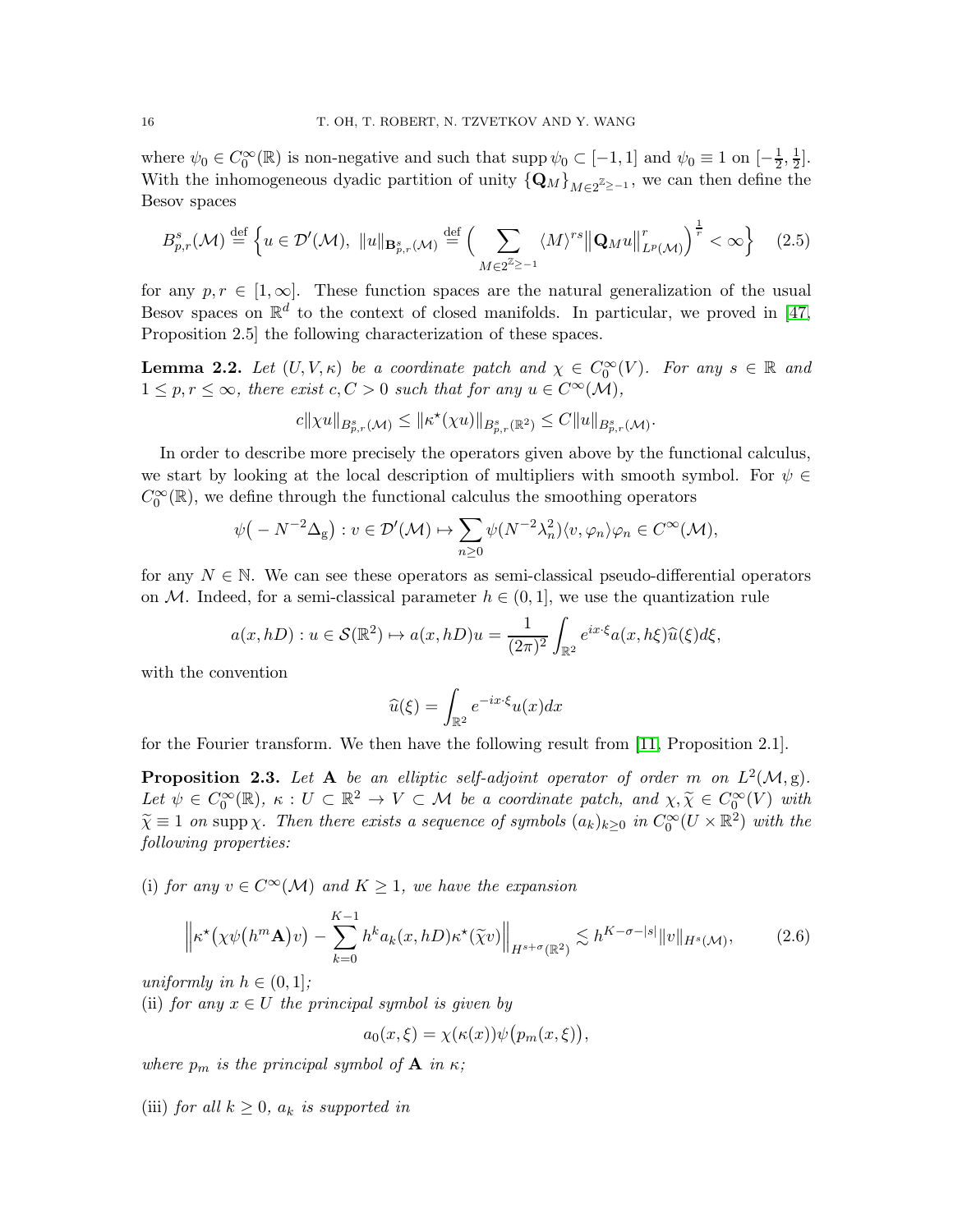$$
\left\{(x,\xi)\in U\times\mathbb{R}^2,\ \kappa(x)\in\text{supp}\,\chi,\ -p_m(x,\xi)\in\text{supp}\,\psi^{(k)}\right\}.\tag{2.7}
$$

<span id="page-16-1"></span>Remark 2.4. Actually, one can check that the proof of [\[11,](#page-74-6) Proposition 2.1] also works for multipliers  $\psi$  in the class  $S^{-\gamma}(\mathbb{R})$  for any  $\gamma > 0$ , yielding a similar decomposition as in [\(2.6\)](#page-15-1) but with symbols  $a_k \in \mathcal{S}^{-m\gamma-k}(U \times \mathbb{R}^2)$  instead of [\(2.7\)](#page-16-0) (see also [\[62,](#page-76-14) Theorem 41.9]). This in particular applies to multipliers  $\psi \in \mathcal{S}(\mathbb{R})$  such that  $\psi(x) = e^{-x}$  for  $x \ge 0$ , for which  $\psi(-N^{-2}\Delta_{g}) = \mathbf{P}_{N}$  defined in [\(1.13\)](#page-4-6) above.

To pursue our investigation of multipliers on  $M$  with symbol in  $\mathcal{S}(\mathbb{R})$ , using Proposition [2.3](#page-15-2) with Remark [2.4,](#page-16-1) we have the following classical estimate on their kernel.

<span id="page-16-5"></span>**Lemma 2.5.** Let  $\psi \in \mathcal{S}(\mathbb{R})$ , and for any  $h \in (0,1]$  define the kernel

$$
\mathcal{K}_h(x,y) \stackrel{\text{def}}{=} \sum_{n \ge 0} \psi\big(h^2 \lambda_n^2\big) \varphi_n(x) \varphi_n(y) \tag{2.8}
$$

*Then for any*  $A > 0$ , there exists  $C > 0$  such that for any  $h \in (0, 1]$  and  $x, y \in M$  it holds

<span id="page-16-4"></span>
$$
\left|\mathcal{K}_h(x,y)\right| \le Ch^{-2}\langle h^{-1}\mathbf{d}_{\mathbf{g}}(x,y)\rangle^{-A},\tag{2.9}
$$

*where* d<sup>g</sup> *is the geodesic distance on* M*. In particular, it holds*

$$
\left\|\psi(-h^2\Delta_g)\right\|_{L^p(\mathcal{M})\to L^q(\mathcal{M})} \lesssim h^{-2\left(\frac{1}{p}-\frac{1}{q}\right)}\tag{2.10}
$$

*for any*  $h \in (0,1]$  *and*  $1 \leq p \leq q \leq \infty$ *.* 

*Proof.* Let  $h \in (0,1]$  and  $\mathcal{K}_h$  be given by  $(2.8)$  for some  $\psi \in \mathcal{S}(\mathbb{R})$ . Fix  $(x, y) \in \mathcal{M}$ .

**Case 1.** If  $d_g(x, y) \leq h$ : in this case, we use that  $\psi \in \mathcal{S}(\mathbb{R})$  with Cauchy-Schwarz inequality to bound

$$
\begin{split} \left| \mathcal{K}_h(x,y) \right| &\lesssim \sum_{n\geq 0} \langle h\lambda_n\rangle^{-3} \left| \varphi_n(x)\varphi_n(y) \right| \\ &\lesssim \Big( \sum_{n\geq 0} \frac{\varphi_n(x)^2}{\langle h\lambda_n\rangle^3} \Big)^{\frac{1}{2}} \Big( \sum_{n\geq 0} \frac{\varphi_n(y)^2}{\langle h\lambda_n\rangle^3} \Big)^{\frac{1}{2}}. \end{split}
$$

Now, for any  $x \in \mathcal{M}$ , we can use Hörmander's bound [\(2.2\)](#page-14-1) to estimate

$$
\sum_{n\geq 0} \frac{\varphi_n(x)^2}{\langle h \lambda_n \rangle^3} \sim \sum_{\lambda_n \leq h^{-1}} \varphi_n(x)^2 + h^{-3} \sum_{\lambda_n \geq h^{-1}} \frac{\varphi_n(x)^2}{\lambda_n^3}
$$
  

$$
\lesssim h^{-2} + O(h^{-1}) + h^{-3} \sum_{j=[h^{-1}]}^{\infty} j^{-3} \sum_{\lambda_n \in (j,j+1]} \varphi_n(x)^2
$$
  

$$
\lesssim h^{-2} + O(h^{-1}) + h^{-3} \sum_{j=[h^{-1}]}^{\infty} j^{-2} \lesssim h^{-2}.
$$

This proves that  $\left|\mathcal{K}_h(x,y)\right| \lesssim h^{-2}$  in this case.

<span id="page-16-3"></span><span id="page-16-2"></span><span id="page-16-0"></span>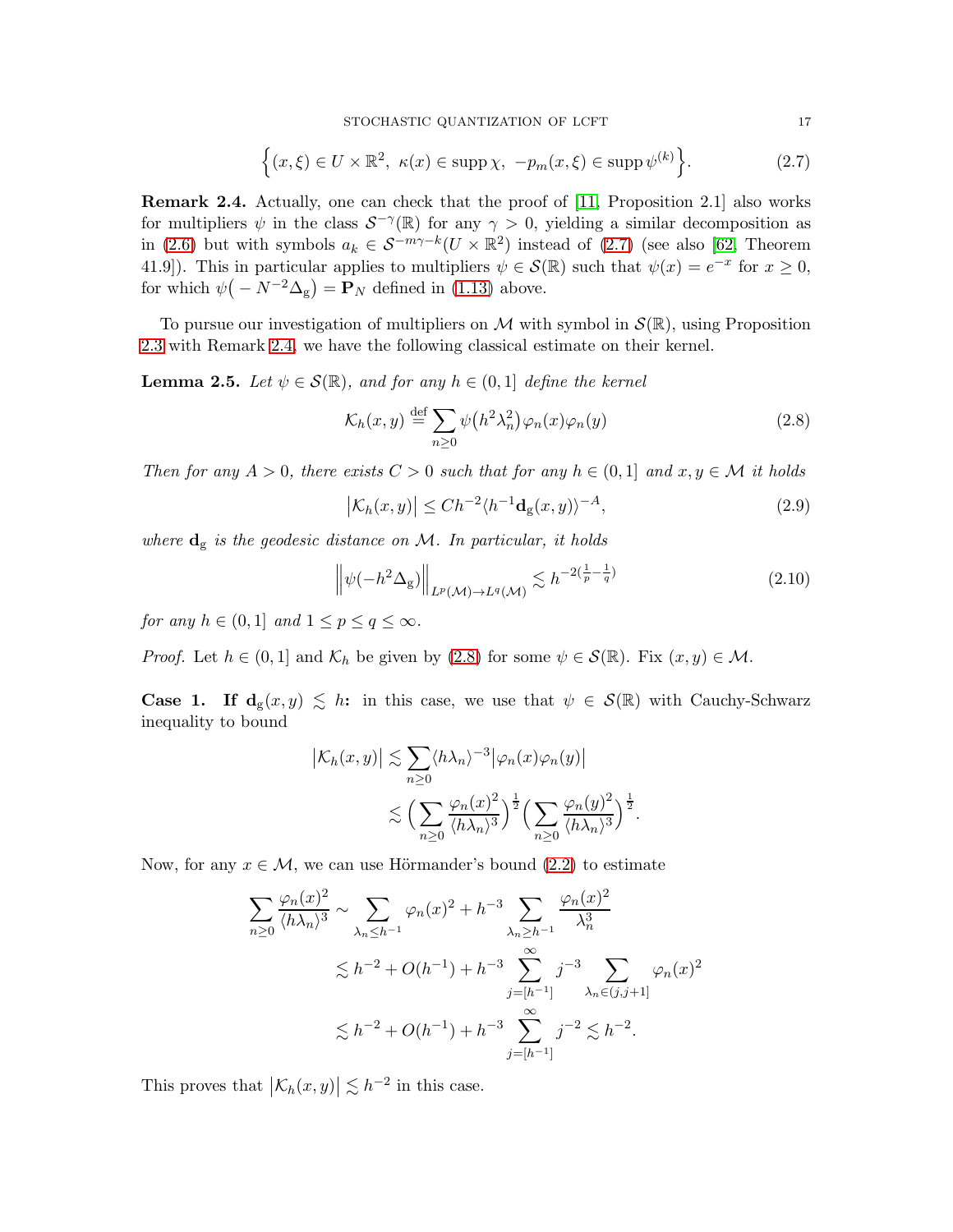**Case 2.** If  $h \ll d_g(x, y) \leq \frac{\iota(M)}{2}$ , where  $\iota(M)$  is the injectivity radius of M: we let  $A, K \in \mathbb{N}$ , and we also take geodesic normal coordinates  $(U, \kappa)$  centred at x and containing y. Then we can use Proposition [2.3](#page-15-2) with Remark [2.4](#page-16-1) to get that

$$
\mathcal{K}_h(x, y) = \chi(x)\chi(y)\sum_{k=0}^{K-1} h^k \int_{\mathbb{R}^2} a_k(\kappa^{-1}(x), h\xi)e^{i(\kappa^{-1}(x) - \kappa^{-1}(y))\cdot\xi}d\xi
$$
  
 
$$
+ \chi(x)K_{-K,h}(\kappa^{-1}(x), y),
$$

for some symbols  $a_k \in \mathcal{S}^{-m-k}(U \times \mathbb{R}^2)$  for any  $m > 0$ , and where  $K_{-K,h}$  is the kernel of

$$
R_{-K,h}: v \in H^s(\mathcal{M}) \mapsto \kappa_1^{\star}(\chi_1 \psi(-h^2 \Delta_g)\chi_2 v) - \sum_{k=0}^{K-1} h^k a_k(x,hD) \kappa^{\star}(\tilde{\chi} v) \in H^{s+\sigma}(\mathbb{R}^2)
$$

which satisfies

$$
||R_{-K,h}||_{H^s(\mathcal{M})\to H^{s+\sigma}(\mathbb{R}^2)} \lesssim h^{K-\sigma-|s|}.
$$

For this last term, the previous bound implies that

$$
\|\chi(x)K_{-K,h}(\kappa(x),y)\|_{L^{\infty}(\mathcal{M}\times\mathcal{M})} \lesssim \|R_{-K,h}\|_{H^{-1-\varepsilon}(\mathcal{M})\to H^{1+\varepsilon}(\mathbb{R}^2)} \lesssim h^{K-2-2\varepsilon} \lesssim h^{K-2-2\varepsilon} \mathbf{d}_{\mathbf{g}}(x,y)^{-A}
$$

for any  $\varepsilon > 0$ , where in the last step we used the compactness of M. This is enough for  $(2.9)$  by taking K large enough.

As for the contribution of the symbols  $a_k$ , changing variable and using integration by parts, we can bound it by

$$
\begin{split}\n&\left|h^{k}\int_{\mathbb{R}^{2}}a_{k}(\kappa^{-1}(x),h\xi)e^{i(\kappa^{-1}(x)-\kappa^{-1}(y))\cdot\xi}d\xi\right| \\
&= \left|h^{k-2}\int_{\mathbb{R}^{2}}a_{k}(\kappa^{-1}(x),\eta)e^{\frac{i}{h}(\kappa^{-1}(x)-\kappa^{-1}(y))\cdot\eta}d\eta\right| \\
&\lesssim h^{k-2}\langle h^{-1}(\kappa^{-1}(x)-\kappa^{-1}(y))\rangle^{-A}\int_{\mathbb{R}^{2}}|\langle D_{\eta}\rangle^{A}a_{k}(\kappa^{-1}(x),\eta)|d\eta \\
&\lesssim h^{k-2}\langle h^{-1}(\kappa^{-1}(x)-\kappa^{-1}(y))\rangle^{-A}\int_{\mathbb{R}^{2}}\langle\eta\rangle^{A-K}d\eta\lesssim h^{k-2}\langle h^{-1}\mathbf{d}_{g}(x,y)\rangle^{-A},\n\end{split}
$$

where we used that  $|\partial_x^{\alpha} a_k(x,\eta)| \leq \langle \eta \rangle^{|\alpha|-m-k}$  for any  $\alpha \in \mathbb{N}^2$  and  $m \in \mathbb{R}$  since by Remark [2.4](#page-16-1)  $a_k \in \bigcap_{m \in \mathbb{R}} \mathcal{S}^{-m-k}(U \times \mathbb{R}^2)$  since  $\psi \in \mathcal{S}(\mathbb{R})$ . Note that the last integral converges by taking  $K$  large enough.

**Case 3: if**  $d_g(x,y) > \frac{\iota(\mathcal{M})}{2}$ : then we can repeat the same argument as above, and use that the pseudo-differential operators  $\chi \kappa_{\star} a_k(z, D) \kappa^{\star} \widetilde{\chi}$  are properly supported (as can be checked on [\(2.6\)](#page-15-1)), which implies in this case that their contribution to  $\mathcal{K}_h$  vanishes. Indeed, take charts  $(U_j, V_j, \kappa_j)$ ,  $j = 1, 2$ , then since  $\mathbf{d}_{g}(x, y) > \frac{\iota(\mathcal{M})}{2}$ , we can find  $\chi_j \in C_0^{\infty}(V_j)$  such that supp  $\chi_1 \cap \text{supp}\,\chi_2 = \emptyset$ , then using [\(2.6\)](#page-15-1) with  $v = \chi_2 v$  we see that all the term in the sum on  $k = 0, ..., K - 1$  vanish, so that

$$
\begin{aligned} \left| \mathcal{K}_h(x,y) \right| &= \left| \chi_1(x)\chi_2(y)\mathcal{K}_h(x,y) \right| = \left| \chi_1(x)\chi_2(y)K_{-K,h}(\kappa_1^{-1}(x),y) \right| \\ &\lesssim h^{K-2-2\varepsilon} \lesssim h^{K-2-2\varepsilon} \mathbf{d}_{\mathrm{g}}(x,y)^{-A} \end{aligned}
$$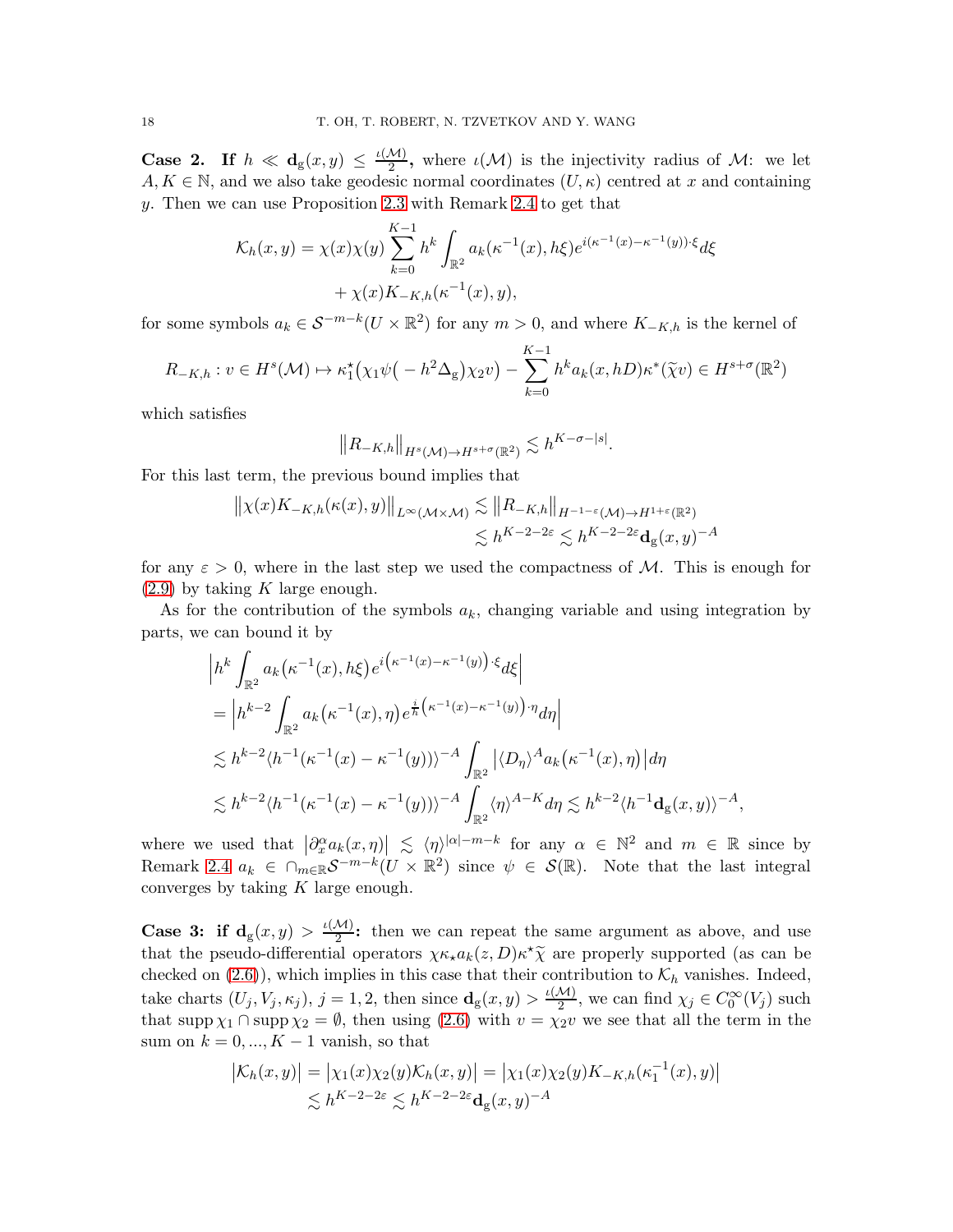for any  $\varepsilon > 0$ . This proves [\(2.9\)](#page-16-3) by taking K large enough.

The bound [\(2.10\)](#page-16-4) then follows from

$$
\left\|\mathcal{K}_h(x,y)\right\|_{L^\infty_x L^r_y} \lesssim \left\|h^{-2}\langle h^{-1}\mathbf{d}_{\mathrm{g}}(x,y)\rangle^{-A}\right\|_{L^\infty_x L^r_y} \lesssim h^{\frac{2}{r}-2}
$$

for any  $r \geq 1$ , the symmetry of  $\mathcal{K}_h$  and Schur's lemma.

As a corollary of the estimates above, we can then investigate the behaviour of the solutions to the linear heat equation on  $M$ . Indeed, we can use the eigenfunctions expansion to represent the solution of the heat equation

$$
\begin{cases} \partial_t u - \frac{1}{4\pi} \Delta_g u = 0, \\ u_{|t=0} = u_0 \in \mathcal{D}'(\mathcal{M}) \end{cases} \quad (t,x) \in \mathbb{R}_+ \times \mathcal{M},
$$

as the distribution

$$
u(t) = e^{\frac{t}{4\pi}\Delta_{\mathcal{S}}}u_0 = \sum_{n\geq 0} e^{-\frac{t}{4\pi}\lambda_n^2} \langle u_0, \varphi_n \rangle \varphi_n.
$$

The well-known heat kernel is then the kernel of the above propagator, defined as

<span id="page-18-0"></span>
$$
P_{\mathbf{g}}(t,x,y) \stackrel{\text{def}}{=} \sum_{n\geq 0} e^{-\frac{t}{4\pi}\lambda_n^2} \varphi_n(x)\varphi_n(y). \tag{2.11}
$$

The convergence of the sum above is a priori in the sense of distributions, but we have the following properties of  $P_{\rm g}$ .

## <span id="page-18-1"></span>**Lemma 2.6.** Let  $P_g$  be the heat kernel defined in  $(2.11)$  above.

(i) For any  $t > 0$ ,  $P_g(t, \cdot, \cdot)$  *is a smooth, symmetric, non-negative function on*  $M \times M$ , *which satisfies the semigroup property*

$$
P_{\rm g}(t+s,x,y) = \int_{\mathcal{M}} P_{\rm g}(t,x,z) P_{\rm g}(s,y,z) dV_{\rm g}(z)
$$

*for any*  $t, s > 0$ *. Moreover for any*  $f \in C(\mathcal{M})$  *it holds* 

$$
\int_{\mathcal{M}} P_{\rm g}(t, x, y) f(y) dV_{\rm g}(y) \to f(x)
$$

*uniformly as*  $t \to 0^+$ .

(ii) *For any*  $1 \leq p \leq q \leq \infty$ , any  $1 \leq r \leq \infty$  and  $\alpha_1, \alpha_2 \in \mathbb{R}$  with  $\alpha_1 \leq \alpha_2$ , there exists  $C > 0$  such that for any  $0 < t \leq 1$  and any  $u \in B^{\alpha_1}_{p,r}(\mathcal{M})$ , we have Schauder's estimate

$$
\left\|e^{\frac{t}{4\pi}\Delta_{\mathcal{S}}u}\right\|_{B_{q,r}^{\alpha_2}(\mathcal{M})} \leq Ct^{-\frac{\alpha_2-\alpha_1}{2}-\left(\frac{1}{p}-\frac{1}{q}\right)}\|u\|_{B_{p,r}^{\alpha_1}(\mathcal{M})}.\tag{2.12}
$$

Using the aforementioned smoothing properties of the heat kernel, we can then define the smoothing operators  $\mathbf{P}_N$ ,  $N \in \mathbb{N}$  using  $P_g$  as in [\(1.13\)](#page-4-6) above.

*Proof.* The properties (i) are well-known, and can be found e.g. in [\[26\]](#page-75-24).

As for (ii), since we can write  $e^{t\Delta_g} = \psi(-h^2 \Delta_g)$  with  $\psi \in \mathcal{S}(\mathbb{R})$  such that  $\psi(x) = e^{-x}$  for  $x \geq 0$  and with the semiclassical parameter  $h = \sqrt{t}$ , we then have that the heat kernel  $P_{\rm g}$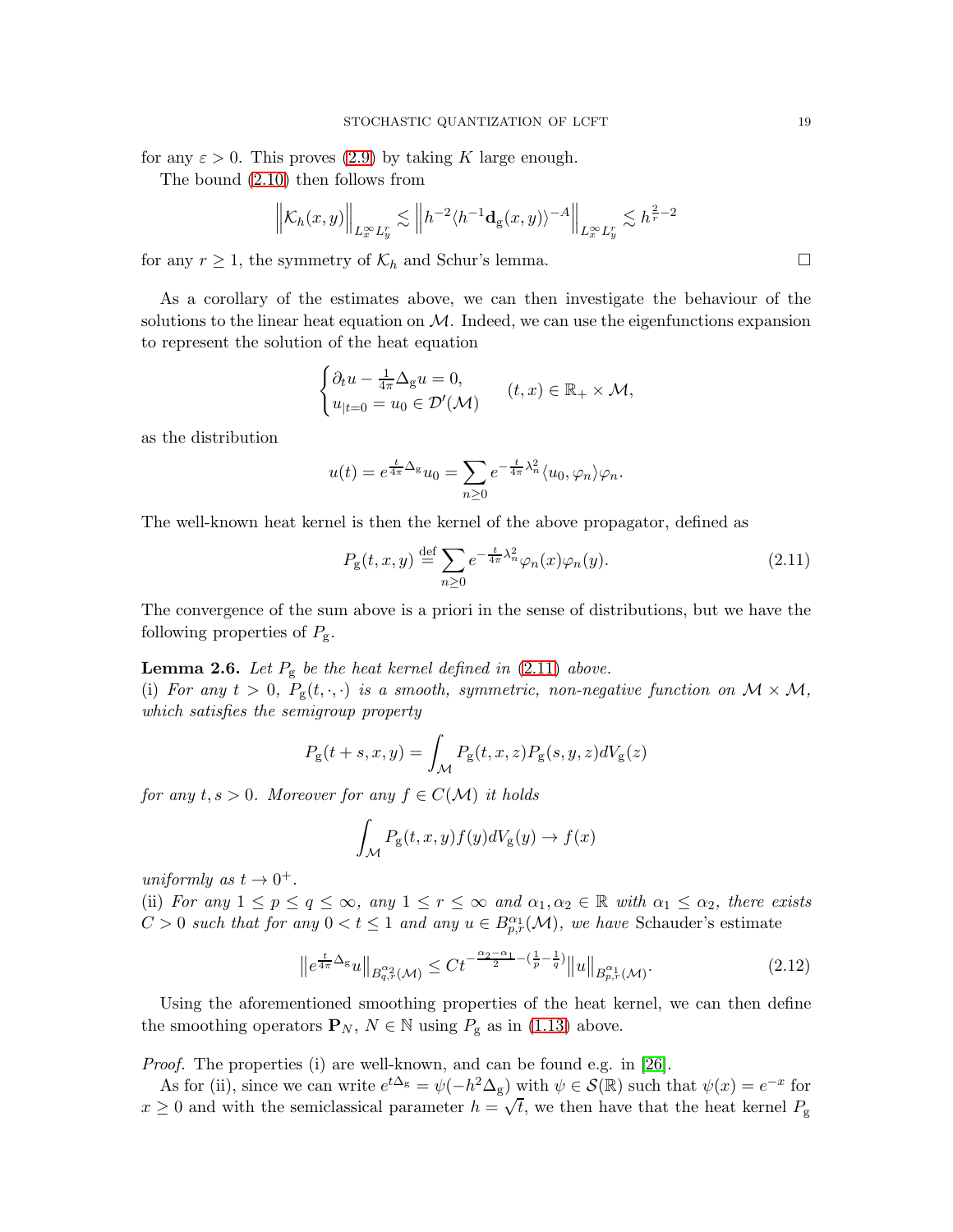satisfies the assumptions of Lemma [2.5.](#page-16-5) In particular, [\(2.10\)](#page-16-4) gives (ii) in the case  $\alpha_1 = \alpha_2$ : indeed, using the definition of  $B_{q,r}^{\alpha_2}(\mathcal{M})$  and  $(2.10)$  we have

$$
||e^{\frac{t}{4\pi}\Delta_{g}}u||_{B_{q,r}^{\alpha_{2}}(\mathcal{M})} = \Big(\sum_{M\in2^{\mathbb{Z}_{\geq -1}}} \langle M\rangle^{r\alpha_{2}}||e^{\frac{t}{2}\Delta_{g}}\mathbf{Q}_{M}u||_{L^{q}(\mathcal{M})}^{r}\Big)^{\frac{1}{r}}
$$
  

$$
\lesssim t^{-(\frac{1}{p}-\frac{1}{q})}\Big(\sum_{M\in2^{\mathbb{Z}_{\geq -1}}} \langle M\rangle^{r\alpha_{2}}||\mathbf{Q}_{M}u||_{L^{p}(\mathcal{M})}^{r}\Big)^{\frac{1}{r}}
$$
  

$$
\lesssim t^{-(\frac{1}{p}-\frac{1}{q})}||u||_{B_{p,r}^{\alpha_{2}}(\mathcal{M})}.
$$

As for the case  $\alpha_1 < \alpha_2$ , writing  $e^{\frac{t}{4\pi}\Delta_g} = e^{\frac{t}{8\pi}\Delta_g} e^{\frac{t}{8\pi}\Delta_g}$  and using again [\(2.10\)](#page-16-4) we have

$$
||e^{\frac{t}{4\pi}\Delta_{\mathcal{E}}}u||_{B^{\alpha_2}_{q,r}} = \left(\sum_{M\in 2^{\mathbb{Z}_{\geq -1}}} \langle M\rangle^{r\alpha_2} ||e^{\frac{t}{4\pi}\Delta_{\mathcal{E}}} \mathbf{Q}_M u||_{L^q(\mathcal{M})}^r\right)^{\frac{1}{r}}
$$
  

$$
\lesssim t^{-(\frac{1}{p}-\frac{1}{q})} \left(\sum_{M\in 2^{\mathbb{Z}_{\geq -1}}} \langle M\rangle^{r\alpha_2} ||e^{\frac{t}{8\pi}\Delta_{\mathcal{E}}} \mathbf{Q}_M u||_{L^p(\mathcal{M})}^r\right)^{\frac{1}{r}},
$$

so it suffices to prove

<span id="page-19-0"></span>
$$
\left\| e^{t\Delta_{\mathcal{E}}}\mathbf{Q}_{M} \right\|_{L^{p}(\mathcal{M}) \to L^{p}(\mathcal{M})} \lesssim \left( \sqrt{t} \langle M \rangle \right)^{-\alpha} \tag{2.13}
$$

for any  $t \in (0,1], p \in [1,\infty]$  and  $M \in 2^{\mathbb{Z}_{\geq -1}}$ , where  $\alpha = \alpha_2 - \alpha_1 > 0$ . Note that  $e^{t\Delta_{\mathbb{S}}}$  and  $\mathbf{Q}_M$  both satisfy the assumptions of Lemma [2.5](#page-16-5) with respective semiclassical parameter  $h = \sqrt{t}$  and  $h = M^{-1}$ , so that using [\(2.10\)](#page-16-4) again we have

$$
\left\|e^{t\Delta_\mathbb{E}}\mathbf{Q}_M\right\|_{L^p(\mathcal{M})\to L^p(\mathcal{M})}\lesssim \left\|\mathbf{Q}_M\right\|_{L^p(\mathcal{M})\to L^p(\mathcal{M})}\lesssim 1,
$$

which is enough for [\(2.13\)](#page-19-0) when  $M \leq t^{-\frac{1}{2}}$  or  $M \lesssim 1$ . Thus in the following we assume  $M \geq t^{-\frac{1}{2}}$  and  $M \gg 1$ .

Let then  $\mathbf{Q}_M = \psi(-M^{-2}\Delta_g)$  where  $\psi$  is the symbol of  $\mathbf{Q}_M$  in [\(2.4\)](#page-14-3), and let  $(U, V, \kappa)$  be a chart on M with  $\chi \in C_0^{\infty}(V)$ . Then using Proposition [2.3](#page-15-2) (twice) we can expand locally

$$
\kappa^{\star}(\chi \mathbf{Q}_{M} e^{t\Delta_{g}}) = \chi \Big( \sum_{\ell=0}^{L-1} M^{-\ell} a_{\ell}(x, M^{-1}D) \kappa^{\star} \widetilde{\chi} + R_{-L,M} \Big) \kappa^{\star}(\widetilde{\chi} e^{t\Delta_{g}})
$$
  
=  $\chi \sum_{\ell=0}^{L-1} M^{-\ell} a_{\ell}(x, M^{-1}D) \Big( \sum_{k=0}^{K-1} t^{\frac{k}{2}} a_{k}(x, \sqrt{t}D) \kappa^{\star} \widetilde{\chi} + R_{-K,t} \Big) + R_{-L,M} e^{t\Delta_{g}},$ 

for some  $\tilde{\chi} \in C_0^{\infty}(V)$  and some symbols  $a_k, a_\ell \in S^{-\infty}$  as in Proposition [2.3,](#page-15-2) and the remainders satisfy

$$
||R_{-K,t}||_{H^{-s_1}(\mathcal{M})\to H^{s_2}(\mathbb{R}^2)} \lesssim t^{\frac{K-s_1-s_2}{2}}
$$

and

$$
||R_{-L,M}||_{H^{-s_1}(\mathcal{M})\rightarrow H^{s_2}(\mathbb{R}^2)}\lesssim M^{s_1+s_2-L}
$$

for any  $s_1, s_2 \geq 0$  with  $s_1 + s_2 \leq \min\{K, L\}$ . In particular, taking  $s_1, s_2$  large enough so that  $H^{s_2}(\mathcal{M}) \subset L^{\infty}(\mathcal{M})$  and  $L^1(\mathcal{M}) \subset H^{-s_1}(\mathcal{M})$  and using [\(2.10\)](#page-16-4) again, we see that the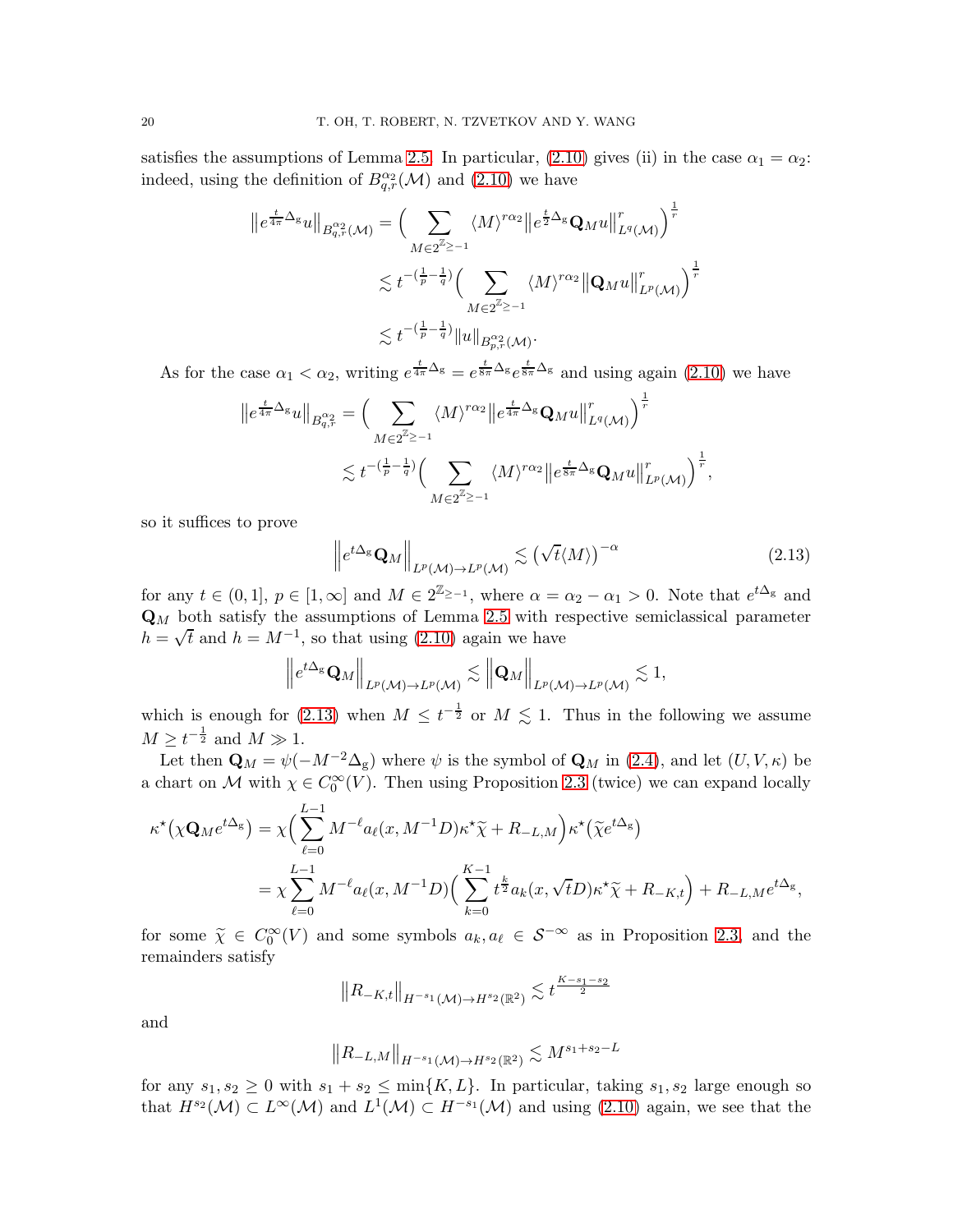contribution of  $R_{-L,M}e^{t\Delta_g}$  satisfies [\(2.13\)](#page-19-0) provided that we take K, L large enough. We also have for any  $\ell = 0, ..., L - 1$ 

$$
||a_{\ell}(x, M^{-1}D)R_{-K,t}||_{L^{p}(\mathcal{M})\to L^{p}(\mathbb{R}^{2})} \lesssim ||a_{\ell}(x, M^{-1}D)R_{-K,t}||_{H^{-s_{1}}(\mathcal{M})\to H^{s_{2}}(\mathbb{R}^{2})}
$$
  

$$
\lesssim M^{-\alpha}||R_{-K,t}||_{H^{-s_{1}}(\mathcal{M})\to H^{s_{2}+\alpha}(\mathbb{R}^{2})} \lesssim M^{-\alpha}t^{\frac{K-s_{1}-s_{2}-\alpha}{2}}
$$

by taking  $s_1, s_2$  and then K large enough, and using that the symbols  $a_\ell$  are supported on an annulus in view of Proposition [2.3](#page-15-2) with  $M \gg 1$ .

As for the products  $a_{\ell}(x, M^{-1}D)a_{k}(x, \sqrt{t}D)$ , similarly as for the usual composition rule for (semiclassical) pseudo-differential operators (see e.g. [\[62\]](#page-76-14)), their symbol is given by

$$
b_{\ell,k,M,t}(x,\xi) = \frac{1}{(2\pi)^2} \int_{\mathbb{R}^2} \int_{\mathbb{R}^2} e^{-iz \cdot \eta} a_{\ell}(x, M^{-1}(\xi + \eta)) a_k(x + z, \sqrt{t}\xi) dz d\eta
$$
  
= 
$$
\sum_{|\gamma|=0}^{A-1} \frac{M^{-|\gamma|}}{\gamma!} \partial_{\xi}^{\gamma} a_{\ell}(x, M^{-1}\xi) \partial_{x}^{\gamma} a_k(x, \sqrt{t}\xi) + \widetilde{R}_{\ell,k,A,M,t}(x,\xi)
$$

with

$$
\widetilde{R}_{\ell,k,A,M,t}(x,\xi) = \frac{1}{(2\pi)^2} \sum_{|\gamma|=A} \frac{AM^{-A}}{\gamma!} \int_{\mathbb{R}^2} \int_{\mathbb{R}^2} e^{-iz \cdot \eta} \partial_{\eta}^{\gamma} a_{\ell}(x, M^{-1}(\xi + \eta)) \times \int_0^1 (1 - \theta)^A \partial_x^{\gamma} a_k(x + \theta z, \sqrt{t}\xi) d\theta dz d\eta.
$$

Integrating by parts in  $\eta$ , we find that the corresponding kernel is bounded by

$$
\left| \widetilde{R}_{\ell,k,A,M,t}(x,y) \right| \lesssim M^{-A} \sum_{|\gamma|=A} \int_{\mathbb{R}^2} \int_{\mathbb{R}^2} \int_{\mathbb{R}^2} \langle z \rangle^{-3} \left| \langle D_{\eta} \rangle^3 \partial_{\eta}^{\gamma} a_{\ell}(x, M^{-1}(\xi + \eta)) \right|
$$

$$
\times \left| \int_0^1 (1 - \theta)^A \partial_x^{\gamma} a_k(x + \theta z, \sqrt{t} \xi) d\theta \right| dz d\eta d\xi
$$

Using next the properties of the symbols  $a_k, a_\ell$  given by Proposition [2.3](#page-15-2) and Remark [2.4,](#page-16-1) we can continue with

$$
\lesssim M^{-A} \int_{\mathbb{R}^2} \int_{\mathbb{R}^2} \int_{\mathbb{R}^2} \langle z \rangle^{-3} \mathbf{1} \big( |\xi + \eta| \lesssim M \big) \langle \sqrt{t} \xi \rangle^{-B} dz d\eta d\xi
$$

for any  $B > 0$ . This yields the bound

$$
\lesssim t^{-1}M^{2-A}
$$

which is enough for [\(2.13\)](#page-19-0) by taking A large enough since we are in the case  $M \geq t^{-\frac{1}{2}}$ .

At last, the contribution of the leading symbols are then

$$
\left| \mathcal{K}_{k,\ell,\gamma,M,t}(x,y) \right| \sim \Big| \int_{\mathbb{R}^2} e^{i(x-y)\cdot\xi} \partial_\xi^\gamma a_\ell(x,M^{-1}\xi) \partial_x^\gamma a_k(x,\sqrt{t}\xi) d\xi \Big|
$$
  
=  $M^2 \Big| \int_{\mathbb{R}^2} e^{iM(x-y)\cdot\xi} \partial_\xi^\gamma a_\ell(x,\xi) \partial_x^\gamma a_k(x,\sqrt{t}M\xi) d\xi \Big|$ 

Then we integrate by parts in  $\xi$  to get

$$
\lesssim M^2 \langle M(x-y) \rangle^{-B} \Big| \int_{\mathbb{R}^2} e^{iM(x-y)\cdot\xi} \langle D_{\xi} \rangle^{B} \Big[ \partial_{\xi}^{\gamma} a_{\ell}(x,\xi) \partial_x^{\gamma} a_{k}(x,\sqrt{t}M\xi) \Big] d\xi \Big|
$$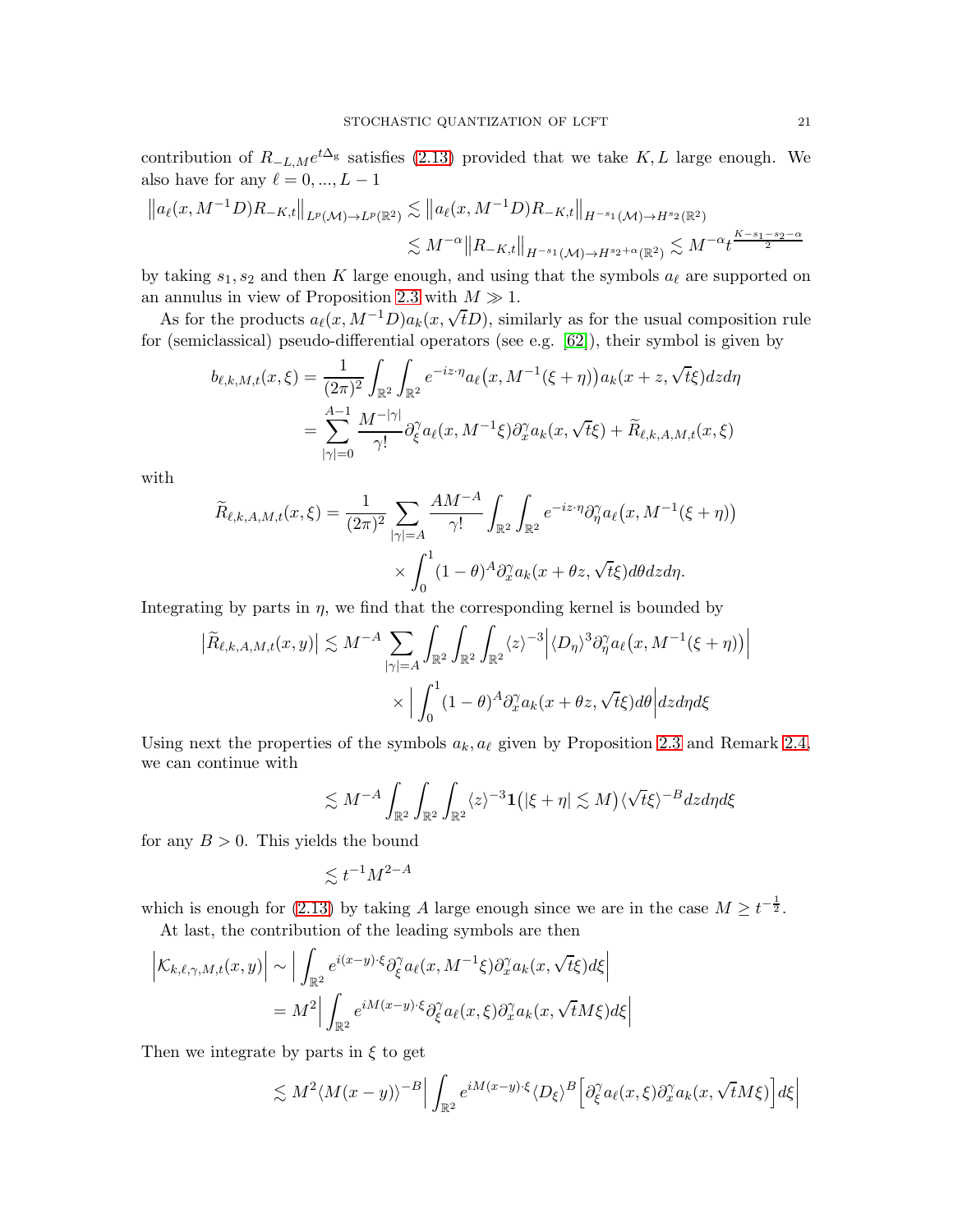for any  $B > 0$ . We can then use again the properties of the symbols  $a_{\ell}, a_k$  in Proposition [2.3](#page-15-2) to get

$$
\lesssim M^2 \langle M(x-y) \rangle^{-B} \int_{|\xi| \sim 1} \langle \sqrt{t} M \rangle^B \langle \sqrt{t} M \xi \rangle^{-D} d\xi
$$
  

$$
\lesssim M^2 \langle M(x-y) \rangle^{-B} \langle \sqrt{t} M \rangle^{B-D}
$$

for any  $D > 0$ . We thus get

$$
\left\|\mathcal{K}_{k,\ell,\gamma,M,t}(x,y)\right\|_{L^\infty_x L^1_y} \lesssim \langle \sqrt{t}M \rangle^{B-D},
$$

by taking  $B > 2$ , which along with Schur's lemma shows [\(2.13\)](#page-19-0) by taking D large enough. This completes the proof of Lemma [2.6.](#page-18-1)

<span id="page-21-0"></span>2.3. Properties of the Green's function. We now investigate the properties of the fundamental solution for the Laplace equation. It is defined as

<span id="page-21-3"></span><span id="page-21-1"></span>
$$
G_{\mathbf{g}}(x,y) \stackrel{\text{def}}{=} \sum_{n\geq 1} \frac{\varphi_n(x,\mathbf{g})\varphi_n(y,\mathbf{g})}{\lambda_n(\mathbf{g})^2},\tag{2.14}
$$

where the convergence of the sum holds again in the sense of distributions. Here we wrote  $\varphi_n(x, g)$  and  $\lambda_n(g)$  to emphasize the dependence of the eigenfunctions and eigenvalues (and hence of  $G_{\rm g}$  on the metric.

For a distribution  $f \in \mathcal{D}'(\mathcal{M})$ , we also abuse notations and define

<span id="page-21-4"></span>
$$
\langle f \rangle_{\rm g} \stackrel{\text{def}}{=} \langle f, \varphi_0 \rangle_{\rm g} \varphi_0 = \frac{1}{V_{\rm g}(\mathcal{M})} \int_{\mathcal{M}} f(x) dV_{\rm g}(x). \tag{2.15}
$$

Then we can check on [\(2.14\)](#page-21-1) that for any  $f \in \mathcal{D}'(\mathcal{M})$ , it holds

$$
u(x) = \int_{\mathcal{M}} G_{\rm g}(x, y) f(y) dV_{\rm g}(y) \qquad \Longleftrightarrow \qquad \begin{cases} -\Delta_{\rm g} u = f - \langle f \rangle_{\rm g} \\ \langle u \rangle_{\rm g} = 0, \end{cases} \tag{2.16}
$$

where the equalities are again in distributional sense.

We now list some further properties of the Green's function.

<span id="page-21-2"></span>**Lemma 2.7.** *Let*  $G_g$  *be given by* [\(2.14\)](#page-21-1).

(i)  $G_g$  *is symmetric and smooth on*  $M \times M \setminus \Delta$ *, where*  $\Delta = \{(x, x), x \in M\}$  *is the diagonal.* (ii) *There exists a continuous function*  $\widetilde{G_g}$  *on*  $M \times M$  *such that for any*  $(x, y) \in M \times M \setminus \Delta$ *it holds*

$$
G_{\rm g}(x,y) = -\frac{1}{2\pi} \log \left( \mathbf{d}_{\rm g}(x,y) \right) + \widetilde{G}_{\rm g}(x,y).
$$

*In particular,* G<sup>g</sup> *is bounded from below.*

(iii) *There exists a constant*  $C > 0$  *such that for any*  $(x, y) \in M \times M \setminus \Delta$  *it holds* 

$$
\left|\nabla_x G_{\mathbf{g}}(x,y)\right|_{\mathbf{g}} \leq C \mathbf{d}_{\mathbf{g}}(x,y)^{-1}.
$$

*Proof.* This is classical, and can be found e.g. in [\[4,](#page-74-7) Section 4.2].

Next, we investigate the behaviour of the approximations

$$
(\mathbf{P}_N \otimes \mathbf{P}_N) G_{\mathrm{g}}(x, y) \stackrel{\text{def}}{=} \int_{\mathcal{M}} \int_{\mathcal{M}} P_{\mathrm{g}}(4\pi N^{-2}, x, z) P_{\mathrm{g}}(4\pi N^{-2}, y, z') G_{\mathrm{g}}(z, z') dV_{\mathrm{g}}(z) dV_{\mathrm{g}}(z')
$$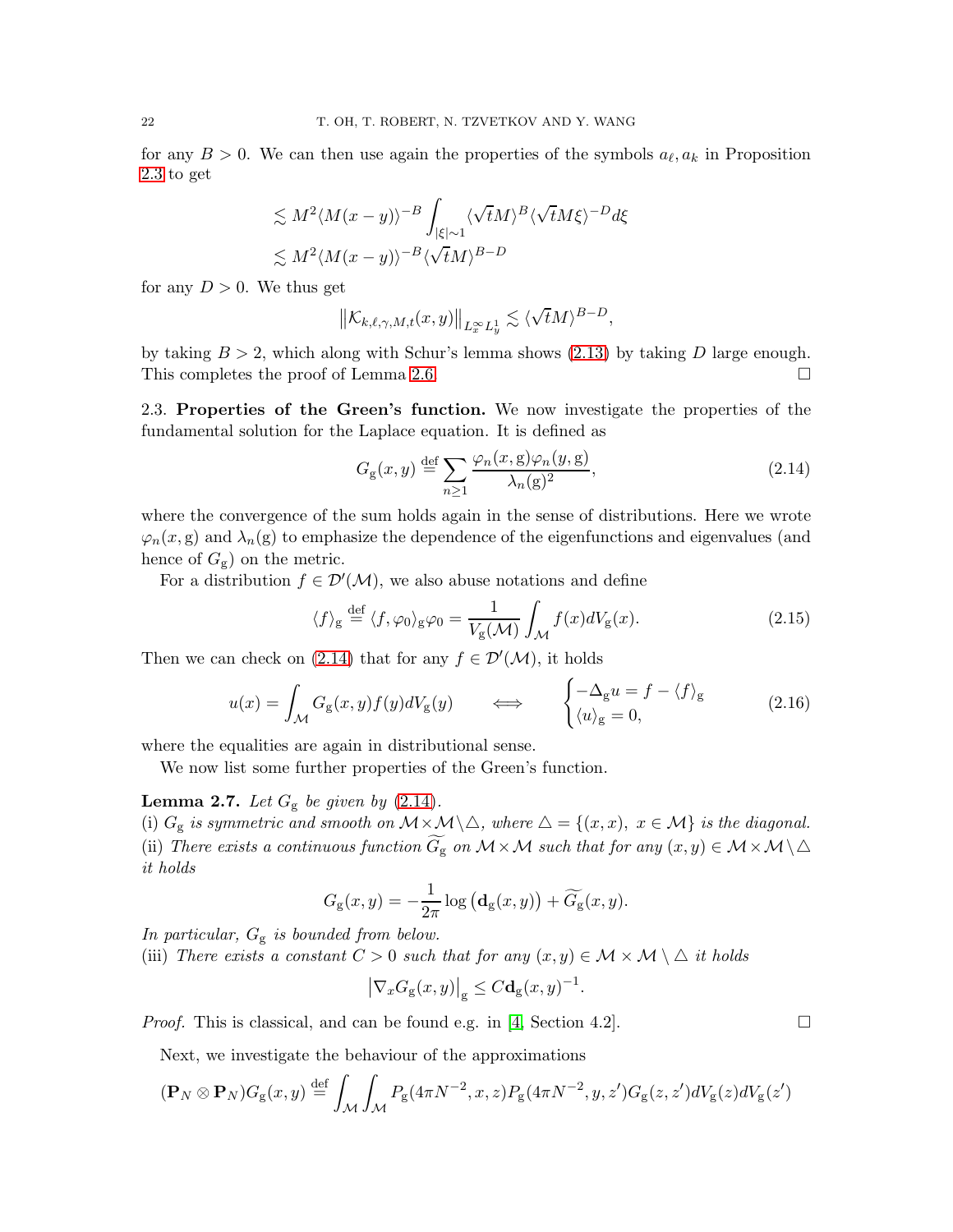of the Green's function. Recall indeed that the smoothing operator  $P_N$  has been defined in [\(1.13\)](#page-4-6) above, so that its kernel is given by  $P_{\rm g}(4\pi N^{-2}, \cdot, \cdot)$ .

<span id="page-22-2"></span>**Lemma 2.8.** *There exists*  $C > 0$  *such that for any*  $N \in \mathbb{N}$  *and*  $(x, y) \in \mathcal{M} \times \mathcal{M} \setminus \Delta$ *, it holds*

$$
-C \le (\mathbf{P}_N \otimes \mathbf{P}_N)G_{\mathbf{g}}(x, y) \le G_{\mathbf{g}}(x, y) + \frac{1}{N^2 V_{\mathbf{g}}(\mathcal{M})}.
$$
\n(2.17)

*Moreover, for any*  $N_1 \leq N_2 \in \mathbb{N}$  and  $(x, y) \in \mathcal{M} \times \mathcal{M} \setminus \Delta$  *we have for any*  $j = 1, 2$ 

<span id="page-22-1"></span>
$$
\left| (\mathbf{P}_{N_j} \otimes \mathbf{P}_{N_j}) G_{\mathbf{g}}(x, y) - (\mathbf{P}_{N_1} \otimes \mathbf{P}_{N_2}) G_{\mathbf{g}}(x, y) \right|
$$
  
\$\lesssim\$ min  $\left\{ 1 + \log \frac{1}{\mathbf{d}_{\mathbf{g}}(x, y)}, N_1^{-1} \mathbf{d}_{\mathbf{g}}(x, y)^{-1} \right\}.$  (2.18)

*Proof.* We begin by proving the first claim. For the lower bound, we have from Lemma [2.7](#page-21-2) (ii) that there exists  $C > 0$  such that  $G_g(x, y) \geq -C$  for any  $(x, y) \in \mathcal{M} \times \mathcal{M} \backslash \Delta$ . In particular, since the kernel of  $P_N$  is non-negative in view of [\(1.13\)](#page-4-6) and Lemma [2.6](#page-18-1) (i), we get that

<span id="page-22-0"></span>
$$
(\mathbf{P}_N \otimes \mathbf{P}_N)[G_{\mathrm{g}} + C](x, y) \ge 0,
$$

i.e.

$$
(\mathbf{P}_N \otimes \mathbf{P}_N)G_{\mathbf{g}}(x,y) \ge -(\mathbf{P}_N \otimes \mathbf{P}_N)C = -C.
$$

For the upper bound, note that since  $G<sub>g</sub>$  has its eigenfunctions expansion only on the diagonal and since the heat kernel  $P_{\rm g}$  is symmetric, we actually have

$$
(\mathbf{P}_N \otimes \mathbf{P}_N) G_{\mathbf{g}}(x, y) = \sum_{n \ge 1} e^{-2N^{-2} \lambda_n^2} \frac{\varphi_n(x) \varphi_n(y)}{\lambda_n^2} = \int_{\mathcal{M}} P_{\mathbf{g}}(8\pi N^{-2} x, z) G_{\mathbf{g}}(z, y) dV_{\mathbf{g}}(z)
$$

$$
= (e^{2N^{-2} \Delta_{\mathbf{g}}^x} G_{\mathbf{g}})(x, y) = (\mathbf{P}_N^2 \otimes \mathrm{Id}) G_{\mathbf{g}}(x, y),
$$

where the notation  $e^{t\Delta_{\rm g}^x}$  means that the Laplace-Beltrami operator only acts on the x variable.

Fix then  $y \in \mathcal{M}$  and for  $t \geq 0$  and  $x \in \mathcal{M}$  with  $y \neq x$ , define

$$
u(t,x) \stackrel{\text{def}}{=} G_{g}(x,y) + \frac{t}{4\pi V_{g}(\mathcal{M})} - e^{\frac{t}{4\pi}\Delta_{g}^{x}} G_{g}(x,y).
$$

Then we have  $u \in C(\mathbb{R}_+; L^2(\mathcal{M}))$  and it satisfies

$$
u(t) = \frac{1}{4\pi} \int_0^t P_g(t - t', x, y) dt'.
$$

This indeed follows from [\(2.11\)](#page-18-0), [\(2.14\)](#page-21-1) and a straightforward computation. The first claim then follows from the previous identity with Lemma [2.6,](#page-18-1) which ensures that  $u(t) \geq 0$  for any  $t \geq 0$ , and taking  $t = 8\pi N^{-2}$  with the definition of  $\mathbf{P}_N$  [\(1.13\)](#page-4-6).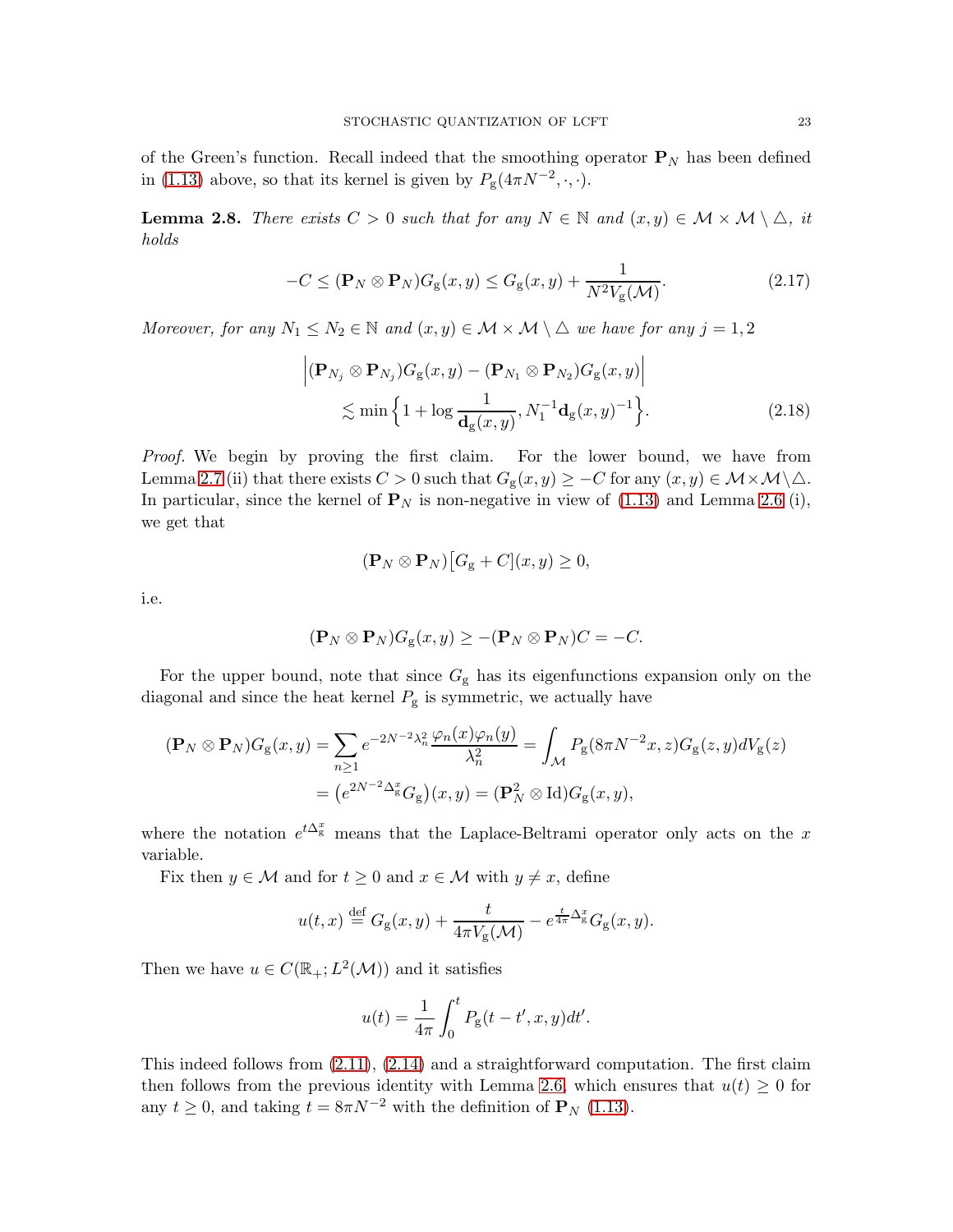As for the convergence property, for  $N_1 \leq N_2$  and  $(x, y) \in \mathcal{M} \times \mathcal{M} \setminus \Delta$ , we use the remark above with the semigroup property of  $P_{\rm g}$  to write for  $j=1,2$ 

$$
\begin{aligned} \left| (\mathbf{P}_{N_j} \otimes \mathbf{P}_{N_j}) G_{\mathbf{g}}(x, y) - (\mathbf{P}_{N_1} \otimes \mathbf{P}_{N_2}) G_{\mathbf{g}}(x, y) \right| \\ &= \Big| \int_{\mathcal{M}} P_{\mathbf{g}}(4\pi (N_j^{-2} + N_2^{-2}), x, z') \int_{\mathcal{M}} P_{\mathbf{g}}(4\pi (N_1^{-2} - N_2^{-2}), z', z) \\ &\times \Big[ G_{\mathbf{g}}(z, y) - G_{\mathbf{g}}(z', y) \Big] dV_{\mathbf{g}}(z) dV_{\mathbf{g}}(z') \Big| \end{aligned}
$$

We first deal with the inner integral. For  $z', z$  in M, let  $\gamma : t \in [0, \mathbf{d}_{g}(z', z)] \mapsto \gamma(t) \in \mathcal{M}$ be a unit speed geodesic between  $z$  and  $z'$ , then we can use the mean value theorem and Lemma [2.5](#page-16-5) for  $h = \sqrt{4\pi (N_1^{-2} - N_2^{-2})}$ , to bound for any  $A > 0$ 

$$
\left| \int_{\mathcal{M}} P_{\mathbf{g}}(h^2, z', z) \left[ G_{\mathbf{g}}(z, y) - G_{\mathbf{g}}(z', y) \right] dV_{\mathbf{g}}(z) \right|
$$
  
 
$$
\lesssim \int_{\mathcal{M}} h^{-2} \langle h^{-1} \mathbf{d}_{\mathbf{g}}(z', z) \rangle^{-A} \mathbf{d}_{\mathbf{g}}(z', z) |\gamma'(t_z)|_{\mathbf{g}} \left| \nabla G_{\mathbf{g}}(\gamma(t_z), y) \right|_{\mathbf{g}} dV_{\mathbf{g}}(z)
$$

for some  $t_z \in (0, \mathbf{d_g}(z', z))$ . Using then Lemma [2.7](#page-21-2) (iii) we can continue with

$$
\lesssim \int_{\mathcal{M}} h^{-2} \langle h^{-1} \mathbf{d}_{g}(z', z) \rangle^{-A} \mathbf{d}_{g}(z', z) \mathbf{d}_{g}(\gamma(t_z), y)^{-1} dV_{g}(z)
$$
  

$$
\lesssim \int_{\mathcal{M}} h^{-2} \langle h^{-1} \mathbf{d}_{g}(z', z) \rangle^{-A} \mathbf{d}_{g}(z', z) \big[ \mathbf{d}_{g}(z, y) \wedge \mathbf{d}_{g}(z', y) \big]^{-1} dV_{g}(z).
$$

We then distinguish several cases to estimate the integral above, depending on which side is the smallest in the triangle made by  $z, z'$  and  $y$ .

**Case 1:** If  $d_g(z', z) \lesssim d_g(z, y) \sim d_g(z', y)$ . In this case we can bound the integral with

$$
\mathbf{d}_{g}(z',y)^{-1} \int_{\mathcal{M}} h^{-2} \langle h^{-1} \mathbf{d}_{g}(z',z) \rangle^{-A} \mathbf{d}_{g}(z',z) dV_{g}(z) \lesssim \mathbf{d}_{g}(z',y)^{-1} h,
$$

where the last bound comes from integrating separately on the regions  $\mathbf{d}_{g}(z', z) \lesssim h$  and  $\mathbf{d}_{g}(z', z) \gtrsim h$  and taking A large enough.

**Case 2:** If  $d_g(z', y) \leq d_g(z', z) \sim d_g(z, y)$ . We can proceed as in the previous case to get the same bound as above.

**Case 3:** If  $d_g(z, y) \lesssim d_g(z', z) \sim d_g(z', y)$ . In this case, we get the bound

$$
\int_{\mathcal{M}} h^{-2} \langle h^{-1} \mathbf{d}_{g}(z', z) \rangle^{-A} \mathbf{d}_{g}(z', z) \mathbf{d}_{g}(z, y)^{-1} dV_{g}(z).
$$

In the region  $\mathbf{d}_{g}(z', z) \lesssim h$  we can the estimate it with

$$
h^{-2}\mathbf{d}_{g}(z',y)\int_{\mathcal{M}}\mathbf{d}_{g}(z,y)^{-1}dV_{g}(z)\lesssim h^{-2}\mathbf{d}_{g}(z',y)^{2}\lesssim 1\lesssim \mathbf{d}_{g}(z',y)^{-1}h,
$$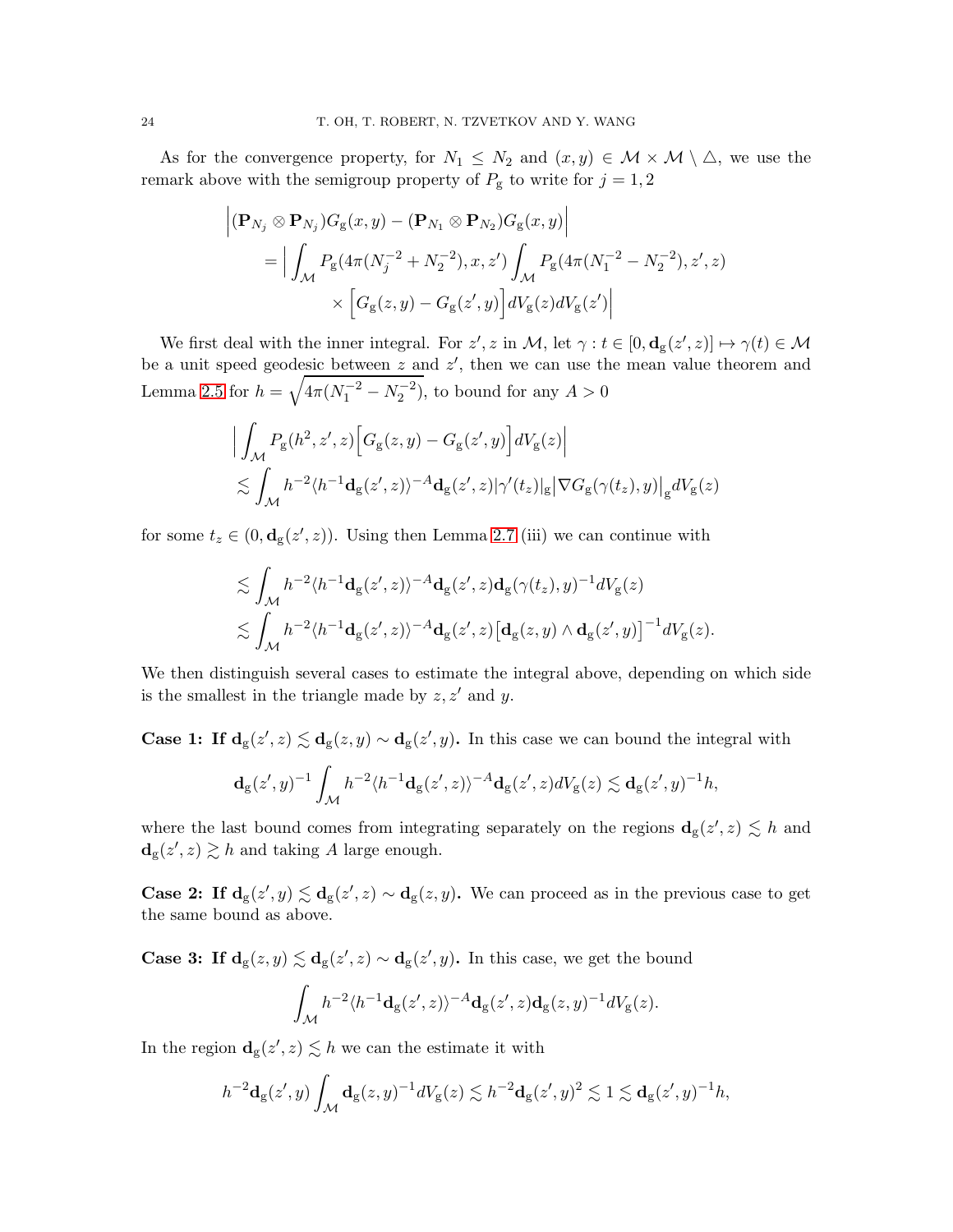where we used that in this case the integral runs over  $\mathbf{d}_{g}(z, y) \lesssim \mathbf{d}_{g}(z', y) \sim \mathbf{d}_{g}(z', z) \lesssim h$ . In the other region  $\mathbf{d}_{g}(z',z) \gtrsim h$  we have the bound

$$
h^{A-2} {\bf d}_{g}(z',y)^{1-A} \int_{\mathcal{M}} {\bf d}_{g}(z,y)^{-1} dV_{g}(z) \lesssim h^{A-2} {\bf d}_{g}(z',y)^{2-A} \lesssim {\bf d}_{g}(z',y)^{-1} h
$$

by using again that the integral runs over  $\mathbf{d}_{g}(z, y) \lesssim \mathbf{d}_{g}(z', y)$  and by choosing  $A = 3$ .

Plugging this bound in the double integral above and using Lemma [2.5](#page-16-5) with Remark [2.4](#page-16-1) again, we finally estimate for any  $A > 0$ 

$$
\left| (\mathbf{P}_{N_j} \otimes \mathbf{P}_{N_j}) G_{\mathrm{g}}(x,y) - (\mathbf{P}_{N_1} \otimes \mathbf{P}_{N_2}) G_{\mathrm{g}}(x,y) \right| \lesssim \int_{\mathcal{M}} N_0^2 \langle N_0 \mathbf{d}_{\mathrm{g}}(x,z') \rangle^{-A} \mathbf{d}_{\mathrm{g}}(z',y)^{-1} h dV_{\mathrm{g}}(z'),
$$

where  $N_0 = (N_j^{-2} + N_2^{-2})^{-\frac{1}{2}}$ . To bound this last integral we divide again the argument into three cases.

**Case 1:** If  $d_g(x, y) \lesssim d_g(x, z') \sim d_g(z', y)$ . In this case we have

$$
\begin{aligned}\n&\left| (\mathbf{P}_{N_j} \otimes \mathbf{P}_{N_j}) G_{\mathbf{g}}(x, y) - (\mathbf{P}_{N_1} \otimes \mathbf{P}_{N_2}) G_{\mathbf{g}}(x, y) \right| \\
&\lesssim h \int_{\mathcal{M}} N_0^2 \langle N_0 \mathbf{d}_{\mathbf{g}}(x, z') \rangle^{-A} \mathbf{d}_{\mathbf{g}}(x, z')^{-1} dV_{\mathbf{g}}(z') \\
&\lesssim h N_0^2 \int_{\mathbf{d}_{\mathbf{g}}(x, y) \lesssim \mathbf{d}_{\mathbf{g}}(x, z') \lesssim N_0^{-1}} \mathbf{d}_{\mathbf{g}}(x, z')^{-1} dV_{\mathbf{g}}(z') \\
&\quad + h N_0^{2-A} \int_{\mathbf{d}_{\mathbf{g}}(x, z') \gtrsim N_0^{-1} \vee \mathbf{d}_{\mathbf{g}}(x, y)} \mathbf{d}_{\mathbf{g}}(x, z')^{-1-A} dV_{\mathbf{g}}(z') \\
&\lesssim h N_0 \mathbf{1}_{\{\mathbf{d}_{\mathbf{g}}(x, y) \lesssim N_0^{-1}\}} + h \left(N_0^{-1} \vee \mathbf{d}_{\mathbf{g}}(x, y)\right)^{-1} \\
&\lesssim \mathbf{d}_{\mathbf{g}}(x, y)^{-1} h\n\end{aligned}
$$

where in the second to last step we chose  $A = 2$ .

**Case 2:** If  $d_g(x, z') \lesssim d_g(x, y) \sim d_g(z', y)$ . In this case we have the bound

$$
\left| (\mathbf{P}_{N_j} \otimes \mathbf{P}_{N_j}) G_{\mathbf{g}}(x, y) - (\mathbf{P}_{N_1} \otimes \mathbf{P}_{N_2}) G_{\mathbf{g}}(x, y) \right| \lesssim h \mathbf{d}_{\mathbf{g}}(x, y)^{-1} \int_{\mathcal{M}} N_0^2 \langle N_0 \mathbf{d}_{\mathbf{g}}(x, z') \rangle^{-A} dV_{\mathbf{g}}(z')
$$
  

$$
\lesssim \mathbf{d}_{\mathbf{g}}(x, y)^{-1} h
$$

by separating again the regions  $d_g(x, z') \leq N_0^{-1}$  and  $d_g(x, z') \geq N_0^{-1}$  and taking for example  $A = 3$ .

**Case 3:** If  $d_g(z', y) \lesssim d_g(x, y) \sim d_g(x, z')$ . The same argument as in the previous Case 3 gives the final bound

$$
\left| (\mathbf{P}_{N_j} \otimes \mathbf{P}_{N_j}) G_{\mathbf{g}}(x,y) - (\mathbf{P}_{N_1} \otimes \mathbf{P}_{N_2}) G_{\mathbf{g}}(x,y) \right| \lesssim \mathbf{d}_{\mathbf{g}}(x,y)^{-1} h.
$$

The second bound in the right-hand of the claim [\(2.18\)](#page-22-0) then follows from the previous bound with the definition of  $h = \sqrt{4\pi (N_1^{-2} - N_2^{-2})}$ . The first one is a consequence of the triangle inequality with [\(2.17\)](#page-22-1) and Lemma [2.7](#page-21-2) (ii).

This completes the proof of Lemma [2.8.](#page-22-2)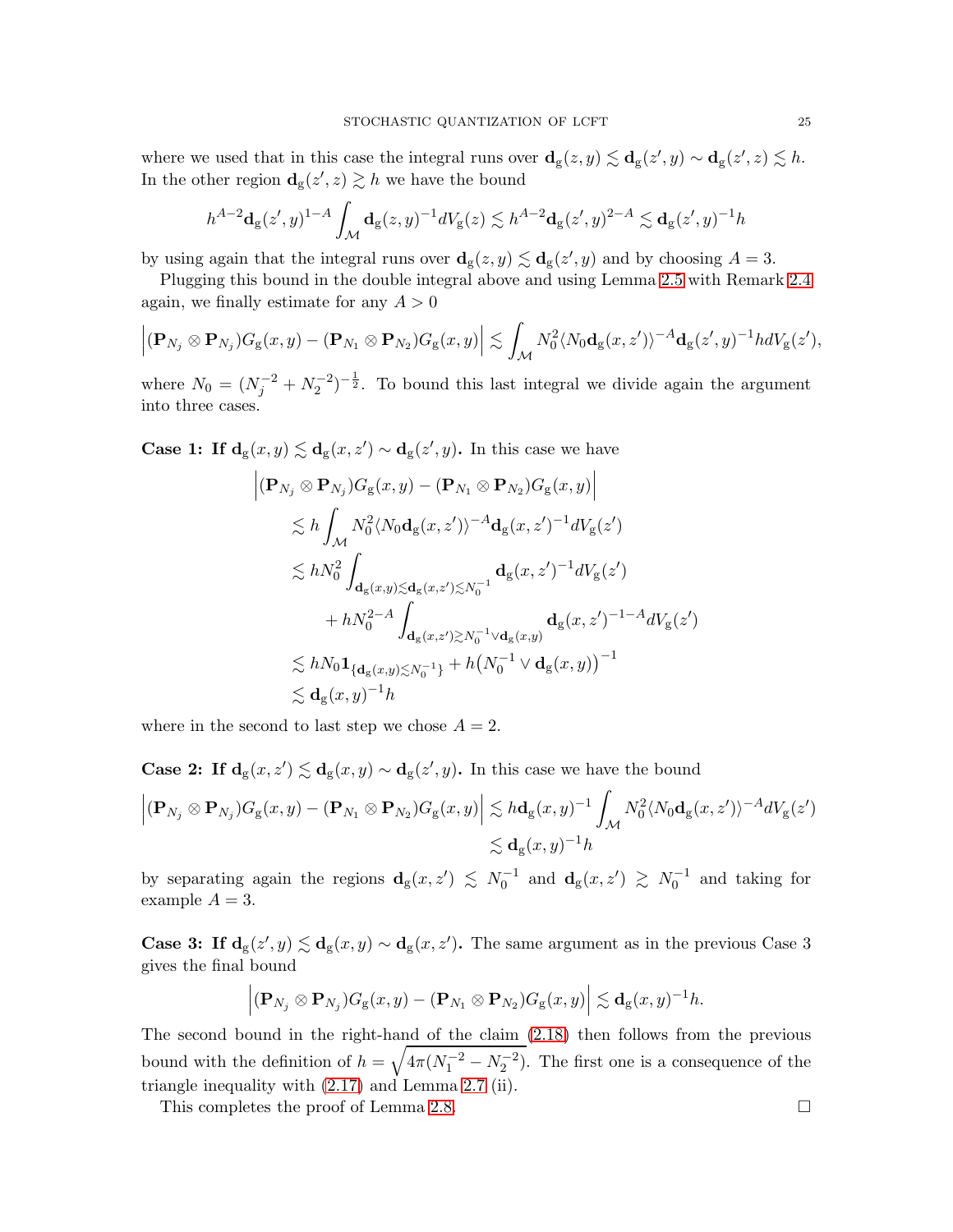The upper bound [\(2.17\)](#page-22-1) in Lemma [2.8](#page-22-2) is enough to bound the (punctured) Gaussian multiplicative chaos  $\Theta_N$  in [\(1.33\)](#page-11-6), uniformly in  $N \in \mathbb{N}$ . However, in order to prove the convergence of the truncated LQG measure  $(1.11)$ , we will also need the uniform boundedness of the negative moments of  $\Theta_N$ , for which we need a two-sided bound on  $(\mathbf{P}_N \otimes \mathbf{P}_N)G_g$  in order to use Kahane's inequality (Lemma [3.5\)](#page-53-2) and the argument of [\[42\]](#page-76-15). Thus we also establish the following lemma, which gives a two-sided bound for a more general regularization of the Green's function.

<span id="page-25-0"></span>**Lemma 2.9.** *Let*  $\psi \in \mathcal{S}(\mathbb{R})$ *. There exists*  $C > 0$  *such that for any*  $N \in \mathbb{N}$  *and*  $(x, y) \in$  $\mathcal{M} \times \mathcal{M} \setminus \triangle$  *we have* (i) *if*  $\mathbf{d}_g(x, y) \ge N^{-1}$  *then* 

$$
\left| (\psi \otimes \psi) \right( -N^{-2} \Delta_{g}) G_{g}(x, y) - G_{g}(x, y) \right| \leq C;
$$

(ii) *if*  $\mathbf{d}_g(x, y) \leq N^{-1}$  *then*  $\left| (\psi \otimes \psi)(-N^{-2}\Delta_{g})G_{g}(x,y) - (\psi \otimes \psi)(-N^{-2}\Delta_{g})G_{g}(x,x) \right| \leq C.$ 

*Proof.* As in the proof of Lemma [2.5,](#page-16-5) note that it is enough to treat the case  $\mathbf{d}_{g}(x, y) \leq \frac{\iota(\mathcal{M})}{2}$ .

**Case 1: if**  $d_g(x,y) \geq N^{-1}$ . In this case, with the same observation as in the proof of Lemma [2.8,](#page-22-2) we have

<span id="page-25-1"></span>
$$
(\psi \otimes \psi)(-N^{-2}\Delta_{\mathbf{g}})G_{\mathbf{g}}(x,y) = \int_{\mathcal{M}} \mathcal{K}_N(x,z)G_{\mathbf{g}}(z,y)dV_{\mathbf{g}}(z).
$$
 (2.19)

where we wrote  $\mathcal{K}_N$  for the kernel of  $\psi^2(-N^{-2}\Delta_g)$ . Thus we have

$$
\begin{split} \left| (\psi \otimes \psi) \big( - N^{-2} \Delta_{\mathbf{g}} \big) G_{\mathbf{g}}(x, y) - G_{\mathbf{g}}(x, y) \right| \\ &= \Big| \int_{\mathcal{M}} \mathcal{K}_N(x, z) \Big[ \log \big( \frac{\mathbf{d}_{\mathbf{g}}(z, y)}{\mathbf{d}_{\mathbf{g}}(x, y)} \big) + \widetilde{G}_{\mathbf{g}}(z, y) - \widetilde{G}_{\mathbf{g}}(x, y) \Big] dV_{\mathbf{g}}(z) \Big| \\ &\lesssim N^2 \int_{\mathcal{M}} \langle N \mathbf{d}_{\mathbf{g}}(x, z) \rangle^{-10} \Big| \log \big( \frac{\mathbf{d}_{\mathbf{g}}(z, y)}{\mathbf{d}_{\mathbf{g}}(x, y)} \big) \Big| dV_{\mathbf{g}}(z) + O(1), \end{split}
$$

where in the first step we used Lemma [2.7,](#page-21-2) and in the second one we used Lemma [2.5](#page-16-5) with  $\mathcal{K}_N$  being the kernel of the multiplier with symbol  $\psi^2 \in \mathcal{S}(\mathbb{R})$ . Here  $O(1)$  stands for a term bounded uniformly in both  $N \in \mathbb{N}$  and  $(x, y) \in \mathcal{M} \times \mathcal{M}$ .

Subcase 1.1: If  $d_g(x, z)$   $\lesssim$   $d_g(z, y)$  ∼  $d_g(x, y)$ . Then the log term in the previous integral is bounded above and below and the integral is  $O(1)$ .

Subcase 1.2: If  $d_g(z, y) \ll d_g(x, z) \sim d_g(x, y)$ . Then using polar geodesic coordinates around  $y$  and integrating by parts, we can estimate the integral above by

$$
N^{-8} \mathbf{d}_{g}(x, y)^{-10} \int_{0}^{\mathbf{d}_{g}(x, y)} \log \Big( \frac{\mathbf{d}_{g}(x, y)}{r} \Big) r dr = N^{-8} \mathbf{d}_{g}(x, y)^{-10} \Big[ \frac{r^{2}}{2} \log \Big( \frac{\mathbf{d}_{g}(x, y)}{r} \Big) \Big]_{0}^{\mathbf{d}_{g}(x, y)} + N^{-8} \mathbf{d}_{g}(x, y)^{-10} \int_{0}^{\mathbf{d}_{g}(x, y)} \frac{r}{2} dr
$$
  

$$
\lesssim N^{-8} \mathbf{d}_{g}(x, y)^{-8} \lesssim 1.
$$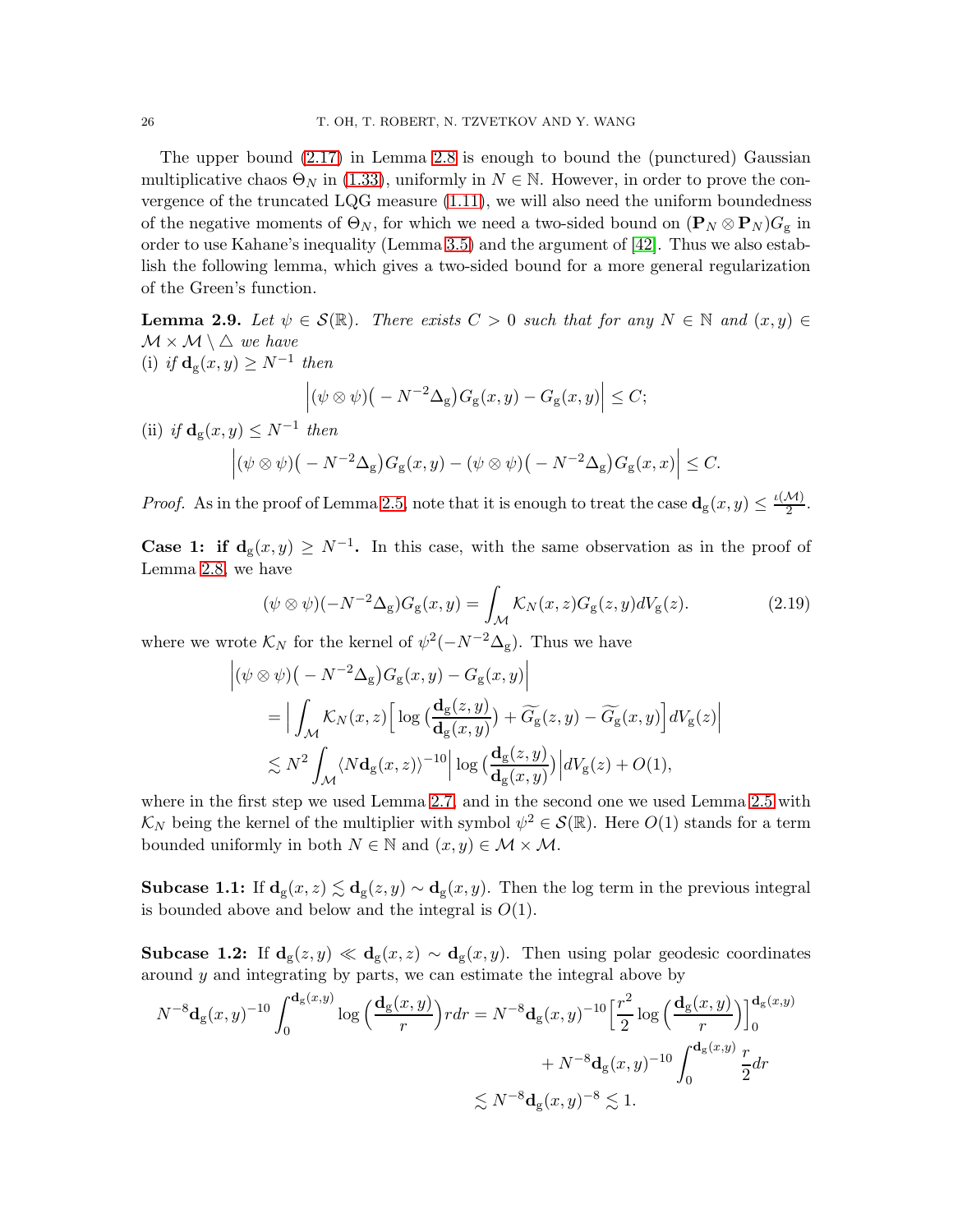**Subcase 1.3:** If  $N^{-1} \leq d_g(x, y) \ll d_g(x, z) \sim d_g(z, y)$ . In this case, using again polar coordinates around y and noting  $\mathfrak{d}(\mathcal{M}) < \infty$  for the diameter of  $\mathcal{M}$ , we get the bound

$$
N^{-8} \int_{\mathbf{d}_{g}(x,y)}^{\mathfrak{d}(\mathcal{M})} r^{-10} \log \Big( \frac{r}{\mathbf{d}_{g}(x,y)} \Big) r dr \lesssim N^{-8} \Big[ r^{-8} \log \Big( \frac{\mathbf{d}_{g}(x,y)}{r} \Big) \Big]_{\mathbf{d}_{g}(x,y)}^{\mathfrak{d}(\mathcal{M})} + N^{-8} \int_{\mathbf{d}_{g}(x,y)}^{\mathfrak{d}(\mathcal{M})} r^{1-10} dr
$$
  

$$
\lesssim N^{-8} \log \Big( \mathbf{d}_{g}(x,y) \Big) + N^{-8} \mathbf{d}_{g}(x,y)^{-8} \lesssim 1.
$$

**Case 2:** If  $d_g(x, y) \leq N^{-1}$ . In this case we have similarly

$$
\left| (\psi \otimes \psi)(-N^{-2}\Delta_{g})G_{g}(x,y) - (\psi \otimes \psi)(-N^{-2}\Delta_{g})G_{g}(x,x) \right|
$$
  
\$\lesssim N^{2}\int\_{\mathcal{M}}\langle N\mathbf{d}\_{g}(x,z)\rangle^{-10}\Big|\log\big(\frac{\mathbf{d}\_{g}(z,y)}{\mathbf{d}\_{g}(z,x)}\big)\Big| dV\_{g}(z) + O(1).

Subcase 2.1: If  $d_g(x, y) ≤ d_g(z, x) ∼ d_g(z, y)$ . In this case the log term is bounded above and below, so the integral above is  $O(1)$ .

**Subcase 2.2:** If  $d_g(z, x) \lesssim d_g(z, y) \sim d_g(x, y) \leq N^{-1}$ . In this case, using polar geodesic  $\alpha$  coordinates around x and integrating by parts we can bound the previous integral with

$$
N^{2} \int_{0}^{\mathbf{d}_{g}(x,y)} \log \left( \frac{\mathbf{d}_{g}(x,y)}{r} \right) r dr = N^{2} \left[ \frac{r^{2}}{2} \log \left( \frac{\mathbf{d}_{g}(x,y)}{r} \right) \right]_{0}^{\mathbf{d}_{g}(x,y)} + \frac{N^{2}}{2} \int_{0}^{\mathbf{d}_{g}(x,y)} r dr
$$

$$
= \frac{N^{2}}{4} \mathbf{d}_{g}(x,y)^{2} \lesssim 1.
$$

**Subcase 2.3:** If  $d_g(z, y) \lesssim d_g(z, x) \sim d_g(x, y) \leq N^{-1}$ . This case follows from the same computation as in Subcase 2.2.

This completes the proof of Lemma [2.9.](#page-25-0)  $\Box$ 

In view of Lemma [2.7,](#page-21-2) the bound of Lemma [2.9](#page-25-0) (i) is enough for our purpose. In order to precise the one of Lemma [2.9](#page-25-0) (ii), we prove the following.

<span id="page-26-0"></span>**Lemma 2.10.** *Let*  $\psi \in \mathcal{S}(\mathbb{R})$  *such that*  $\psi(0) = 1$ *. Then there exists a constant*  $C_{\psi} \in \mathbb{R}$ *such that*

$$
\left\| (\psi \otimes \psi)(-N^{-2}\Delta_{g})G_{g}(x,x) - \frac{1}{2\pi} \log N - \widetilde{G}_{g}(x,x) - C_{\psi} \right\|_{L^{\infty}(\mathcal{M})} \longrightarrow 0
$$

 $as N \to \infty$ , where  $\widetilde{G}_{g}$  *is given in Lemma [2.7.](#page-21-2)* 

*Proof.* Let  $K_N$  be as in the proof of Lemma [2.9.](#page-25-0) Note that we have again the identity [\(2.19\)](#page-25-1). Using Lemma [2.7,](#page-21-2) we first decompose

$$
(\psi \otimes \psi)(-N^{-2}\Delta_{g})G_{g}(x,x) = -\frac{1}{2\pi} \int_{\mathcal{M}} \mathcal{K}_{N}(x,y) \log (\mathbf{d}_{g}(y,x))dV_{g}(y) + \int_{\mathcal{M}} \mathcal{K}_{N}(x,z)\widetilde{G}_{g}(y,x)dV_{g}(y).
$$

Since  $\widetilde{G}_{g}$  is continuous on  $\mathcal{M} \times \mathcal{M}$ , the use of Lemma [2.5](#page-16-5) shows that the second term converges to  $G_g(x, x)$  uniformly.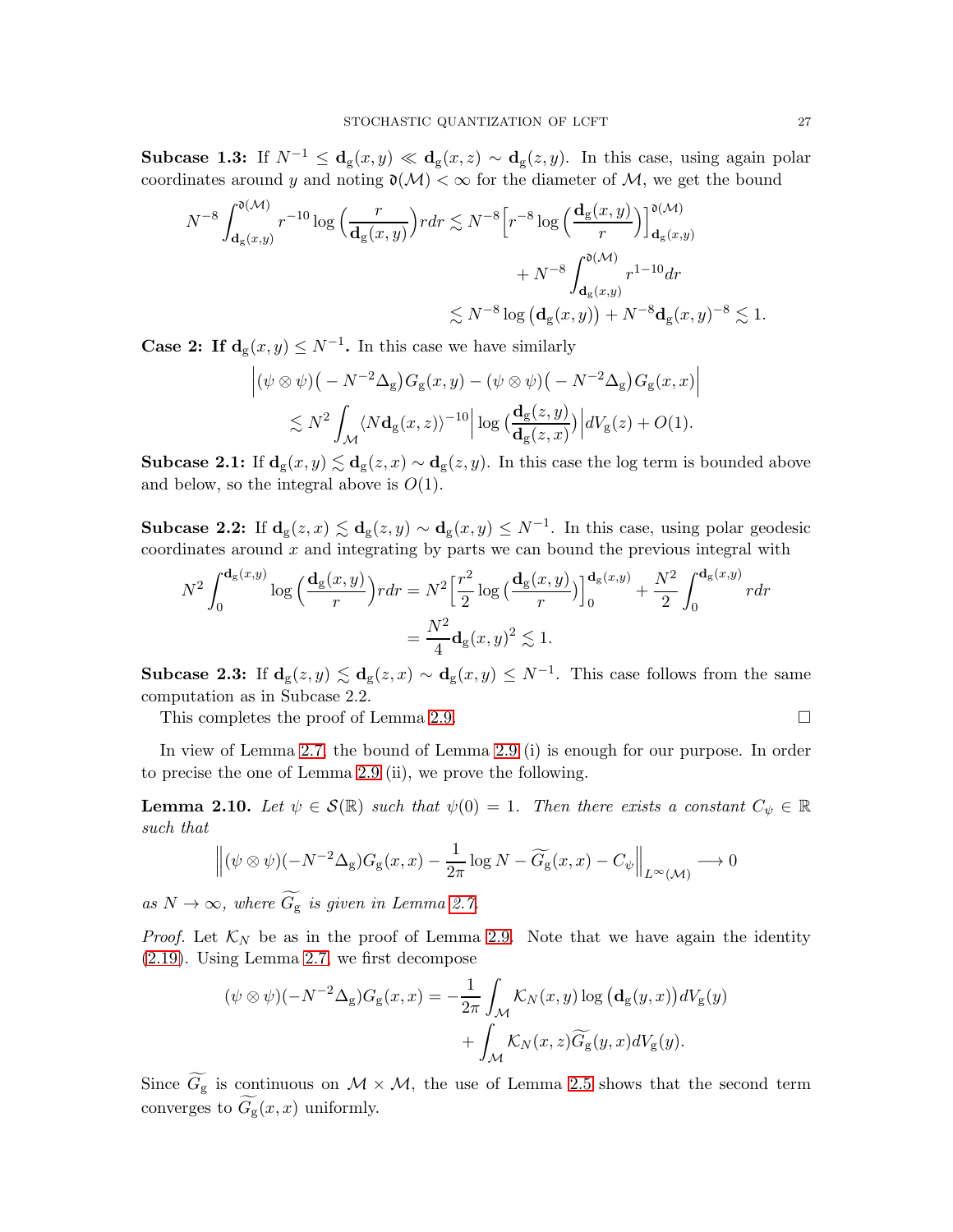It remains to treat the first term. We first take a finite partition of unity  $\{\chi_i\}$  such that  $\chi_i$  are supported in balls of radii «  $\iota(\mathcal{M})$ , so that the exponential chart centred at some point in supp $\chi_j$  entirely covers supp $\chi_j$ . Then, using Proposition [2.3](#page-15-2) with Remark [2.4,](#page-16-1) we have

$$
\mathcal{K}_N(x,y) \log \left( \mathbf{d}_{g}(y,x) \right) \n= \sum_j \left[ \left( a_j(0,N^{-1}D) + N^{-1}\tilde{a}_j(0,N^{-1}D) \right) (\exp_x)_*\tilde{\chi}_j + R_{j,N} \right] \log \left( \mathbf{d}_{g}(\cdot,x) \right),
$$

where  $\exp_x : T_x \mathcal{M} \simeq \mathbb{R}^2 \to \mathcal{M}$  is the exponential map at  $x \in \mathcal{M}$ ,  $\widetilde{\chi}_j \in C_0^{\infty}(\mathcal{M})$  with  $\widetilde{\chi}_j \equiv 1$ on supp  $\chi_j$ , and  $||R_{j,N}||_{H^{-s_2}(\mathcal{M})\to H^{s_1}(\mathbb{R}^2)} \lesssim N^{s_1+s_2-2}$  for any  $s_1, s_2 \geq 0$  with  $s_1 + s_2 \leq 2$ . The the principal symbol of  $\psi^2(-N^{-2}\Delta_g)$  is

$$
a_j(z,\xi) = \chi_j(\exp_x(z))\psi^2\big(N^{-2}g^{j,k}(\exp_x(z))\xi_j\xi_k\big),
$$

with  $\exp_x(0) = x$  and  $g^{j,k}(0) = \delta_{j,k}$ , and  $\tilde{a}_j \in \mathcal{S}^{-\infty}(\mathbb{R}^2 \times \mathbb{R}^2)$  and is compactly supported in z.

This gives the decomposition

$$
\mathcal{K}_N(x,y) = \sum_j \frac{\chi_j(x)\widetilde{\chi}_j(y)}{(2\pi)^2} \int_{\mathbb{R}^2} e^{-i \exp_x^{-1}(y) \cdot \xi} \psi^2(N^{-2}|\xi|^2) d\xi + N^{-1} \widetilde{\mathcal{K}}_{j,N} + \mathcal{K}_{j,N}
$$

where  $\widetilde{\mathcal{K}}_{j,N}$  is the kernel of  $\widetilde{a}_j(z, N^{-1}D)$  and  $K_{j,N}$  the one to  $R_{j,N}$ .

From Proposition [2.3,](#page-15-2) we have

$$
||R_{j,N}||_{L^2(\mathcal{M})\to H^{1+\delta}(\mathcal{M})}\lesssim N^{\delta-1}.
$$

In particular this shows that

$$
\left\| \int_{\mathcal{M}} \mathcal{K}_{j,N}(x,y) \log \left( \mathbf{d}_{g}(x,y) \right) dV_{g}(y) \right\|_{L^{\infty}(\mathcal{M})} \lesssim \left\| R_{j,N} \log \left( \mathbf{d}_{g}(\cdot,x) \right) (y) \right\|_{L^{\infty}_{x} H^{1+\delta}_{y}} \leq N^{\delta-1} \left\| \log \left( \mathbf{d}_{g}(y,x) \right) \right\|_{L^{\infty}_{x} L^{2}_{y}} \lesssim N^{\delta-1},
$$

for any  $0 < \delta \ll 1$ .

As for  $\widetilde{\mathcal{K}}_{i,N}$ , we have by integrations by parts

$$
\begin{aligned} \left| \widetilde{\mathcal{K}}_{j,N}(x,y) \right| &= \left| \frac{\chi_j(x)\widetilde{\chi}_j(y)}{(2\pi)^2} \int_{\mathbb{R}^2} e^{-i\exp_x^{-1}(y)\cdot\xi} \widetilde{a}_j(0,N^{-1}\xi) d\xi \right| \\ &\lesssim \chi_j(x)\widetilde{\chi}_j(y)N^2 \left| N\exp_x^{-1}(y) \right|^{-2} \int_{\mathbb{R}^2} \left| \Delta_\xi \widetilde{a}_j(0,\xi) \right| d\xi \\ &\lesssim \chi_j(x)\widetilde{\chi}_j(y) \mathbf{d}_{\mathbb{g}}(x,y)^{-2} . \end{aligned}
$$

Interpolating with the trivial bound  $|\widetilde{K}_{j,N}(x,y)| \lesssim \chi_j(x)\widetilde{\chi}_j(y)N^2$ , we get

$$
\left|\widetilde{\mathcal{K}}_{j,N}(x,y)\right| \lesssim \chi_j(x)\widetilde{\chi}_j(y)N^{\delta}\mathbf{d}_{g}(x,y)^{\delta-2}
$$

for any  $0 < \delta \ll 1$ . This shows that

$$
N^{-1}\Big\|\int_{\mathcal{M}}\widetilde{\mathcal{K}}_{j,N}(x,y)\log\big(\mathbf{d}_{g}(y,x)\big)dV_{g}(y)\Big\|_{L^{\infty}(\mathcal{M})}\lesssim N^{\delta-1}\int_{\mathcal{M}}\mathbf{d}_{g}(x,y)^{\delta-2}\log\big(\mathbf{d}_{g}(x,y)\big)dV_{g}(y)\Big\|\lesssim N^{\delta-1}.
$$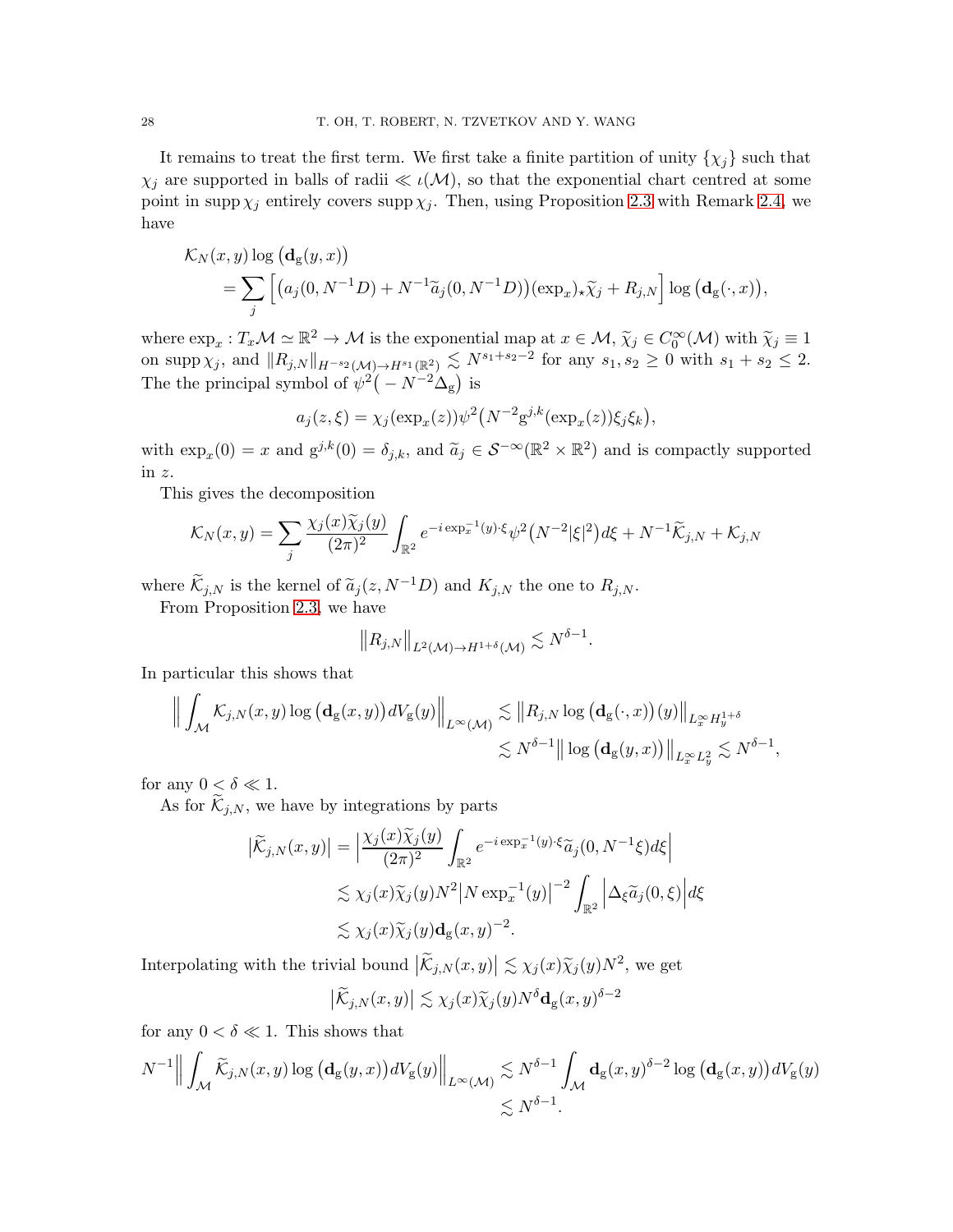Finally, to deal with the leading term, we have

$$
- \frac{\chi_j(x)}{2\pi} \int_{\mathcal{M}} \frac{\tilde{\chi}_j(y)}{(2\pi)^2} \int_{\mathbb{R}^2} e^{-i \exp_x^{-1}(y) \cdot \xi} \psi^2(N^{-2}|\xi|^2) d\xi \log \left( \mathbf{d}_g(x, y) \right) dV_g(y)
$$
  
= 
$$
- \frac{\chi_j(x)}{(2\pi)^3} \int_{\mathbb{R}^2} \int_{\mathbb{R}^2} e^{-iz \cdot \xi} \tilde{\chi}_j(\exp_x(z)) \psi^2(N^{-2}|\xi|^2) \log(|z|) |g(z)|^{\frac{1}{2}} dz d\xi
$$

Changing variables in  $\xi$  then in z, we continue with

$$
= -\frac{\chi_j(x)}{(2\pi)^3} \int_{\mathbb{R}^2} \int_{\mathbb{R}^2} e^{-iz\cdot\xi} \widetilde{\chi}_j(\exp_x(N^{-1}z)) \psi^2(|\xi|^2) \log(N^{-1}|z|) |g(N^{-1}z)|^{\frac{1}{2}} dz d\xi
$$
  
=  $-\frac{\chi_j(x)}{(2\pi)^3} \int_{\mathbb{R}^2} \int_{\mathbb{R}^2} e^{-iz\cdot\xi} \widetilde{\chi}_j(\exp_x(N^{-1}z)) \psi^2(|\xi|^2) \Big[ -\log N + \log(|z|) \Big] |g(N^{-1}z)|^{\frac{1}{2}} dz d\xi$   
=  $I_j + II_j$ .

The first term is then given by

$$
I_j = \frac{1}{2\pi} \log N \left\{ \frac{\chi_j(x)}{(2\pi)^2} \int_{\mathbb{R}^2} \int_{\mathbb{R}^2} e^{-iz \cdot \xi} \widetilde{\chi}_j(\exp_x(N^{-1}z)) \psi^2(|\xi|^2) |g(N^{-1}z)|^{\frac{1}{2}} d\xi dz \right\}
$$
  
= 
$$
\frac{1}{2\pi} \log N \left\{ \frac{\chi_j(x)}{(2\pi)^2} \int_{\mathbb{R}^2} \mathcal{F}[\psi^2(|\xi|^2)](z) \widetilde{\chi}_j(\exp_x(N^{-1}z)) |g(N^{-1}z)|^{\frac{1}{2}} dz \right\}.
$$

Note that this last integral converges to  $\tilde{\chi}_j(x)$ . Indeed, since  $\psi \in \mathcal{S}(\mathbb{R})$  and  $\exp_x$ , g are smooth with  $D \exp_x$  depending continuously on  $x \in \mathcal{M}$ , we have by the mean value theorem

$$
\begin{split}\n&\Big\|\int_{\mathbb{R}^2} \mathcal{F}[\psi^2(|\xi|^2)](z) \Big[\widetilde{\chi}_j(\exp_x(N^{-1}z))|g|^{\frac{1}{2}}(N^{-1}z) - \widetilde{\chi}_j(\exp_x(0))|g(0)|^{\frac{1}{2}}\Big]dz\Big\|_{L^{\infty}(\mathcal{M})} \\
&\lesssim \sup_{x \in \mathcal{M}} \int_{\mathbb{R}^2} \langle z \rangle^{-10} N^{-1}|z| \Big|\int_0^1 \nabla_z [\widetilde{\chi}_j \circ \exp_x |g|^{\frac{1}{2}}] (\theta N^{-1}z) d\theta \Big| dz \\
&\lesssim N^{-1} \int_{\mathbb{R}^2} |z| \langle z \rangle^{-10} dz \lesssim N^{-1}.\n\end{split}
$$

Thus, using that  $g(0) = Id$  with  $\exp_x(0) = x$ , that  $\{\chi_j\}$  is a partition of unity with  $\tilde{\chi}_j \equiv 1$ on supp  $\chi_j$ , and that  $\psi(0) = 1$ , we have

$$
\sum_{j} \mathbf{I}_{j} = \sum_{j} \frac{\chi_{j}(x)}{2\pi} \log N \left\{ \frac{\widetilde{\chi}_{j}(x)}{(2\pi)^{2}} \int_{\mathbb{R}^{2}} \mathcal{F}[\psi^{2}(|\xi|^{2})](z) dz \right\} + o(1)
$$

$$
= \sum_{j} \frac{\chi_{j}(x)\psi^{2}(0)}{2\pi} \log N + o(1) = \frac{1}{2\pi} \log N + o(1),
$$

where  $o(1) \to 0$  as  $N \to \infty$ , uniformly on M.

Finally, the second term is

$$
\Pi_j = -\frac{\chi_j(x)}{(2\pi)^3} \int_{\mathbb{R}^2} \int_{\mathbb{R}^2} e^{-iz\cdot\xi} \widetilde{\chi}_j(\exp_x(N^{-1}z)) \psi^2(|\xi|^2) \log(|z|) |g(N^{-1}z)|^{\frac{1}{2}} dz d\xi,
$$

and the same argument as above gives

$$
\sum_j \Pi_j = C_{\psi} + o(1)
$$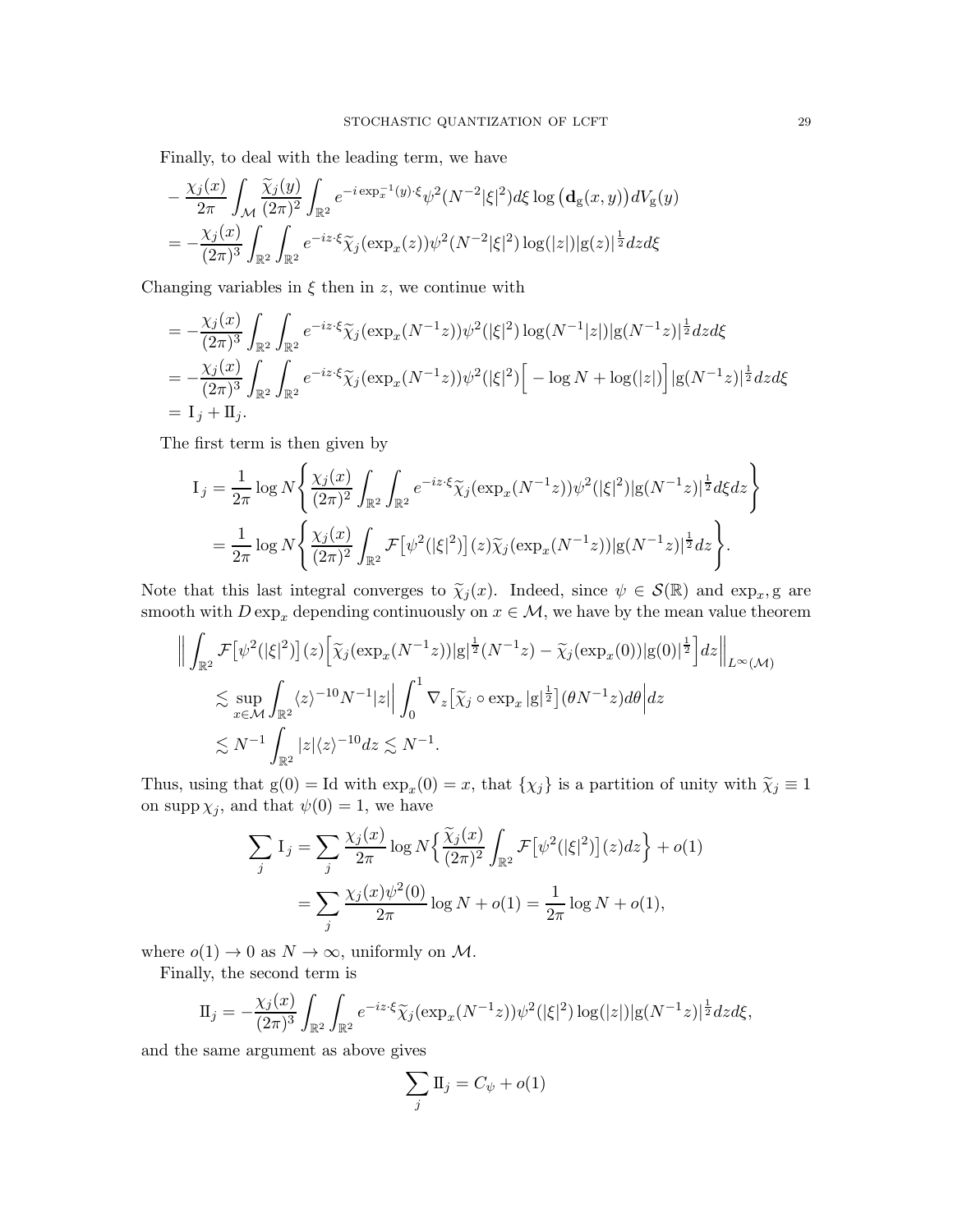uniformly on  $\mathcal{M}$ , with

$$
C_{\psi} \stackrel{\text{def}}{=} -\frac{1}{(2\pi)^3} \int_{\mathbb{R}^2} \mathcal{F}[\psi^2(|\xi|^2)](z) \log(|z|) dz < \infty.
$$

This completes the proof of Lemma [2.10.](#page-26-0)

#### <span id="page-29-0"></span>Remark 2.11.

(i) The condition  $\psi(0) = 1$  is necessary to have proper approximations of the identity, i.e. the corresponding family of smooth kernels  $\mathcal{K}_N$  satisfy  $\mathcal{K}_N(x, y) \to \delta_x(y)$  in the sense of distributions as  $N \to \infty$ , and  $\int_{\mathcal{M}} \mathcal{K}_N(x, y) dV_g(y) = 1$  for any  $x \in \mathcal{M}$ . In particular, note that Lemma [2.10](#page-26-0) holds for any kernel  $\mathcal{K}_N(x, y) = \chi(N^2 \mathbf{d}_{g}(x, y)^2)$  with  $\chi \in C_0^{\infty}((0, r))$  and  $0 < r \ll \iota(\mathcal{M})^2$ .

(ii) On the other hand, using an approximation by averaging on geodesic circles as in [\[15,](#page-75-5) [17,](#page-75-6) [30\]](#page-75-8) formally corresponds to taking  $\chi = \mathbf{1}_{\{|z|=1\}}$ , which is not covered by our result. Note also that in this case  $\mathcal{F}[\psi^2(|\xi|^2)] = \mathbf{1}_{\{|z|=1\}}$ , which explains why  $C_{\psi} = 0$  in these works.

Collecting the previous results, we finally obtain the following key bound.

<span id="page-29-2"></span>**Corollary 2.12.** Let  $\psi \in \mathcal{S}(\mathbb{R})$  *such that*  $\psi(0) = 1$ *. Then there exists*  $C > 0$  *such that for any*  $N \in \mathbb{N}$  *and*  $(x, y) \in \mathcal{M} \times \mathcal{M} \setminus \Delta$  *it holds* 

$$
\left| (\psi \otimes \psi) \right( - N^{-2} \Delta_{\mathbf{g}}) G_{\mathbf{g}}(x, y) + \frac{1}{2\pi} \log \left( \mathbf{d}_{\mathbf{g}}(x, y) + N^{-1} \right) \right| \leq C. \tag{2.20}
$$

*Proof.* Since

$$
-\frac{1}{2\pi}\log\left(\mathbf{d}_{g}(x,y)+N^{-1}\right)=-\frac{1}{2\pi}\log\left(\max\left(\mathbf{d}_{g}(x,y),N^{-1}\right)\right)+O(1),
$$

the bound [\(2.20\)](#page-29-1) follows from: (a) Lemma [2.9](#page-25-0) (i) with Lemma [2.7](#page-21-2) (ii) in the case  $\mathbf{d}_g(x, y) \ge N^{-1}$ , and (b) Lemma 2.9 (ii) with Lemma 2.10 in the case  $\mathbf{d}_g(x, y) \le N^{-1}$  $N^{-1}$ ; and (b) Lemma [2.9](#page-25-0) (ii) with Lemma [2.10](#page-26-0) in the case  $\mathbf{d}_{g}(x, y) \leq N^{-1}$ . — Первый профессиональный стандарт и профессиональный стандарт и профессиональный стандарт и профессиональны<br>В сервисов с профессиональный стандарт и профессиональный стандарт и профессиональный стандарт и профессиональ

At last, we look at the behaviour of different regularizations of  $G<sub>g</sub>$ .

<span id="page-29-4"></span>**Lemma 2.13.** Let  $\psi_1, \psi_2 \in \mathcal{S}(\mathbb{R})$  be such that  $\psi_1(0) = \psi_2(0)$ . Then for any  $0 < \delta \ll 1$ , *there exists*  $C > 0$  *such that for any*  $N \ge 1$  *and any*  $(x, y) \in \mathcal{M} \times \mathcal{M} \setminus \Delta$  *it holds* 

$$
\left| (\psi_1 \otimes \psi_1) \right| - N^{-2} \Delta_g) G_g(x, y) - (\psi_2 \otimes \psi_2) \left( - N^{-2} \Delta_g \right) G_g(x, y) \Big|
$$
  
 
$$
\leq C \min \left\{ -\log \left( \mathbf{d}_g(x, y) + N^{-1} \right) + 1; N^{\delta - 1} \mathbf{d}_g(x, y)^{-1} \right\}. \tag{2.21}
$$

*Proof.* This is a straightforward adaptation of the proofs of Lemmas [2.8](#page-22-2) and [2.10.](#page-26-0) First, the use of Corollary [2.12](#page-29-2) with the triangle inequality gives the first term in the right-hand side of [\(2.21\)](#page-29-3).

Next, defining  $\psi(x) = \psi_1^2(x) - \psi_2^2(x)$  we have  $\psi \in \mathcal{S}(\mathbb{R})$  with  $\psi(0) = 0$ , and

$$
(\psi_1 \otimes \psi_1)(-N^{-2}\Delta_g)G_g(x,y) - (\psi_2 \otimes \psi_2)(-N^{-2}\Delta_g)G_g(x,y) = \sum_{n \ge 1} \psi(N^{-2}\lambda_n^2) \frac{\varphi_n(x)\varphi_n(y)}{\lambda_n^2}
$$

<span id="page-29-1"></span>

<span id="page-29-3"></span>.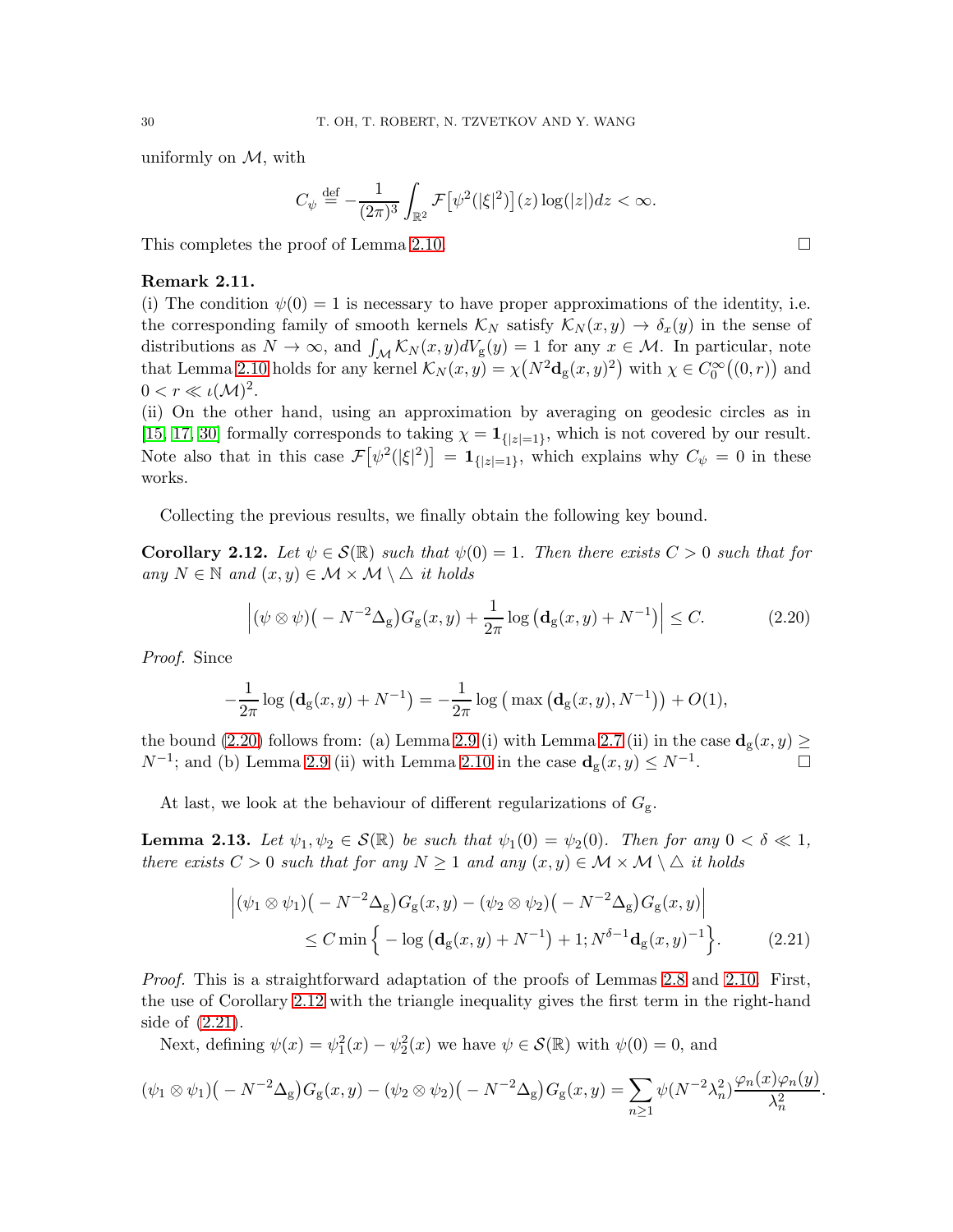First, we replace  $\lambda_n^{-2}$  by  $\langle \lambda_n \rangle^{-2}$ , since using [\(2.3\)](#page-14-2) and that  $\psi(0) = 0$  with  $\psi \in \mathcal{S}(\mathbb{R})$ , we have

$$
\begin{split}\n&\left\|\sum_{n\geq 1}\psi(N^{-2}\lambda_n^2)\frac{\varphi_n(x)\varphi_n(y)}{\lambda_n^2} - \sum_{n\geq 0}\psi(N^{-2}\lambda_n^2)\frac{\varphi_n(x)\varphi_n(y)}{\langle\lambda_n\rangle^2}\right\|_{L^\infty(\mathcal{M}\times\mathcal{M})} \\
&\lesssim \sum_{n\geq 1}\psi(N^{-2}\lambda_n^2)\frac{1}{\lambda_n\langle\lambda_n\rangle^2} \lesssim \sum_{n\geq 1}(1\wedge N^{-2}\lambda_n^2)\langle N^{-1}\lambda_n\rangle^{-10}\frac{1}{\lambda_n\langle\lambda_n\rangle^2} \\
&\lesssim N^{-1}\sum_{n\geq 1}\langle N^{-1}\lambda_n\rangle^{-10}\frac{1}{\langle\lambda_n\rangle^2} \sim N^{-1}\log N.\n\end{split}
$$

As for the sum with  $\langle \lambda_n \rangle^{-2}$ , it can be expressed as the kernel of  $(1 - \Delta_g)^{-1} \psi(-N^{-2} \Delta_g)$ . This last operator can be expanded locally as

$$
\kappa^{\star} (\chi (1 - \Delta_{g})^{-1} \psi(-N^{-2} \Delta_{g})) = [a_{-2}(z, D)\kappa^{\star} \tilde{\chi} + R_{-3}] \psi(-N^{-2} \Delta_{g})
$$
  
=  $a_{-2}(z, D) [a_{0}(z, N^{-1} D)\kappa^{\star} \tilde{\chi} + R_{-1,N}] + R_{-3} \psi(-N^{-2} \Delta_{g}),$ 

where  $(U, V, \kappa)$  is some chart on  $\mathcal{M}, \chi, \tilde{\chi} \in C_0^{\infty}(V)$  with  $\tilde{\chi} \equiv 1$  on supp  $\chi$ . Moreover

$$
a_{-2}(z,\xi) = \chi(\kappa^{-1}(z)) \bigl(1 + g^{i,j}(z)\xi_i\xi_j\bigr)^{-1}
$$

is the principal symbol of  $(1 - \Delta_g)^{-1}$  in  $\kappa$ , and

$$
a_0(z,\xi) = \widetilde{\chi}(\kappa^{-1}(z))\psi(\mathrm{g}^{i,j}(z)\xi_i\xi_j).
$$

The remainders satisfy the bounds

$$
\big\|R_{-3}\big\|_{H^s(\mathcal{M})\to H^{s+2}(\mathbb{R}^2)}\lesssim 1
$$

for any  $s \in \mathbb{R}$ , and

$$
||R_{-1,N}||_{H^{-s_1}(\mathcal{M}) \to H^{s_2}(\mathbb{R}^2)} \lesssim N^{s_1+s_2-1},
$$

for any  $s_1, s_2 \ge 0$  with  $s_1 + s_2 \le 1$ .

Proceeding as for the classical composition rule for pseudo-differential operators, we can use Taylor's formula at order one to write the symbol of  $a_{-2}(\kappa^{-1}(x), D)a_0(y, N^{-1}D)$  as

$$
b(\kappa^{-1}(x), \xi) = \frac{1}{(2\pi)^2} \int_{\mathbb{R}^2} \int_{\mathbb{R}^2} e^{-iy \cdot \eta} a_{-2}(\kappa^{-1}(x), \xi + \eta) a_0(\kappa^{-1}(x) + y, N^{-1}\xi) d\eta dy
$$
  
=  $a_{-2}(\kappa^{-1}(x), \xi) a_0(\kappa^{-1}(x), N^{-1}\xi) + \widetilde{R}_{-3, N}(\kappa^{-1}(x), \xi)$ 

with

$$
\tilde{R}_{-3,N}(\kappa^{-1}(x),\xi)
$$
\n
$$
= \frac{1}{(2\pi)^2} \int_{\mathbb{R}^2} \int_{\mathbb{R}^2} e^{-iz \cdot \eta} a_{-2}(\kappa^{-1}(x), \xi + \eta) \int_0^1 z \cdot \nabla_x a_0(\kappa^{-1}(x) + \theta z, N^{-1}\xi) d\theta d\eta dz
$$
\n
$$
= \frac{1}{i(2\pi)^2} \int_{\mathbb{R}^2} \int_{\mathbb{R}^2} e^{-iz \cdot \eta} \nabla_\eta a_{-2}(\kappa^{-1}(x), \xi + \eta) \cdot \int_0^1 \nabla_x a_0(\kappa^{-1}(x) + \theta z, N^{-1}\xi) d\theta d\eta dz
$$

after integrating by parts in  $\eta$ .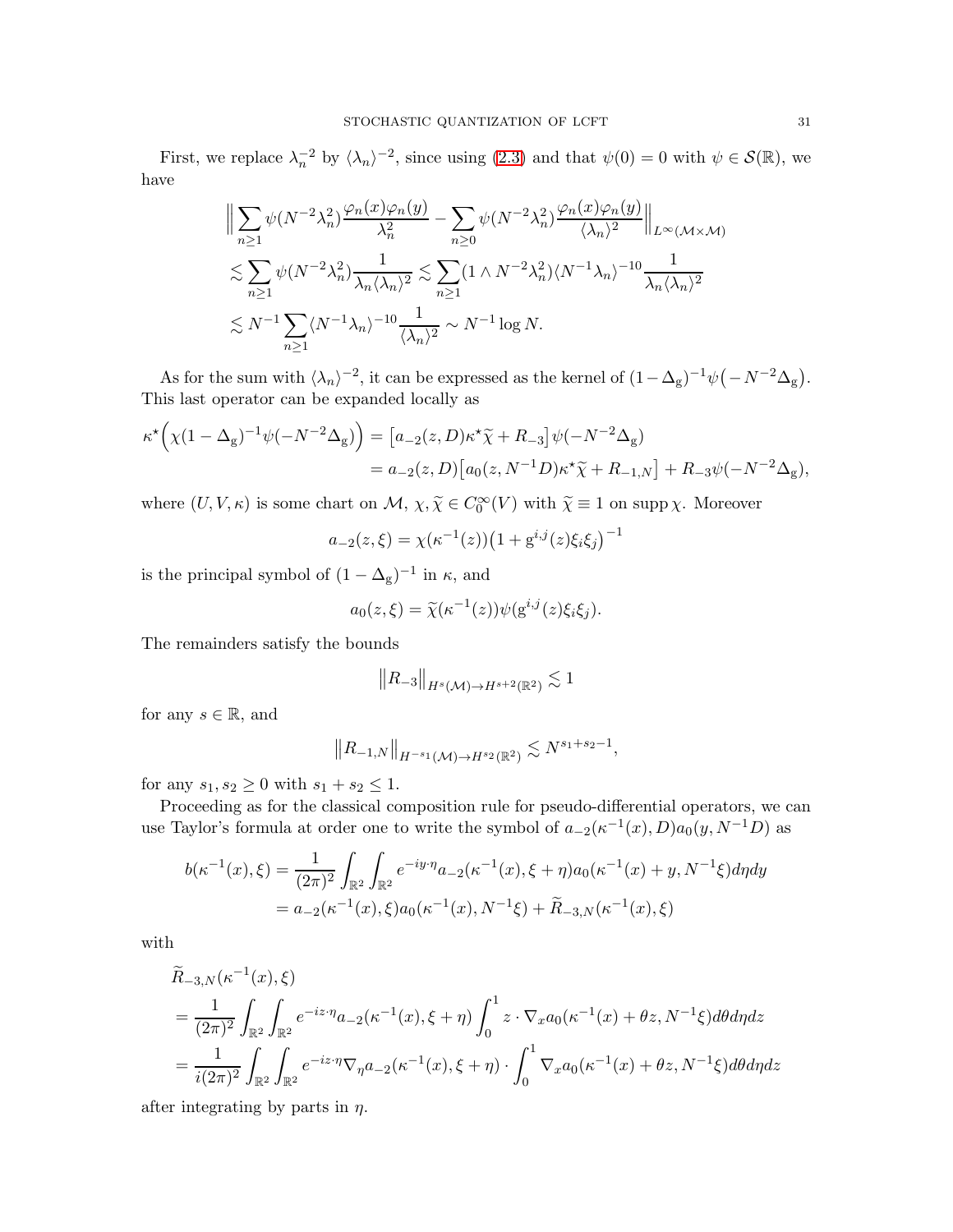Let us then take some charts  $(U_1 \times U_2, V_1 \times V_2, \kappa_1 \otimes \kappa_2)$  in  $\mathcal{M} \times \mathcal{M}$  containing  $(x, y)$ , and non negative  $\chi_1 \chi_2, \widetilde{\chi}_1 \widetilde{\chi}_2 \in C_0^{\infty}(V_1 \times V_2)$  with  $\chi_1(x) = 1 = \chi_2(y)$  and  $\widetilde{\chi}_j \equiv 1$  on supp $\chi_j$ . We thus have

$$
\chi_1(x)\chi_2(y) \sum_{n\geq 0} \psi(N^{-2}\lambda_n^2) \frac{\varphi_n(x)\varphi_n(y)}{\lambda_n^2}
$$
  
= 
$$
\frac{\chi_1(x)\chi_2(y)}{(2\pi)^2} \int_{\mathbb{R}^2} e^{i(\kappa_1^{-1}(x) - \kappa_2^{-1}(y))\cdot\xi} a_{-2}(\kappa_1^{-1}(x), \xi) a_0(\kappa_1^{-1}(x), N^{-1}\xi) d\xi
$$
  
+ 
$$
K_{-1,N}(x, y) + K_{-3,N}(x, y) + \widetilde{K}_{-3,N}(x, y),
$$

where  $K_{-1,N}$  is the kernel of  $\chi_1(\kappa_1)_\star a_{-2}(z,D)R_{-1,N}\chi_2$ ,  $K_{-3,N}$  the one to  $\chi_1(\kappa_1)_\star R_{-3}\psi(-N^{-2}\Delta_g)\chi_2$  and  $\widetilde{K}_{-3,N}$  the one to  $\chi_1(\kappa_1)_\star \widetilde{R}_{-3,N}\chi_2$ .

In particular, we have

$$
K_{-3,N}(x,y)
$$
  
=  $\chi_1(x)\chi_2(y)\frac{1}{(2\pi)^2}\int_{\mathbb{R}^2}e^{i(\kappa_1^{-1}(x)-\kappa_2^{-1}(y))\cdot\xi}\tilde{R}_{-3,N}(\kappa^{-1}(x),\xi)d\xi$   
=  $\frac{1}{i(2\pi)^4}\int_{\mathbb{R}^2}\int_{\mathbb{R}^2}e^{i[(\kappa_1^{-1}(x)-\kappa_2^{-1}(y))\cdot\xi-z\cdot\eta]} \nabla_\eta a_{-2}(\kappa^{-1}(x),\xi+\eta)$   
 $\cdot\int_0^1 \nabla_x a_0(\kappa^{-1}(x)+\theta z, N^{-1}\xi)d\theta d\eta dzd\xi.$ 

We first integrate by parts in  $\eta$  to get some decay in z: for any  $A \in \mathbb{N}$  we then have

$$
\tilde{K}_{-3,N}(x,y) = \chi_1(x)\chi_2(y)\frac{1}{i(2\pi)^4} \int_{\mathbb{R}^2} \int_{\mathbb{R}^2} \int_{\mathbb{R}^2} e^{i\left[ (\kappa_1^{-1}(x) - \kappa_2^{-1}(y)) \cdot \xi - z \cdot \eta \right]} \langle z \rangle^{-A} \nabla_{\eta} \langle D_{\eta} \rangle^A a_{-2}(\kappa^{-1}(x), \xi + \eta) \cdot \int_0^1 \nabla_x a_0(\kappa^{-1}(x) + \theta z, N^{-1}\xi) d\theta d\eta dz d\xi.
$$

Next, we integrate by parts in z to get for any  $B \in \mathbb{N}$ 

$$
\widetilde{K}_{-3,N}(x,y)
$$
\n
$$
= \chi_1(x)\chi_2(y)\frac{1}{i(2\pi)^4} \int_{\mathbb{R}^2} \int_{\mathbb{R}^2} \int_{\mathbb{R}^2} e^{i\left[ (\kappa_1^{-1}(x) - \kappa_2^{-1}(y)) \cdot \xi - z \cdot \eta \right]} \langle \eta \rangle^{-B} \nabla_{\eta} \langle D_{\eta} \rangle^{A} a_{-2}(\kappa^{-1}(x), \xi + \eta)
$$
\n
$$
\cdot \int_0^1 \langle D_z \rangle^B \left\{ \langle z \rangle^{-A} \nabla_x a_0(\kappa^{-1}(x) + \theta z, N^{-1}\xi) \right\} d\theta d\eta dz d\xi.
$$

Then, using the definition of  $a_{-2}$  and  $a_0$  with the smoothness of g and the compactness of  $M$ , we get that

$$
\left|\nabla_{\eta} \langle D_{\eta} \rangle^{A} a_{-2}(\kappa^{-1}(x), \xi + \eta) \right| \lesssim \langle \xi + \eta \rangle^{-3}
$$

and

$$
\left| \langle D_z \rangle^B \Big\{ \langle z \rangle^{-A} \nabla_x a_0(\kappa^{-1}(x) + \theta z, N^{-1} \xi) \Big\} \right| \lesssim \langle z \rangle^{-A} N^{-2} |\xi|^2 \langle N^{-1} \xi \rangle^{-C}
$$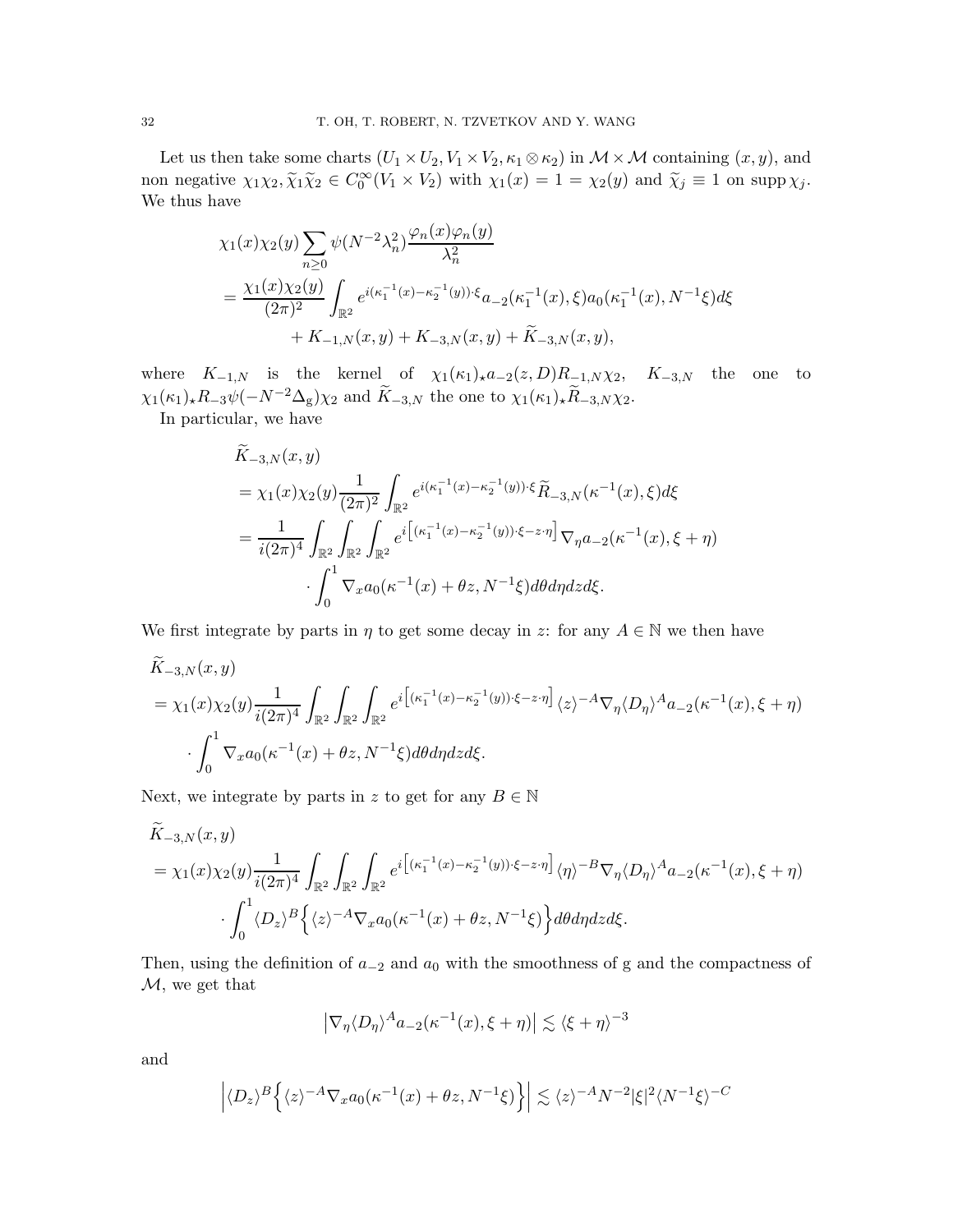for any  $C > 0$ , where we also used that  $\psi(0) = 0$ . Taking  $A > 2$  we deduce that

$$
\begin{split} \left| \widetilde{K}_{-3,N}(x,y) \right| &\lesssim \chi_1(x)\chi_2(y) \int_{\mathbb{R}^2} \int_{\mathbb{R}^2} \langle \eta \rangle^{-B} \langle \xi + \eta \rangle^{-3} N^{-2} |\xi|^2 \langle N^{-1}\xi \rangle^{-C} d\eta d\xi \\ &\lesssim \chi_1(x)\chi_2(y) \int_{\mathbb{R}^2} \langle \xi \rangle^{-3} N^{-2} |\xi|^2 \langle N^{-1}\xi \rangle^{-C} d\xi \\ &\lesssim \chi_1(x)\chi_2(y) \Big\{ N^{-2} \int_{|\xi| \lesssim N} \langle \xi \rangle^{-1} d\xi + N^{C-2} \int_{|\xi| \gtrsim N} |\xi|^{-1-C} d\xi \Big\} \\ &\lesssim N^{-1} \chi_1(x)\chi_2(y). \end{split}
$$

To deal with the other remainder terms, we have from the properties of  $a_{-2}$  and  $R_{-1,N}$ that for  $0 < \delta \ll 1$ ,

$$
||a_{-2}(\kappa^{-1}(x),D)R_{-1,N}||_{H^{-1-\delta}(\mathcal{M})\rightarrow H^{1+\delta}(\mathcal{M})}\lesssim ||R_{-1,N}||_{H^{1-\delta}(\mathcal{M})\rightarrow H^{1+\delta}(\mathbb{R}^2)}\lesssim N^{2\delta-1},
$$

which implies that

$$
\|\chi_1(x)\chi_2(y)K_{-1,N}\|_{L^\infty(\mathcal{M}\times\mathcal{M})}\lesssim N^{2\delta-1}.
$$

Similarly,

$$
||R_{-3}\psi(-N^{-2}\Delta_{g})||_{H^{-1-\delta}(\mathcal{M})\to H^{1+\delta}(\mathbb{R}^2)} \lesssim ||\psi(-N^{-2}\Delta_{g})||_{H^{2-\delta}(\mathcal{M})\to H^{1+\delta}(\mathcal{M})} \lesssim N^{2\delta-1}
$$

for  $0 < \delta \ll 1$ , where we used that  $\psi(0) = 0$  in the last step. Along with the previous bounds, this implies that

$$
\chi_1(x)\chi_2(y) \sum_{n\geq 0} \psi(N^{-2}\lambda_n^2) \frac{\varphi_n(x)\varphi_n(y)}{\langle \lambda_n \rangle^2}
$$
  
= 
$$
\frac{\chi_1(x)\chi_2(y)}{(2\pi)^2} \widetilde{\chi}_1(y) \int_{\mathbb{R}^2} e^{i(\kappa_1^{-1}(x) - \kappa_2^{-1}(y)) \cdot \xi} a_{-2}(\kappa^{-1}(x), \xi) a_0(\kappa^{-1}(x), N^{-1}\xi) d\xi + O(N^{2\delta - 1}).
$$

Finally, to deal with the leading term, we see that its contribution is non trivial only if  $V_1 \cap V_2 \neq \emptyset$ , and in this case by taking  $V_1 \times V_2$  to be sufficiently small around  $(x, y)$  we can choose  $\kappa_1 = \kappa_2 = \exp_x$ , so that  $g^{j,k}(\kappa_1^{-1}(x)) = \delta_{j,k}$  and  $\kappa_1^{-1}(x) = 0$ . From the expression of  $a_{-2}$  and  $a_0$  and integrating by parts this gives

$$
\begin{split}\n&\Big|\frac{1}{(2\pi)^2}\int_{\mathbb{R}^2}e^{-i\exp_x^{-1}(y)\cdot\xi}\frac{1}{1+|\xi|^2}\psi(N^{-2}|\xi|^2)d\xi\Big| \\
&\lesssim |\exp_x^{-1}(y)|^{-2}\int_{\mathbb{R}^2}\Big|\Delta_{\xi}\Big[\frac{\psi(N^{-2}|\xi|^2)}{1+|\xi|^2}\Big]\Big|d\xi \\
&\lesssim \mathbf{d}_{\mathbb{g}}(x,y)^{-2}\int_{\mathbb{R}^2}\Big[\langle\xi\rangle^{-4}N^{-2}|\xi|^2\langle N^{-1}\xi\rangle^{-10}+\langle\xi\rangle^{-2}N^{-2}\langle N^{-1}\xi\rangle^{-10}\Big]d\xi \\
&\lesssim \mathbf{d}_{\mathbb{g}}(x,y)^{-2}N^{-2}\log(N),\n\end{split}
$$

where we used that  $\psi \in \mathcal{S}(\mathbb{R})$  with  $\psi(0) = 0$ . Interpolating with the trivial bound

$$
\left|\frac{1}{(2\pi)^2} \int_{\mathbb{R}^2} e^{-i\exp_x^{-1}(y)\cdot\xi} \frac{1}{1+|\xi|^2} \psi(N^{-2}|\xi|^2) d\xi\right| \lesssim \int_{\mathbb{R}^2} N^{-2} \langle N^{-1}\xi \rangle^{-10} d\xi \lesssim 1
$$

yields  $(2.21)$ . This completes the proof of Lemma [2.13.](#page-29-4)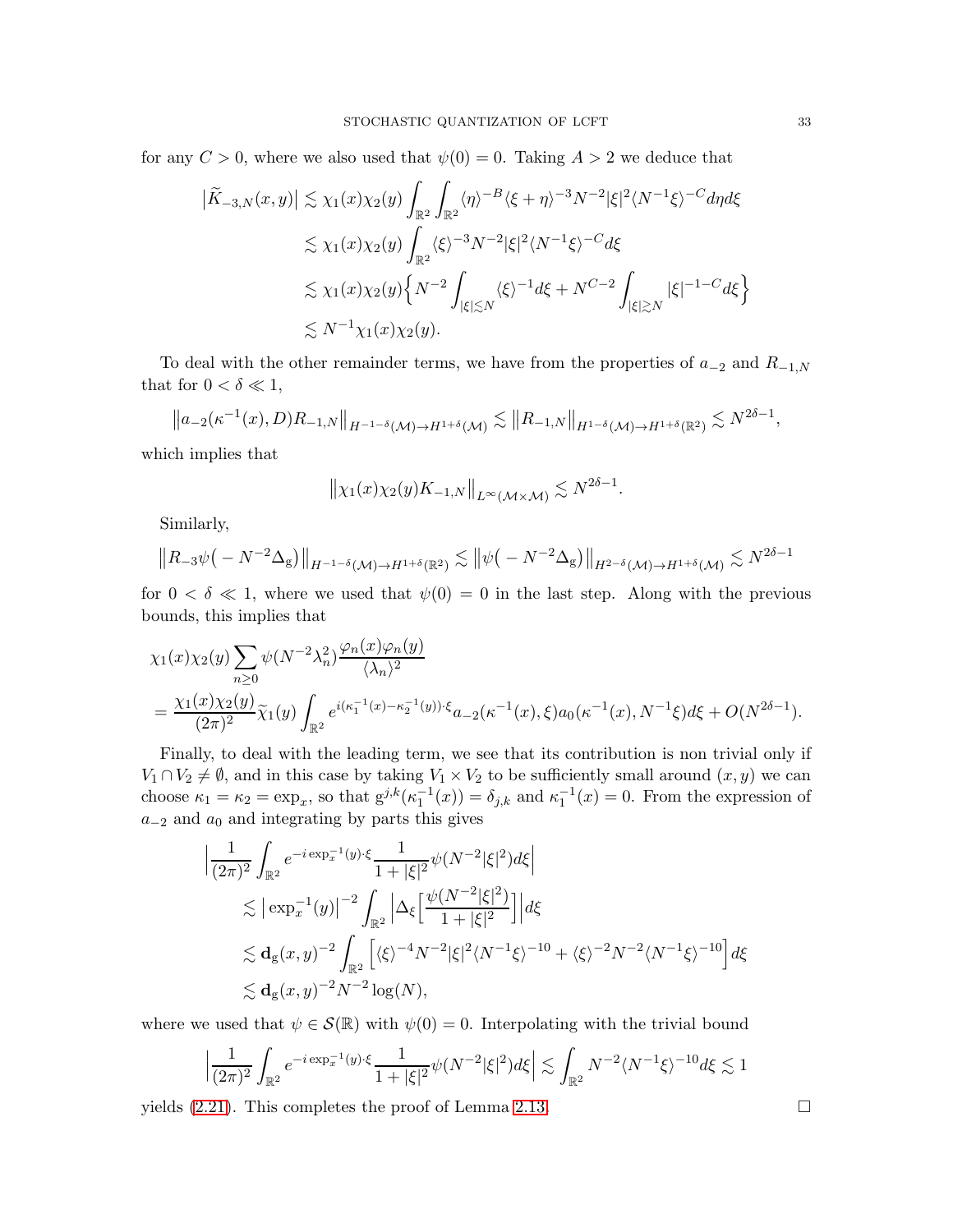<span id="page-33-0"></span>2.4. Conformal change of metric. Recall that we fixed a smooth metric g on  $\mathcal M$  at the beginning of the section. We now invoke the uniformization theorem (see e.g. [\[4,](#page-74-7) Section 8.8) to get that there exists a smooth metric  $g_0$  with constant curvature in the conformal class of g, i.e.

<span id="page-33-2"></span>
$$
g(x) = e^{f_0(x)}g_0(x)
$$

for some  $f_0 \in C^{\infty}(\mathcal{M})$  and all  $x \in \mathcal{M}$ . Then the Laplace-Beltrami operator  $\Delta_0$  and the (constant) Ricci scalar curvature  $\mathcal{R}_0$  associated with  $g_0$  satisfy

$$
\Delta_{\mathbf{g}} u = e^{-f_0} \Delta_0 u \quad \text{and} \quad \mathcal{R}_{\mathbf{g}} = e^{-f_0} \left( \mathcal{R}_0 - \Delta_0 f_0 \right) \tag{2.22}
$$

for any  $u \in C^{\infty}(\mathcal{M})$ . In particular, the Sobolev space  $H_0^1(\mathcal{M})$  defined in [\(1.7\)](#page-3-4) is invariant under conformal change of the metric. Indeed, it holds for any  $u \in C^{\infty}(\mathcal{M})$ 

$$
\int_{\mathcal{M}} \left| \nabla_{g} u \right|_{g}^{2} dV_{g} = -\int_{\mathcal{M}} u \Delta_{g} u dV_{g} = -\int u e^{-f_{0}} \Delta_{0} u e^{f_{0}} dV_{0} = \int_{\mathcal{M}} \left| \nabla_{0} u \right|_{0}^{2} dV_{0}.
$$

Recall also that for a two-dimensional Riemannian manifold, the Ricci scalar curvature is twice the Gaussian curvature, so that Gauss-Bonnet theorem reads

$$
\int_{\mathcal{M}} \mathcal{R}_{g} dV_{g} = 4\pi \chi(\mathcal{M}) = \int_{\mathcal{M}} \mathcal{R}_{0} dV_{0} = \mathcal{R}_{0} V_{0}(\mathcal{M}), \qquad (2.23)
$$

where  $\chi(\mathcal{M})$  is the Euler characteristic of M and  $V_0$  is the volume form associated with g<sub>0</sub>. The last two equalities indeed follow again from  $dV_g = |g|^{\frac{1}{2}} dx = e^{f_0} dV_0$  with [\(2.22\)](#page-33-2) and that  $\mathcal{R}_0$  is constant.

We also consider the variation of the constant  $\Xi = \Xi(g)$  in [\(1.10\)](#page-3-5). It satisfies the so-called Polyakov formula (see [\[49\]](#page-76-5) or (2.10) in [\[30\]](#page-75-8))

$$
\Xi(g) = \exp\left(\frac{1}{96\pi} \int_{\mathcal{M}} \left( |\nabla_0 f_0|^2 + \mathcal{R}_0 f_0 \right) dV_0 \right) \Xi(g_0).
$$
 (2.24)

Finally, up to replacing  $g_0$  with  $\widetilde{g}_0 = \frac{V_g(\mathcal{M})}{V_0(\mathcal{M})}$  $\frac{V_{\text{g}}(\mathcal{M})}{V_0(\mathcal{M})}$  g<sub>0</sub>, whose curvature is also constant, we can then assume that

<span id="page-33-3"></span><span id="page-33-1"></span>
$$
V_0(\mathcal{M}) = V_{\rm g}(\mathcal{M}).\tag{2.25}
$$

We now investigate the relation between the Green's function  $G_0$  associated with  $g_0$  and  $G_{\rm g}$ .

<span id="page-33-6"></span>**Lemma 2.14.** *For all*  $(x, y) \in \mathcal{M} \times \mathcal{M} \setminus \triangle$ ,

$$
G_0(x,y) = G_{\rm g}(x,y) - \langle G_{\rm g}(x,\cdot)\rangle_0 - \langle G_{\rm g}(\cdot,y)\rangle_0 + \langle \langle G_{\rm g}\rangle_0\rangle_0.
$$
 (2.26)

*In particular, we have the equality in law*

<span id="page-33-5"></span><span id="page-33-4"></span>
$$
X_0 = X_g - \langle X_g \rangle_0. \tag{2.27}
$$

*Proof.* Take any  $\chi \in C^{\infty}(\mathcal{M})$  and define

$$
u(x) = \int_{\mathcal{M}} \left[ G_0(x, y) + \langle G_{\rm g}(x, \cdot) \rangle_0 \right] \chi(y) dV_{\rm g}(y)
$$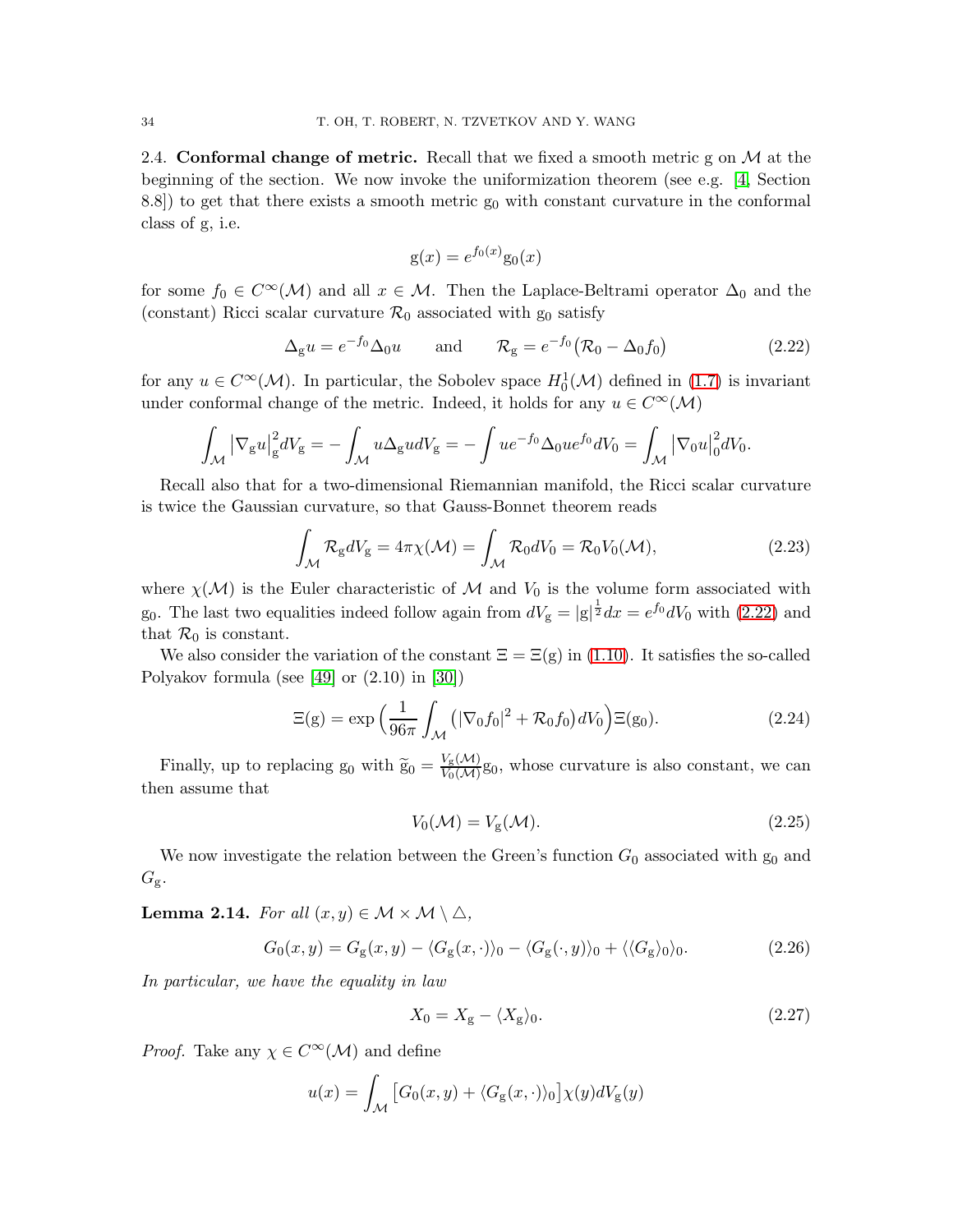and  $v = u - \langle u \rangle_{\mathbf{g}}$ . Then using [\(2.15\)](#page-21-3)-[\(2.16\)](#page-21-4)-[\(2.25\)](#page-33-3) we can compute

$$
-\Delta_{g}v = -e^{-f_{0}}\Delta_{0} \int_{\mathcal{M}} G_{0}(x, y)\chi(y)e^{f_{0}(y)}dV_{0}(y)
$$
  

$$
-\Delta_{g}\frac{1}{V_{0}(\mathcal{M})}\int_{\mathcal{M}} G_{g}(x, z)e^{-f_{0}(z)}dV_{g}(z)\int_{\mathcal{M}}\chi(y)dV_{g}(y)
$$
  

$$
= e^{-f_{0}}\left[\chi e^{f_{0}} - \langle \chi e^{f_{0}} \rangle_{0}\right](x) + \left[e^{-f_{0}} - \langle e^{-f_{0}} \rangle_{g}\right](x)\langle \chi \rangle_{g}
$$
  

$$
= \chi(x) - \langle \chi \rangle_{g}.
$$

Using [\(2.16\)](#page-21-4), the previous computation then shows that

<span id="page-34-1"></span>
$$
v(x) = \int_{\mathcal{M}} G_{\rm g}(x, y) \chi(y) dV_{\rm g}(y)
$$

for any  $\chi \in C^{\infty}(\mathcal{M})$ , which in turn yields

$$
G_{\mathbf{g}}(x,y) = G_0(x,y) + \langle G_{\mathbf{g}}(x,\cdot) \rangle_0 - \langle G_0(\cdot,y) \rangle_{\mathbf{g}}.
$$
\n(2.28)

Integrating in  $x$  with respect to  $dV_0$  the previous identity, we find

<span id="page-34-0"></span>
$$
\langle G_{\rm g}(\cdot, y) \rangle_0 = \langle G_{\rm g} \rangle_0 \rangle_0 - \langle G_0(\cdot, y) \rangle_{\rm g}.
$$
 (2.29)

Plugging [\(2.29\)](#page-34-0) in [\(2.28\)](#page-34-1) gives [\(2.26\)](#page-33-4).

As for  $(2.27)$ , it then follows from  $(2.26)$  and the fact that the covariance function completely characterizes the Gaussian processes  $X_g - \langle X_g \rangle_0$  and  $X_0$ , and for any  $(x, y) \in \mathcal{M} \times \mathcal{M} \setminus \triangle$  this latter is

$$
\mathbb{E}\Big[\big(X_{\mathrm{g}}(x) - \langle X_{\mathrm{g}}\rangle_0\big)\big(X_{\mathrm{g}}(y) - \langle X_{\mathrm{g}}\rangle_0\big)\Big] = G_{\mathrm{g}}(x,y) - \langle G_{\mathrm{g}}(x,\cdot)\rangle_0 - \langle G_{\mathrm{g}}(\cdot,y)\rangle_0 + \langle\langle G_{\mathrm{g}}\rangle_0\rangle_0
$$
  
=  $G_0(x,y)$ .

This completes the proof of Lemma [2.14.](#page-33-6)

Next, we look at the corresponding relation for the truncated version  $(\mathbf{P}_N \otimes \mathbf{P}_N)G_{\text{g}}$ . Indeed, recall that  $\mathbf{P}_N = e^{N^{-2}\Delta_g}$  implicitly depends on the metric as well. We then have the following result concerning regularizations with the more general class of multipliers  $\psi \in \mathcal{S}(\mathbb{R}).$ 

**Lemma 2.15.** *Let*  $\psi \in \mathcal{S}(\mathbb{R})$  *with*  $\psi(0) = 1$ *. Then we have the following.* (i) *We have the uniform convergence*

$$
\left\| (\psi \otimes \psi)(-N^{-2}\Delta_{g})G_{0}(x,x) - (\psi \otimes \psi)(-N^{-2}\Delta_{0})G_{0}(x,x) - \frac{1}{4\pi}f_{0}(x) \right\|_{L^{\infty}(\mathcal{M})} \longrightarrow 0
$$
\n(2.30)

 $as\ N \to \infty$ ; (ii) *There exists*  $C > 0$  *such that for any*  $N \in \mathbb{N}$  *and*  $(x, y) \in \mathcal{M} \times \mathcal{M} \setminus \Delta$ ,

<span id="page-34-3"></span><span id="page-34-2"></span>
$$
\left| (\psi \otimes \psi) \right( - N^{-2} \Delta_{g} ) G_{0}(x, y) + \frac{1}{2\pi} \log \left( \mathbf{d}_{0}(x, y) + N^{-1} \right) \right| \leq C. \tag{2.31}
$$

*Proof.* We only prove the first point, since  $(2.31)$  then follows by combining the arguments for [\(2.30\)](#page-34-3) with a straightforward adaptation of the proofs of Lemma [2.8.](#page-22-2)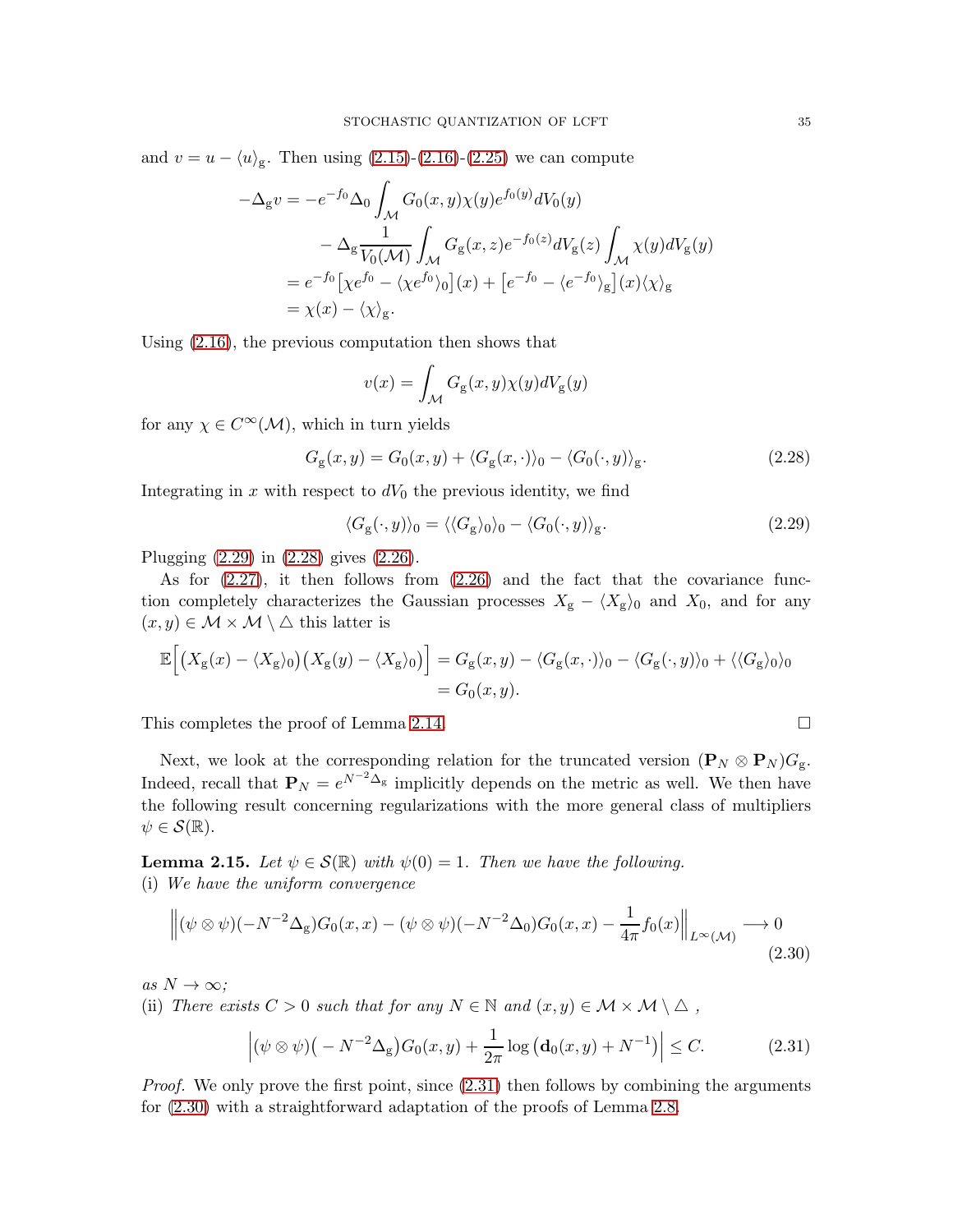First, using Lemma [2.7,](#page-21-2) we have

$$
(\psi \otimes \psi)(-N^{-2}\Delta_{g})G_{0}(x,x) - (\psi \otimes \psi)(-N^{-2}\Delta_{0})G_{0}(x,x)
$$
  
=  $-\frac{1}{2\pi}(\psi \otimes \psi)(-N^{-2}\Delta_{g})\log(\mathbf{d}_{0})(x,x) + \frac{1}{2\pi}(\psi \otimes \psi)(-N^{-2}\Delta_{0})\log(\mathbf{d}_{0})(x,x)$   
+  $(\psi \otimes \psi)(-N^{-2}\Delta_{g})\widetilde{G}_{0}(x,x) - (\psi \otimes \psi)(-N^{-2}\Delta_{0})\widetilde{G}_{0}(x,x).$ 

Since  $\widetilde{G}_0$  is continuous on  $\mathcal{M} \times \mathcal{M}$ , we have that the last two terms above both converge uniformly to  $\tilde{G}_0(x, x)$ . Hence their contribution cancel each other, and we are left with estimating the contribution of the log terms.

Next, we observe that we can write for any  $u \in \mathcal{D}'(\mathcal{M})$ 

$$
\psi(-N^{-2}\Delta_{g})u(x) = e^{-\frac{1}{2}f_0(x)}\psi(-N^{-2}\widetilde{\Delta}_0)[e^{\frac{1}{2}f_0}u](x).
$$

Here  $\tilde{\Delta}_0 = e^{\frac{1}{2}f_0}\Delta_0e^{-\frac{1}{2}f_0}$ . Indeed, the previous identity can be seen from [\(2.22\)](#page-33-2) by solving the eigenvalue problem for  $\tilde{\Delta}_0$ :

$$
\widetilde{\Delta}_0 \varphi = -\lambda^2 \varphi \Longleftrightarrow e^{\frac{1}{2}f_0} \Delta_g \left[ e^{-\frac{1}{2}f_0} \varphi \right] = -\lambda^2 \varphi \Longleftrightarrow \lambda = \lambda_n(g) \text{ and } \varphi = e^{\frac{1}{2}f_0} \varphi_n(g),
$$

from which we deduce with the definition of the functional calculus that

$$
\psi(-N^{-2}\Delta_{g})u = \sum_{n\geq 1} \psi(N^{-2}\lambda_{n}^{2})\langle u, \varphi_{n}(\mathbf{g})\rangle_{g}\varphi_{n}(\mathbf{g}) = \sum_{n\geq 1} \psi(N^{-2}\lambda_{n}^{2})\langle e^{\frac{1}{2}f_{0}}u, e^{\frac{1}{2}f_{0}}\varphi_{n}(\mathbf{g})\rangle_{0}\varphi_{n}(\mathbf{g})
$$
  
\n
$$
= e^{-\frac{1}{2}f_{0}} \sum_{n\geq 1} \psi(N^{-2}\lambda_{n}^{2})\langle e^{\frac{1}{2}f_{0}}u, e^{\frac{1}{2}f_{0}}\varphi_{n}(\mathbf{g})\rangle_{0}e^{\frac{1}{2}f_{0}}\varphi_{n}(\mathbf{g})
$$
  
\n
$$
= e^{-\frac{1}{2}f_{0}}\psi(-N^{-2}\tilde{\Delta}_{0})\left[e^{\frac{1}{2}f_{0}}u\right].
$$

Next, using that  $-\Delta_0$  and  $-\tilde{\Delta}_0$  are both elliptic and self-adjoint on  $L^2(\mathcal{M}, g_0)$ , we can use Proposition [2.3](#page-15-2) to write the smoothing operators as

$$
\psi(-N^{-2}\Delta_0) = \sum_j (\kappa_j)_* \left\{ \left[ \sum_{k=0}^2 N^{-k} a_{j,k}(z, N^{-1}D) \right] \kappa_j^* \widetilde{\chi}_j + (\kappa_j^* \chi_j) R_{j,N} \right\}
$$

and

$$
\psi(-N^{-2}\widetilde{\Delta}_0) = \sum_j (\kappa_j)_* \Big\{ \Big[ \sum_{k=0}^2 N^{-k} \widetilde{a}_{j,k}(z, N^{-1}D) \Big] \kappa_j^* \widetilde{\chi}_j + (\kappa_j^* \chi_j) \widetilde{R}_{j,N} \Big\},
$$

where  $\{\chi_j\}$  is a suitable partition of unity adapted to some charts  $(U_j, V_j, \kappa_j)$ .

With the previous remarks we can write

$$
(\psi \otimes \psi) \big( - N^{-2} \Delta_{g} \big) \log \big( \mathbf{d}_{0} \big) (x, x)
$$
  
= 
$$
\int_{\mathcal{M}} \int_{\mathcal{M}} e^{-f_{0}(x)} \widetilde{\mathcal{K}}_{N}(x, y) \widetilde{\mathcal{K}}_{N}(x, y') e^{\frac{1}{2} f_{0}(y)} e^{\frac{1}{2} f_{0}(y')} \log \big( \mathbf{d}_{0}(y, y') \big) dV_{0}(y) dV_{0}(y')
$$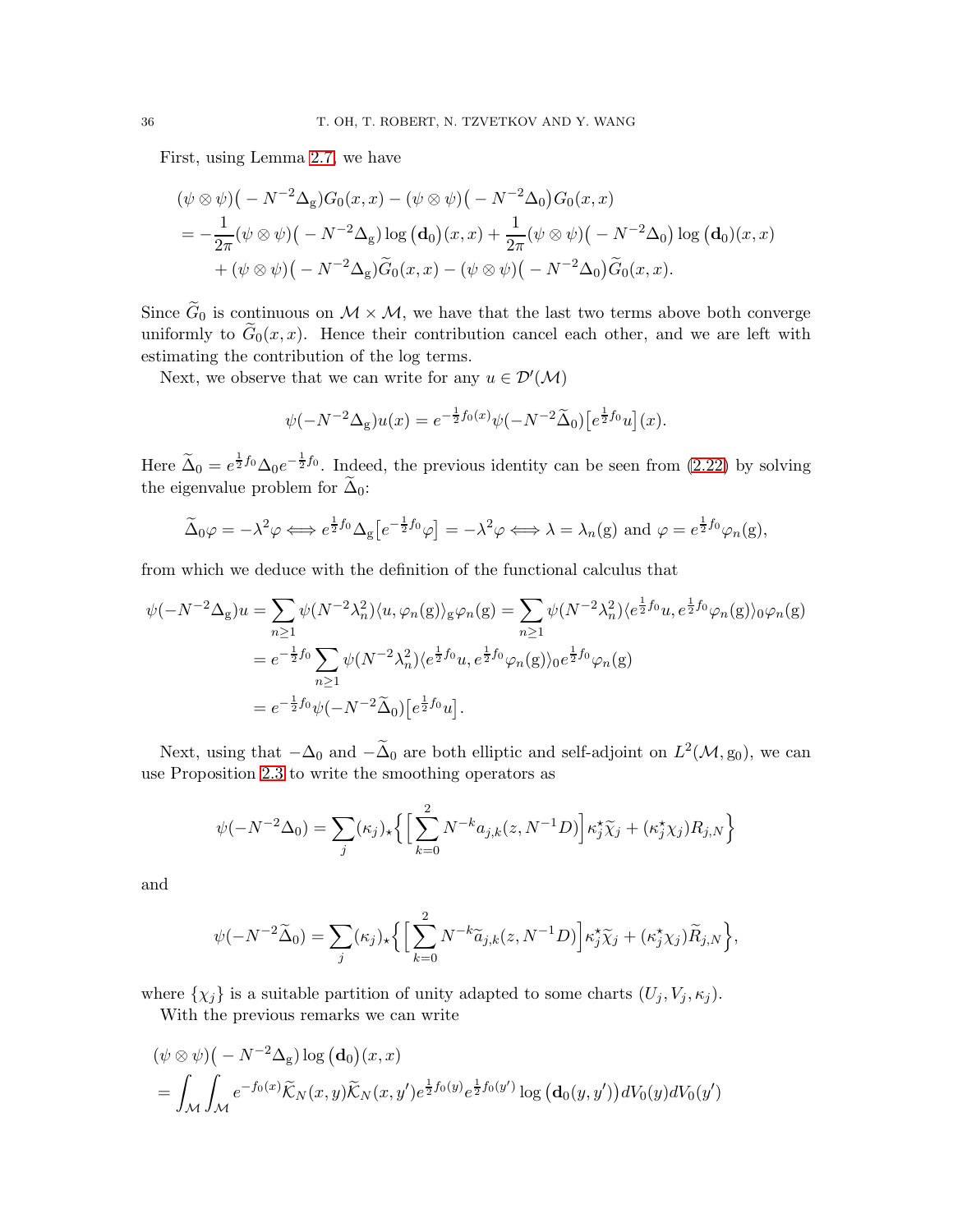where  $\widetilde{\mathcal{K}}_N$  is the kernel of  $\psi(-N^{-2}\widetilde{\Delta}_0)$ . The previous expansion then allows us to decompose this term as

$$
= \sum_{j} \chi_{j}(x) e^{-f_{0}(x)} \int_{\mathcal{M}} \int_{\mathcal{M}} \left[ \sum_{k=0}^{2} N^{-k} \widetilde{\mathcal{K}}_{j,k,N}(x, y) + \widetilde{\mathcal{K}}_{j,N}(x, y) \right]
$$
  
 
$$
\times \left[ \sum_{k'=0}^{2} N^{-k'} \widetilde{\mathcal{K}}_{j,k',N}(x, y') + \widetilde{\mathcal{K}}_{j,N}(x, y') \right] e^{\frac{1}{2} f_{0}(y) + \frac{1}{2} f_{0}(y')} \log (d_{0}(y, y')) dV_{0}(y) dV_{0}(y'),
$$

where  $\widetilde{\mathcal{K}}_{j,k,N}$  is the kernel of  $\chi_j(\kappa_j)_*\widetilde{a}_{j,k}(z,N^{-1}D)\kappa_j^*\widetilde{\chi}_j$  and  $\widetilde{\mathcal{K}}_{j,N}$  the one to  $\chi_j(\kappa_j)_*\widetilde{R}_{j,N}$ . From the property of the remainders in Proposition [2.3,](#page-15-0) we have

$$
\|\widetilde{R}_{j,N}\|_{H^{-1+\delta}(\mathcal{M})\to H^{1+\delta}(\mathbb{R}^2)}\lesssim N^{2\delta-1}.
$$

Hence we also have that  $\widetilde{\mathcal{K}}_{j,N}$  is in  $L^{\infty}(\mathcal{M}\times\mathcal{M})$  with norm  $O(N^{(-1)+})$ . In particular, using also Lemma [2.5,](#page-16-0) we have that

$$
\Big| \int_{\mathcal{M}} \int_{\mathcal{M}} \widetilde{\mathcal{K}}_N(x, y) \widetilde{\mathcal{K}}_{j,N}(x, y') e^{\frac{1}{2} f_0(y) + \frac{1}{2} f_0(y')} \log \big( \mathbf{d}_0(y, y') \big) dV_0(y) dV_0(y') \Big|
$$
  
 
$$
\lesssim N^{(-1)+} N^2 \int_{\mathcal{M}} \int_{\mathcal{M}} \langle N \mathbf{d}_0(x, y) \rangle^{-10} \Big| \log \big( \mathbf{d}_0(y, y') \big) \Big| dV_0(y) dV_0(y') \lesssim N^{(-1)+}.
$$

Thus it is enough to consider the contribution of the terms

$$
\int_{\mathcal{M}} \int_{\mathcal{M}} \widetilde{\mathcal{K}}_{j,k,N}(x,y) \widetilde{\mathcal{K}}_{j,k',N}(x,y') e^{\frac{1}{2}f_0(y)+\frac{1}{2}f_0(y')}\log (\mathbf{d}_0(y,y')) dV_0(y) dV_0(y').
$$

Note also that, repeating the argument as in the proof of Lemma [2.5,](#page-16-0) these latter kernels also satisfy the bound

<span id="page-36-0"></span>
$$
\left|\widetilde{\mathcal{K}}_{j,k,N}(x,y)\right| \lesssim N^2 \langle N\mathbf{d}_0(x,y)\rangle^{-10}.\tag{2.32}
$$

Thus using the mean value theorem we can control for any  $j, k, k'$ 

$$
\Big| \int_{\mathcal{M}} \int_{\mathcal{M}} \widetilde{\mathcal{K}}_{j,k,N}(x,y) \widetilde{\mathcal{K}}_{j,k',N}(x,y') \Big[ e^{-f_0(x)} e^{\frac{1}{2}f_0(y) + \frac{1}{2}f_0(y')} - 1 \Big] \log \big( \mathbf{d}_0(y,y') \big) dV_0(y) dV_0(y') \Big|
$$
  
\$\lesssim \int\_{\mathcal{M}} \int\_{\mathcal{M}} N^4 \langle N \mathbf{d}\_0(x,y) \rangle^{-10} \langle N \mathbf{d}\_0(x,y') \rangle^{-10} \big[ \mathbf{d}\_0(x,y) + \mathbf{d}\_0(x,y') \big] \times \big[ 1 \vee \log \big( \frac{1}{\mathbf{d}\_0(y,y')} \big) \big] dV\_0(y) dV\_0(y').

To compute this last integral, we can assume by symmetry that  $\mathbf{d}_0(x, y') \leq \mathbf{d}_0(x, y)$ . In the case  $\mathbf{d}_0(x, y') \lesssim \mathbf{d}_0(y, y') \sim \mathbf{d}_0(x, y)$  we then have

$$
N^4 \int_{\mathcal{M}} \int_{\mathcal{M}} \langle N \mathbf{d}_0(x, y) \rangle^{-10} \langle N \mathbf{d}_0(x, y') \rangle^{-10} \mathbf{d}_0(x, y)^{1-} dV_0(y) dV_0(y') \lesssim N^{(-1)+}.
$$

In the other case  $\mathbf{d}_0(y, y') \ll \mathbf{d}_0(x, y) \sim \mathbf{d}_0(x, y')$ , we have

$$
N^4 \int_{\mathcal{M}} \int_{\mathcal{M}} \langle N \mathbf{d}_0(x, y) \rangle^{-10} \mathbf{d}_0(x, y) \mathbf{d}_0(y, y')^{0-} dV_0(y) dV_0(y') \leq N^4 \int_{\mathcal{M}} \langle N \mathbf{d}_0(x, y) \rangle^{-10} \mathbf{d}_0(x, y)^{3-} dV_0(y) \lesssim N^{(-1)+}.
$$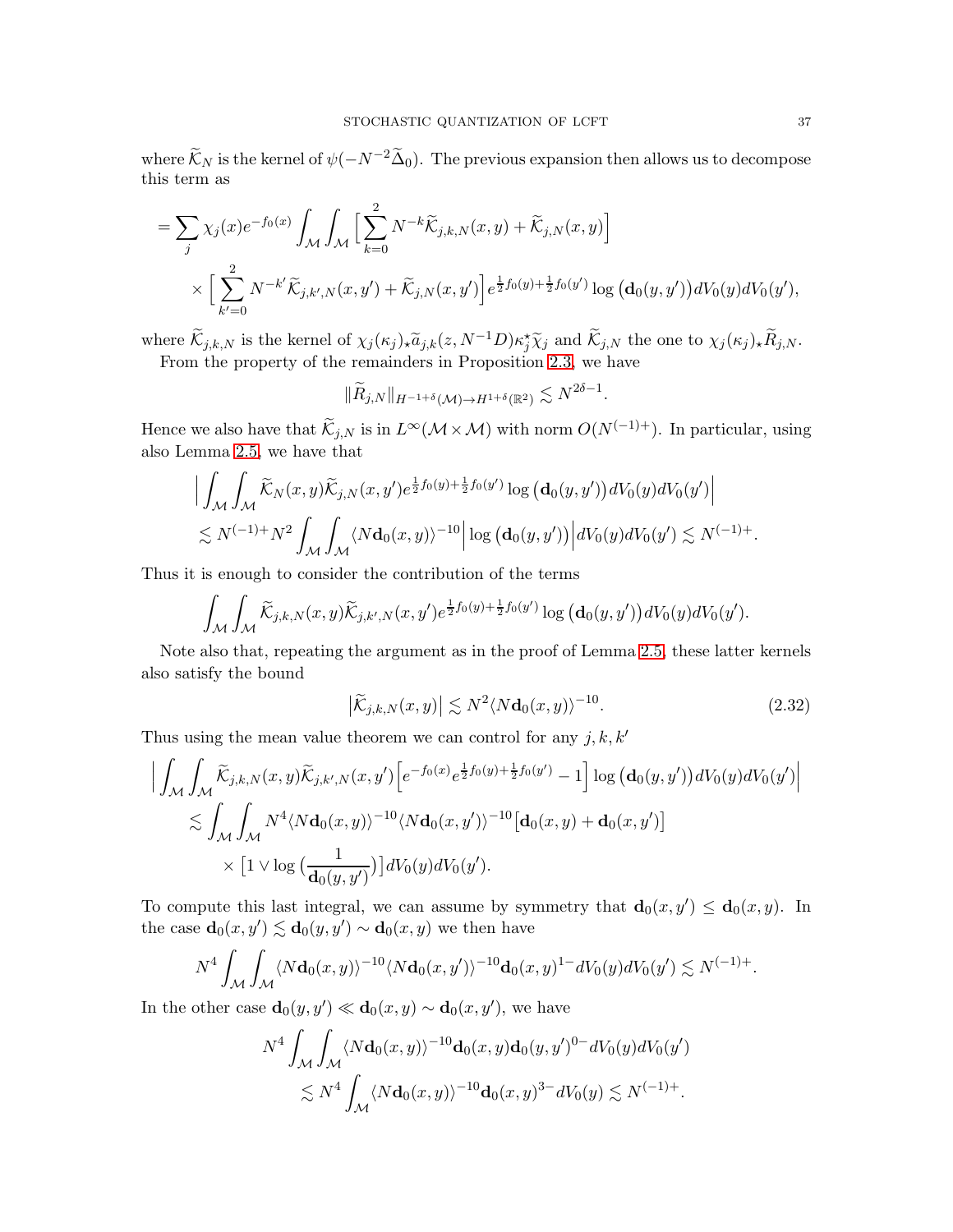Thus we are left with estimating

$$
-\frac{1}{(2\pi)}\sum_{j}\sum_{k,k'=0}^{2}\int_{\mathcal{M}}\int_{\mathcal{M}}N^{-k-k'}\widetilde{\mathcal{K}}_{j,k,N}(x,y)\widetilde{\mathcal{K}}_{j,k',N}(x,y')\log(\mathbf{d}_0(y,y'))dV_0(y)dV_0(y').
$$

In the case  $k + k' \geq 1$ , it is enough to use the rough bound  $(2.32)$  to estimate the integrals above with

$$
N^{4-k-k'}\int_{\mathcal{M}}\int_{\mathcal{M}}\langle N\mathbf{d}_0(x,y)\rangle^{-10}\langle N\mathbf{d}_0(x,y')\rangle^{-10}\mathbf{d}_0(y,y')^{0-}dV_0(y)dV_0(y')\lesssim N^{(-k-k')+}
$$

by proceeding similarly as for the previous integrals.

It remains to compute the leading term

$$
-\frac{1}{2\pi}\sum_{j}\int_{\mathcal{M}}\int_{\mathcal{M}}\widetilde{\mathcal{K}}_{j,0,N}(x,y)\widetilde{\mathcal{K}}_{j,0,N}(x,y')\log(\mathbf{d}_0(y,y'))dV_0(y)dV_0(y').
$$

Up to taking the charts with a sufficiently small diameter, we can use  $\kappa_j = \exp_x$  on  $V_j \ni x$ , so that  $g_0(\kappa_j^{-1}(x)) =$  Id and  $\kappa_j^{-1}(x) = 0$ . We also set  $\theta = e^{-\frac{1}{2}f_0(x)} > 0$ . We can then write the kernel of  $(\kappa_j)_\star \widetilde{a}_0(z, N^{-1}D) \kappa_j^* \widetilde{\chi}$  as

$$
\widetilde{\mathcal{K}}_{j,0,N}(x,y) = \frac{\widetilde{\chi}_j(y)}{(2\pi)^2} \int_{\mathbb{R}^2} e^{-i\exp_x^{-1}(y)\cdot\xi} \widetilde{a}_0(0,N^{-1}\xi) d\xi
$$
  
= 
$$
\frac{\chi_j(x)\widetilde{\chi}_j(y)}{(2\pi)^2} \int_{\mathbb{R}^2} e^{-i\exp_x^{-1}(y)\cdot\xi} \psi(N^{-2}\theta^2|\xi|^2) d\xi,
$$

where we used that the principal symbol of  $-\Delta_0$  in  $\kappa_j$  is

$$
|\xi|_0^2 \stackrel{\text{def}}{=} g_0^{i,\ell}(x)\xi_i\xi_\ell
$$

so that the one of  $-\widetilde{\Delta}_0$  is

$$
e^{-f_0(x)}|\xi|^2_0 = \theta^2|\xi|^2
$$

by definition of  $\theta$  and choice of  $\kappa_j$ .

This gives

$$
-\frac{1}{2\pi} \sum_{j} \int_{\mathcal{M}} \int_{\mathcal{M}} \widetilde{\mathcal{K}}_{j,0,N}(x,y) \widetilde{\mathcal{K}}_{j,0,N}(x,y') \log ( \mathbf{d}_{0}(y,y')) dV_{0}(y) dV_{0}(y')
$$
  
\n
$$
= -\sum_{j} \frac{\chi_{j}(x)}{(2\pi)^{3}} \int_{\mathbb{R}^{2}} \int_{\mathbb{R}^{2}} \int_{\mathbb{R}^{2}} \int_{\mathbb{R}^{2}} e^{-iz \cdot \xi} \psi \left(N^{-2} \theta^{2} |\xi|^{2}\right) e^{-iz' \cdot \xi'} \psi \left(N^{-2} \theta^{2} |\xi'|^{2}\right)
$$
  
\n
$$
\times \log (\mathbf{d}_{0}(\exp_{x}(z), \exp_{x}(z')))\widetilde{\chi}_{j}(\exp_{x}(z))\widetilde{\chi}_{j}(\exp_{x}(z')) |g_{0}(z)|^{\frac{1}{2}} |g_{0}(z')|^{\frac{1}{2}} d\xi d\xi' dz dz'
$$
  
\n
$$
= -\sum_{j} \frac{\chi_{j}(x)}{(2\pi)^{3}} \int_{\mathbb{R}^{2}} \int_{\mathbb{R}^{2}} \int_{\mathbb{R}^{2}} \int_{\mathbb{R}^{2}} e^{-iz \cdot \xi} \psi \left(N^{-2} |\xi|^{2}\right) e^{-iz' \cdot \xi'} \psi \left(N^{-2} |\xi'|^{2}\right)
$$
  
\n
$$
\times \log (\mathbf{d}_{0}(\exp_{x}(\theta z), \exp_{x}(\theta z')))\widetilde{\chi}_{j}(\exp_{x}(\theta z))\widetilde{\chi}_{j}(\exp_{x}(\theta z')) |g_{0}(\theta z)|^{\frac{1}{2}} |g_{0}(\theta z')|^{\frac{1}{2}} d\xi d\xi' dz dz'
$$

after changing variables in both  $\xi, \xi'$  and  $z, z'$ .

Note that  $\mathbf{d}_0^2$  is smooth on the support of  $\tilde{\chi}_j(y)\tilde{\chi}_j(y')$ , and we have the Taylor expansion (see e.g. [\[44,](#page-76-0) Appendix A])

$$
\mathbf{d}_0^2(\exp_x(z), \exp_x(z')) = |z - z'|^2 + O(|z - z'|^2(|z| + |z'|)^2).
$$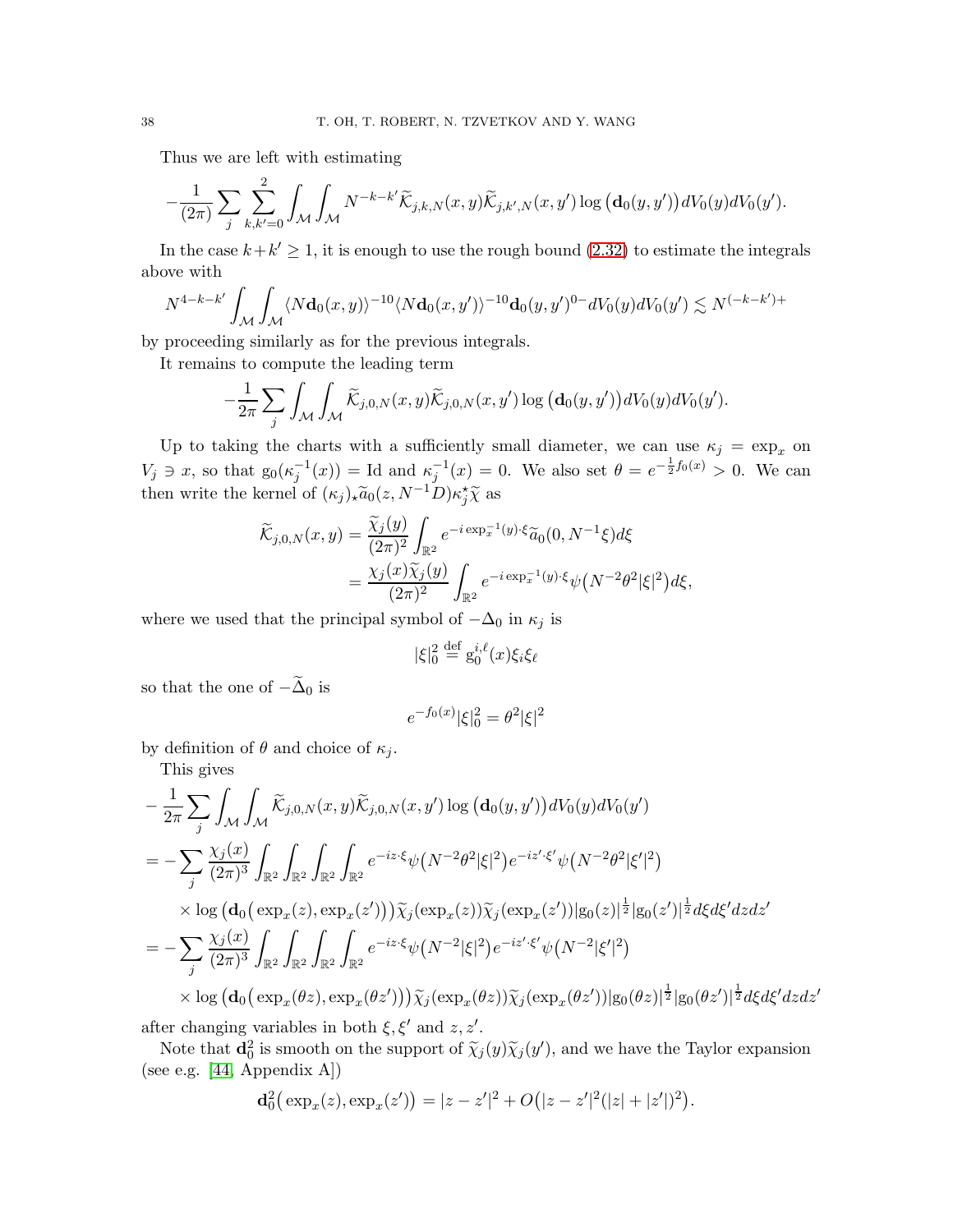In particular, we get that

$$
\left| \int_{\mathbb{R}^2} \int_{\mathbb{R}^2} \int_{\mathbb{R}^2} \int_{\mathbb{R}^2} e^{-iz\cdot\xi} \psi(N^{-2}|\xi|^2) e^{-iz'\cdot\xi'} \psi(N^{-2}|\xi'|^2) \widetilde{\chi}_j(\exp_x(\theta z)) \widetilde{\chi}_j(\exp_x(\theta z')) \times \left[ \log \left( \mathbf{d}_0 \left( \exp_x(\theta z), \exp_x(\theta z') \right) \right) - \log \left( \theta |z - z'| \right) \right] \left| g_0(\theta z) \right|^{\frac{1}{2}} \left| g_0(\theta z') \right|^{\frac{1}{2}} d\xi d\xi' dz dz' \right| \n\lesssim \int_{\mathbb{R}^2} \int_{\mathbb{R}^2} N^2 \langle N z \rangle^{-10} N^2 \langle N z' \rangle^{-10} \frac{|z - z'|^2 (|z|^2 + |z'|^2)}{|z - z'|^2} dz dz' \lesssim N^{-2},
$$

where we used the Taylor expansion above after changing variables in  $\xi, \xi'$  and doing integration by parts similarly as in the proof of Lemma [2.5.](#page-16-0)

To summarize, we have proved so far

$$
\begin{split} & (\psi \otimes \psi) \big( - N^{-2} \Delta_{g} \big) \log \big( \mathbf{d}_{0} \big) (x, x) \\ & = - \sum_{j} \frac{\chi_{j}(x)}{(2\pi)^{3}} \int_{\mathbb{R}^{2}} \int_{\mathbb{R}^{2}} \int_{\mathbb{R}^{2}} \int_{\mathbb{R}^{2}} e^{-iz \cdot \xi} \psi \big( N^{-2} |\xi|^{2} \big) e^{-iz' \cdot \xi'} \psi \big( N^{-2} |\xi'|^{2} \big) \\ & \times \log \big( \theta |z - z'| \big) \widetilde{\chi}_{j} \big( \exp_{x}(\theta z) \big) \widetilde{\chi}_{j} \big( \exp_{x}(\theta z') \big) |g_{0}(\theta z)|^{\frac{1}{2}} |g_{0}(\theta z')|^{\frac{1}{2}} d\xi d\xi' dz dz' + O(N^{(-1)+}), \end{split}
$$

uniformly on  $M$ . We also remark that exactly the same computations give

$$
\begin{split} & (\psi \otimes \psi) \big( -N^{-2} \Delta_0 \big) \log \big( \mathbf{d}_0 \big) (x, x) \\ & = -\sum_j \frac{\chi_j(x)}{(2\pi)^3} \int_{\mathbb{R}^2} \int_{\mathbb{R}^2} \int_{\mathbb{R}^2} \int_{\mathbb{R}^2} e^{-iz \cdot \xi} \psi \big( N^{-2} |\xi|^2 \big) e^{-iz' \cdot \xi'} \psi \big( N^{-2} |\xi'|^2 \big) \\ & \times \log \big( |z - z'| \big) \widetilde{\chi}_j(\exp_x(z)) \widetilde{\chi}_j(\exp_x(z')) |g_0(z)|^{\frac{1}{2}} |g_0(z')|^{\frac{1}{2}} d\xi d\xi' dz dz' + O(N^{(-1)+}). \end{split}
$$

Changing variables again, we thus have

$$
(\psi \otimes \psi) \left( -N^{-2} \Delta_{g} \right) \log \left( \mathbf{d}_{0} \right) (x, x) - (\psi \otimes \psi) \left( -N^{-2} \Delta_{0} \right) \log \left( \mathbf{d}_{0} \right) (x, x)
$$
  
\n
$$
= -\log(\theta) \sum_{j} \frac{\chi_{j}(x)}{(2\pi)^{3}} \int_{\mathbb{R}^{2}} \int_{\mathbb{R}^{2}} \int_{\mathbb{R}^{2}} \int_{\mathbb{R}^{2}} e^{-iz \cdot \xi} \psi(|\xi|^{2}) e^{-iz' \cdot \xi'} \psi(|\xi'|^{2})
$$
  
\n
$$
\times \tilde{\chi}_{j}(\exp_{x}(N^{-1}\theta z)) \tilde{\chi}_{j}(\exp_{x}(N^{-1}\theta z')) |g_{0}(N^{-1}\theta z)|^{\frac{1}{2}} |g_{0}(N^{-1}\theta z')|^{\frac{1}{2}} d\xi d\xi' dz dz'
$$
  
\n
$$
- \sum_{j} \frac{\chi_{j}(x)}{(2\pi)^{3}} \int_{\mathbb{R}^{2}} \int_{\mathbb{R}^{2}} \int_{\mathbb{R}^{2}} \int_{\mathbb{R}^{2}} e^{-iz \cdot \xi} \psi(N^{-2}|\xi|^{2}) e^{-iz' \cdot \xi'} \psi(N^{-2}|\xi'|^{2}) \log (N^{-1}|z - z'|)
$$
  
\n
$$
\times \left[ \tilde{\chi}_{j}(\exp_{x}(N^{-1}\theta z)) \tilde{\chi}_{j}(\exp_{x}(N^{-1}\theta z')) |g_{0}(N^{-1}\theta z)|^{\frac{1}{2}} |g_{0}(N^{-1}\theta z')|^{\frac{1}{2}} - \tilde{\chi}_{j}(\exp_{x}(N^{-1}z)) \tilde{\chi}_{j}(\exp_{x}(N^{-1}z')) |g_{0}(N^{-1}z)|^{\frac{1}{2}} |g_{0}(N^{-1}z')|^{\frac{1}{2}} \right] d\xi d\xi' dz dz'
$$
  
\n
$$
+ O(N^{(-1)+})
$$
  
\n
$$
= I + II + O(N^{(-1)+}).
$$

For the first term, the same argument as in the proof of Lemma [2.10](#page-26-0) shows that

$$
I \to -\frac{\log(\theta)}{2\pi} = \frac{1}{4\pi} f_0(x)
$$

as  $N \to \infty$ , uniformly on M.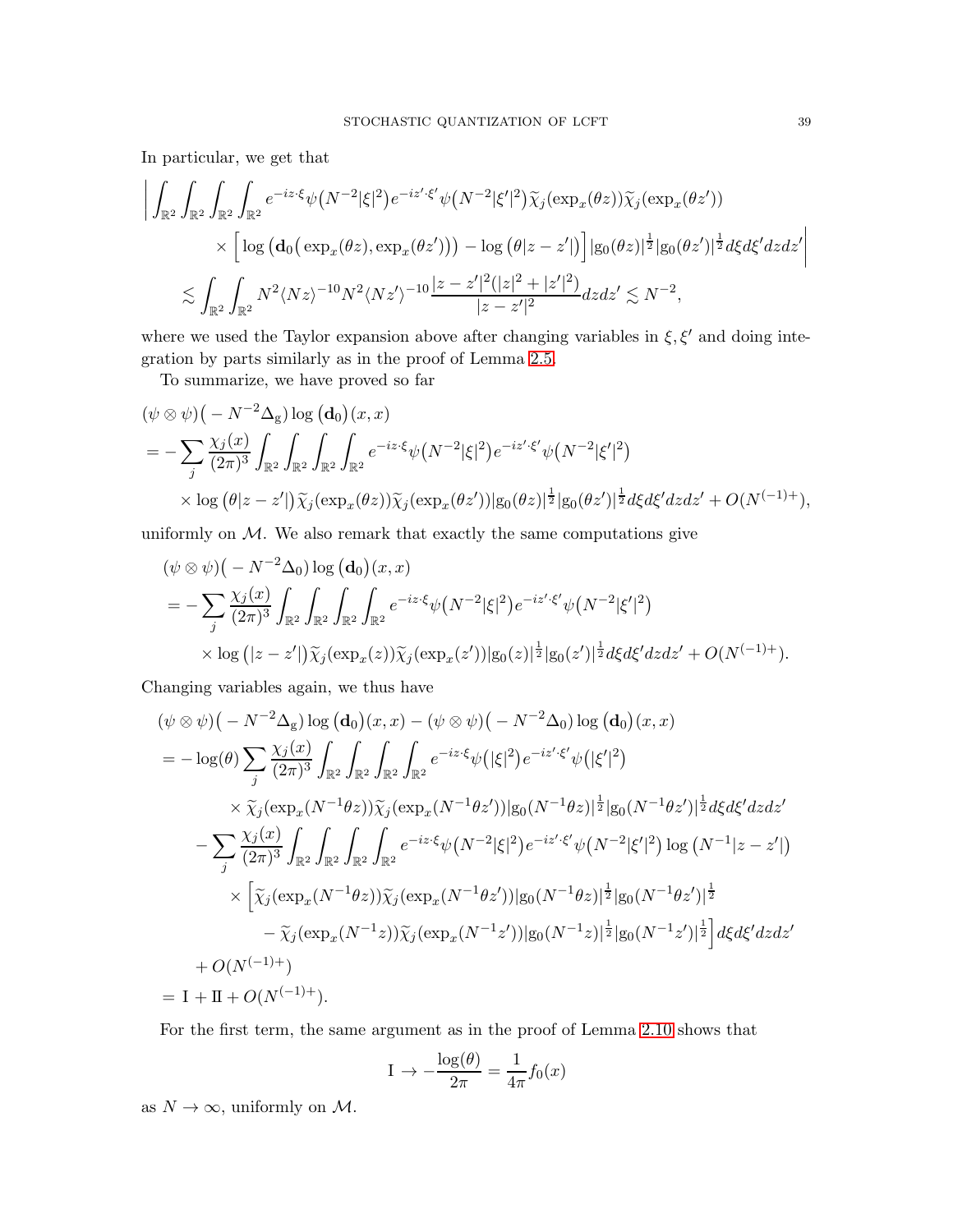Finally, for the second term, integrating by parts in  $\xi, \xi'$  and using the mean value theorem gives the estimate

$$
\begin{aligned} \big|\Pi\big|&\lesssim \int_{\mathbb{R}^2}\int_{\mathbb{R}^2}N^2\langle Nz\rangle^{-10}N^2\langle Nz'\rangle^{-10}N^{0+}|z-z'|^{0-}|\theta-1|N^{-1}\big(|z|+|z'|\big)dzdz'\\ &\lesssim N^{(-2)+}.\end{aligned}
$$

This concludes the proof of Lemma [2.15.](#page-34-0)

2.5. Some nonlinear estimates. To conclude this section, we state some useful estimates needed in the analysis of [\(1.25\)](#page-8-0). We first recall the following embeddings and product estimates in Besov spaces proved in [\[47,](#page-76-1) Corollary 2.7].

 $\Box$ 

<span id="page-39-0"></span>**Lemma 2.16.** Let  $B_{p,q}^s(\mathcal{M})$  be the Besov spaces defined above. Then the following proper*ties hold.*

(i) For any  $s \in \mathbb{R}$  we have  $B_{2,2}^s(\mathcal{M}) = H^s(\mathcal{M})$ , and more generally for any  $2 \le p < \infty$  and ε > 0 *we have*

$$
||u||_{B_{p,\infty}^s(\mathcal{M})}\lesssim ||u||_{W^{s,p}(\mathcal{M})}\lesssim ||u||_{B_{p,2}^s(\mathcal{M})}\lesssim ||u||_{B_{p,\infty}^{s+\varepsilon}(\mathcal{M})}.
$$

(ii) Let  $s \in \mathbb{R}$  and  $1 \leq p_1 \leq p_2 \leq \infty$  and  $q_1, q_2 \in [1, \infty]$ . Then for any  $f \in B^s_{p_1,q}(\mathcal{M})$  we *have*

$$
||f||_{B^{s-2}_{p_2,q}\left(\frac{1}{p_1}-\frac{1}{p_2}\right)(\mathcal{M})} \lesssim ||f||_{B^{s}_{p_1,q}(\mathcal{M})}.
$$

(iii) Let  $\alpha, \beta \in \mathbb{R}$  *with*  $\alpha + \beta > 0$  *and*  $p_1, p_2, q_1, q_2 \in [1, \infty]$  *with* 

$$
\frac{1}{p} = \frac{1}{p_1} + \frac{1}{p_2} \hspace{1cm} and \hspace{1cm} \frac{1}{q} = \frac{1}{q_1} + \frac{1}{q_2}.
$$

*Then for any*  $f \in B^{\alpha}_{p_1,q_1}(\mathcal{M})$  *and*  $g \in B^{\beta}_{p_2,q_2}(\mathcal{M})$ *, we have*  $fg \in B^{\alpha \wedge \beta}_{p,q}(\mathcal{M})$ *, and moreover it holds*

$$
||fg||_{B^{\alpha\wedge\beta}_{p,q}(\mathcal{M})}\lesssim ||f||_{B^{\alpha}_{p_1,q_1}(\mathcal{M})}||g||_{B^{\beta}_{p_2,q_2}(\mathcal{M})}.
$$

In order to take advantage of the "sign-definite structure" used in [\[48\]](#page-76-2), we also need the following product estimate.

<span id="page-39-2"></span>**Lemma 2.17.** *Let*  $s \geq 0$  *and*  $1 < p < \infty$ *. Then it holds* 

<span id="page-39-1"></span>
$$
||fg||_{W^{-s,p}(\mathcal{M})} \lesssim ||f||_{L^{\infty}(\mathcal{M})} ||g||_{W^{-s,p}(\mathcal{M})}
$$
\n(2.33)

*for any*  $f \in C(\mathcal{M})$  *and any positive distribution*  $g \in W^{-s,p}(\mathcal{M})$ *.* 

*Proof.* We merely repeat the argument of [\[48,](#page-76-2) Lemma 2.14]. We consider  $s > 0$  since the case  $s = 0$  follows directly from Hölder's inequality.

Since g is a positive distribution, it can be identified with a positive Radon measure on  $\mathcal{M}$ ; see [\[22\]](#page-75-0). If  $f \in C(\mathcal{M})$ , then the product  $fg$  is a well-defined function in  $L^1(\mathcal{M})$ ; in particular from Lemma [2.6](#page-18-0) (i) we have  $P_N f \to f$  in  $C(\mathcal{M})$  as  $N \to \infty$ , so that  $fg = \lim_{N \to \infty} (P_N f)g$ in  $L^1(\mathcal{M})$ . Moreover, for any  $M \in \mathbb{N}$ ,  $\mathbf{P}_M g$  is also a smooth positive distribution which converges to g in  $W^{-s,p}(\mathcal{M})$ , so that from Lemma [2.16](#page-39-0) (i) and (iii) we have that for each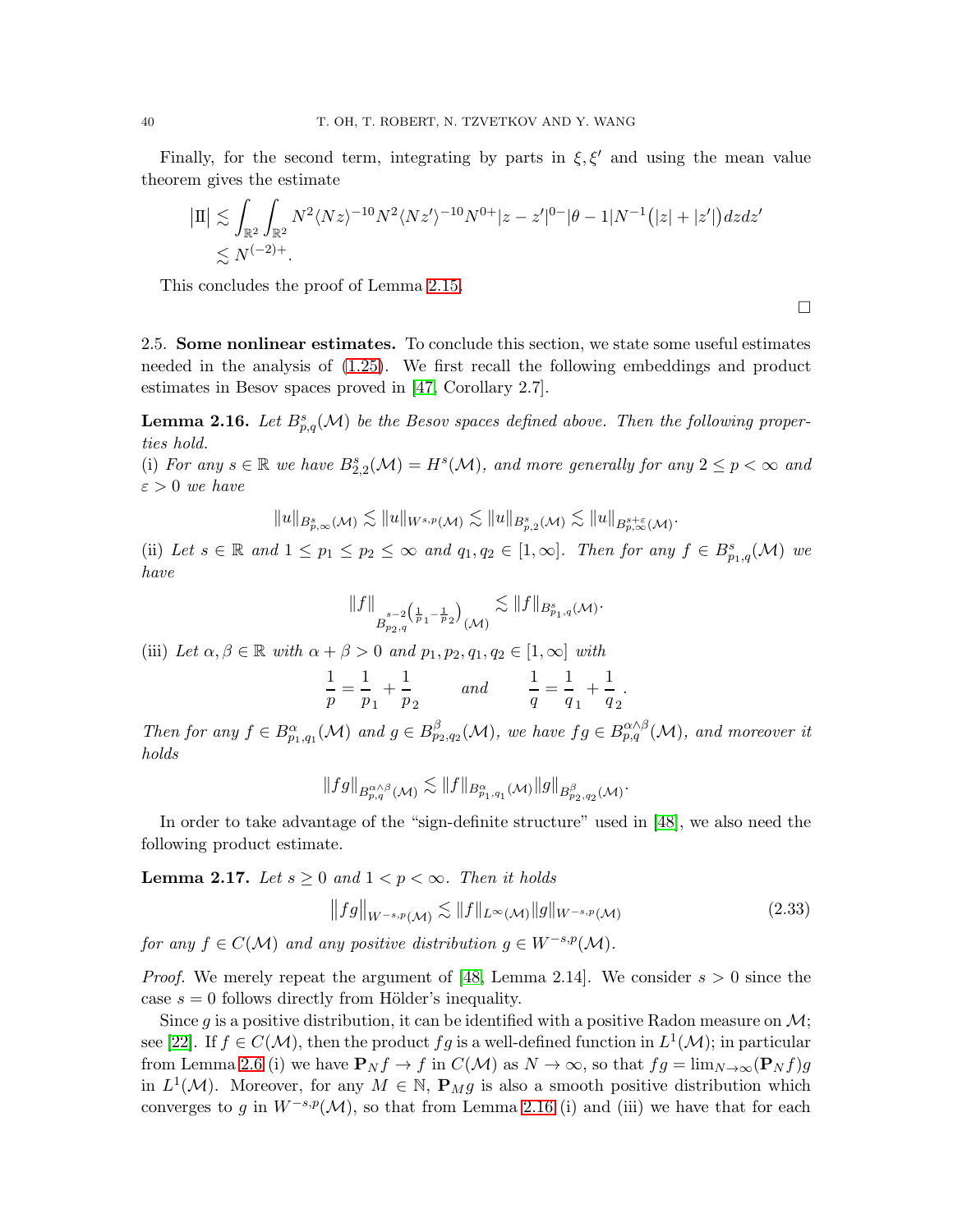fixed  $N \in \mathbb{N}$ ,  $(\mathbf{P}_N f)(\mathbf{P}_M g)$  converges to  $(\mathbf{P}_N f)g$  in  $L^1(\mathcal{M})$ . Thus from Fatou's lemma we get

$$
\|(1-\Delta_g)^{-\frac{s}{2}}(fg)\|_{L^p(\mathcal{M})}\leq \liminf_{N\to\infty}\lim_{M\to\infty}\|(1-\Delta_g)^{-\frac{s}{2}}\big[(\mathbf{P}_Nf)(\mathbf{P}_Mg)\big]\|_{L^p(\mathcal{M})}.\tag{2.34}
$$

It thus remains to prove the product estimate [\(2.33\)](#page-39-1) for the right-hand side of [\(2.34\)](#page-40-0). Note that since g is a positive distribution we also have by Lemma [2.6](#page-18-0) (i) and the definition of  $\mathbf{P}_M$  [\(1.13\)](#page-4-0) that  $\mathbf{P}_M g$  is a non-negative function for any  $M \in \mathbb{N}$ .

Let then  $K_s$  be the distributional kernel of  $(1 - \Delta_g)^{-\frac{s}{2}}$ : we can write

<span id="page-40-1"></span><span id="page-40-0"></span>
$$
K_s(x,y) = \sum_{n\geq 0} \frac{\varphi_n(x)\varphi_n(y)}{\langle \lambda_n \rangle^s} = \sum_{n\geq 0} \varphi_n(x)\varphi_n(y)\Gamma\left(\frac{s}{2}\right)^{-1} \int_0^\infty t^{\frac{s}{2}-1} e^{-t\langle \lambda_n \rangle^2} dt
$$

$$
= \Gamma\left(\frac{s}{2}\right)^{-1} \int_0^\infty t^{\frac{s}{2}-1} e^{-t} P_g(4\pi t, x, y) dt,
$$
(2.35)

where  $\Gamma$  is the Gamma function, and the equality holds in the sense of distributions on  $M \times M$ . Note that the last integral converges since we assumed  $s > 0$ . From Lemma [2.6](#page-18-0) (i) we then deduce that  $K_s$  is also a positive distribution. This implies that

$$
\begin{aligned} \left\| (1 - \Delta_{\mathbf{g}})^{-\frac{s}{2}} \left[ (\mathbf{P}_N f)(\mathbf{P}_M g) \right] \right\|_{L^p(\mathcal{M})} &= \left\| \int_{\mathcal{M}} K_s(x, y) \mathbf{P}_N f(y) \mathbf{P}_M g(y) dV_{\mathbf{g}}(y) \right\|_{L^p(\mathcal{M})} \\ &\le \left\| \|\mathbf{P}_N f\|_{L^\infty(\mathcal{M})} \int_{\mathcal{M}} K_s(x, y) \mathbf{P}_M g(y) dV_{\mathbf{g}}(y) \right\|_{L^p(\mathcal{M})} \\ &= \|\mathbf{P}_N f\|_{L^\infty(\mathcal{M})} \|\mathbf{P}_M g\|_{W^{-s,p}(\mathcal{M})} .\end{aligned}
$$

This allows to bound the right-hand side of [\(2.34\)](#page-40-0), and taking the limits  $M \to \infty$  then  $N \to \infty$  finally proves (2.33). This completes the proof of Lemma 2.17.  $N \to \infty$  finally proves [\(2.33\)](#page-39-1). This completes the proof of Lemma [2.17.](#page-39-2)

We will also need a fractional chain rule for the composition with Lipschitz functions. Note that the fractional chain rule for fractional derivatives defined by the right-hand side of  $(2.35)$  for  $-2 < s < 0$  is known to hold on any space of homogeneous type [\[24\]](#page-75-1).

In our case (see Section [4](#page-64-0) below) we need it for a Lipschitz nonlinearity acting on functions in Besov spaces. We thus have the following estimates.

<span id="page-40-2"></span>**Lemma 2.18.** Let  $A : \mathbb{R} \to \mathbb{R}$  with  $A(0) = 0$  and  $0 < s < 1$ . Then: (i)*if* A *is Lipschitz, it holds*

$$
\big\|\mathcal{A}(u)\big\|_{H^s(\mathcal{M})}\lesssim \|\mathcal{A}'\|_{L^\infty}\|u\|_{H^s(\mathcal{M})};
$$

(ii) *if* A *is*  $C^1$  *and there exists*  $a \in L^1([0,1])$ *,* A *positive such that for almost every*  $\theta \in [0,1]$ *and any* u, v *it holds*

$$
\left|\mathcal{A}'\big(\theta u+(1-\theta)v\big)\right|\leq a(\tau)\big[\mathbb{A}(u)+\mathbb{A}(v)\big],
$$

*then for any*  $1 < p < \infty$  *and any*  $r \in [1, \infty]$  *it holds for any*  $0 < \varepsilon < 1 - s$ 

$$
||\mathcal{A}(u)||_{B^{s}_{p,r}(\mathcal{M})} \lesssim ||\mathbb{A}(u)||_{L^{\infty}(\mathcal{M})} ||u||_{B^{s+\varepsilon}_{p,r}(\mathcal{M})}.
$$

*Proof.* Let  $(U_j, V_j, \kappa_j)_j$  be a finite atlas on M and  $\{\chi_j\}_j$  be an associated partition of unity. Using Lemma [2.2,](#page-15-1) we thus have

$$
||\mathcal{A}(u)||_{H^s(\mathcal{M})} \lesssim \max_j ||\kappa_j^{\star}(\chi_j \mathcal{A}(u))||_{H^s(\mathbb{R}^2)} = \max_j ||\kappa_j^{\star}(\chi_j) \mathcal{A}(\kappa_j^{\star} \widetilde{\chi}_j u)||_{H^s(\mathbb{R}^2)}
$$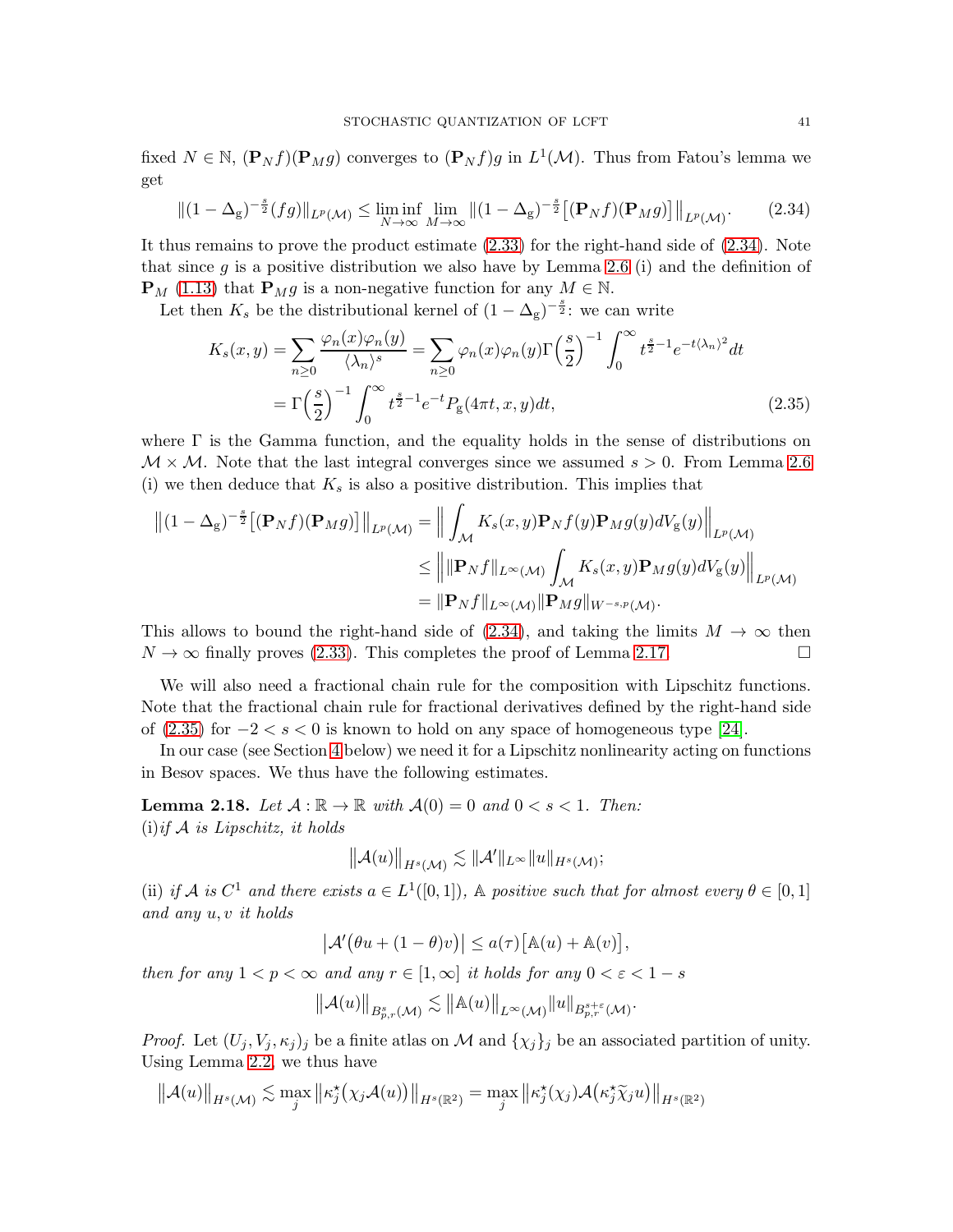where  $\tilde{\chi}_j \in C_0^{\infty}(V_j)$ ,  $\tilde{\chi}_j \equiv 1$  on supp $\chi_j$ . Then we can use first the same product estimate as in Lemma [2.16](#page-39-0) (iii), which holds on  $\mathbb{R}^2$  [\[5\]](#page-74-0), and then the fractional chain rule for Lipschitz functions on  $\mathbb{R}^2$  (see e.g. [\[60,](#page-76-3) Proposition 4.1]), to continue with

$$
\lesssim \max_j \|\kappa_j^{\star}(\chi_j)\|_{B^1_{\infty,2}(\mathbb{R}^2)} \|\mathcal{A}(\kappa_j^{\star}\widetilde{\chi}_ju)\|_{H^s(\mathbb{R}^2)} \lesssim \max_j \|\mathcal{A}'\|_{L^{\infty}} \|\kappa_j^{\star}\widetilde{\chi}_ju\|_{H^s(\mathbb{R}^2)}
$$
  

$$
\lesssim \|\mathcal{A}'\|_{L^{\infty}} \|u\|_{H^s(\mathcal{M})}
$$

where in the last step we used Lemma [2.2](#page-15-1) again. This proves (i). The second estimate (ii) follows similarly<sup>[10](#page-41-0)</sup> by using [\[60,](#page-76-3) Proposition 5.1].

We finish this section by stating another nonlinear (multilinear) estimate, namely the (geometric) Brascamp-Lieb inequality [\[7,](#page-74-1) Example 1.6].

<span id="page-41-4"></span>**Lemma 2.19.** *Let*  $p \in \mathbb{N}$  *and*  $f_{q,r} \in L^1(\mathcal{M} \times \mathcal{M})$  *for*  $1 \leq q < r \leq 2p$ *. Then it holds* 

$$
\int_{\mathcal{M}^{2p}} \prod_{1 \le q < r \le 2p} |f_{q,r}(\pi_{q,r}(\vec{y}))|^{\frac{1}{2p-1}} dV_g(\vec{y})
$$
\n
$$
\lesssim \prod_{1 \le q < r \le 2p} \left( \int_{\mathcal{M} \times \mathcal{M}} |f_{q,r}(y_q, y_r)| dV_g(y_q) dV_g(y_r) \right)^{\frac{1}{2p-1}},\tag{2.36}
$$

 $where \ \vec{y} = (y_1, ..., y_{2p}) \in \mathcal{M}^{2p}, dV_g(\vec{y})$  *is the corresponding product measure on*  $\mathcal{M}^{2p}$ *, and*  $\pi_{q,r}$  denotes the projection defined by  $\pi_{q,r}(\vec{y}) = \pi_{q,r}(y_1, \ldots, y_{2p}) = (y_q, y_r)$ .

*Proof.* The corresponding estimate on  $\mathcal{M} = \mathbb{R}^d$  is proved in greater generality in [\[7\]](#page-74-1). The estimate [\(2.36\)](#page-41-1) then follows from (1) in [\[7\]](#page-74-1) by using a partition of unity with the compactness of M, and that in each chart  $V_g$  is equivalent to the Lebesgue measure since g is smooth.  $\Box$ 

## <span id="page-41-2"></span><span id="page-41-1"></span>3. GMC theory and the LQG measure

In this section, we deal with the construction of the main stochastic objects, namely the linear stochastic evolution  $\mathbf{I}_{g}$  in [\(1.29\)](#page-10-0), and the "punctured" Gaussian multiplicative chaos  $\Theta$  in [\(1.33\)](#page-11-0) and the LQG measure  $\rho_{\{a_\ell, x_\ell\}, g}$  in [\(1.11\)](#page-4-1). We mainly follow the arguments of [\[48,](#page-76-2) [15,](#page-75-2) [17,](#page-75-3) [30\]](#page-75-4).

3.1. On punctured Gaussian multiplicative chaos. Before moving to the proof of Proposition [1.8,](#page-11-1) we first express the covariance function of the processes  $P_N I_g$  in [\(1.29\)](#page-10-0) and  $\Theta_N(t)$  [\(1.33\)](#page-11-0).

<span id="page-41-3"></span>Lemma 3.1. *The following identities hold:* (i) The covariance function of the truncated linear stochastic evolution  $\mathbf{I}_{g}$  is given by

$$
\Gamma_{N_1,N_2}(t_1, t_2, x_1, x_2) \stackrel{\text{def}}{=} \int_{H_0^s(\mathcal{M}, g)} \mathbb{E}[\mathbf{P}_{N_1} \mathbf{1}_g(t_1, x_1) \mathbf{P}_{N_2} \mathbf{1}_g(t_2, x_2)] d\mu_g(X_g)
$$
  

$$
= 2\pi e^{\frac{t_2 - t_1}{4\pi} \Delta_g} (\mathbf{P}_{N_1} \otimes \mathbf{P}_{N_2}) G_g(x_1, x_2), \tag{3.1}
$$

<span id="page-41-0"></span><sup>&</sup>lt;sup>10</sup>The  $\varepsilon$  loss comes from moving from  $B_{p,r}^s(\mathbb{R}^2)$  to  $W^{s+\varepsilon,p}(\mathbb{R}^2)$  in order to use the fractional chain rule on  $\mathbb{R}^2$ , and can certainly be avoided, by using for example an argument similar to [\[59,](#page-76-4) Lemma 9.3].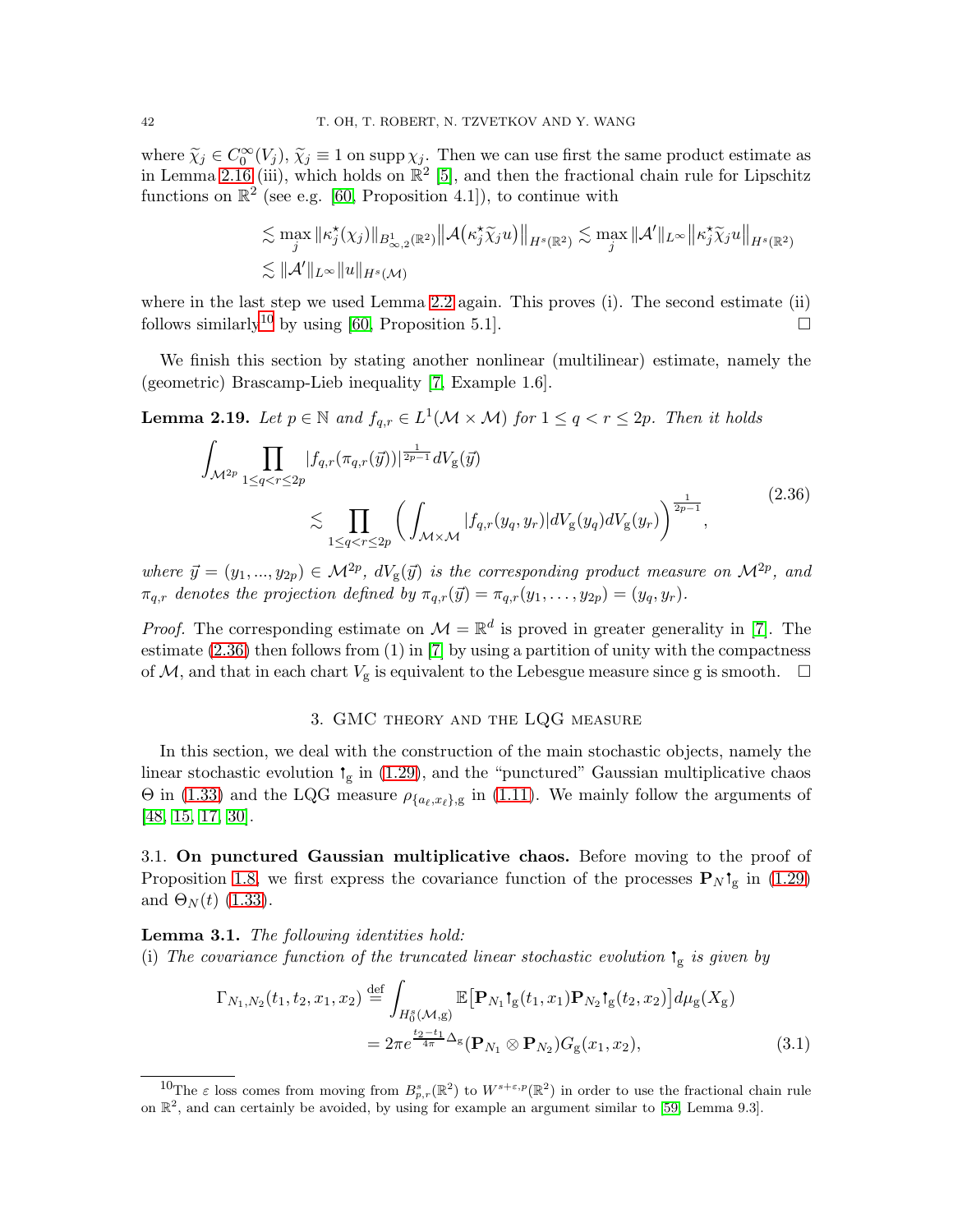*for any*  $(x_1, x_2) \in M \times M \setminus \triangle$ ,  $t_1 \le t_2$  *and*  $N_1, N_2 \in \mathbb{N}$ ; (ii) *For any*  $t \geq 0$  *and*  $p \in \mathbb{N}$ *, the* 2p *(spatial) covariance function of*  $\Theta_N(t)$  *is given by* 

$$
\int_{H_0^s(\mathcal{M},g)} \mathbb{E}\Big[\prod_{j=1}^{2p} \Theta_N(t,y_j)\Big] d\mu_g(X_g) = e^{\pi \beta^2 \sum_{j=1}^{2p} \widetilde{G}_g(y_j,y_j) + o(1)} e^{2\pi \beta^2 \sum_{j < k} (\mathbf{P}_N \otimes \mathbf{P}_N) G_g(y_j,y_k)} \times e^{2\pi \beta \sum_{j=1}^{2p} \sum_{\ell=1}^L a_\ell (\mathbf{P}_N \otimes \mathbf{P}_N) G_g(x_\ell,y_j)},
$$

*where* o(1) *is deterministic and uniform on* M*.*

*Proof.* Writing  $X_g$  as the random variable [\(1.8\)](#page-3-0) with  $n_n \sim \mathcal{N}(0, 1)$  independent of  $B_{n,g}$  in [\(1.28\)](#page-10-1), we first compute

$$
\Gamma_{N_1,N_2}(t_1, t_2, x_1, x_2)
$$
\n
$$
= \int_{H_0^s(\mathcal{M}, g)} \mathbb{E}\Big[\mathbf{P}_{N_1}\Big(e^{\frac{t_1}{4\pi}\Delta_g} X_g(x_1) + \int_0^{t_1} e^{\frac{t_1-t}{4\pi}\Delta_g} dW_g(t, x_1)\Big)
$$
\n
$$
\times \mathbf{P}_{N_2}\Big(e^{\frac{t_2}{4\pi}\Delta_g} X_g(x_2) + \int_0^{t_2} e^{\frac{t_2-t}{4\pi}\Delta_g} dW_g(t, x_2)\Big)\Big] d\mu_g(X_g)
$$
\n
$$
= \sum_{n_1, n_2 \ge 1} e^{-N_1^{-2}\lambda_{n_1}^2} e^{-N_2^{-2}\lambda_{n_2}^2} \varphi_{n_1}(x_1) \varphi_{n_2}(x_2) \mathbb{E}\Big[\Big(e^{-\frac{t_1}{4\pi}\lambda_{n_1}^2} \frac{\sqrt{2\pi}h_{n_1}}{\lambda_{n_1}} + \int_0^{t_1} e^{-\frac{t_1-t}{4\pi}\lambda_{n_1}^2} dB_{n_1,g}(t)\Big)
$$
\n
$$
\times \Big(e^{-\frac{t_2}{4\pi}\lambda_{n_2}^2} \frac{\sqrt{2\pi}h_{n_2}}{\lambda_{n_2}} + \int_0^{t_1} e^{-\frac{t_2-t}{4\pi}\lambda_{n_2}^2} dB_{n_2,g}(t)\Big)\Big]
$$
\n
$$
= \sum_{n \ge 1} e^{-N_1^{-2}\lambda_n^2} e^{-N_2^{-2}\lambda_n^2} \varphi_n(x_1) \varphi_n(x_2) \Big[\frac{2\pi}{\lambda_n^2} e^{-\frac{t_1+t_2}{4\pi}\lambda_n^2} + \int_0^{\min(t_1, t_2)} e^{-\frac{t_1+t_2-2t}{4\pi}\lambda_n^2} d\mu\Big]
$$

where we used that  $h_n \sim \mathcal{N}(0, 1)$  are independent, and independent of the standard Brownian motions  $B_{n,g}$ , with Ito's isometry. The last integral can be computed as

$$
\int_0^{\min(t_1,t_2)} e^{-\frac{t_1+t_2-2t}{4\pi}\lambda_n^2} dt = \frac{2\pi}{\lambda_n^2} \left[e^{\frac{\min(t_1,t_2)-\max(t_1,t_2)}{4\pi}\lambda_n^2} - e^{-\frac{t_1+t_2}{4\pi}\lambda_n^2}\right],
$$

and plugging this identity in the previous one, we end up with

$$
\Gamma_{N_1,N_2}(t_1,t_2,x_1,x_2) = \sum_{n\geq 1} e^{-N_1^{-2}\lambda_n^2} e^{-N_2^{-2}\lambda_n^2} \varphi_n(x_1) \varphi_n(x_2) \frac{2\pi}{\lambda_n^2} e^{\frac{\min(t_1,t_2) - \max(t_1,t_2)}{4\pi}\lambda_n^2}.
$$

This shows  $(3.1)$  in view of  $(2.14)$  and  $(1.13)$ .

As for Lemma [3.1](#page-41-3) (ii), note that by Lemma [2.10](#page-26-0) we have

$$
e^{-\pi\beta^2 C_{\mathbf{P}}} N^{-\frac{\beta^2}{2}} = e^{-\frac{\beta^2}{2}\sigma_N(x) + \pi\beta^2 \widetilde{G}_{\mathbf{g}}(x,x) + o(1)}
$$

for any  $x \in \mathcal{M}$ , where  $\sigma_N$  is as in [\(1.26\)](#page-8-1).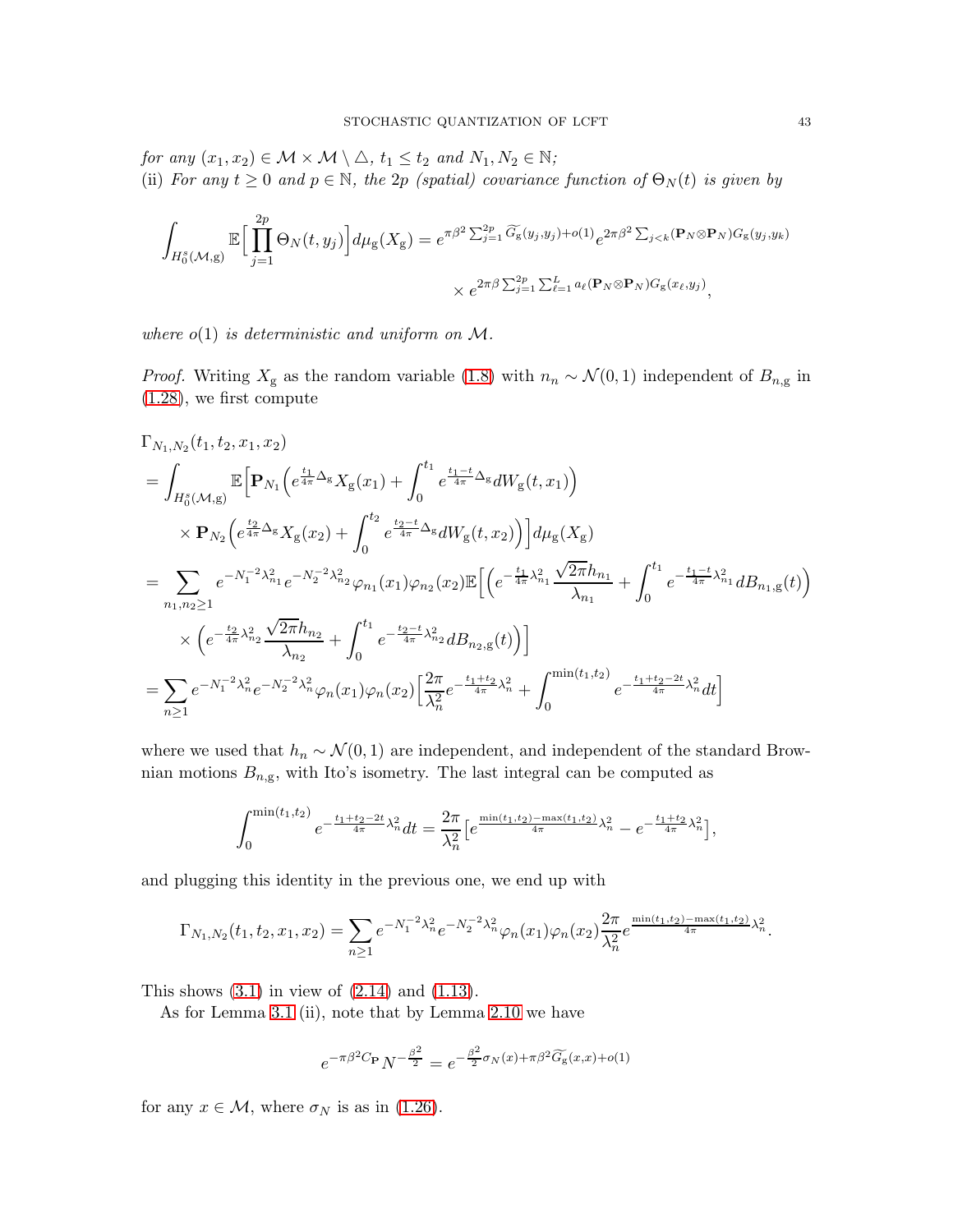Thus, with the definition [\(1.33\)](#page-11-0) of  $\Theta_N$ , we can compute for any  $p, N \in \mathbb{N}$ ,  $t \geq 0$  and  $y_1, ..., y_{2p} \in \mathcal{M}$ :

$$
\begin{split} &\int_{H_0^s(\mathcal{M},\mathrm{g})}\mathbb{E}\Big[\prod_{j=1}^{2p}\Theta_N(t,y_j)\Big]d\mu_{\mathrm{g}}(X_{\mathrm{g}})\\ &=\int_{H_0^s(\mathcal{M},\mathrm{g})}\mathbb{E}\Big[e^{-2p\pi\beta^2C_{\mathbf{P}}}N^{-2p\frac{\beta^2}{2}}e^{\sum_{j=1}^{2p}\big[\beta\mathbf{P}_N\mathbf{1}_{\mathrm{g}}(t,y_j)+2\pi\beta\sum_{\ell=1}^La_{\ell}(\mathbf{P}_N\otimes\mathbf{P}_N)G_{\mathrm{g}}(x_{\ell},y_j)\big]}\Big]d\mu_{\mathrm{g}}(X_{\mathrm{g}})\\ &=e^{\sum_{j=1}^{2p}\big[-\frac{\beta^2}{2}\sigma_N(y_j)+\pi\beta^2\widetilde{G}_{\mathrm{g}}(y_j,y_j)+o(1)\big]}e^{2\pi\beta\sum_{j=1}^{2p}\sum_{\ell=1}^L a_{\ell}(\mathbf{P}_N\otimes\mathbf{P}_N)G_{\mathrm{g}}(x_{\ell},y_j)}e^{\frac{\beta^2}{2}\mathbb{E}\big|\sum_{j=1}^{2p}\mathbf{P}_N\mathbf{1}_{\mathrm{g}}(t,y_j)\big|^2} \end{split}
$$

where we used the prevous identity and that  $(\mathbf{P}_N \mathbf{1}_{g}(t, y_1), ..., \mathbf{P}_N \mathbf{1}_{g}(t, y_{2p}))$  is a Gaussian vector. Thus using [\(3.1\)](#page-41-2) and the definition of  $\sigma_N$  [\(1.26\)](#page-8-1), we continue with

$$
= e^{\sum_{j=1}^{2p} \pi \beta^2 \widetilde{G}_{g}(y_j, y_j) + o(1)} e^{2\pi \beta \sum_{j=1}^{2p} \sum_{\ell=1}^{L} a_{\ell} (\mathbf{P}_N \otimes \mathbf{P}_N) G_g(x_{\ell}, y_j)} e^{2\pi \beta^2 \sum_{j < k} (\mathbf{P}_N \otimes \mathbf{P}_N) G_g(y_j, y_k)}.
$$

This finishes the proof of Lemma [3.1](#page-41-3) (ii).  $\Box$ 

For the solution  $\mathbf{I}_{g}$  of the linear stochastic heat equation, we have the following classical result.

<span id="page-43-1"></span>**Lemma 3.2.** *The process*  $I_g$  *defined in* [\(1.29\)](#page-10-0) *is stationary and belongs almost surely to*  $C(\mathbb{R}_+; H_0^s(\mathcal{M}))$  *for any*  $s < 0$ *.* 

*Proof.* Since

$$
\mathbf{P}_N \mathbf{1}_g = e^{\frac{t}{4\pi} \Delta_g} (\mathbf{P}_N X_g) + \int_0^t e^{\frac{t-t'}{4\pi} \Delta_g} d(\mathbf{P}_N W_g)(t').
$$

is Gaussian and stationary in view of Lemma [3.1](#page-41-3) (i), it is enough to construct  $\mathbf{I}_g$  as the limit of  $\mathbf{P}_N \mathbf{t}_g$ . Take any  $s < 0$ ,  $p \geq 2$ ,  $t, \delta > 0$  and  $N_1, N_2 \in \mathbb{N}$ . Write

<span id="page-43-0"></span>
$$
\mathbf{1}_{N_1-N_2} \stackrel{\text{def}}{=} (\mathbf{P}_{N_1}-\mathbf{P}_{N_2})\mathbf{1}_g,
$$

which in view of Lemma [3.1](#page-41-3) (i) has covariance function

$$
\Gamma_{N_1-N_2}(t_1, t_2, x_1, x_2) = 2\pi e^{\frac{t_2-t_1}{2\pi} \Delta_g} \left( (\mathbf{P}_{N_1} - \mathbf{P}_{N_2}) \otimes (\mathbf{P}_{N_1} - \mathbf{P}_{N_2}) \right) G_g(x_1, x_2).
$$
 (3.2)

Then using Minkowski's inequality with  $p \geq 2$  we can compute

$$
\left\| \mathbf{1}_{N_1 - N_2}(t + \delta) - \mathbf{1}_{N_1 - N_2}(t) \right\|_{L^p(\mu_{\mathcal{B}} \otimes \mathbb{P}) H_0^s(\mathcal{M})}
$$
  
\$\leq\$ 
$$
\left\| (1 - \Delta_{\mathcal{B}})^{\frac{s}{2}} \left[ \mathbf{1}_{N_1 - N_2}(t + \delta) - \mathbf{1}_{N_1 - N_2}(t) \right] \right\|_{L^2(\mathcal{M}) L^p(\mu_{\mathcal{B}} \otimes \mathbb{P})}
$$

Using next that  $\mathbf{1}_{N_1-N_2}$  is a Gaussian process, we can continue with

$$
\lesssim \left\| (1 - \Delta_g)^{\frac{s}{2}} \left[ \mathbf{1}_{N_1 - N_2}(t + \delta) - \mathbf{1}_{N_1 - N_2}(t) \right] \right\|_{L^2(\mathcal{M}) L^2(\mu_g \otimes \mathbb{P})}
$$
  
\n
$$
= \left\{ \sum_{n \geq 0} \langle \lambda_n \rangle^{2s} \int_{H_0^s(\mathcal{M})} \mathbb{E} \left| \langle \varphi_n, \left[ \mathbf{1}_{N_1 - N_2}(t + \delta) - \mathbf{1}_{N_1 - N_2}(t) \right] \rangle \right|^2 d\mu_g \right\}^{\frac{1}{2}}
$$
  
\n
$$
= \left\{ \sum_{n \geq 0} \langle \lambda_n \rangle^{2s} \langle \varphi_n \otimes \varphi_n, \Gamma_{N_1 - N_2}(t + \delta, t + \delta) - 2\Gamma_{N_1 - N_2}(t + \delta, t) + \Gamma_{N_1 - N_2}(t, t) \rangle \right\}^{\frac{1}{2}}
$$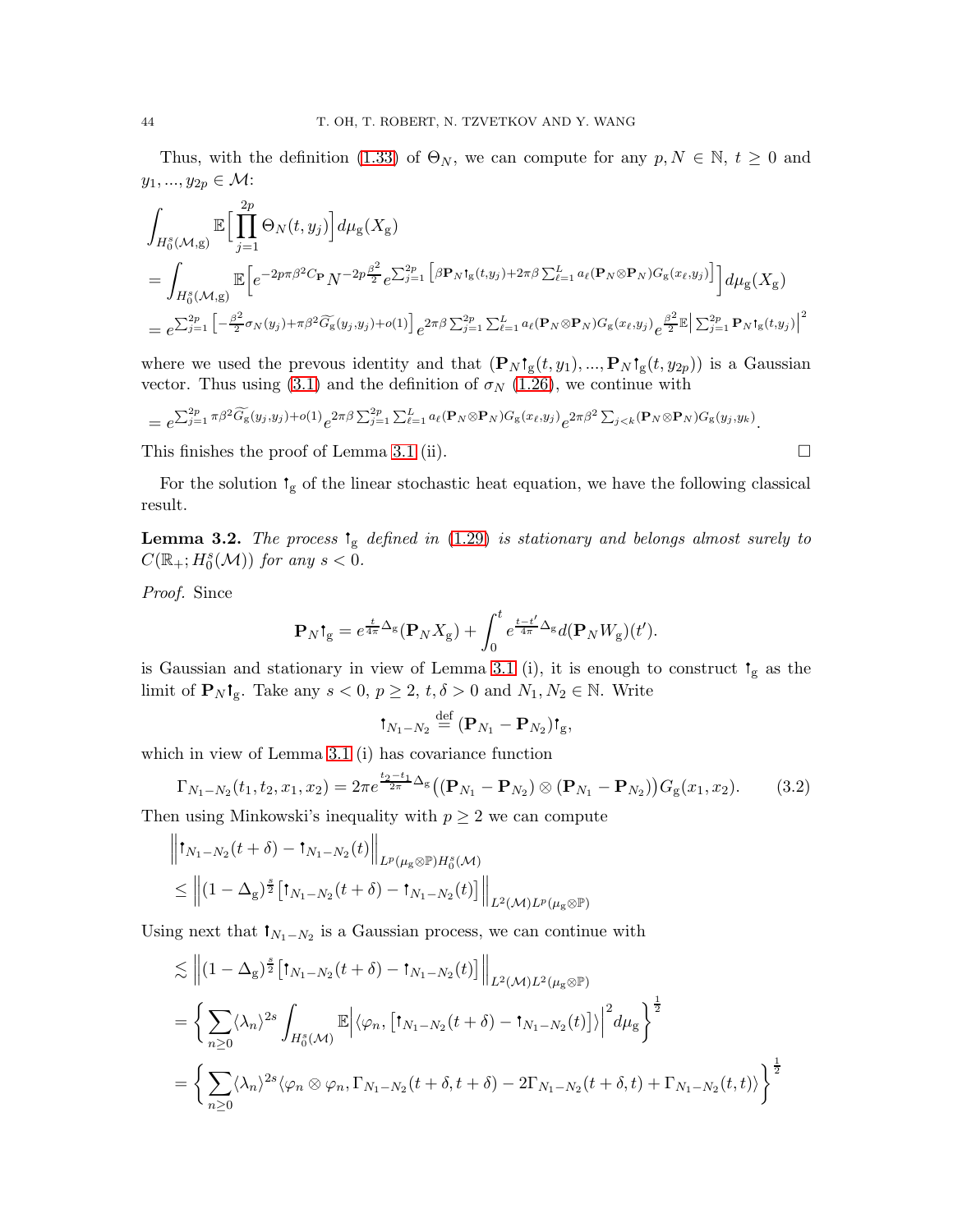where  $\langle \cdot, \cdot \rangle$  denotes the usual inner product in either  $L^2(\mathcal{M})$  or  $L^2(\mathcal{M} \times \mathcal{M})$ . Thus in view of [\(3.2\)](#page-43-0) and using the mean value theorem, we can continue with

$$
= \left\{ \sum_{n\geq 1} \langle \lambda_n \rangle^{2s} \frac{4\pi}{\lambda_n^2} \left( 1 - e^{-\frac{\delta}{2\pi} \lambda_n^2} \right) \left( e^{-N_1^{-2} \lambda_n^2} - e^{-N_2^{-2} \lambda_n^2} \right)^2 \right\}^{\frac{1}{2}}
$$
  

$$
\lesssim \left\{ \sum_{n\geq 1} \lambda_n^{2s-2} \min \left( 1, \delta \lambda_n^2 \right) \min \left( 1, |N_1^{-2} - N_2^{-2}| \lambda_n^2 \right) \right\}^{\frac{1}{2}}
$$
  

$$
\lesssim \delta^{\frac{\varepsilon}{2}} \min(N_1, N_2)^{-\varepsilon} \left\{ \sum_{n\geq 1} \lambda_n^{2s-2+4\varepsilon} \right\} \lesssim \delta^{\frac{\varepsilon}{2}} \min(N_1, N_2)^{-\varepsilon}
$$

for  $0 < \varepsilon \ll 1$  small enough, since  $s < 0$ . In particular, this shows that

$$
\int_{H_0^s(\mathcal{M})} \mathbb{E} \big\| \mathbf{1}_{N_1 - N_2}(t + \delta) - \mathbf{1}_{N_1 - N_2}(t) \big\|_{H_0^s(\mathcal{M})}^p \lesssim \delta^{p\frac{\varepsilon}{2}} \min(N_1, N_2)^{-p\varepsilon},
$$

so that we can conclude from Kolmogorov's continuity criterion (see e.g. [\[6,](#page-74-2) Theorem 8.2]) that for any  $T > 0$ , there exists  $p \ge 1$  large enough such that  $\{P_N \uparrow_g\}_N$  is a Cauchy sequence in  $L^p(\mu_\mathcal{B} \otimes \mathbb{P}; C([0,T]; H_0^s(\mathcal{M})))$  and in particular  $\mathbf{I}_{\mathcal{B}} \in C([0,T]; H_0^s(\mathcal{M}))$  almost surely. This proves Lemma [3.2.](#page-43-1)

We now move on to the proof of Proposition [1.8.](#page-11-1) Similarly to [\[48\]](#page-76-2), it will follow from the following set of estimates.

<span id="page-44-0"></span>**Lemma 3.3.** *Assume that*  $a_{\ell} \in \mathbb{R}$ ,  $\beta > 0$  *and*  $Q = \frac{2}{\beta} + \frac{\beta}{2}$  $\frac{\beta}{2}$  satisfy the assumptions  $(1.14)$ -[\(1.15\)](#page-4-3)*-*[\(1.16\)](#page-4-4)*.* Then, for any  $0 < \varepsilon \ll 1$  and  $T > 0$ , there exists  $C > 0$  such that for any  $t \in [0,T],$  any  $x \in \mathcal{M} \setminus \{x_1,...,x_L\}$  and any  $N, N_1, N_2 \in \mathbb{N}, M \in 2^{\mathbb{Z}_{\ge -1}},$  the following *statements hold:*

(i) *We have*

$$
\int_{H_0^s(\mathcal{M},g)} \mathbb{E}\big[|\Theta_N(t,x)|\big] d\mu_g \le C \prod_{\ell=1}^\ell \mathbf{d}_g(x_\ell,x)^{-\beta a_\ell^+} \in L^1([0,T] \times \mathcal{M})
$$

*where*  $a_{\ell}^{+} = \max(a_{\ell}, 0)$ *;* 

(ii) Let p be an even integer,  $0 < \alpha < 2$  and  $0 < (p-1)\beta^2 < 2 \min(1,\alpha)$  with  $(p-1)\beta^2 +$  $2\beta a_{\ell_{\max}}^+ < 4$ , then

<span id="page-44-1"></span>
$$
\int_{H_0^s(\mathcal{M},g)} \mathbb{E}\Big[ \left| \mathbf{Q}_M \Theta_N(t,x) \right|^p \Big] d\mu_g \leq CM^{p(\alpha-\varepsilon)} f_{\alpha-\varepsilon,\{x_\ell\}}(x)^{\frac{p}{2}},\tag{3.3}
$$

*where*  $f_{\alpha-\varepsilon,\{x_\ell\}}$  *is given by* 

$$
f_{\alpha-\varepsilon,\{x_{\ell}\}}(x) = \sum_{\substack{\ell_1,\ell_2=1\\ \ell_1 \neq \ell_2}}^{L} \left(1 + \mathbf{d}_{g}(x_{\ell_1},x)^{\alpha-\varepsilon-\beta a_{\ell_1}^+}\right) \left(1 + \mathbf{d}_{g}(x_{\ell_2},x)^{\alpha-\varepsilon-\beta a_{\ell_2}^+}\right) + \sum_{\ell=1}^{L} \mathbf{d}_{g}(x_{\ell},x)^{2\alpha-2\varepsilon-(p-1)\beta^2-2\beta a_{\ell}^+}
$$
(3.4)

 $with a_{\ell_{\text{max}}} = \max_{\ell=1,\dots,L} a_{\ell};$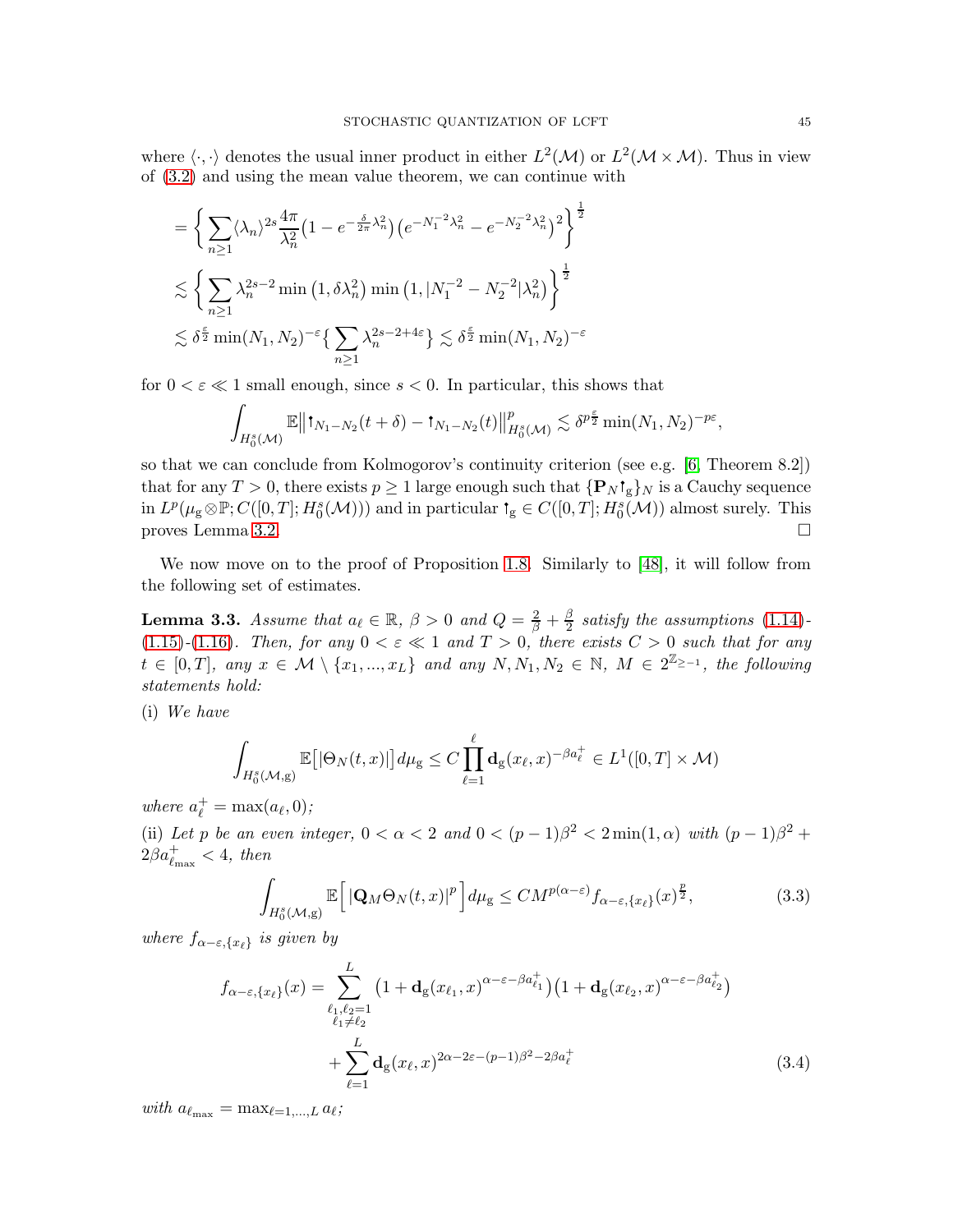(iii) *Given any*  $0 < \beta^2 < 2 \min(1, \alpha)$  *for*  $0 < \alpha < 2$  *with*  $\beta^2 + 2\beta a_{\ell_{\max}}^+ < 4$ *, then it holds* 

$$
\int_{H_0^s(\mathcal{M},g)} \mathbb{E}\Big[\big|\mathbf{Q}_M\big(\Theta_{N_1}(t,x)-\Theta_{N_2}(t,x)\big)\big|^2\Big]d\mu_g \leq CM^{2(\alpha-\varepsilon)}\big|N_1^{-2}-N_2^{-2}\big|^{-\widetilde{\varepsilon}}f_{\alpha-\varepsilon-2\widetilde{\varepsilon},\{x_\ell\}}(x)
$$

*for some small*  $0 < \tilde{\varepsilon} \ll \varepsilon \ll 1$ *.* (iv) *If*  $\psi_1, \psi_2 \in \mathcal{S}(\mathbb{R})$  *satisfy*  $\psi_1(0) = \psi_2(0)$ *, then* 

$$
\int_{H_0^s(\mathcal{M},g)} \mathbb{E}\Big[\big|\mathbf{Q}_M\big(\Theta_{N,1}(t,x)-\Theta_{N,2}(t,x)\big)\big|^2\Big]d\mu_g \leq CM^{p\alpha-\varepsilon}N^{-\tilde{\varepsilon}}f_{\alpha-\varepsilon-2\tilde{\varepsilon},\{x_\ell\}}(x),\qquad(3.5)
$$

*where*

<span id="page-45-0"></span>
$$
\Theta_{N,j} = e^{-\pi\beta^2 C_{\psi_j}} N^{-\frac{\beta^2}{2}} e^{\beta \psi_j (-N^{-2} \Delta_g) t_g + \sum_{\ell=1}^L \beta a_\ell 2\pi (\psi_j \otimes \psi_j)(-N^{-2} \Delta_g) G_g(x_\ell, x)}.
$$

*Proof.* The proof of Lemma [3.3](#page-44-0) follows from the same argument as for [\[48,](#page-76-2) Proposition 3.2]. Indeed, (i) is a straightforward computation: using Lemmas [3.1,](#page-41-3) [2.7,](#page-21-1) [2.8](#page-22-0) and [2.13,](#page-29-0) we indeed obtain

$$
\int_{H_0^s(\mathcal{M}, g)} \mathbb{E}\left[|\Theta_N(t, x)|\right] d\mu_g \leq C e^{2\pi \beta \sum_{\ell=1}^L a_\ell(\mathbf{P}_N \otimes \mathbf{P}_N) G_g(x_\ell, x)}
$$
\n
$$
\leq C \prod_{\ell=1}^L e^{\beta a_\ell^+ 2\pi \left(G_g(x_\ell, x) + (N^2 V_g(\mathcal{M}))^{-1}\right)}
$$
\n
$$
\leq C \prod_{\ell=1}^L e^{-\beta a_\ell^+ \log \left(d_g(x_\ell, x)\right)},
$$

where we used that both  $(N^2V_g(\mathcal{M}))^{-1}$  and  $\widetilde{G}_g$  in Lemma [2.7](#page-21-1) are bounded (uniformly in  $N$ ). We also used that the metric is smooth and that  $M$  is compact. This shows (i).

As for (ii), recall that the kernel  $\mathcal{K}_M$  of  $\mathbf{Q}_M$  has been defined in [\(2.8\)](#page-16-1) with  $\psi$  as in [\(2.4\)](#page-14-0), so that with Lemma [3.1](#page-41-3) we can compute for any  $p = 2q \in \mathbb{N}$ 

$$
\int_{H_0^s(\mathcal{M},g)} \mathbb{E}\left[\left|\mathbf{Q}_M\Theta_N(t,x)\right|^{2q}\right] d\mu_g
$$
\n  
\n
$$
= \int_{\mathcal{M}} \cdots \int_{\mathcal{M}} \int_{H_0^s(\mathcal{M},g)} \mathbb{E}\left[\prod_{j=1}^{2q} \Theta_N(t,y_j)\right] d\mu_g \prod_{j=1}^{2q} \mathcal{K}_M(x,y_j) dV_g(y_j)
$$
\n  
\n
$$
= \int_{\mathcal{M}} \cdots \int_{\mathcal{M}} e^{2\pi\beta^2 \sum_{j < k} (\mathbf{P}_N \otimes \mathbf{P}_N) G_g(y_j, y_k)} e^{\pi\beta^2 \sum_{j=1}^{2p} \widetilde{G}_g(y_j, y_j) + o(1)}
$$
\n  
\n
$$
\times \prod_{j=1}^{2q} e^{2\pi\beta \sum_{\ell=1}^L a_\ell (\mathbf{P}_N \otimes \mathbf{P}_N) G_g(x_\ell, y_j)} \mathcal{K}_M(x, y_j) dV_g(y_j)
$$
\n  
\n
$$
\leq C \int_{\mathcal{M}^{2q}} \prod_{j < k} \left[e^{2\pi\beta^2 (\mathbf{P}_N \otimes \mathbf{P}_N) G_g(y_j, y_k)} e^{\frac{2\pi\beta}{(2q-1)} \sum_{\ell=1}^L a_\ell \left( (\mathbf{P}_N \otimes \mathbf{P}_N) G_g(x_\ell, y_j) + (\mathbf{P}_N \otimes \mathbf{P}_N) G_g(x_\ell, y_k) \right)} \right]
$$
\n  
\n
$$
\times |\mathcal{K}_M(x, y_j)|^{\frac{1}{2q-1}} |\mathcal{K}_M(x, y_k)|^{\frac{1}{2q-1}} dV_g(\vec{y}),
$$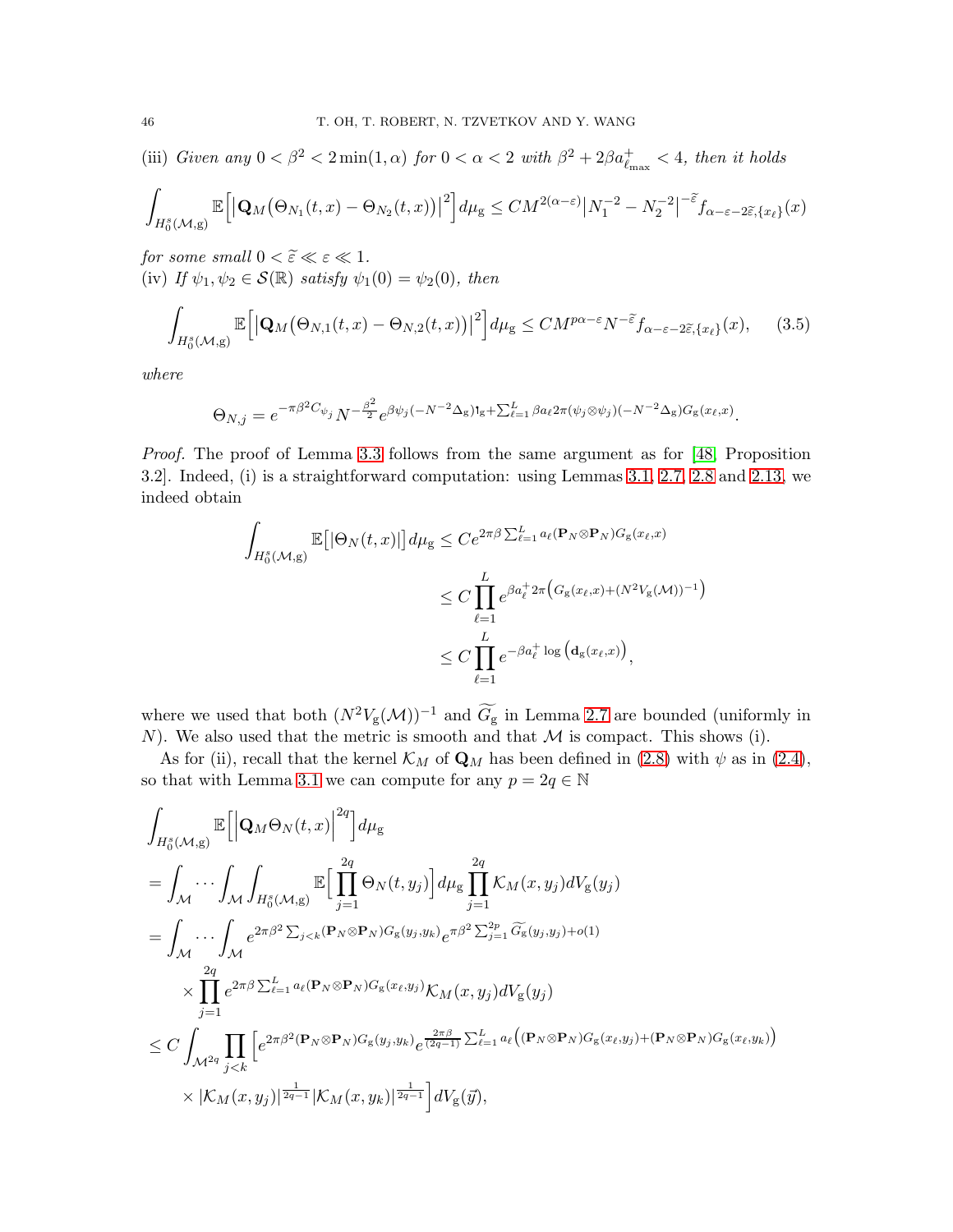where  $\vec{y} = (y_1, ..., y_{2q}) \in M^{2q}$  and  $V_g(\vec{y})$  is the corresponding product measure on  $M^{2q}$ . We can then use the Brascamp-Lieb inequality given by Lemma [2.19](#page-41-4) with the smoothness of g and the compactness of  $M$  to continue with

$$
\lesssim \prod_{j < k} \Big( \int_{\mathcal{M}} \int_{\mathcal{M}} e^{(2q-1)2\pi\beta^2 (\mathbf{P}_N \otimes \mathbf{P}_N) G_{\mathbf{g}}(y_j, y_k)} e^{2\pi\beta \sum_{\ell=1}^L a_\ell \big( (\mathbf{P}_N \otimes \mathbf{P}_N) G_{\mathbf{g}}(x_\ell, y_j) + (\mathbf{P}_N \otimes \mathbf{P}_N) G_{\mathbf{g}}(x_\ell, y_k) \big)} \times | \mathcal{K}_M(x, y_j) \mathcal{K}_M(x, y_k) | dV_{\mathbf{g}}(y_j) dV_{\mathbf{g}}(y_k) \Big)^{\frac{1}{2q-1}}
$$

Then, using Lemmas [2.7,](#page-21-1) [2.8](#page-22-0) and [2.5,](#page-16-0) we can bound by symmetry this last term by

$$
\lesssim \Big(\int_{\mathcal{M}}\int_{\mathcal{M}} d_g(y,z)^{-(2q-1)\beta^2} \prod_{\ell=1}^L d_g(x_\ell,y)^{-\beta a_\ell^+} d_g(x_\ell,z)^{-\beta a_\ell^+} \times M^2 \langle M d_g(x,y) \rangle^{-A} M^2 \langle M d_g(x,z) \rangle^{-A} dV_g(y) dV_g(z)\Big)^{q}
$$

for any  $A > 0$ . In particular, using that  $p = 2q$  and taking  $A = 2 - \alpha + \varepsilon > 0$  for some  $0 < \varepsilon \ll 1$  and using that  $M^2 \langle M\mathbf{d}_{g}(x,y)\rangle^{-A} \lesssim M^{\alpha-\varepsilon} \mathbf{d}_{g}(x,y)^{\alpha-2-\varepsilon}$ , (ii) will be established once we show that the double integrals

$$
\int_{\mathcal{M}} \int_{\mathcal{M}} d_g(x, y)^{\alpha - 2 - \varepsilon} d_g(x, z)^{\alpha - 2 - \varepsilon} d_g(y, z)^{-(p-1)\beta^2}
$$
\n
$$
\times \prod_{\ell=1}^L d_g(x_\ell, y)^{-\beta a_\ell^+} d_g(x_\ell, z)^{-\beta a_\ell^+} dV_g(y) dV_g(z)
$$

are bounded by  $f_{\alpha-\varepsilon,\{x_\ell\}}(x)$  as in [\(3.4\)](#page-44-1).

To bound this last double integral, first note that we only need to consider one of the singularities  $\mathbf{d}_{g}(x_{\ell}, y)^{-\beta a_{\ell}^{+}}$  and similarly for z. Indeed, if  $0 < r \ll \min_{\ell \neq k} \mathbf{d}_{g}(x_{\ell}, x_{k})$  and  $B_{\ell}$ is the ball of radius r around  $x_{\ell}$ , we can bound the previous integrals with

$$
\sum_{\ell,k=1}^{L} r^{-\sum_{\ell'\neq\ell} \beta a_{\ell'} - \sum_{k'\neq k} \beta a_{k'}} \int_{B_{\ell}} \int_{B_{k}} d_{g}(x,y)^{\alpha-2-\epsilon} d_{g}(x,z)^{\alpha-2-\epsilon} \times d_{g}(x_{\ell},y)^{-\beta a_{\ell}^{+}} d_{g}(x_{k},z)^{-\beta a_{k}^{+}} d_{g}(y,z)^{-(p-1)\beta^{2}} dV_{g}(y) dV_{g}(z) \n+ 2 \sum_{\ell=1}^{L} r^{-\sum_{\ell'\neq\ell} \beta a_{\ell'} - \sum_{k} \beta a_{k}^{+}} \int_{B_{\ell}} \int_{\mathcal{M}\setminus(\cup_{k}B_{k})} d_{g}(x,y)^{\alpha-2-\epsilon} d_{g}(x,z)^{\alpha-2-\epsilon} \times d_{g}(x_{\ell},y)^{-\beta a_{\ell}^{+}} d_{g}(y,z)^{-(p-1)\beta^{2}} dV_{g}(y) dV_{g}(z) \n+ r^{-2\sum_{\ell=1}^{L} \beta a_{\ell}^{+}} \int_{\mathcal{M}\setminus(\cup_{\ell}B_{\ell})} \int_{\mathcal{M}\setminus(\cup_{\ell}B_{\ell})} d_{g}(x,y)^{\alpha-2-\epsilon} d_{g}(x,z)^{\alpha-2-\epsilon} d_{g}(y,z)^{-(p-1)\beta^{2}} dV_{g}(y) dV_{g}(z) \n= I + II + III.
$$
\n(3.6)

We first deal with the integrals of III in [\(3.6\)](#page-46-0). In the case  $\mathbf{d}_{g}(x, y) \ll \mathbf{d}_{g}(x, z) \sim \mathbf{d}_{g}(y, z)$ we bound them with

<span id="page-46-0"></span>
$$
\int_{\mathcal{M}} \mathbf{d}_{g}(x, z)^{\alpha - 2 - \varepsilon - (p-1)\beta^2} \int_{\mathbf{d}_{g}(x, y) \ll \mathbf{d}_{g}(x, z)} \mathbf{d}_{g}(x, y)^{\alpha - 2 - \varepsilon} dV_{g}(y) dV_{g}(z)
$$
  

$$
\lesssim \int_{\mathcal{M}} \mathbf{d}_{g}(x, z)^{2\alpha - 2 - \varepsilon - (p-1)\beta^2} dV_{g}(z) \lesssim 1
$$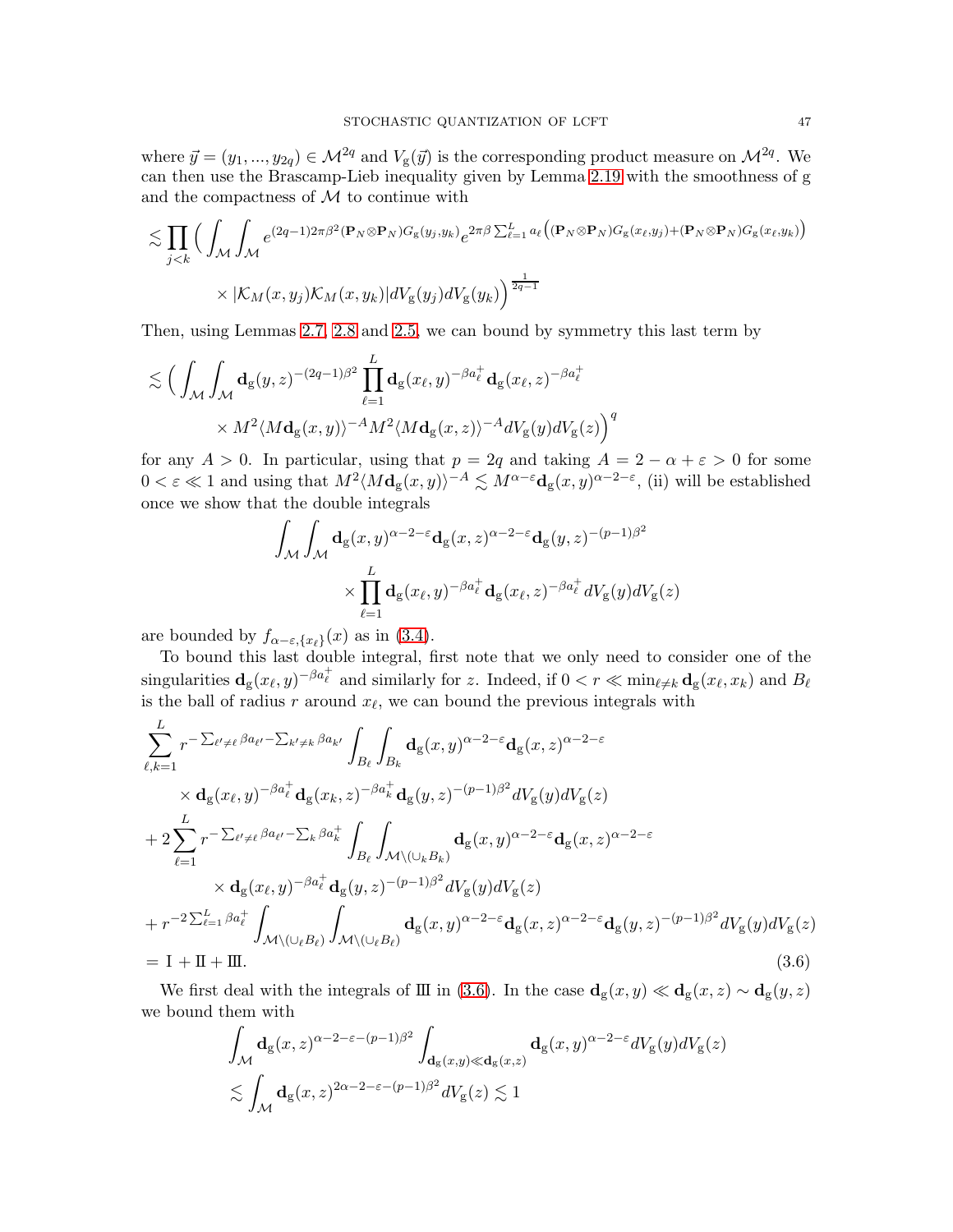uniformly in  $x \in \mathcal{M}$ , where in the first step we used that  $\alpha > 0$  with  $0 < \varepsilon \ll 1$  and in the last one that  $2\alpha > (p-1)\beta^2$ . The case  $\mathbf{d}_g(x, z) \ll \mathbf{d}_g(x, y) \sim \mathbf{d}_g(y, z)$  is handled similarly by symmetry, and for the case  $\mathbf{d}_g(y, z) \lesssim \mathbf{d}_g(x, y) \sim \mathbf{d}_g(x, z)$  we have the bound

$$
\begin{aligned} & \int_{\mathcal{M}} \mathbf{d}_{\mathrm{g}}(x,y)^{2\alpha-4-2\varepsilon} \int_{\mathbf{d}_{\mathrm{g}}(y,z) \lesssim \mathbf{d}_{\mathrm{g}}(x,y)} \mathbf{d}_{\mathrm{g}}(y,z)^{-(p-1)\beta^2} dV_{\mathrm{g}}(z) dV_{\mathrm{g}}(y) \\ & \lesssim \int_{\mathcal{M}} \mathbf{d}_{\mathrm{g}}(x,y)^{2\alpha-2-2\varepsilon-(p-1)\beta^2} \lesssim 1, \end{aligned}
$$

where this time we used in the first step that  $(p-1)\beta^2 < 2$ .

We now turn to the terms of I in [\(3.6\)](#page-46-0), and for each  $\ell, k = 1, ..., L$  we estimate

$$
\int_{B_{\ell}}\int_{B_{k}}\mathbf{d}_{g}(x,y)^{\alpha-2-\varepsilon}\mathbf{d}_{g}(x,z)^{\alpha-2-\varepsilon}\mathbf{d}_{g}(x_{\ell},y)^{-\beta a_{\ell}^{+}}\mathbf{d}_{g}(x_{k},z)^{-\beta a_{k}^{+}}\mathbf{d}_{g}(y,z)^{-(p-1)\beta^{2}}dV_{g}(y)dV_{g}(z).
$$

**Case 1: if**  $\ell \neq k$ . In this case the integrals can be bounded by

$$
r^{-(p-1)\beta^2} \Big( \int_{B_\ell} \mathbf{d}_{g}(x,y)^{\alpha-2-\varepsilon} \mathbf{d}_{g}(x_\ell,y)^{-\beta a_\ell^+} dV_g(y) \Big) \Big( \int_{B_k} \mathbf{d}_{g}(x,z)^{\alpha-2-\varepsilon} \mathbf{d}_{g}(x_k,z)^{-\beta a_k^+} dV_g(z) \Big). \tag{3.7}
$$

From [\[4,](#page-74-3) Proposition 4.12], we have that

$$
\int_{B_{\ell}} \mathbf{d}_{g}(x, y)^{\alpha - 2 - \varepsilon} \mathbf{d}_{g}(x_{\ell}, y)^{-\beta a_{\ell}^{+}} dV_{g}(y) \lesssim \begin{cases} 1 \text{ if } \alpha > \beta a_{\ell}^{+} + \varepsilon \\ 1 + \left| \log \left( \mathbf{d}_{g}(x, x_{\ell}) \right) \right| \text{ if } \alpha = \beta a_{\ell}^{+} + \varepsilon, \\ \mathbf{d}_{g}(x, x_{\ell})^{\alpha - \beta a_{\ell}^{+} - \varepsilon} \text{ if } \alpha < \beta a_{\ell}^{+} + \varepsilon, \end{cases}
$$

and similarly for the integral in  $z$ . In all three cases, the terms  $(3.7)$  are then bounded by the first terms in the right-hand side of [\(3.4\)](#page-44-1).

**Case 2: if**  $\ell = k$ . We now need to bound

$$
\int_{B_{\ell}} \int_{B_{\ell}} \mathbf{d}_{g}(x, y)^{\alpha - 2 - \varepsilon} \mathbf{d}_{g}(x, z)^{\alpha - 2 - \varepsilon} \mathbf{d}_{g}(x_{\ell}, y)^{-\beta a_{\ell}^{+}} \mathbf{d}_{g}(x_{\ell}, z)^{-\beta a_{\ell}^{+}} \mathbf{d}_{g}(y, z)^{-(p-1)\beta^{2}} dV_{g}(y) dV_{g}(z).
$$
\n(3.8)

To estimate these integrals we look at the following regions:

<span id="page-47-0"></span>
$$
\mathcal{R}_1 \stackrel{\text{def}}{=} \{ y \in B_\ell, \ \mathbf{d}_g(x, y) \ll \mathbf{d}_g(x_\ell, y) \sim \mathbf{d}_g(x, x_\ell) \},
$$
  

$$
\mathcal{R}_2 \stackrel{\text{def}}{=} \{ y \in B_\ell, \ \mathbf{d}_g(x_\ell, y) \ll \mathbf{d}_g(x, y) \sim \mathbf{d}_g(x, x_\ell) \},
$$
  

$$
\mathcal{R}_3 \stackrel{\text{def}}{=} \{ y \in B_\ell, \ \mathbf{d}_g(x, x_\ell) \lesssim \mathbf{d}_g(x, y) \sim \mathbf{d}_g(x_\ell, y) \},
$$

and for  $i_1, i_2 \in \{1, 2, 3\}$  we define the subregion of  $B_\ell \times B_\ell$  as

<span id="page-47-2"></span><span id="page-47-1"></span>
$$
\mathcal{R}_{i_1,i_2} \stackrel{\text{def}}{=} \mathcal{R}_{i_1} \times \mathcal{R}_{i_2}.
$$

In particular note that  $B_{\ell} \times B_{\ell} = \bigcup_{i=1}^{3} \mathcal{R}_{i_1, i_2-1}$ .

**Contribution of**  $\mathcal{R}_{1,1}$ **:** In this region we can bound [\(3.8\)](#page-47-1) with

$$
\mathbf{d}_{g}(x,x_{\ell})^{-2\beta a_{\ell}^{+}} \int_{\mathcal{R}_{1}} \int_{\mathcal{R}_{1}} \mathbf{d}_{g}(x,y)^{\alpha-2-\varepsilon} \mathbf{d}_{g}(x,z)^{\alpha-2-\varepsilon} \mathbf{d}_{g}(y,z)^{-(p-1)\beta^{2}} dV_{g}(z) dV_{g}(y).
$$
 (3.9)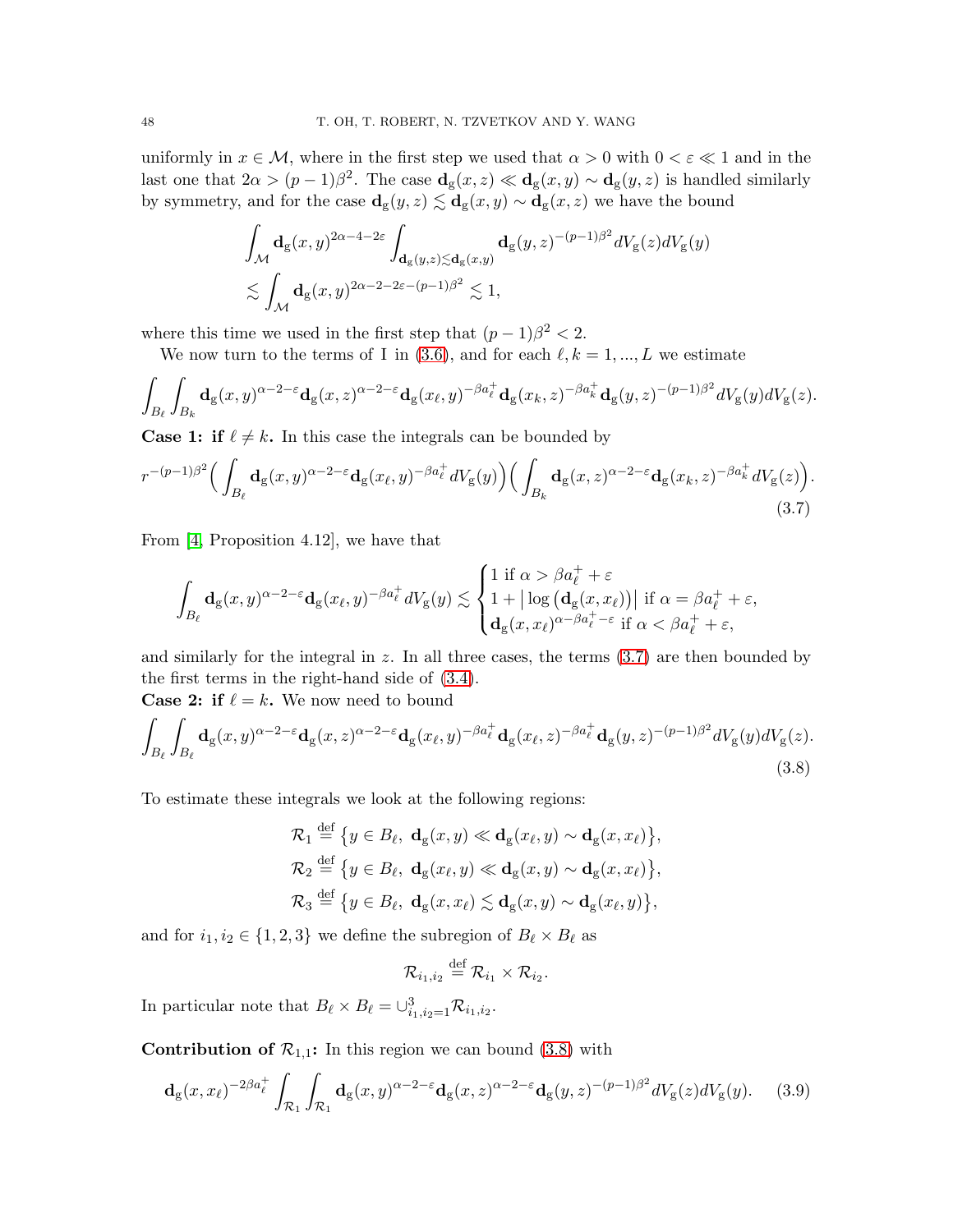Proceeding then as for the second line of [\(3.6\)](#page-46-0), in the case  $\mathbf{d}_g(x, y) \lesssim \mathbf{d}_g(x, z) \sim \mathbf{d}_g(y, z)$ we get the bound

$$
\begin{aligned} &\mathbf{d}_{\mathrm{g}}(x,x_{\ell})^{-2\beta a_{\ell}^{+}}\int_{\mathcal{R}_{1}}\mathbf{d}_{\mathrm{g}}(x,z)^{\alpha-2-\varepsilon-(p-1)\beta^{2}}\int_{\mathbf{d}_{\mathrm{g}}(x,y)\lesssim\mathbf{d}_{\mathrm{g}}(x,y)}\mathbf{d}_{\mathrm{g}}(x,y)^{\alpha-2-\varepsilon}dV_{\mathrm{g}}(y)dV_{\mathrm{g}}(z)\\ &\lesssim\mathbf{d}_{\mathrm{g}}(x,x_{\ell})^{-2\beta a_{\ell}^{+}}\int_{\mathcal{R}_{1}}\mathbf{d}_{\mathrm{g}}(x,z)^{2\alpha-2-2\varepsilon-(p-1)\beta^{2}}dV_{\mathrm{g}}(z)\\ &\lesssim\mathbf{d}_{\mathrm{g}}(x,x_{\ell})^{-2\beta a_{\ell}^{+}+2\alpha-2\varepsilon-(p-1)\beta^{2}}\end{aligned}
$$

where in the last step we used the condition  $2\alpha > (p-1)\beta^2$  along with the definition of R<sub>1</sub>. The case  $\mathbf{d}_g(x, z) \lesssim \mathbf{d}_g(x, y) \sim \mathbf{d}_g(y, z)$  is treated similarly by exchanging the roles of y and z, and in the case  $\mathbf{d}_g(y, z) \lesssim \mathbf{d}_g(x, y) \sim \mathbf{d}_g(x, z)$  we can bound [\(3.9\)](#page-47-2) with

$$
\mathbf{d}_{g}(x,x_{\ell})^{-2\beta a_{\ell}^{+}} \int_{\mathcal{R}_{1}} \mathbf{d}_{g}(x,z)^{2\alpha-4-2\varepsilon} \int_{\mathbf{d}_{g}(y,z)\lesssim \mathbf{d}_{g}(x,z)} \mathbf{d}_{g}(y,z)^{-(p-1)\beta^{2}} dV_{g}(y) dV_{g}(z)
$$
  
\n
$$
\lesssim \mathbf{d}_{g}(x,x_{\ell})^{-2\beta a_{\ell}^{+}} \int_{\mathcal{R}_{1}} \mathbf{d}_{g}(x,z)^{2\alpha-2-2\varepsilon-(p-1)\beta^{2}} dV_{g}(z)
$$
  
\n
$$
\lesssim \mathbf{d}_{g}(x,x_{\ell})^{-2\beta a_{\ell}^{+}} + 2\alpha - 2\varepsilon - (p-1)\beta^{2},
$$

where in the first step we used the condition  $(p-1)\beta^2 < 2$  and in the second step we used that  $2\alpha > (p-1)\beta^2$ .

**Contribution of**  $\mathcal{R}_{1,2}$ : In this region, note that we have

$$
\mathbf{d}_{g}(y,z) \geq \mathbf{d}_{g}(x,x_{\ell}) - \mathbf{d}_{g}(x,y) - \mathbf{d}_{g}(x_{\ell},z) \gtrsim \mathbf{d}_{g}(x,x_{\ell}).
$$

Thus we estimate [\(3.8\)](#page-47-1) with

$$
\begin{aligned} &\mathbf{d}_\mathbf{g}(x,x_\ell)^{\alpha-2-\varepsilon-\beta a_\ell^+-(p-1)\beta^2}\int_{\mathcal{R}_1}\int_{\mathcal{R}_2}\mathbf{d}_\mathbf{g}(x,y)^{\alpha-2-\varepsilon}\mathbf{d}_\mathbf{g}(x_\ell,z)^{-\beta a_\ell^+}dV_\mathbf{g}(z)dV_\mathbf{g}(y)\\ &\lesssim \mathbf{d}_\mathbf{g}(x,x_\ell)^{2\alpha-2\varepsilon-2\beta a_\ell^+-(p-1)\beta^2} \end{aligned}
$$

by using that  $\alpha - 2 - \varepsilon > -2$  and  $\beta a_{\ell}^{+} < 2$ .

**Contribution of**  $\mathcal{R}_{1,3}$ : In this region we have in particular  $d_g(x,y) \ll d_g(x,z)$  so that  $\mathbf{d}_g(y, z) \sim \mathbf{d}_g(z, z)$ . Thus the contribution of this region in [\(3.8\)](#page-47-1) is bounded by

$$
\mathbf{d}_{g}(x,x_{\ell})^{-2\beta a_{\ell}^{+}} \int_{\mathcal{R}_{1}} \int_{\mathcal{R}_{3}} \mathbf{d}_{g}(x,y)^{\alpha-2-\varepsilon} \mathbf{d}_{g}(x,z)^{\alpha-2-\varepsilon-(p-1)\beta^{2}} dV_{g}(z) dV_{g}(y).
$$

Since for any fixed  $z$  it holds

$$
\int_{\mathbf{d}_{g}(x,y)\ll \mathbf{d}_{g}(x,z)} \mathbf{d}_{g}(x,y)^{\alpha-2-\varepsilon} dV_{g}(y) \lesssim \mathbf{d}_{g}(x,z)^{\alpha-\varepsilon},
$$

we get the final bound

$$
\mathbf{d}_{g}(x,x_{\ell})^{-2\beta a_{\ell}^{+}} \int_{\mathbf{d}_{g}(x,x_{\ell}) \lesssim \mathbf{d}_{g}(x,z)} \mathbf{d}_{g}(x,z)^{2\alpha-2-2\varepsilon-(p-1)\beta^{2}} dV_{g}(z) \lesssim \mathbf{d}_{g}(x,x_{\ell})^{2\alpha-2\varepsilon-2\beta a_{\ell}^{+}-(p-1)\beta^{2}}
$$
  
since  $2\alpha > (p-1)\beta^{2}$ .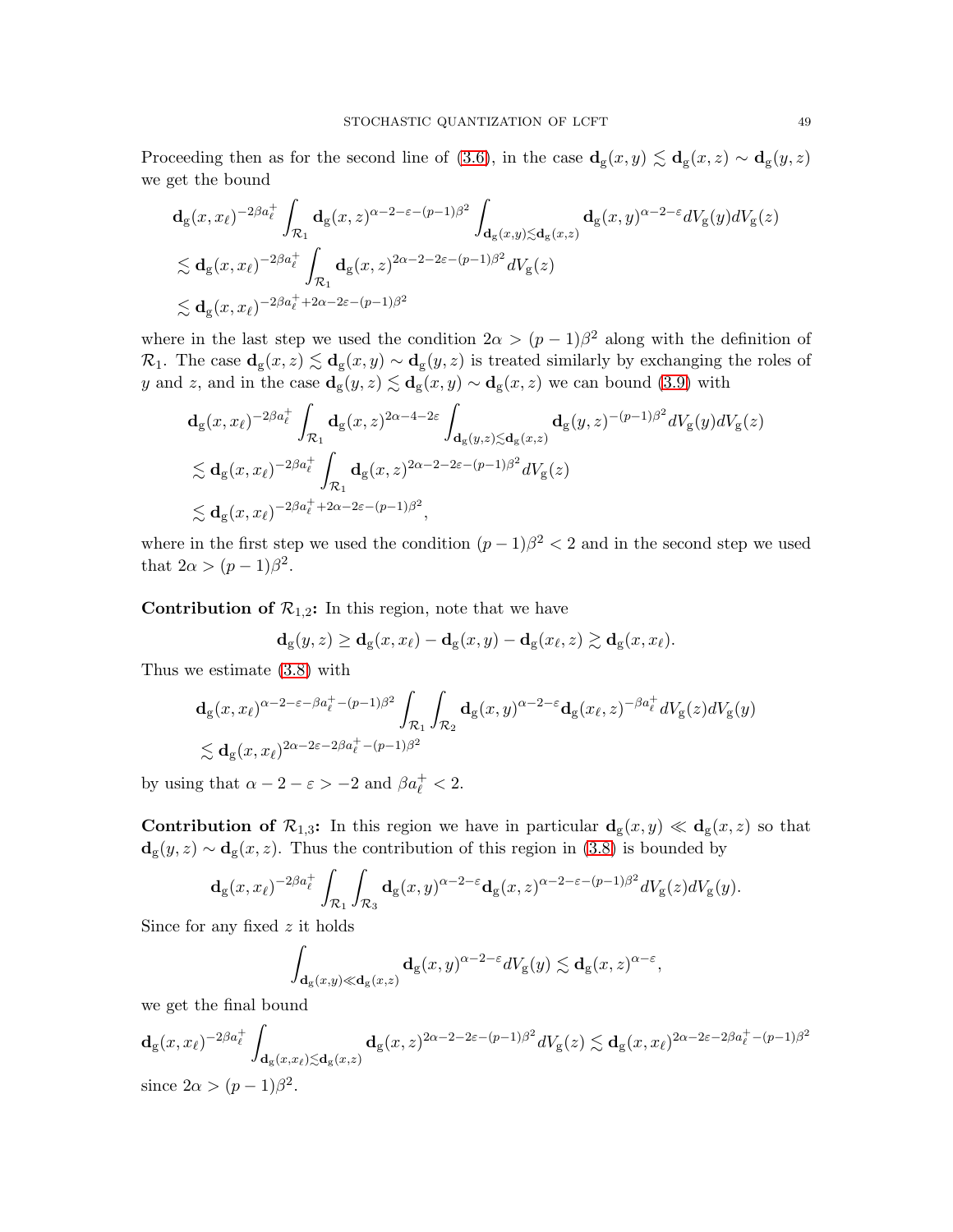**Contribution of**  $\mathcal{R}_{2,2}$ **:** By symmetry, the contribution of this region can be estimated exactly as for  $\mathcal{R}_{1,1}$  up to exchanging the roles of x and  $x_{\ell}$ , and  $\alpha - 2 - \varepsilon$  with  $-\beta a_{\ell}^+$ . Indeed, we can bound [\(3.8\)](#page-47-1) with

$$
\mathbf{d}_{g}(x,x_{\ell})^{2\alpha-4-2\varepsilon}\int_{\mathcal{R}_2}\int_{\mathcal{R}_2}\mathbf{d}_{g}(x_{\ell},y)^{-\beta a_{\ell}^{+}}\mathbf{d}_{g}(x_{\ell},z)^{-\beta a_{\ell}^{+}}\mathbf{d}_{g}(y,z)^{-(p-1)\beta^{2}}dV_{g}(z)dV_{g}(y).
$$

As above, in the case  $\mathbf{d}_{g}(x_{\ell},y) \lesssim \mathbf{d}_{g}(x_{\ell},z) \sim \mathbf{d}_{g}(y,z)$  we get the bound

$$
\mathbf{d}_{g}(x, x_{\ell})^{2\alpha - 4 - 2\varepsilon} \int_{\mathcal{R}_2} \mathbf{d}_{g}(x_{\ell}, z)^{-\beta a_{\ell}^{+} - (p-1)\beta^{2}} \int_{\mathbf{d}_{g}(x_{\ell}, y) \lesssim \mathbf{d}_{g}(x_{\ell}, y)} \mathbf{d}_{g}(x_{\ell}, y)^{-\beta a_{\ell}^{+}} dV_{g}(y) dV_{g}(z)
$$
  
\n
$$
\lesssim \mathbf{d}_{g}(x, x_{\ell})^{2\alpha - 4 - 2\varepsilon} \int_{\mathcal{R}_2} \mathbf{d}_{g}(x_{\ell}, z)^{2 - 2\beta a_{\ell}^{+} - (p-1)\beta^{2}} dV_{g}(z)
$$
  
\n
$$
\lesssim \mathbf{d}_{g}(x, x_{\ell})^{-2\beta a_{\ell}^{+} + 2\alpha - 2\varepsilon - (p-1)\beta^{2}}
$$

where we used the conditions  $\beta a_{\ell}^+ < 2$  and  $2\beta a_{\ell}^+ + (p-1)\beta^2 < 4$ . The case  $\mathbf{d}_{g}(x_{\ell}, z) \lesssim$  $\mathbf{d}_{g}(x_{\ell}, y) \sim \mathbf{d}_{g}(y, z)$  is treated similarly by exchanging the roles of y and z, and in the case  $\mathbf{d}_{g}(y, z) \lesssim \mathbf{d}_{g}(x_{\ell}, y) \sim \mathbf{d}_{g}(x_{\ell}, z)$  we can bound the integral by

$$
\begin{aligned} &\mathbf{d}_{\mathrm{g}}(x,x_{\ell})^{2\alpha-4-2\varepsilon}\int_{\mathcal{R}_2}\mathbf{d}_{\mathrm{g}}(x_{\ell},z)^{-2\beta a^+_{\ell}}\int_{\mathbf{d}_{\mathrm{g}}(y,z)\lesssim\mathbf{d}_{\mathrm{g}}(x_{\ell},z)}\mathbf{d}_{\mathrm{g}}(y,z)^{-(p-1)\beta^2}dV_{\mathrm{g}}(y)dV_{\mathrm{g}}(z)\\ &\lesssim \mathbf{d}_{\mathrm{g}}(x,x_{\ell})^{2\alpha-4-2\varepsilon}\int_{\mathcal{R}_2}\mathbf{d}_{\mathrm{g}}(x_{\ell},z)^{2-2\beta a^+_{\ell}-(p-1)\beta^2}dV_{\mathrm{g}}(z)\\ &\lesssim \mathbf{d}_{\mathrm{g}}(x,x_{\ell})^{-2\beta a^+_{\ell}+2\alpha-2\varepsilon-(p-1)\beta^2}, \end{aligned}
$$

where in the first step we used the condition  $(p-1)\beta^2 < 2$  and in the second step we used that  $2\beta a_{\ell}^{+} + (p-1)\beta^{2} < 4$ .

**Contribution of**  $\mathcal{R}_{2,3}$ : This is similar to the contribution of  $\mathcal{R}_{1,3}$  above, up to exchanging x with  $x_{\ell}$  and  $\alpha - 2 - \varepsilon$  with  $-\beta a_{\ell}^{+}$  as for  $\mathcal{R}_{2,2}$ .

**Contribution of**  $\mathcal{R}_{3,3}$ **:** In this last case, we can bound [\(3.8\)](#page-47-1) with

$$
\int_{\mathcal{R}_3} \int_{\mathcal{R}_3} \mathbf{d}_g(x,y)^{\alpha-2-\varepsilon-\beta a_\ell^+} \mathbf{d}_g(x,z)^{\alpha-2-\varepsilon-\beta a_\ell^+} \mathbf{d}_g(y,z)^{-(p-1)\beta^2} dV_g(y) dV_g(z).
$$

In the case  $\mathbf{d}_g(x, y) \lesssim \mathbf{d}_g(x, z) \sim \mathbf{d}_g(y, z)$ , these integrals reduce to

$$
\int_{\mathcal{R}_3}\int_{\mathcal{R}_3}{\bf 1}_{\{{\bf d}_g(x,y)\lesssim {\bf d}_g(x,z)\}}{\bf d}_g(x,z)^{\alpha-2-\varepsilon-\beta a_\ell^+-(p-1)\beta^2}{\bf d}_g(x,y)^{\alpha-2-\varepsilon-\beta a_\ell^+}dV_g(y)dV_g(z).
$$

If  $\alpha - \beta a_{\ell} - (p-1)\beta^2 < 0$ , we integrate in z first to get the bound

$$
\int_{\mathcal{R}_3} \mathbf{d}_g(x,y)^{2\alpha-2-2\varepsilon-2\beta a_\ell^+ - (p-1)\beta^2} dV_g(y) \lesssim 1 + \mathbf{d}_g(x,x_\ell)^{2\alpha-2\varepsilon-2\beta a_\ell^+ - (p-1)\beta^2}
$$

where in the last step we used the definition of  $\mathcal{R}_3$ . On the other hand, if  $\alpha - \beta a_\ell^+ + -(p - \beta)$  $1/\beta^2 \ge 0$  then in particular  $\alpha - \beta a_\ell^+ \ge 0$  and thus we can integrate in y first to obtain the bound

$$
\int_{\mathcal{R}_3} \mathbf{d}_g(x,z)^{2\alpha-2-2\varepsilon-2\beta a_\ell^+-(p-1)\beta^2} dV_g(z) \lesssim 1 + \mathbf{d}_g(x,x_\ell)^{2\alpha-2\varepsilon-2\beta a_\ell^+-(p-1)\beta^2}.
$$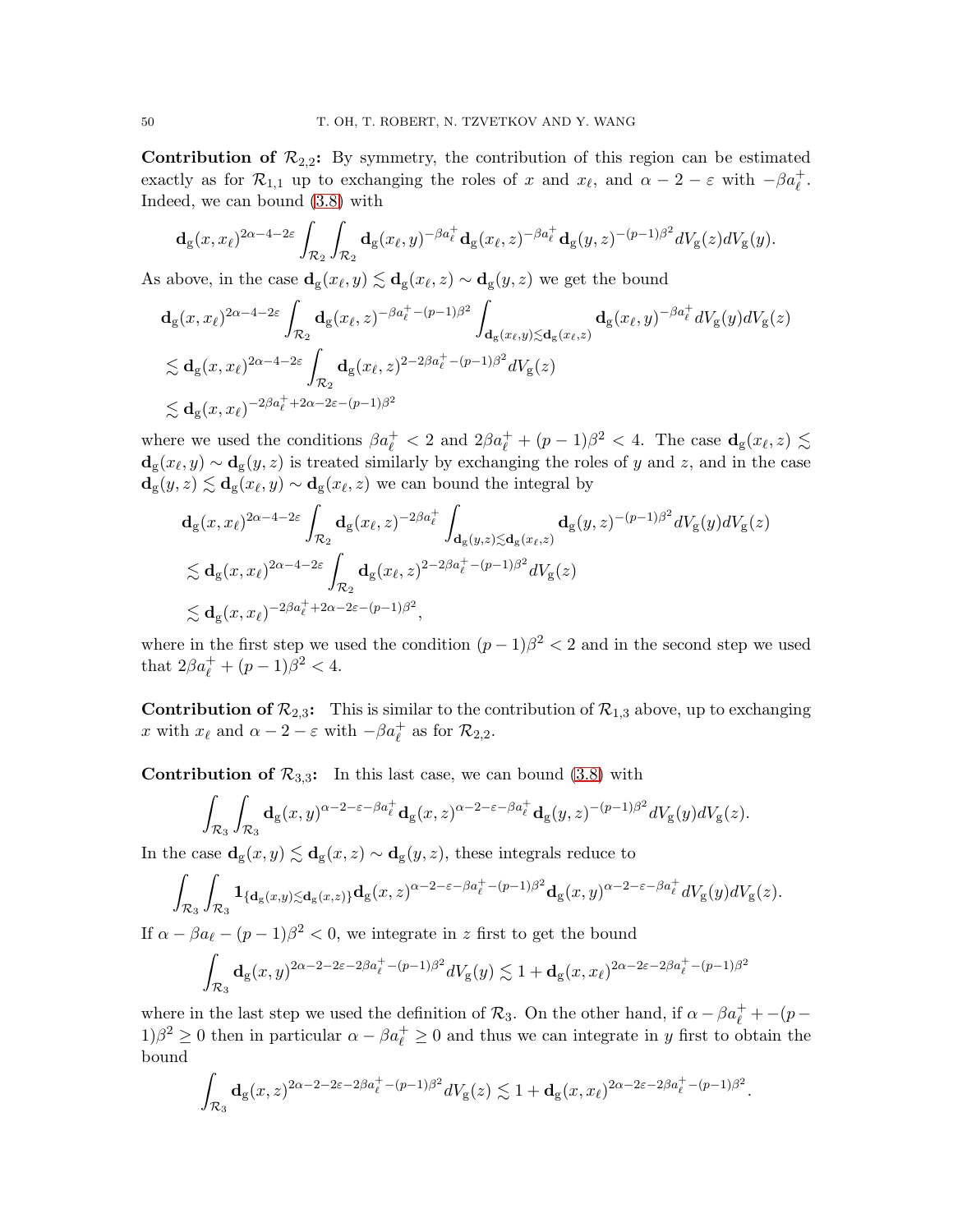In the last case  $\mathbf{d}_{g}(y, z) \lesssim \mathbf{d}_{g}(x, y) \sim \mathbf{d}_{g}(x, z)$ , the integrals reduce to

$$
\int_{\mathcal{R}_3}\int_{\mathcal{R}_3} \mathbf{d}_g(x,y)^{2\alpha-4-2\varepsilon-2\beta a_\ell^+}\mathbf{d}_g(y,z)^{-(p-1)\beta^2}dV_g(y)dV_g(z)
$$

and integrating in z first using that  $(p-1)\beta^2 < 2$  we finally get the bound

$$
\int_{\mathcal{R}_3} \mathbf{d}_g(x,y)^{2\alpha-2-2\varepsilon-2\beta a_\ell^+-(p-1)\beta^2} dV_g(y) \lesssim 1 + \mathbf{d}_g(x,x_\ell)^{2\alpha-2\varepsilon-2\beta a_\ell^+-(p-1)\beta^2}.
$$

By symmetry of  $(3.8)$  between y and z, the contribution of the remaining regions is estimated similarly.

At last, it remains to deal with the integrals of  $\overline{II}$  in [\(3.6\)](#page-46-0). But we can estimate

$$
\int_{B_{\ell}} \int_{\mathcal{M} \setminus (\cup_{k} B_{k})} \mathbf{d}_{g}(x, y)^{\alpha - 2 - \varepsilon} \mathbf{d}_{g}(x, z)^{\alpha - 2 - \varepsilon} \mathbf{d}_{g}(x_{\ell}, y)^{-\beta a_{\ell}^{+}} \mathbf{d}_{g}(y, z)^{-(p-1)\beta^{2}} dV_{g}(y) dV_{g}(z) \n\lesssim \mathbf{d}_{g}(x, x_{\ell})^{2\alpha - 2 - 2\varepsilon - \beta a_{\ell}^{+} - (p-1)\beta^{2}}
$$

by similar computations as above. Note that this requires the constraint  $\beta a_{\ell}^+ + (p-1)\beta^2 < 4$ , which is weaker than the constraint used to bound the integrals of  $III$  in [\(3.6\)](#page-46-0). All in all, this leads to [\(3.4\)](#page-44-1).

Finally, Lemma [3.3](#page-44-0) (iii) follows from similar computations as in the proof of [\[45,](#page-76-5) Proposition 1.1]: indeed, we have

$$
\int_{H_0^s(\mathcal{M},g)} \mathbb{E}\Big[ \Big| \mathbf{Q}_M\big(\Theta_{N_1}(t,x) - \Theta_{N_2}(t,x)\big)\Big|^2 \Big] d\mu_g
$$
\n
$$
= \int_{\mathcal{M}} \int_{\mathcal{M}} \mathcal{K}_M(x,y_1) \mathcal{K}_M(x,y_2) \Big\{ H_{N_1}(y_1) H_{N_1}(y_2) e^{2\pi \beta^2 (\mathbf{P}_{N_1} \otimes \mathbf{P}_{N_1}) G_g(y_1,y_2)} - 2H_{N_1}(y_1) H_{N_2}(y_2) e^{2\pi \beta^2 (\mathbf{P}_{N_1} \otimes \mathbf{P}_{N_2}) G_g(y_1,y_2)} + H_{N_2}(y_1) H_{N_2}(y_2) e^{2\pi \beta^2 (\mathbf{P}_{N_2} \otimes \mathbf{P}_{N_2}) G_g(y_1,y_2)} \Big\} dV_g(y_1) dV_g(y_2), \tag{3.10}
$$

where we wrote

<span id="page-50-1"></span><span id="page-50-0"></span>
$$
H_N(y) = e^{2\pi\beta \sum_{\ell=1}^L a_\ell (\mathbf{P}_N \otimes \mathbf{P}_N) G_{\mathbf{g}}(x_\ell, y)} e^{\pi\beta^2 \widetilde{G}_{\mathbf{g}}(y, y) + o(1)}.
$$
\n(3.11)

We deal with

$$
H_{N_1}(y_1)H_{N_1}(y_2)e^{2\pi\beta^2(\mathbf{P}_{N_1}\otimes\mathbf{P}_{N_1})G_{g}(y_1,y_2)} - H_{N_1}(y_1)H_{N_2}(y_2)e^{2\pi\beta^2(\mathbf{P}_{N_1}\otimes\mathbf{P}_{N_2})G_{g}(y_1,y_2)}
$$
  
=  $(H_{N_1}(y_2) - H_{N_2}(y_2))H_{N_1}(y_1)e^{2\pi\beta^2(\mathbf{P}_{N_1}\otimes\mathbf{P}_{N_1})G_{g}(y_1,y_2)} + H_{N_1}(y_1)H_{N_2}(y_2)\left(e^{2\pi\beta^2(\mathbf{P}_{N_1}\otimes\mathbf{P}_{N_1})G_{g}(y_1,y_2)} - e^{2\pi\beta^2(\mathbf{P}_{N_1}\otimes\mathbf{P}_{N_2})G_{g}(y_1,y_2)}\right)$   
= I + II.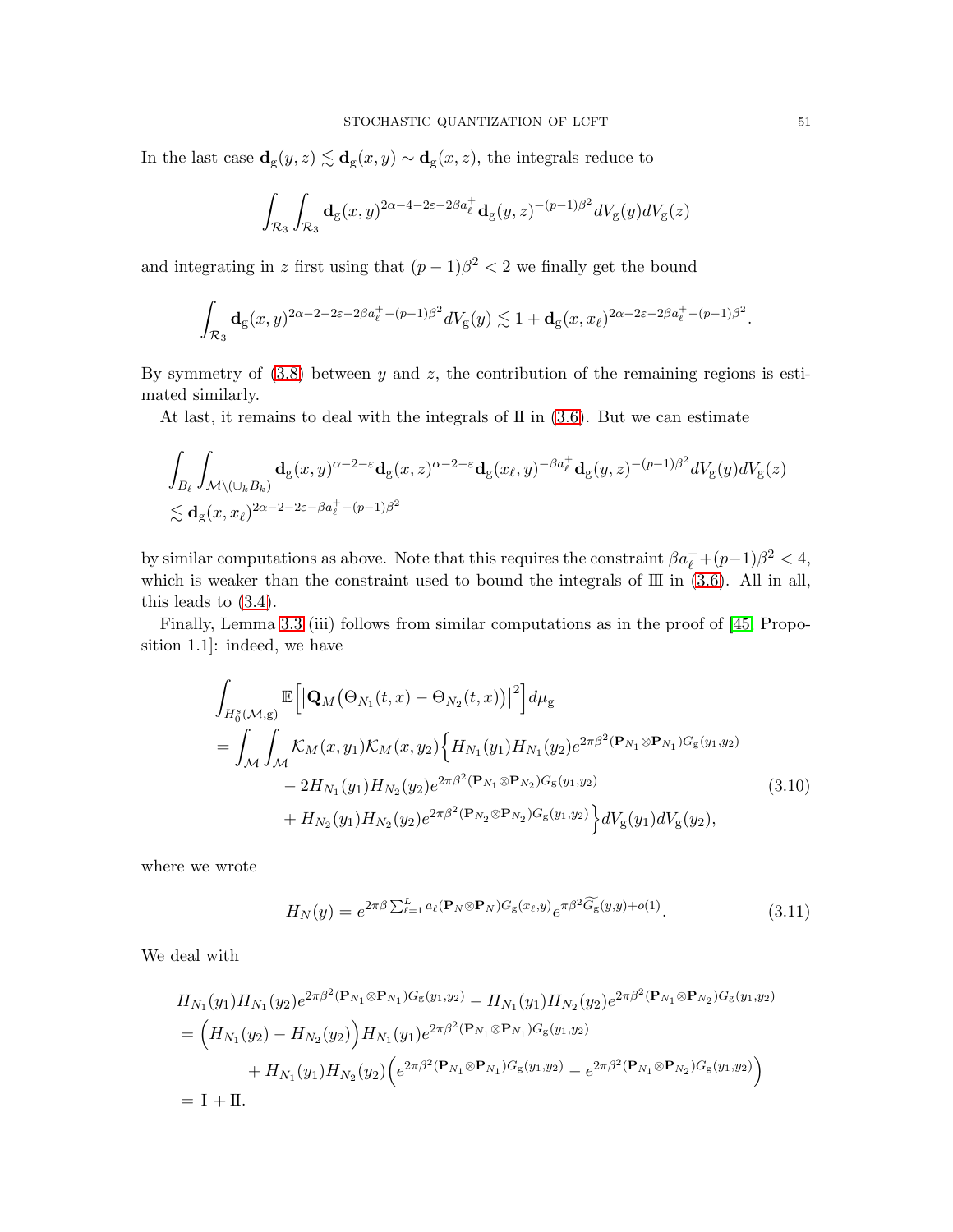Using the mean value theorem, Lemma [2.8](#page-22-0) by interpolating between the two bounds in  $(2.18)$ , and Lemma [2.7](#page-21-1) with the definition of  $H_N$   $(3.11)$ , we have

$$
\begin{split}\n\left| 1 \right| &\lesssim \sum_{\ell=1}^{L} \left| (\mathbf{P}_{N_1} \otimes \mathbf{P}_{N_1}) G_{\mathbf{g}}(x_{\ell}, y_2) - (\mathbf{P}_{N_2} \otimes \mathbf{P}_{N_2}) G_{\mathbf{g}}(x_{\ell}, y_2) \right| \\
&\quad \times \Big( \prod_{k=1}^{L} \mathbf{d}_{\mathbf{g}}(x_k, y_2)^{-\beta a_k^+} \Big) H_{N_1}(y_1) e^{2\pi \beta^2 (\mathbf{P}_{N_1} \otimes \mathbf{P}_{N_1}) G_{\mathbf{g}}(y_1, y_2)} \\
&\lesssim \sum_{\ell=1}^{L} N_1^{-\frac{\tilde{\varepsilon}}{4}} \mathbf{d}_{\mathbf{g}}(x_{\ell}, y_2)^{-\tilde{\varepsilon}} \Big( \prod_{k=1}^{L} \mathbf{d}_{\mathbf{g}}(x_k, y_2)^{-\beta a_k^+} \mathbf{d}_{\mathbf{g}}(x_k, y_1)^{-\beta a_k^+} \Big) \mathbf{d}_{\mathbf{g}}(y_1, y_2)^{-\beta^2} \\
&\lesssim N_1^{-\frac{\tilde{\varepsilon}}{4}} \Big( \prod_{\ell=1}^{L} \mathbf{d}_{\mathbf{g}}(x_{\ell}, y_2)^{-\tilde{\varepsilon} - \beta a_\ell^+} \mathbf{d}_{\mathbf{g}}(x_{\ell}, y_1)^{-\beta a_\ell^+} \Big) \mathbf{d}_{\mathbf{g}}(y_1, y_2)^{-\beta^2},\n\end{split}
$$

for any  $0 < \tilde{\varepsilon} \ll \varepsilon \ll 1$  and  $N_1 \leq N_2$ . Similarly, we use again Lemmas [2.7](#page-21-1) and [2.8](#page-22-0) to bound

$$
\begin{split} \left| \mathrm{II} \right| \lesssim & \left| (\mathbf{P}_{N_1} \otimes \mathbf{P}_{N_1}) G_{\mathrm{g}}(y_1, y_2) - (\mathbf{P}_{N_1} \otimes \mathbf{P}_{N_2}) G_{\mathrm{g}}(y_1, y_2) \right| \\ & \times \Big( \prod_{\ell=1}^L \mathbf{d}_{\mathrm{g}}(x_k, y_2)^{-\beta a_\ell^+} \mathbf{d}_{\mathrm{g}}(x_k, y_1)^{-\beta a_\ell^+} \Big) \mathbf{d}_{\mathrm{g}}(y_1, y_2)^{-\beta^2} \\ & \lesssim \Big( \prod_{\ell=1}^L \mathbf{d}_{\mathrm{g}}(x_k, y_2)^{-\beta a_\ell^+} \mathbf{d}_{\mathrm{g}}(x_k, y_1)^{-\beta a_\ell^+} \Big) N_1^{-\frac{\tilde{\epsilon}}{4}} \mathbf{d}_{\mathrm{g}}(y_1, y_2)^{-\tilde{\epsilon} - \beta^2} \\ & = N_1^{-\frac{\tilde{\epsilon}}{4}} \Big( \prod_{\ell=1}^L \mathbf{d}_{\mathrm{g}}(x_k, y_2)^{-\beta a_\ell^+} \mathbf{d}_{\mathrm{g}}(x_k, y_1)^{-\beta a_\ell^+} \Big) \mathbf{d}_{\mathrm{g}}(y_1, y_2)^{-\tilde{\epsilon} - \beta^2} \end{split}
$$

for some  $0 < \widetilde{\varepsilon} \ll \varepsilon \ll 1$ .

Plugging these bounds into [\(3.10\)](#page-50-1) and proceeding as for (ii), we get

$$
\int_{H_0^s(\mathcal{M},g)} \mathbb{E}\Big[ \big| \mathbf{Q}_M\big(\Theta_{N_1}(t,x) - \Theta_{N_2}(t,x)\big) \big|^2 \Big] d\mu_g
$$
\n
$$
\lesssim M^{2(\alpha-\varepsilon)} N_1^{-\frac{\tilde{\varepsilon}}{4}} \int_{\mathcal{M}} \int_{\mathcal{M}} d_g(x,y_1)^{\alpha-2-\varepsilon} d_g(x,y_2)^{\alpha-2-\varepsilon}
$$
\n
$$
\times \Big( \prod_{\ell=1}^L d_g(x_k,y_2)^{-\tilde{\varepsilon}-\beta a_\ell^+} d_g(x_k,y_1)^{-\tilde{\varepsilon}-\beta a_\ell^+} \Big) d_g(y_1,y_2)^{-\tilde{\varepsilon}-\beta^2} dV_g(y_1) dV_g(y_2)
$$
\n
$$
\lesssim M^{2(\alpha-\varepsilon)} N_1^{-\frac{\tilde{\varepsilon}}{4}} f_{\alpha-\varepsilon-2\tilde{\varepsilon},\{x_\ell\}}(x).
$$

This finally establishes Lemma [3.3](#page-44-0) (iii). The estimate [\(3.5\)](#page-45-0) of Lemma [3.3](#page-44-0) (iv) then follows from the same computations as above up to using Lemma [2.13](#page-29-0) in place of Lemma [2.8.](#page-22-0)  $\Box$ 

*Proof of Proposition [1.8.](#page-11-1)* Using Lemma [3.3,](#page-44-0) we can finally prove Proposition [1.8.](#page-11-1) Let  $\beta, a_{\ell}, Q$  satisfy [\(1.14\)](#page-4-2)-[\(1.15\)](#page-4-3)-[\(1.16\)](#page-4-4) and  $\beta^2 + 2\beta a_{\ell_{\text{max}}}^+ < 4$ .

We begin by treating the case  $1 < p \le 2$ . Let  $\alpha(p) \in [0, 2)$  satisfy the assumptions of Proposition [1.8.](#page-11-1) Let also  $0 < \tilde{\varepsilon} \ll \varepsilon \ll 1$  and  $0 < \delta \ll 1$ , and  $\theta \in [0,1]$  be such that  $\frac{1}{p} = 1 - \theta + \frac{\theta}{2}$  $\frac{\theta}{2}$ , i.e.  $\theta = 2\frac{p-1}{p}$ . We define  $\alpha = \frac{\alpha(p)-(1-\theta)\delta}{\theta}$ . Then we see that, with the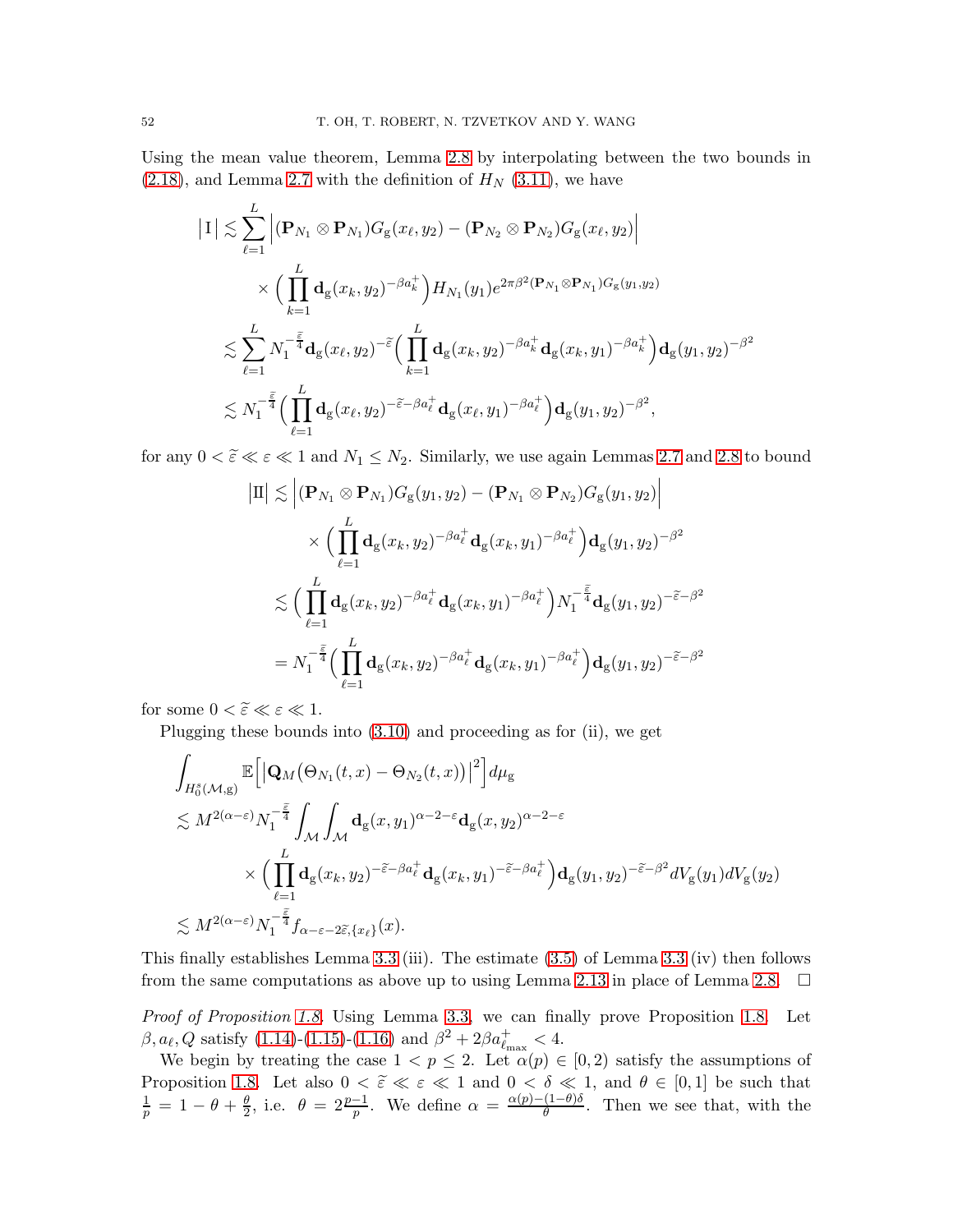assumptions on  $\alpha(p)$  and taking  $\delta$  sufficiently small, we have that  $\alpha \in (0,2)$  satisfies

$$
\alpha > \max \big\{\frac{\beta^2}{2}, \frac{\beta^2}{2} + \beta a_{\ell_{\max}}^+ - 1 \big\}.
$$

Thus we can use Fubini's theorem and Lemma [3.3](#page-44-0) (iii) to bound for any  $T > 0$  and  $N_1, N_2 \in \mathbb{N}$ :

$$
\|\Theta_{N_1} - \Theta_{N_2}\|_{L^2(\mu_{g}\otimes\mathbb{P})L_T^2B_{2,2}^{-\alpha}(\mathcal{M})}
$$
\n
$$
= \left\{\sum_{M\in2^{\mathbb{Z}}\geq -1} M^{-2\alpha} \int_0^T \int_{\mathcal{M}} \int_{H_0^s(\mathcal{M},g)} \mathbb{E}\Big[\big|\mathbf{Q}_M\big(\Theta_{N_1} - \Theta_{N_2}\big)(t,x)\big|^2\Big] d\mu_{g} dV_{g}(x) dt\right\}^{\frac{1}{2}}
$$
\n
$$
\leq C \left\{\sum_{M\in2^{\mathbb{Z}}\geq -1} M^{-2\alpha+2(\alpha-\varepsilon)} \min(N_1, N_2)^{-2\tilde{\varepsilon}} \int_0^T \int_{\mathcal{M}} f_{\alpha-\varepsilon-2\tilde{\varepsilon},\{x_{\ell}\}}(x) dV_{g}(x) dt\right\}^{\frac{1}{2}}
$$

where  $f_{\alpha-\varepsilon-2\tilde{\varepsilon},\{x_\ell\}}$  is as in [\(3.4\)](#page-44-1). With the properties of  $\alpha$ , we have in particular  $f_{\alpha-\varepsilon-2\varepsilon,\{x_\ell\}} \in L^1(\mathcal{M})$ . Thus we can sum on M to continue with

$$
\leq CT^{\frac{1}{2}}\min(N_1,N_2)^{-\widetilde{\varepsilon}}\big\|f_{\alpha-\varepsilon-2\widetilde{\varepsilon},\{x_\ell\}}\big\|_{L^1(\mathcal{M})}^{\frac{1}{2}}.
$$

This shows that  $\{\Theta_N\}$  is a Cauchy sequence in  $L^2(\mu_{\rm g}\otimes\mathbb{P};L^2([0,T];B_{2,2}^{-\alpha}(\mathcal{M}))),$  thus converging to Θ in this space. In particular, there exists a subsequence  $\{N_k\}$  such that  $M^{-\alpha} \mathbf{Q}_M \Theta_{N_k}$ converges to  $M^{-\alpha} \mathbf{Q}_M \Theta$  for almost every  $(X_g, \omega, t, x, M) \in H_0^s(\mathcal{M}) \times \Omega \times [0, T] \times \mathcal{M} \times 2^{\mathbb{Z}_{\geq -1}}$ . Then, using Fatou's lemma and Fubini's theorem with Lemma [2.5](#page-16-0) and Lemma [3.3](#page-44-0) (i), we get for any  $0 < \delta \ll 1$ :

$$
\|\Theta\|_{L^1(\mu_{\mathbf{g}}\otimes\mathbb{P})L^1_TB^{-\delta}_{1,1}(\mathcal{M})}\leq \liminf_k \sum_{M\in 2^{\mathbb{Z}}\geq -1} M^{-\delta}\int_0^T\int_{\mathcal{M}}\int_{H^s_0(\mathcal{M},\mathbf{g})}\mathbb{E}|\mathbf{Q}_M\Theta_{N_k}(t,x)|d\mu_{\mathbf{g}}dV_{\mathbf{g}}(x)dt
$$
  

$$
\lesssim \sum_{M\in 2^{\mathbb{Z}}\geq -1} M^{-\delta}\int_0^T\int_{\mathcal{M}}\int_{\mathcal{M}}M^2\langle M\mathbf{d}_{\mathbf{g}}(x,y)\rangle^{-A}\widetilde{f}_{\{x_\ell\}}(y)dV_{\mathbf{g}}(y)dV_{\mathbf{g}}(x)dt
$$

for any  $A > 0$ , where  $f_{\{x_\ell\}}$  denotes the right-hand side of the estimate in Lemma [3.3](#page-44-0) (i). In particular  $\tilde{f}_{\{x_\ell\}} \in L^1(\mathcal{M})$ , so that the last term above is finite. This shows that we also have  $\Theta \in L^1(\mu_{\mathbf{g}} \otimes \mathbb{P}; L^1([0,T]; B_{1,1}^{-\delta}(\mathcal{M})))$  for any  $0 < \delta \ll 1$ . Interpolating with  $\Theta \in L^2(\mu_{\rm g} \otimes \mathbb{P}; L^2([0,T];B_{2,2}^{-\alpha}(\mathcal{M}))),$  we finally get that

$$
\Theta \in L^p(\mu_\mathbf{g} \otimes \mathbb{P}; L^p([0,T];B_{p,p}^{-(1-\theta)\delta-\theta\alpha}(\mathcal{M}))))
$$

which concludes the proof of Proposition [1.8](#page-11-1) in the case  $1 < p \le 2$  by definition of  $\alpha$  and  $\theta$ .

At last, we discuss the case  $p = 2m > 2$  an even integer. Assume that  $\beta^2 < (2m - 1)^{-1}$ and  $(2m-1)\beta^2 + 2\beta a_\ell^+ < 4$ . Note that under [\(1.34\)](#page-11-2) we have now

$$
\alpha(2m) > \max \Big\{ \beta a_\ell^+ - \frac{2}{m}, (2m-1)\frac{\beta^2}{2}, (2m-1)\frac{\beta^2}{2} + \beta a_{\ell_{\max}}^+ - \frac{1}{m} \Big\}.
$$

Thus in particular  $f_{\alpha(2m)-\varepsilon,\{x_\ell\}} \in L^m(\mathcal{M})$  in view of [\(3.4\)](#page-44-1), and the same computations as above, using now Lemma [3.3](#page-44-0) (ii), show that  $\{\Theta_N\}$  is uniformly bounded in  $L^{2m}(\mu_{\rm g} \otimes$  $\mathbb{P}; L^{2m}([0,T]; B^{-\alpha(2m)}_{2m,2m}(\mathcal{M})))$  for any  $T>0$ , from which we conclude that  $\Theta$  also belongs to this class. This proves Proposition [1.8.](#page-11-1)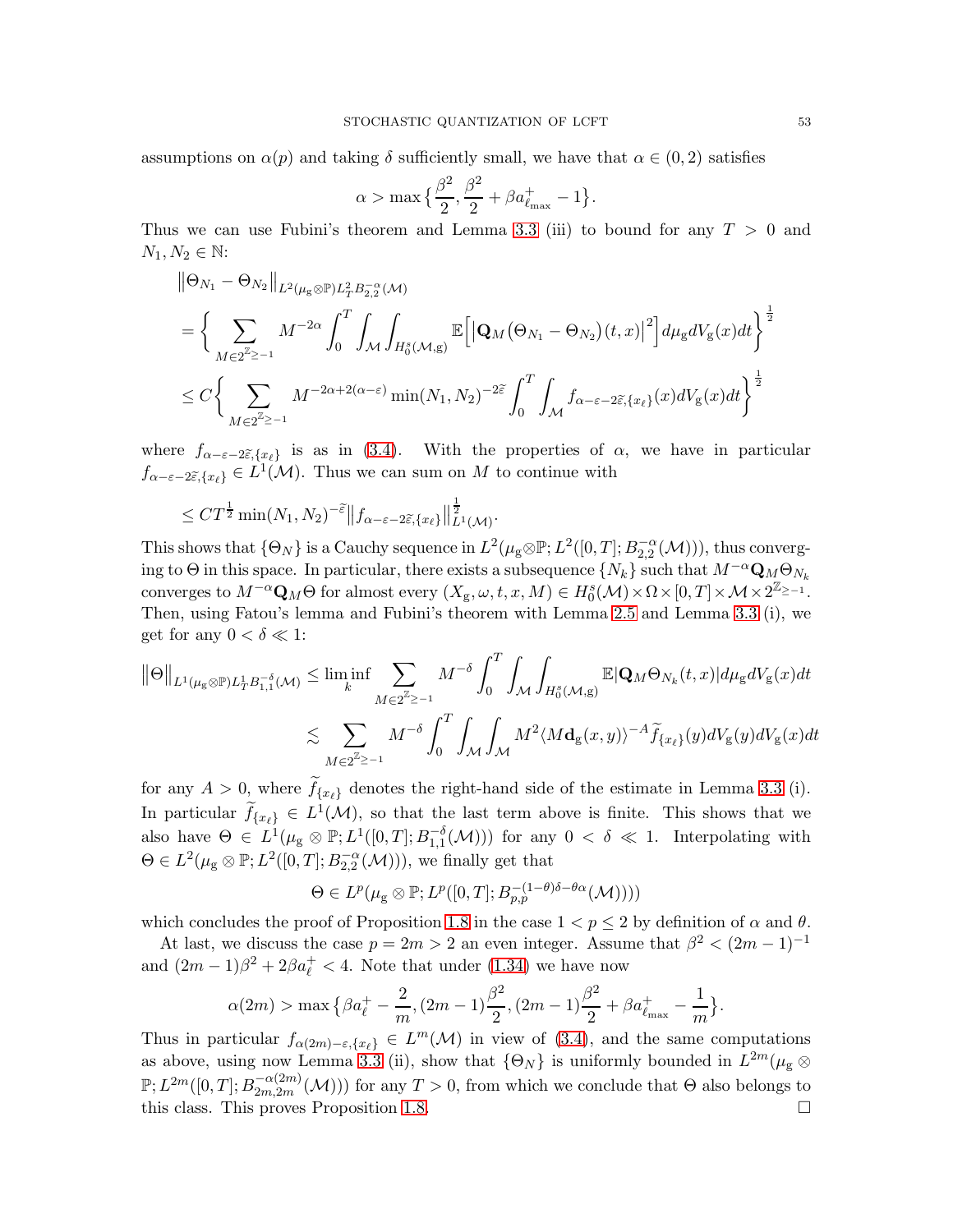## Remark 3.4.

(i) As mentioned in the introduction, the condition [\(1.16\)](#page-4-4) is more restrictive than the usual second Seiberg bound [\(1.18\)](#page-5-0) usually assumed for the construction of the LQG measure. However in our situation, the bound [\(1.16\)](#page-4-4) is even required for the weakest bound  $\sup_N \int \mathbb{E} ||\Theta_N||_{L^1([0,T]\times \mathcal{M})} d\mu_{g} < \infty$ . Moreover our argument for the proof of Theorem [1.4](#page-8-2) requires  $\Theta_N$  to be bounded in  $L^2([0,T]; H^{(-1)+}(\mathcal{M}))$ , and the computation of the second moment in Lemma [3.3](#page-44-0) (ii) explicitly requires the constraint  $(1.16)$ .

(ii) Finally, note that the construction of  $\Theta$  in Proposition [1.8](#page-11-1) follows from the estimates in Lemma [3.3](#page-44-0) above, and in particular Lemma 3.3 (iv) shows that  $\Theta$  is independent of the choice of the approximation by a multiplier  $\psi \in \mathcal{S}(\mathbb{R})$  with  $\psi(0) = 1$ . Note that in [\[15,](#page-75-2) [30\]](#page-75-4), only regularization by circle averaging is considered. This regularization procedure is however not covered by our results.

3.2. Construction of the LQG measure. We now turn to the convergence properties of the truncated measure  $\rho_{N,g}$  in [\(1.11\)](#page-4-1). In order to prove Theorem [1.1,](#page-4-5) we need several technical lemmas. These are mainly a unified adaptation of [\[15,](#page-75-2) [17,](#page-75-3) [30\]](#page-75-4), though our regularization is different from those works.

In the remaining of this section, we change of viewpoint and fix a realisation of  $X_g$  on  $(\Omega, \mathbb{P})$  as in [\(1.8\)](#page-3-0), independent of  $\xi_{g}$ . A first observation is that  $\Theta_N$  and its limit  $\Theta$  given in Proposition [1.8](#page-11-1) are random *positive* distributions, and thus  $(\Theta_N)_{|t=0}$  and  $\Theta_{|t=0}$  can be identified with random Radon measures on M. Thus let us define the truncated *Liouville measure* as the random measure given by

$$
\mathcal{Y}_N(B) \stackrel{\text{def}}{=} \int_B e^{-\pi \beta^2 C_{\mathbf{P}}} N^{-\frac{\beta^2}{2}} e^{\beta \mathbf{P}_N X_{\mathbf{g}}(x)} H_N(x) dV_{\mathbf{g}}(x)
$$

$$
= \int_B \Theta_N(0, x) dV_{\mathbf{g}}(x) \tag{3.12}
$$

for any Borel set  $B \subset \mathcal{M}$ , where we redefine the function

$$
H_N(x) \stackrel{\text{def}}{=} e^{2\pi\beta \sum_{\ell=1}^L a_\ell (\mathbf{P}_N \otimes \mathbf{P}_N) G_{\mathbf{g}}(x_\ell, x)}.
$$
(3.13)

We also define the closely related random measure

$$
\mathcal{X}_N(B) \stackrel{\text{def}}{=} \int_B e^{\beta \mathbf{P}_N X_{\mathbf{g}}(x) - \frac{\beta^2}{2} \sigma_N(x, \mathbf{g})} dV_{\mathbf{g}}(x),\tag{3.14}
$$

with  $\sigma_N(x, g)$  as in [\(1.26\)](#page-8-1).

We first recall some basic facts about Gaussian processes, namely Kahane's convexity inequality.

<span id="page-53-1"></span>**Lemma 3.5.** Let  $\{X_j\}_{j=1,\ldots,n}$  and  $\{Y_j\}_{j=1,\ldots,n}$  be two centred Gaussian vectors such that  $\mathbb{E}\big[X_j X_k\big] \leq \mathbb{E}\big[Y_j Y_k\big]$ 

*for any*  $j, k = 1, ..., n$ *. Then for all positive numbers*  $p_j$  *and any convex function*  $F : \mathbb{R} \to \mathbb{R}$ *with at most polynomial growth, it holds*

$$
\mathbb{E}\Big[F\Big(\sum_{j=1}^n p_j e^{X_j - \frac{1}{2}\mathbb{E}[X_j^2]}\Big)\Big] \leq \mathbb{E}\Big[F\Big(\sum_{j=1}^n p_j e^{Y_j - \frac{1}{2}\mathbb{E}[Y_j^2]}\Big)\Big]
$$

*Proof.* See for example [\[53,](#page-76-6) Corollary A.2]. □

<span id="page-53-3"></span><span id="page-53-2"></span><span id="page-53-0"></span>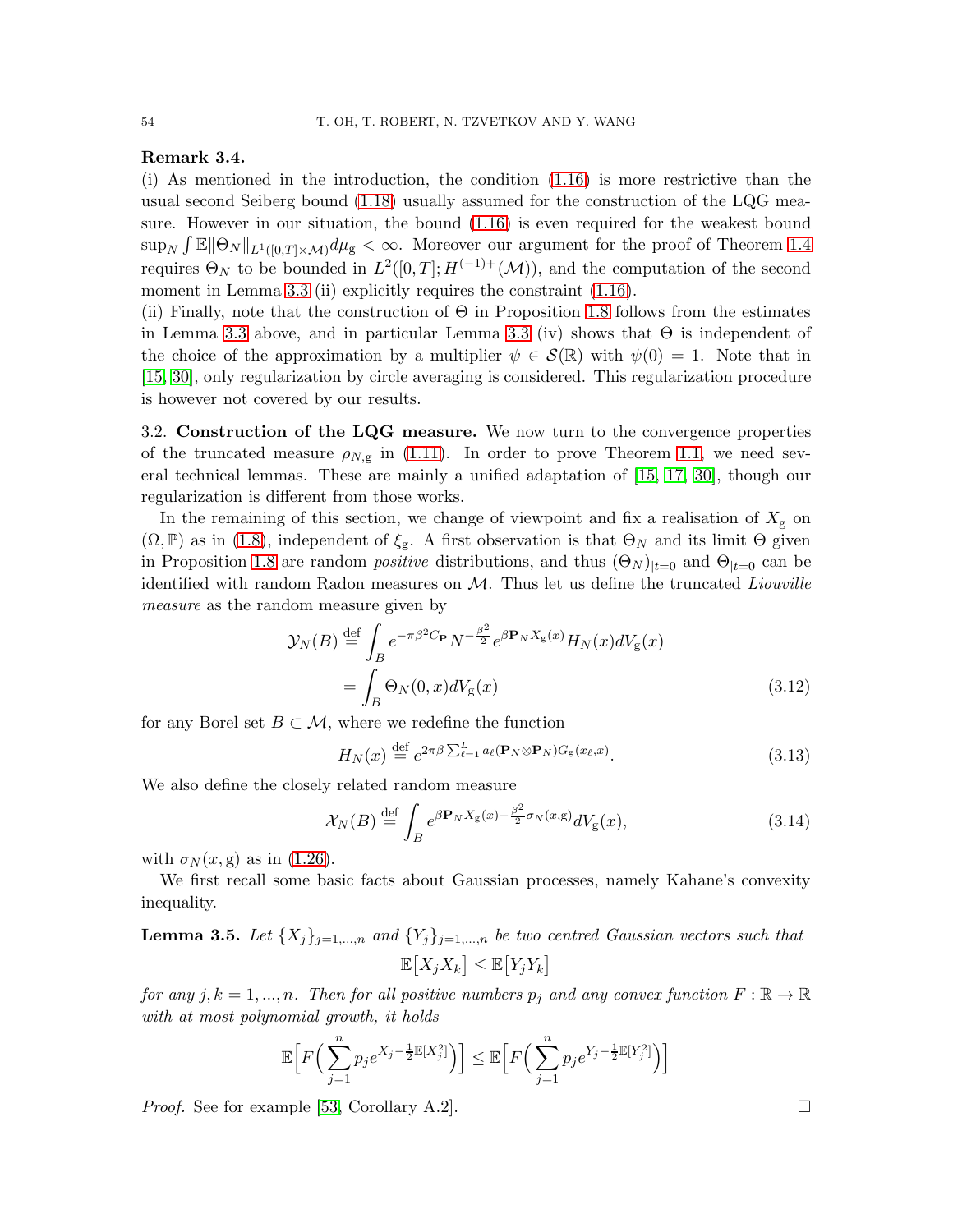Next we state the existence of negative moments for  $\mathcal{X}_N$ . Note that taking  $a_\ell = 0$  for any  $\ell$  and repeating the arguments of the proof of Proposition [1.8,](#page-11-1) we have that

$$
: e^{\beta X_{\rm g}(x)} : \stackrel{\text{def}}{=} \lim_{N \to \infty} e^{\beta \mathbf{P}_N X_{\rm g} - \frac{\beta^2}{2} \sigma_N}
$$

is well-defined, where the convergence holds in  $L^p(\Omega; B_{p,p}^{-\alpha(p)}(\mathcal{M}))$  for any  $p \geq 1$ , with  $\alpha(p)$ as in [\(1.34\)](#page-11-2) (with  $a_{\ell}=0$ ).

<span id="page-54-0"></span>**Lemma 3.6.** Let  $0 < \beta^2 < 2$ , and let  $\mathcal{X}_N$  be defined as in [\(3.14\)](#page-53-0). Then for any  $a > 0$ , *there exists*  $C > 0$  *such that for any*  $y_0 \in M$ *, any*  $0 < r \ll \iota(M)$  *and any*  $N \in \mathbb{N}$ *, it holds* 

$$
\mathbb{E}\Big[\mathcal{X}_N\big(B(y_0,r)\big)^{-a}\Big]\leq C.
$$

*Moreover, we have the convergence*

$$
\mathbb{E}\Big[\mathcal{X}_N\big(B(y_0,r)\big)^{-a}\Big]\longrightarrow \mathbb{E}\Big[\mathcal{X}\big(B(y_0,r)\big)^{-a}\Big]
$$

 $as N \rightarrow \infty$ *, where* 

$$
\mathcal{X}\big(B(y_0,r)\big) \stackrel{\text{def}}{=} \int_{B(y_0,r)} : e^{\beta X_{\mathbf{g}}(x)} : dV_{\mathbf{g}}(x).
$$

*Proof.* First, note that for any  $B \subset \mathcal{M}$ ,  $\mathcal{X}(B)$  as in Lemma [3.6](#page-54-0) is a well-defined random variable. Indeed, thanks to the positivity of  $e^{\beta \mathbf{P}_N X_{\rm g}(x) - \frac{\beta^2}{2}}$  $\frac{1}{2} \sigma_N(x)$  it holds  $0 < \mathcal{X}_N(B) \leq$  $\mathcal{X}_N(\mathcal{M})$  and this last term is in  $L^2(\mu_{\rm g})$ , uniformly in  $N \in \mathbb{N}$ . This follows by taking  $a_\ell = 0$ for any  $\ell$ , so that we have

$$
\mathbb{E}\left[\mathcal{X}_N(\mathcal{M})^2\right] = \int_{\mathcal{M}} \int_{\mathcal{M}} e^{2\pi\beta^2 (\mathbf{P}_N \otimes \mathbf{P}_N) G_{\mathbf{g}}(x,y)} dV_{\mathbf{g}}(x) dV_{\mathbf{g}}(y)
$$

$$
\lesssim \int_{\mathcal{M}} \int_{\mathcal{M}} \mathbf{d}_{\mathbf{g}}(x,y)^{-\beta^2} dV_{\mathbf{g}}(x) dV_{\mathbf{g}}(y) < \infty
$$

uniformly in  $N \in \mathbb{N}$  since  $0 < \beta^2 < 2$ .

As for the convergence of  $\mathcal{X}_N(B)$ , we have

$$
\mathbb{E}|\mathcal{X}_{N_1}(B) - \mathcal{X}_{N_2}(B)|^2 = \int_B \int_B \left[ e^{2\pi\beta^2 (\mathbf{P}_{N_1} \otimes \mathbf{P}_{N_1}) G_{\rm g}(x,y)} - 2e^{2\pi\beta^2 (\mathbf{P}_{N_1} \otimes \mathbf{P}_{N_2}) G_{\rm g}(x,y)} + e^{2\pi\beta^2 (\mathbf{P}_{N_2} \otimes \mathbf{P}_{N_2}) G_{\rm g}(x,y)} \right] dV_{\rm g}(x) dV_{\rm g}(y)
$$

which converges to 0 as  $N_1, N_2 \to \infty$  by similar (simpler) computations as for Lemma [3.3](#page-44-0)  $(iii)$ .

To prove Lemma [3.6,](#page-54-0) we then follow the argument in [\[42,](#page-76-7) Proposition 4]. It is of a general nature: provided that one has an inequality in law of the type

$$
\mathcal{X}_N(B) \ge \sum_{k=1}^{K^2} \omega_k \mathcal{X}_{N,k}(B)
$$

for some independent copies  $\mathcal{X}_{N,k}(B)$  of  $\mathcal{X}_N(B)$  and some independent random variables  $\omega_k$ admitting negative moments, then this argument implies that  $\mathcal{X}_{N}(B)$  has in turn negative moments. Here, as in [\[53\]](#page-76-6), we will rely on Kahane's inequality in Lemma [3.5](#page-53-1) and the main computations from the proof of Proposition  $4(a)$  in [\[42\]](#page-76-7) will then apply.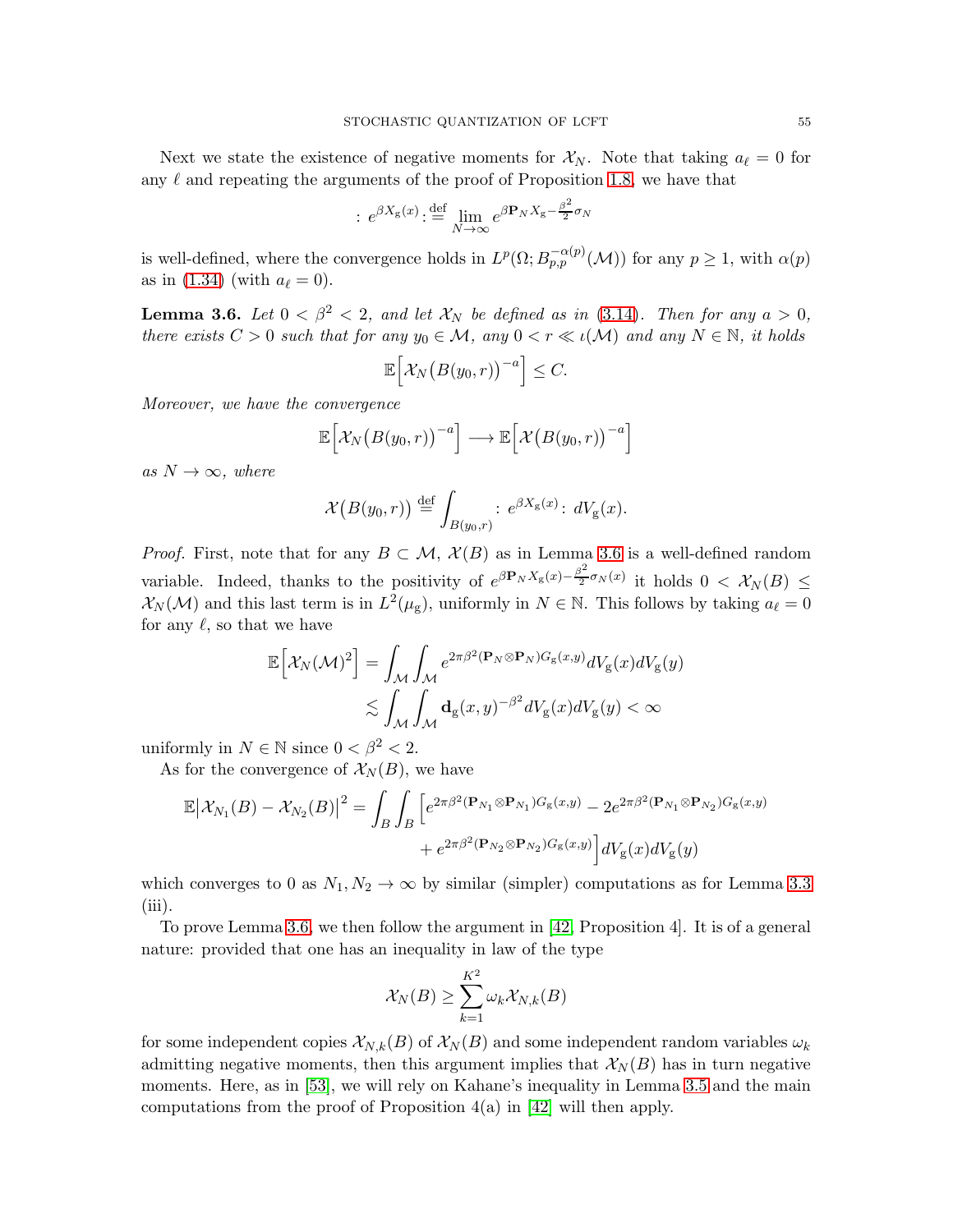Let us then take geodesic normal coordinates  $\kappa$  centred at  $y_0 \in \mathcal{M}$ , and  $0 < r \ll \iota(\mathcal{M})$ . We define  $C \subset \mathbb{R}^2$  to be the cube of side-length r centred around 0; in particular we have  $\mathcal{C} \subset B(0,r) = \kappa^{-1}(\overline{B(y_0,r)}) \subset 2\mathcal{C}$ . Let us take an integer  $K \in \mathbb{N}$  and denote by  $\mathcal{C}_k$ ,  $k = 1, ..., K^2$  the partition of C in cubes  $\mathcal{C}_k$  of side-length  $K^{-1}r$  centred around some  $z_k \in \mathcal{C}$ . We also define the smaller cubes  $\mathcal{C}'_k$  centred around  $z_k$  with side-length  $(4K)^{-1}r$ . Since  $e^{\beta \mathbf{P}_N X_{\text{g}} - \frac{\beta^2}{2}}$  $\frac{1}{2} \sigma_N$  is positive, and since  $V_g$  is equivalent to the Lebesgue measure in  $\kappa$ , we have

<span id="page-55-0"></span>
$$
\mathcal{X}_{N}\left(B(y_{0},r)\right) \geq \mathcal{X}_{N}\left(\kappa^{-1}(\mathcal{C})\right) \geq C \int_{\mathcal{C}} e^{\kappa_{\star}\left[\beta \mathbf{P}_{N} X_{\mathbf{g}} - \frac{\beta^{2}}{2} \sigma_{N}\right](z)} dz
$$
\n
$$
= \sum_{k=1}^{K^{2}} \int_{\mathcal{C}_{k}} e^{\kappa_{\star}\left[\beta \mathbf{P}_{N} X_{\mathbf{g}} - \frac{\beta^{2}}{2} \sigma_{N}\right](z) + c} dz \geq \sum_{k=1}^{K^{2}} \int_{\mathcal{C}_{k}'} e^{\kappa_{\star}\left[\beta \mathbf{P}_{N} X_{\mathbf{g}} - \frac{\beta^{2}}{2} \sigma_{N}\right](z) + c} dz
$$
\n
$$
= \sum_{k=1}^{K^{2}} (8K)^{-2} \int_{2\mathcal{C}} e^{\kappa_{\star}\left[\beta \mathbf{P}_{N} X_{\mathbf{g}} - \frac{\beta^{2}}{2} \sigma_{N}\right](z_{k} + (8K)^{-1} z) + c} dz. \tag{3.15}
$$

Next, we discretize the integral on  $2\mathcal{C}$  in order to use Lemma [3.5.](#page-53-1) Thus for any  $J \in \mathbb{N}$ we subdivide again  $2\mathcal{C} = \bigcup_{j=1}^{J^2} \mathcal{C}_j$  into cubes of side-length  $J^{-1}r$  centred at some  $\widetilde{z}_j \in 2\mathcal{C}$ . Since for any fixed  $N \in \mathbb{N}$ ,  $\kappa_{\star} \left[ \beta \mathbf{P}_N X_{\mathrm{g}} - \frac{\beta^2}{2} \right]$  $\left[\frac{\partial^2}{\partial x^2}\sigma_N\right]$  has almost surely continuous paths, for any  $k = 1, ..., K^2$  the following convergence holds almost surely:

$$
\int_{2C} e^{\kappa_{\star} \left[ \beta \mathbf{P}_{N} X_{\mathbf{g}} - \frac{\beta^{2}}{2} \sigma_{N} \right] (z_{k} + (8K)^{-1} z) + c} dz = \lim_{J \to \infty} \sum_{j=1}^{J^{2}} J^{-2} e^{\kappa_{\star} \left[ \beta \mathbf{P}_{N} X_{\mathbf{g}} - \frac{\beta^{2}}{2} \sigma_{N} \right] (z_{k} + (8K)^{-1} \tilde{z}_{j}) + c}.
$$
\n(3.16)

Now from the same computation as in Lemma [3.1](#page-41-3) it holds for any  $k_1, k_2 = 1, ..., K^2$  and  $j_1, j_2 = 1, ..., J^2$ :

$$
\mathbb{E}\Big[(\kappa_{\star}\mathbf{P}_{N}X_{\mathrm{g}}(z_{k_{1}}+(8K)^{-1}\widetilde{z}_{j_{1}})+c)(\kappa_{\star}\mathbf{P}_{N}X_{\mathrm{g}}(z_{k_{2}}+(8K)^{-1}\widetilde{z}_{j_{2}})+c)\Big]
$$
  
=  $2\pi(\mathbf{P}_{N}\otimes\mathbf{P}_{N})G_{\mathrm{g}}\Big(\kappa(z_{k_{1}}+(8K)^{-1}\widetilde{z}_{j_{1}}),\kappa(z_{k_{2}}+(8K)^{-1}\widetilde{z}_{j_{2}})\Big)+c.$ 

From the two-sided bound of Corollary [2.12,](#page-29-1) we can bound this term with

<span id="page-55-1"></span>
$$
-\log (|(z_{k_1}-z_{k_2})+(8K)^{-1}(\widetilde{z}_{j_1}-\widetilde{z}_{j_2})|+N^{-1})+C_K
$$

for some constant  $C_K > 0$  independent of J and N.

In the case  $k_1 = k_2$ , we have then (using Corollary [2.12](#page-29-1) again)

$$
\mathbb{E}\left[\kappa_{\star}\mathbf{P}_{N}X_{\mathrm{g}}(z_{k_{1}}+(8K)^{-1}\widetilde{z}_{j_{1}})\kappa_{\star}\mathbf{P}_{N}X_{\mathrm{g}}(z_{k_{1}}+(8K)^{-1}\widetilde{z}_{j_{2}})\right]
$$
\n
$$
\leq -\log\left(|\widetilde{z}_{j_{1}}-\widetilde{z}_{j_{2}}|+8KN^{-1}\right)+\log K+C_{K}
$$
\n
$$
\leq -\log\left(|\widetilde{z}_{j_{1}}-\widetilde{z}_{j_{2}}|+N^{-1}\right)+C_{K}
$$
\n
$$
\leq \mathbb{E}\left[\kappa_{\star}\mathbf{P}_{N}X_{\mathrm{g},k_{1}}(\widetilde{z}_{j_{1}})\kappa_{\star}\mathbf{P}_{N}X_{\mathrm{g},k_{1}}(\widetilde{z}_{j_{2}})\right]+C_{K}
$$

where  $X_{g,k}$ ,  $k = 1, ..., K^2$  are independent copies of  $X_g$ , and  $C_K > 0$  is some constant independent of  $N, J \in \mathbb{N}$ .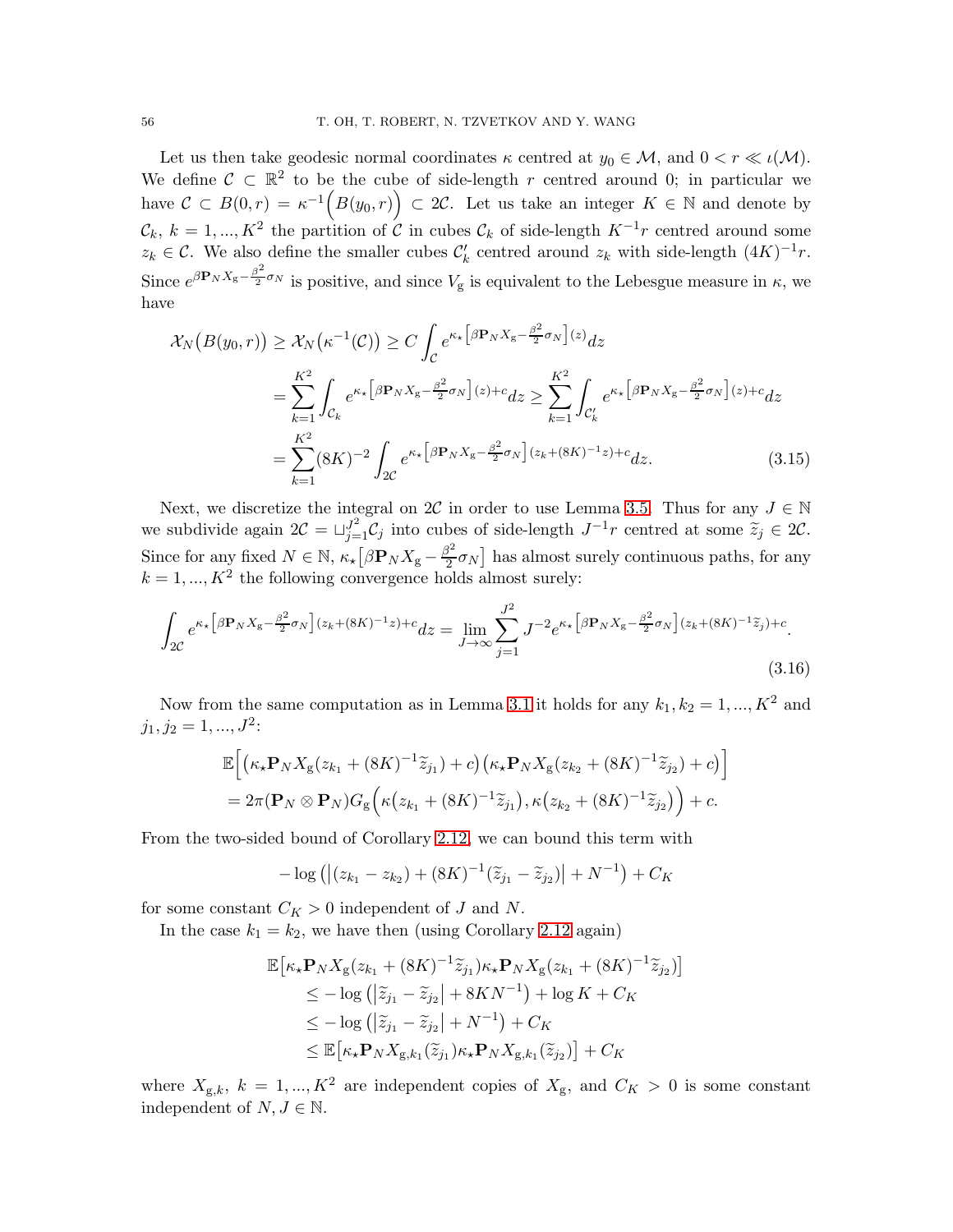On the other hand, in the case  $k_1 \neq k_2$ , we have by choice of  $z_k$  and  $\tilde{z}_j$  that  $|z_{k_1} - z_{k_2}| \ge$  $K^{-1}r$  and  $|\tilde{z}_{j_1} - \tilde{z}_{j_2}| \leq 2\sqrt{2}r$ , which in turn implies

<span id="page-56-0"></span>
$$
- \log (|(z_{k_1} - z_{k_2}) + (8K)^{-1}(\widetilde{z}_{j_1} - \widetilde{z}_{j_2})| + N^{-1})
$$
  
\n
$$
\leq - \log (||z_{k_1} - z_{k_2}| - (8K)^{-1}|\widetilde{z}_{j_1} - \widetilde{z}_{j_2}|| + N^{-1})
$$
  
\n
$$
\leq - \log (cK^{-1} + N^{-1}) \leq \log K + C.
$$

Hence we arrive at

$$
\mathbb{E}\Big[\big(\kappa_{\star}\mathbf{P}_{N}X_{\mathrm{g}}(z_{k_{1}}+(8K)^{-1}\widetilde{z}_{j_{1}})+c\big)\big(\kappa_{\star}\mathbf{P}_{N}X_{\mathrm{g}}(z_{k_{2}}+(8K)^{-1}\widetilde{z}_{j_{2}})+c\big)\Big] \leq \mathbb{E}\big[\kappa_{\star}\mathbf{P}_{N}X_{\mathrm{g},k_{1}}(\widetilde{z}_{j_{1}})\kappa_{\star}\mathbf{P}_{N}X_{\mathrm{g},k_{2}}(\widetilde{z}_{j_{2}})\big]+C_{K}
$$
\n(3.17)

for some constant  $C_K > 0$  independent of  $N, J \in \mathbb{N}$ . If we then take some independent  $h_k \sim \mathcal{N}(0, C_K)$  (and independent of  $X_g$  and  $(X_{g,k})_{k=1,\dots,K^2}$ ), we can then use [\(3.15\)](#page-55-0)-[\(3.16\)](#page-55-1)-[\(3.17\)](#page-56-0) with Kahane's inequality in Lemma [3.5](#page-53-1) to get for any decreasing and convex function  $F:\mathbb{R}_+\to\mathbb{R},$ 

$$
\mathbb{E}\Big[F\Big(\mathcal{X}_{N}\big(B(y_{0},r)\big)\Big)\Big] \leq \mathbb{E}\Big[F\Big(\sum_{k=1}^{K^{2}}(8K)^{-2}\int_{\mathcal{C}}e^{\kappa_{\star}\big[\beta\mathbf{P}_{N}X_{g}-\frac{\beta^{2}}{2}\sigma_{N}\big](z_{k}+(8K)^{-1}z)+c}dz\Big)\Big]
$$
\n
$$
= \lim_{J\to\infty}\mathbb{E}\Big[F\Big(\sum_{k=1}^{K^{2}}\sum_{j=1}^{J^{2}}(8KJ)^{-2}e^{\kappa_{\star}\big[\beta\mathbf{P}_{N}X_{g}-\frac{\beta^{2}}{2}\sigma_{N}\big](z_{k}+(8K)^{-1}\tilde{z}_{j})+c}\Big)\Big]
$$
\n
$$
\leq \lim_{J\to\infty}\mathbb{E}\Big[F\Big(\sum_{k=1}^{K^{2}}\sum_{j=1}^{J^{2}}(8KJ)^{-2}e^{\kappa_{\star}\big[\beta\mathbf{P}_{N}X_{g,k}-\frac{\beta^{2}}{2}\sigma_{N}\big](\tilde{z}_{j})+\beta h_{k}-\frac{\beta^{2}}{2}C_{K}}\Big)\Big]
$$
\n
$$
= \mathbb{E}\Big[F\Big(\sum_{k=1}^{K^{2}}(8K)^{-2}\int_{2\mathcal{C}}e^{\kappa_{\star}\big[\beta\mathbf{P}_{N}X_{g,k}-\frac{\beta^{2}}{2}\sigma_{N}\big] +\beta h_{k}-\frac{\beta^{2}}{2}C_{K}}dz\Big)\Big]
$$
\n
$$
\leq \mathbb{E}\Big[F\Big(c\sum_{k=1}^{K^{2}}(8K)^{-2}\int_{B(y_{0},r)}e^{\beta\mathbf{P}_{N}X_{g,k}-\frac{\beta^{2}}{2}\sigma_{N}+\beta h_{k}-\frac{\beta^{2}}{2}C_{K}}dV_{g}\Big)\Big].
$$
\n(3.18)

We can now prove the existence of negative moments for  $\mathcal{X}_N(B(y_0,r))$ , uniformly in  $N \in \mathbb{N}$ . First, we will prove that  $\mathbb{E}\Big[$  $\mathcal{X}_N(B(y_0,r))^{-\varepsilon}\Big] < \infty$  uniformly in  $N \in \mathbb{N}$  for some  $0 < \varepsilon \ll 1$ . To do so, let us introduce the moment-generating function

<span id="page-56-1"></span>
$$
\varphi(t) \stackrel{\text{def}}{=} \mathbb{E}\Big[e^{-t\mathcal{X}_N\big(B(y_0,r)\big)}\Big], \ t \ge 0.
$$

Note that by Fubini's theorem

$$
\int_0^\infty t^{\varepsilon-1}\varphi(t)dt = \Gamma(\varepsilon)\mathbb{E}\Big[\mathcal{X}_N\big(B(y_0,r)\big)^{-\varepsilon}\Big],
$$

where  $\Gamma$  is the Gamma function. Since  $\mathcal{X}_N(B(y_0,r))$  is almost surely positive, we always have  $\varphi(t) \leq 1$  and that  $\varphi$  is decreasing with  $\varphi(t) \to 0$  as  $t \to +\infty$ . Hence it is enough to prove that  $\varphi(t) \le ct^{-\varepsilon'}$  for some  $c > 0$ ,  $\varepsilon' > \varepsilon$  and  $t \ge t_0$  large enough.

From [\(3.18\)](#page-56-1) with the decreasing convex function  $x \mapsto e^{-tx}$  for any  $t > 0$  and the independence of  $h_k$  and  $X_k$  with Jensen's inequality, the inequality of arithmetic and geometric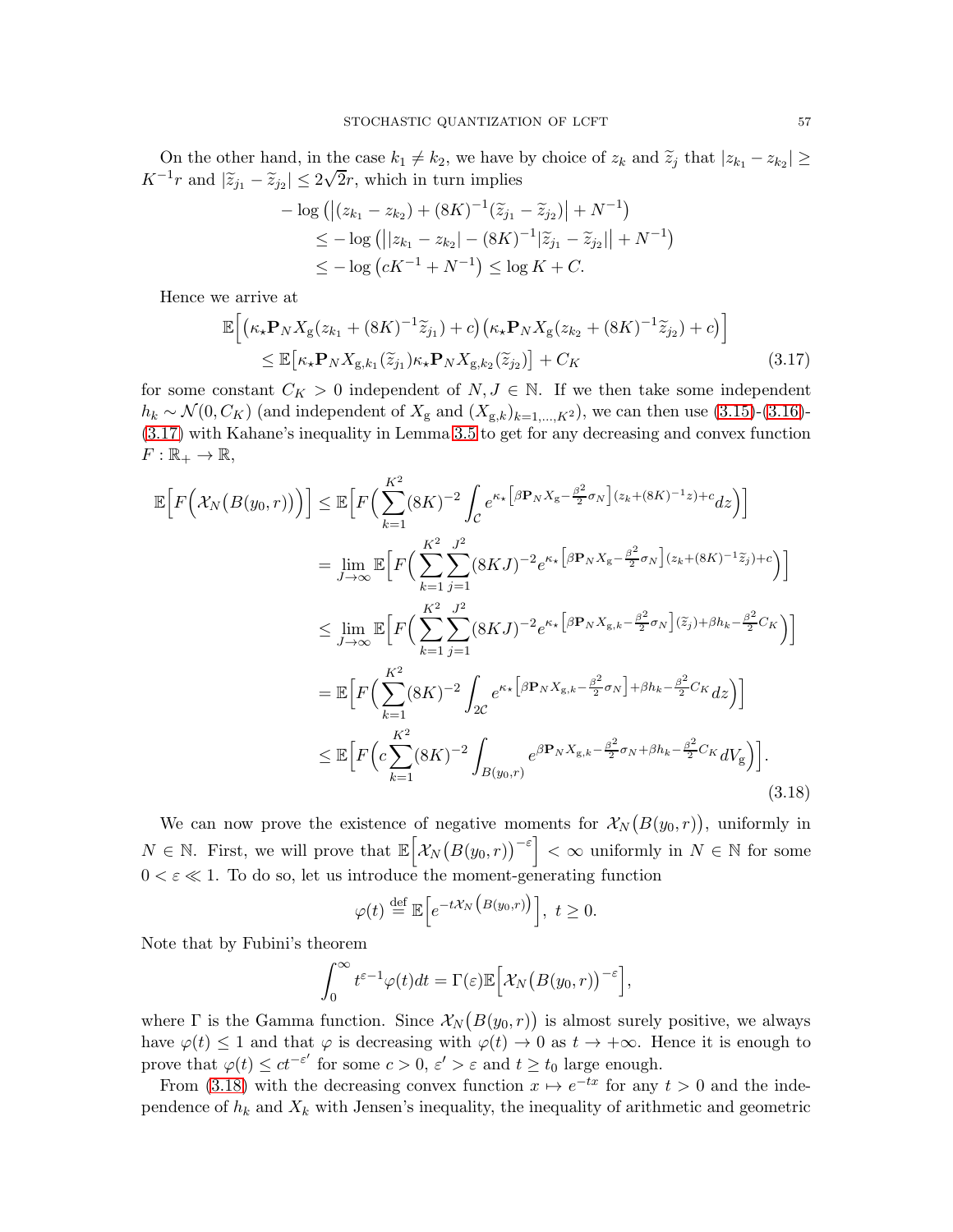means, and Jensen's inequality again, we then have

$$
\varphi(t) \leq \prod_{k=1}^{K^2} \mathbb{E} \Big[ \exp \Big( -ct(8K)^{-2} e^{\beta h_k - \frac{\beta^2}{2} C_K} \int_{B(y_0, r)} e^{\beta \mathbf{P}_N X_{\mathbf{g}, k} - \frac{\beta^2}{2} \sigma_N} dV_{\mathbf{g}} \Big) \Big]
$$
  

$$
\leq \sum_{k=1}^{K^2} K^{-2} \Big( \mathbb{E} \Big\{ \mathbb{E} \Big[ \exp \Big( -ct(8K)^{-2} e^{\beta h_k - \frac{\beta^2}{2} C_K} \int_{B(y_0, r)} e^{\beta \mathbf{P}_N X_{\mathbf{g}, k} - \frac{\beta^2}{2} \sigma_N} dV_{\mathbf{g}} \Big) \Big| h_k \Big] \Big\} \Bigg)^{K^2}
$$
  

$$
\leq \sum_{k=1}^{K^2} K^{-2} \mathbb{E} \Big[ \varphi(ct(8K)^{-2} e^{\beta h_k - \frac{\beta^2}{2} C_K} )^{K^2} \Big] = \mathbb{E} \Big[ \varphi(ct(8K)^{-2} e^{\beta h_1 - \frac{\beta^2}{2} C_K} )^{K^2} \Big]. \tag{3.19}
$$

In particular, using that  $\varphi(t) \leq 1$  for any  $t > 0$ , we deduce from [\(3.19\)](#page-57-0) that

$$
\varphi(t^2) \leq \mathbb{E}\Big[\mathbf{1}\big(\{ct(8K)^{-2}e^{\beta h_1 - \frac{\beta^2}{2}C_K} < 1\}\big)\varphi(ct^2(8K)^{-2}e^{\beta h_1 - \frac{\beta^2}{2}C_K} + \mathbb{E}\Big[\mathbf{1}(ct(8K)^{-2}e^{\beta h_1 - \frac{\beta^2}{2}C_K} \geq 1)\varphi(ct^2(8K)^{-2}e^{\beta h_1 - \frac{\beta^2}{2}C_K} + \mathbb{E}\Big[\mathbf{1}(ct(8K)^{-2}e^{\beta h_1 - \frac{\beta^2}{2}C_K} < \frac{(8K)^2}{ct}\Big) + \varphi(t)^{K^2}.
$$

Using then Chebychev's inequality, we can bound for any  $p \geq 1$ 

$$
\mathbb{P}\Big(e^{\beta h_1 - \frac{\beta^2}{2}C_K} < \frac{(8K)^2}{ct}\Big) \le \frac{(8K)^{4p}}{(ct)^{2p}} \mathbb{E}\big[e^{-2p(\beta h_1 - \frac{\beta^2}{2}C_K)}\big] = \frac{(8K)^{4p}}{(ct)^{2p}} e^{\frac{\beta^2}{2}C_K 2p(2p+1)} \le C(K, p)t^{-2p}.
$$

All in all, provided that  $K \geq 2$  we arrive at

<span id="page-57-0"></span>
$$
\varphi(t^2) < q(t) \big[t^{-p} + \varphi(t)^2\big]
$$

where  $q(t) = C(K, p)(t^{-p} + \varphi(t)^{K^2 - 2}) \to 0$  as  $t \to +\infty$ . This is precisely the estimate at the bottom of p. 687 in [\[42\]](#page-76-7), and from there the same computations apply and give

<span id="page-57-1"></span>
$$
\varphi(t) \le ct^{-\varepsilon'}
$$

for some  $0 < \varepsilon' \ll 1$  and all  $t \geq t_0$  large enough. This shows that

$$
\sup_{N \in \mathbb{N}} \mathbb{E}\left[\mathcal{X}_N(B(y_0, r))^{-\varepsilon}\right] < \infty \tag{3.20}
$$

for some  $0 < \varepsilon < \varepsilon' \ll 1$ . For some arbitrary  $a > 0$ , we then use [\(3.18\)](#page-56-1) again with the decreasing convex function  $x \mapsto x^{-a}$  and Young's inequality with the independence of  $h_k$ and  $X_{g,k}$  to get

$$
\mathbb{E}\left[\mathcal{X}_{N}(B(y_{0},r))^{-a}\right] \leq \mathbb{E}\Big[\Big(\sum_{k=1}^{K^{2}}(8K)^{-2}e^{\beta h_{k}-\frac{\beta^{2}}{2}C_{K}}\int_{B(y_{0},r)}e^{\beta \mathbf{P}_{N}X_{g,k}-\frac{\beta^{2}}{2}\sigma_{N}}dV_{g}\Big)^{-a}\Big]
$$
  

$$
\lesssim \prod_{k=1}^{K^{2}}\mathbb{E}\Big[\Big(e^{\beta h_{k}-\frac{\beta^{2}}{2}C_{K}}\Big)^{-aK^{-2}}\Big]\prod_{k=1}^{K^{2}}\mathbb{E}\Big[\Big(\int_{B(y_{0},r)}e^{\beta \mathbf{P}_{N}X_{g,k}-\frac{\beta^{2}}{2}\sigma_{N}}dV_{g}\Big)^{-aK^{-2}}\Big]
$$
  

$$
\lesssim \left(\mathbb{E}\Big[\mathcal{X}_{N}(B(y_{0},r))^{-aK^{-2}}\Big]\right)^{K^{2}}.
$$

We can then iterate the inequality above n times so that  $aK^{-2n} < \varepsilon$  and conclude from [\(3.20\)](#page-57-1). This shows that all the negative moments are bounded uniformly in  $N \in \mathbb{N}$ .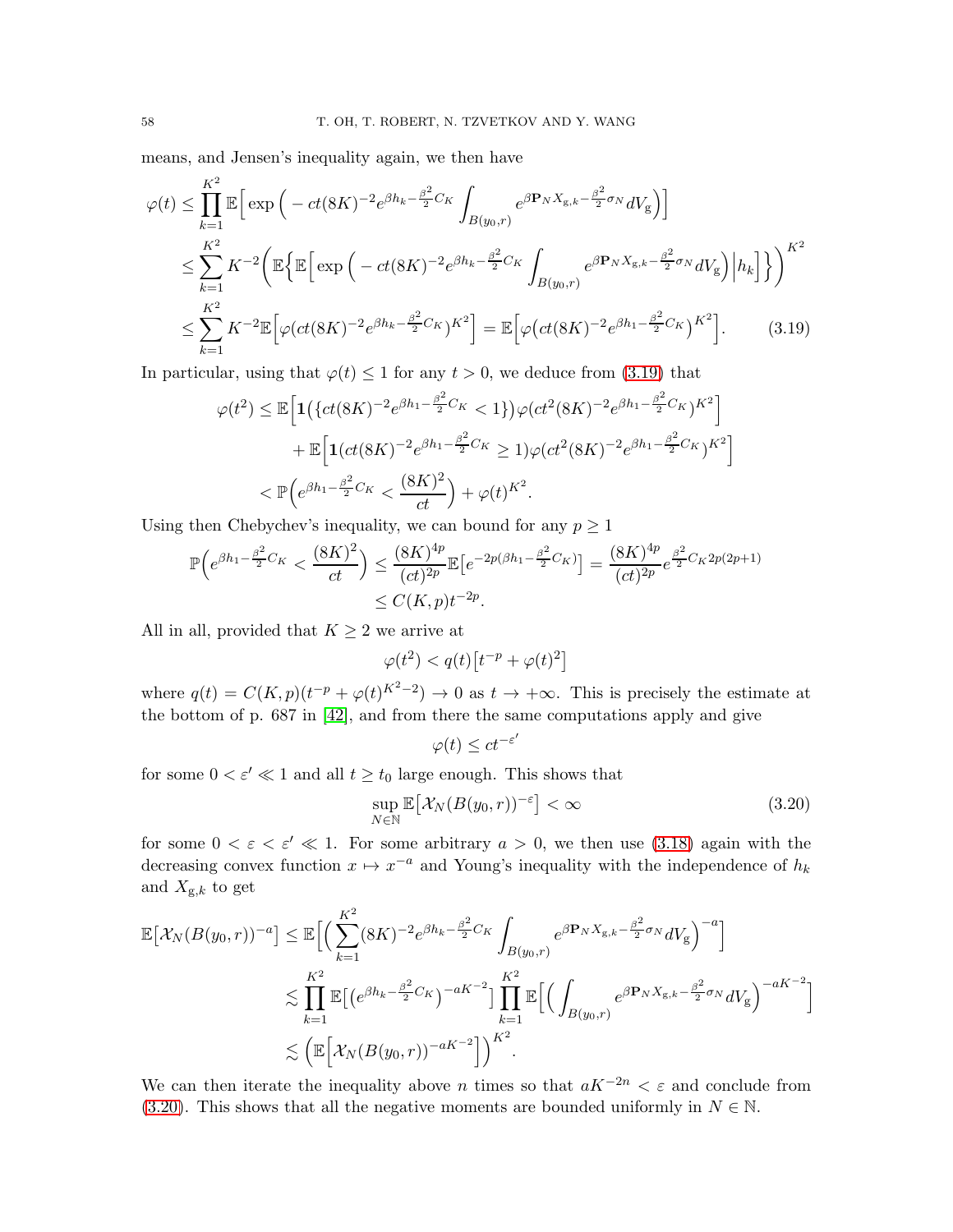The convergence of the negative moments then follows from their boundedness and the convergence of  $\mathcal{X}_N(B(y_0,r))$  in  $L^2(\mu_{\rm g})$ : indeed using the mean value theorem and Cauchy-Schwarz inequality, we have

$$
\begin{aligned}\n&\left|\mathbb{E}\left[\mathcal{X}_{N_{1}}(B(y_{0},r))^{-a}\right]-\mathbb{E}\left[\mathcal{X}_{N_{2}}(B(y_{0},r))^{-a}\right]\right| \\
&\lesssim \mathbb{E}\left[\left|\mathcal{X}_{N_{1}}(B(y_{0},r))-\mathcal{X}_{N_{2}}(B(y_{0},r))\right|\left(\mathcal{X}_{N_{1}}(B(y_{0},r))^{-a-1}+\mathcal{X}_{N_{2}}(B(y_{0},r))^{-a-1}\right]\right] \\
&\lesssim \mathbb{E}\left|\mathcal{X}_{N_{1}}(B(y_{0},r))-\mathcal{X}_{N_{2}}(B(y_{0},r))\right|^{2}\left(\mathbb{E}\left[\mathcal{X}_{N_{1}}(B(y_{0},r))^{-2a-2}\right]+\mathbb{E}\left[\mathcal{X}_{N_{2}}(B(y_{0},r))^{-2a-2}\right]\right) \\
&\lesssim \mathbb{E}\left|\mathcal{X}_{N_{1}}(B(y_{0},r))-\mathcal{X}_{N_{2}}(B(y_{0},r))\right|^{2}\longrightarrow 0\n\end{aligned}
$$

as  $N_1, N_2 \to \infty$ . This proves Lemma [3.6.](#page-54-0)

We also show the following estimates on the random variables  $\mathcal{Y}_N(B)$  defined in [\(3.12\)](#page-53-2) above.

<span id="page-58-0"></span>**Lemma 3.7.** Suppose that the assumption [\(1.14\)](#page-4-2) and [\(1.16\)](#page-4-4) hold. Then for any  $a > 0$  it *holds*

$$
\lim_{N \to \infty} \mathbb{E} \left[ \mathcal{Y}_N(\mathcal{M})^{-a} \right] = \mathbb{E} \left[ \mathcal{Y}(\mathcal{M})^{-a} \right] < \infty,
$$

*where*

$$
\mathcal{Y}(\mathcal{M}) \stackrel{\text{def}}{=} \int_{\mathcal{M}} \Theta(0, x) dV_{g}(x)
$$

*is independent of the choice of*  $\psi \in \mathcal{S}(\mathbb{R})$  *with*  $\psi(0) = 1$  *used to define*  $\mathbf{P}_N = \psi(-N^{-2}\Delta_g)$ *.* 

*Proof.* This is similar to [\[15,](#page-75-2) Lemma 3.3]. Indeed, since the density is almost surely positive, we have that for any subset  $B \subset M$ ,  $\mathcal{Y}_N(\mathcal{M})^{-a} \leq \mathcal{Y}_N(B)^{-a}$ . In particular if we take B to be any ball such that  $x_{\ell} \notin B$  for any  $\ell = 1, ..., L$ , we have that  $H_N$  in [\(3.13\)](#page-53-3) is bounded from below on  $B$  by some positive constant (depending on  $B$ ), so we can estimate

$$
\mathcal{Y}_N(B)^{-a} \lesssim_B \mathcal{X}_N(B)^{-a}.
$$

The finiteness of the negative moments of the Gaussian multiplicative chaos given by Lemma [3.6](#page-54-0) then ensures that  $\mathbb{E}\left[\mathcal{Y}_N(B)^{-a}\right]$  is uniformly bounded.

Finally, the convergence of  $\mathbb{E} \left[ \mathcal{Y}_N(\mathcal{M})^{-a} \right]$  follows from the previous step along with the mean value theorem, Cauchy-Schwarz inequality, and the convergence in  $L^2(\Omega)$  of  $\mathcal{Y}_N(\mathcal{M})$ as in the proof of Lemma [3.6.](#page-54-0) The independence on the choice of multiplier follows similarly. This proves Lemma [3.7.](#page-58-0)

With Lemma [3.7](#page-58-0) at hand, we can finally give the proof of our first main result.

*Proof of Theorem [1.1.](#page-4-5)* The proof of Theorem [1.1](#page-4-5) is a straightforward adaptation of the proofs of [\[17,](#page-75-3) Theorem 4.3] and [\[15,](#page-75-2) Theorem 3.2]. In order to compare with our approach in Proposition [1.8,](#page-11-1) we detail the argument nonetheless.

**Case 1: if**  $g = g_0$ . We begin by treating the case where the metric has constant curvature. Recall from [\(1.11\)](#page-4-1) that  $d\rho_{N,g_0}(X_0, X) = R_N(X_0 + X)d\mu_0(X_0)dX$  where, as in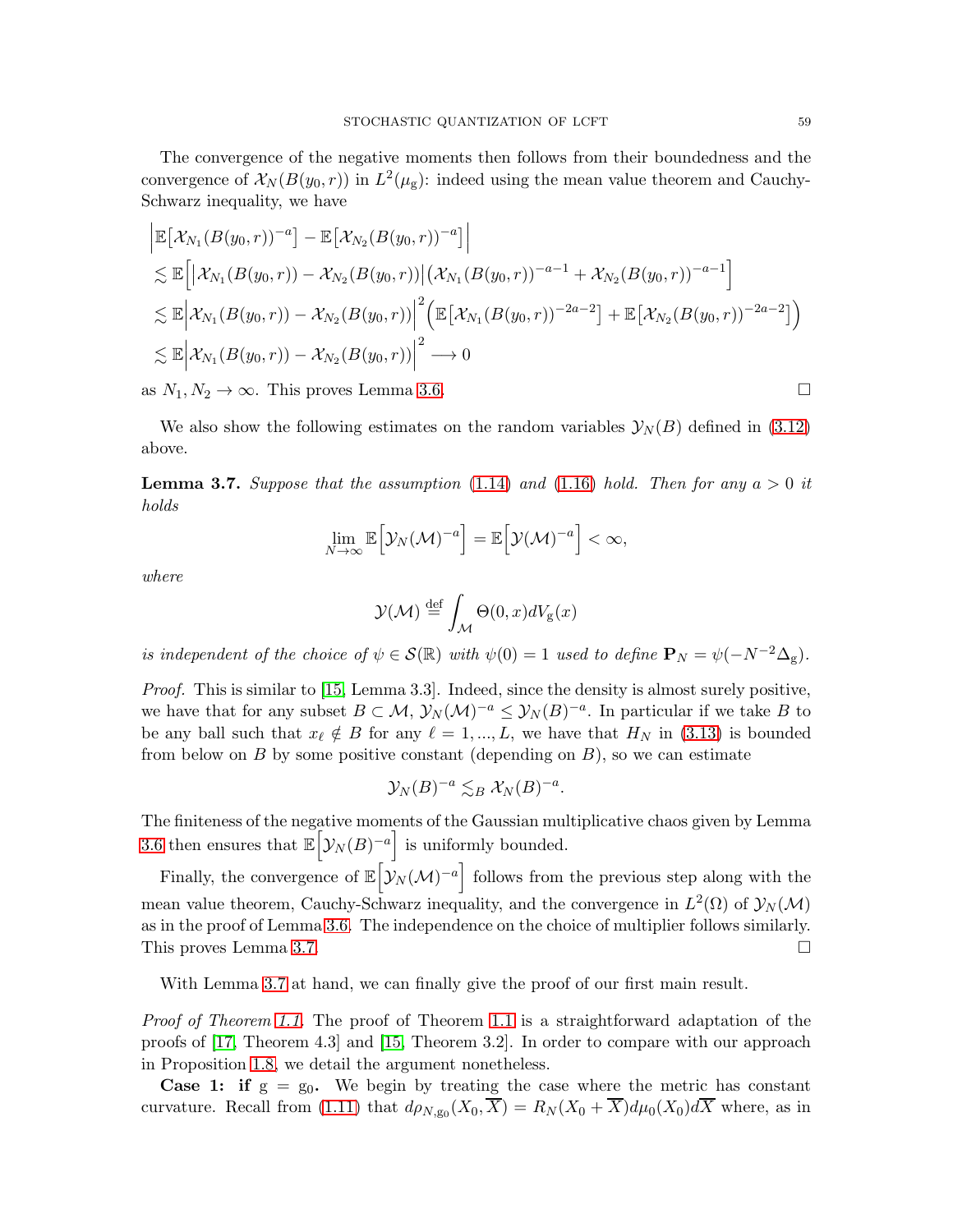$(1.12)$ , the density  $R_N$  is given by

$$
R_N(X_0 + \overline{X})
$$
  
=  $\Xi \exp \left\{ \sum_{\ell=1}^L \left( a_\ell \mathbf{P}_N(X_0 + \overline{X})(x_\ell) - \frac{a_\ell^2}{2} (\log N + 2\pi C_{\mathbf{P}}) \right) - \frac{Q}{4\pi} \int_M \mathcal{R}_0(X_0 + \overline{X}) dV_0 - \nu \int_M e^{-\pi \beta^2 C_{\mathbf{P}}} N^{-\frac{\beta^2}{2}} e^{\beta \mathbf{P}_N(X_0 + \overline{X})} dV_0 \right\}$   
=  $\Xi \exp \left\{ \sum_{\ell=1}^L \left( a_\ell \mathbf{P}_N X_0(x_\ell) + a_\ell \overline{X} - \frac{a_\ell^2}{2} (\sigma_N(x_\ell) - 2\pi \widetilde{G}_0(x_\ell, x_\ell) + o(1)) \right) - \chi(\mathcal{M}) Q \overline{X} - \nu \int_M e^{-\pi \beta^2 C_{\mathbf{P}}} N^{-\frac{\beta^2}{2}} e^{\beta \mathbf{P}_N(X_0 + \overline{X})} dV_0 \right\}.$ 

with  $\sigma_N$  as in [\(1.26\)](#page-8-1) and where  $o(1)$  is deterministic and uniform on M. This follows by using Lemma [2.10](#page-26-0) as well as Gauss-Bonnet theorem [\(2.23\)](#page-33-0) with the fact that  $X_0$  has mean zero.

We first show the convergence of the partition function  $\mathcal{Z}_N(\mathfrak{g}_0)$  in [\(1.11\)](#page-4-1). Let us define

$$
\mathcal{G}_{N,0} \stackrel{\text{def}}{=} \int_{H_0^s(\mathcal{M},g_0)} \bigg( \prod_{\ell=1}^L e^{a_\ell \mathbf{P}_N X_0(x_\ell) - \frac{a_\ell^2}{2} \left( \sigma_N(x_\ell) - 2\pi \tilde{G}_0(x_\ell,x_\ell) + o(1) \right)} \bigg) d\mu_0(X_0)
$$
  
= 
$$
\Big( \prod_{\ell=1}^L e^{2\pi \frac{a_\ell^2}{2} \tilde{G}_0(x_\ell,x_\ell) + o(1)} \Big) e^{2\pi \sum_{\ell < k} a_\ell a_k G_0(x_\ell,x_k) + o(1)} > 0.
$$

Note that for any  $N \in \mathbb{N}$ , the shift  $2\pi \sum_{\ell=1}^{L} a_{\ell}(\mathbf{P}_N \otimes \mathrm{Id}) G_0(x_{\ell}, x)$  is smooth and with mean zero, and so in particular it belongs to the Cameron-Martin space  $H_0^1(\mathcal{M}, g_0)$  of  $\mu_0$ . Thus by using Cameron-Martin theorem (see e.g. [\[14,](#page-75-5) Proposition 2.26]), the Gaussian process

$$
\widetilde{X}_0 = X_0 - 2\pi \sum_{\ell=1}^L a_\ell (\mathbf{P}_N \otimes \mathrm{Id}) G_0(x_\ell, x) \tag{3.21}
$$

has the same law as  $X_0$  under the new probability measure

$$
e^{-2\pi \sum_{\ell < k} a_{\ell} a_k (\mathbf{P}_N \otimes \mathbf{P}_N) G_0(x_{\ell}, x_k)} \exp\Big(\sum_{\ell=1}^L a_{\ell} \mathbf{P}_N X_0(x_{\ell}) - \frac{a_{\ell}^2}{2} \sigma_N(x_{\ell})\Big) d\mu_0.
$$

Indeed, in view of  $(1.8)$ , we can compute<sup>[11](#page-59-0)</sup>

$$
\left\langle X_0, 2\pi \sum_{\ell=1}^L a_\ell (\mathbf{P}_N \otimes \mathrm{Id}) G_0(x_\ell, x) \right\rangle_{H_0^1} - \frac{1}{2} \| 2\pi \sum_{\ell=1}^L a_\ell (\mathbf{P}_N \otimes \mathrm{Id}) G_0(x_\ell, x) \|_{H_0^1}^2
$$
  
= 
$$
2\pi \sum_{\ell=1}^L a_\ell \sum_{n \ge 1} \frac{\lambda_n^2}{2\pi} \frac{\sqrt{\lambda_n} h_n(\omega)}{\lambda_n} e^{-N^{-2} \lambda_n^2} \frac{\varphi_n(x_\ell)}{\lambda_n^2}
$$

<span id="page-59-0"></span><sup>&</sup>lt;sup>11</sup>Note that, in view of the white noise expansion [\(1.8\)](#page-3-0) of the GFF, we indeed use  $\{\frac{\varphi_n}{\sqrt{2\pi}\lambda_n}\}$  $n \geq 1$  as an orthonormal basis of the Cameron-Martin space. This explains the coefficient  $\frac{1}{2\pi}$  in the  $H_0^1(\mathcal{M}, g_0)$  inner product.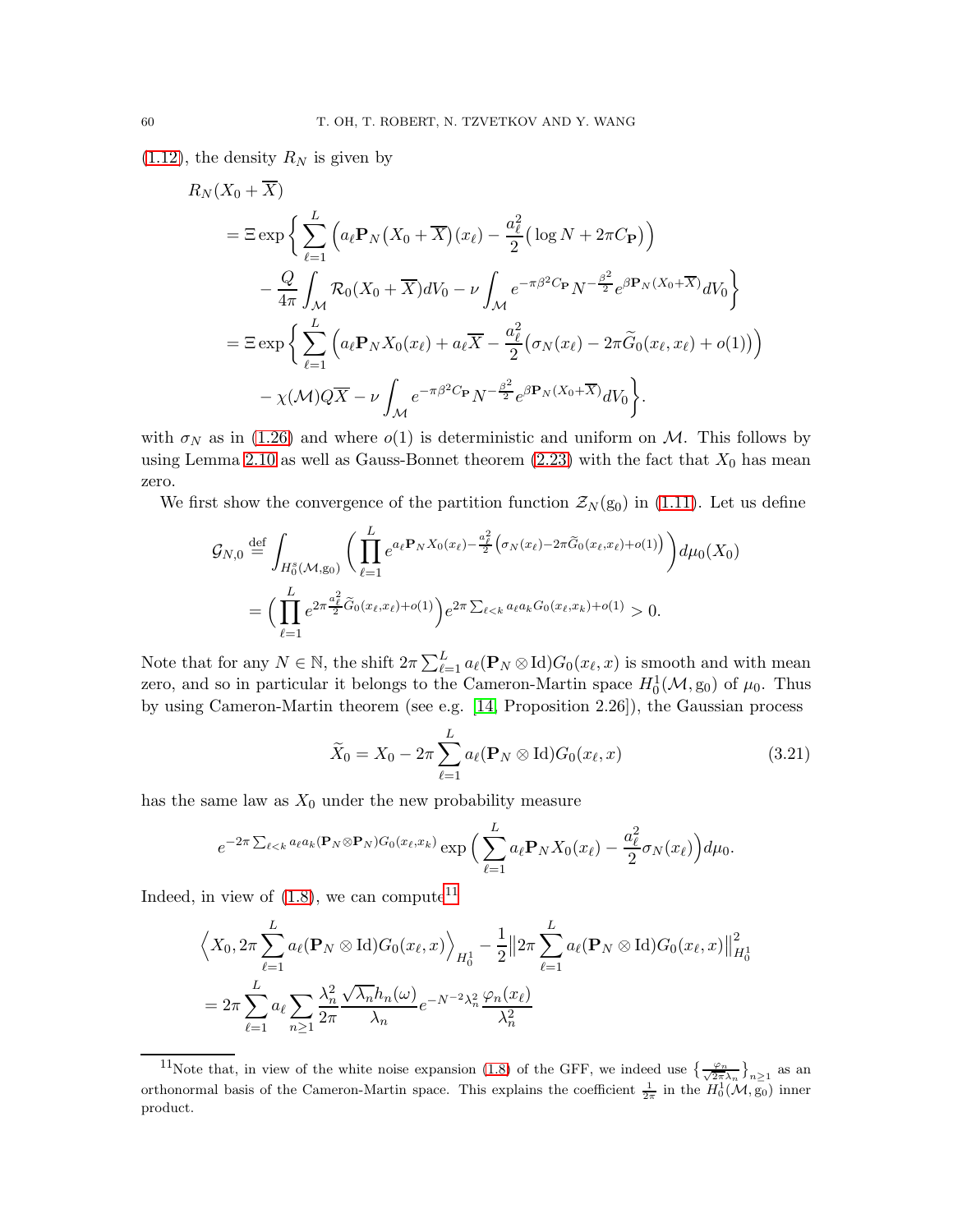$$
-\frac{(2\pi)^2}{2}\sum_{\ell,k=1}^L a_{\ell}a_k \sum_{n\geq 1} \frac{\lambda_n^2}{2\pi} e^{-2N^{-2}\lambda_n^2} \frac{\varphi_n(x_{\ell})}{\lambda_n^2} \frac{\varphi_n(x_k)}{\lambda_n^2}
$$

$$
=\sum_{\ell=1}^L a_{\ell} \mathbf{P}_N X_0(x_{\ell}) - 2\pi \sum_{\ell,k=1}^L \frac{a_{\ell}a_k}{2} (\mathbf{P}_N \otimes \mathbf{P}_N) G_0(x_{\ell}, x_k).
$$

In particular for any continuous and bounded  $F: \mathcal{H}_0^s \to \mathbb{R}$  the Cameron-Martin theorem  $implies$ <sup>[12](#page-60-0)</sup>

$$
\int_{H_0^s(\mathcal{M}, g_0)} F(X_0) e^{\sum_{\ell=1}^L a_\ell \mathbf{P}_N X_0(x_\ell) - 2\pi \sum_{\ell,k=1}^L \frac{a_\ell a_k}{2} (\mathbf{P}_N \otimes \mathbf{P}_N) G_0(x_\ell, x_k)} d\mu_0(X_0)
$$
\n
$$
= \int_{H_0^s(\mathcal{M}, g_0)} F(X_0 + 2\pi \sum_{\ell=1}^L a_\ell (\mathbf{P}_N \otimes \mathrm{Id}) G_0(x_\ell, x)) d\mu_0(X_0).
$$

Therefore the partition function of  $\rho_{N,g_0}$  can be expressed as

$$
\mathcal{Z}_N(g_0) = \int_{H_0^s(\mathcal{M}, g_0)} \int_{\mathbb{R}} R_N(X_0 + \overline{X}) d\mu_0(X_0) d\overline{X}
$$
  
=  $\mathcal{G}_{N,0} \Xi \int_{H_0^s(\mathcal{M}, g_0)} \int_{\mathbb{R}} \exp \left\{ \left[ \sum_{\ell=1}^L a_\ell - \chi(\mathcal{M}) Q \right] \overline{X} - \nu e^{\beta \overline{X}} \mathcal{Y}_N(\mathcal{M}) \right\} d\mu_0(X_0) d\overline{X}$ 

with  $\mathcal{Y}_N(\mathcal{M})$  as in [\(3.12\)](#page-53-2). With the change of variable

<span id="page-60-1"></span>
$$
\overline{X} \mapsto \tau \stackrel{\text{def}}{=} \nu e^{\beta \overline{X}} \mathcal{Y}_N(\mathcal{M}),
$$

we continue with

$$
\mathcal{Z}_N(\mathbf{g}_0) = \mathcal{G}_{N,0} \Xi \beta^{-1} \nu^{\beta^{-1} \left[ \chi(\mathcal{M}) Q \right] - \overline{a} \right]} \left[ \int_0^{+\infty} \tau^{\beta^{-1} \left[ \overline{a} - \chi(\mathcal{M}) Q \right] - 1} e^{-\tau} d\tau \right]
$$

$$
\times \left[ \int_{H_0^s(\mathcal{M}, \mathbf{g}_0)} \mathcal{Y}_N(\mathcal{M})^{\beta^{-1} \left[ \chi(\mathcal{M}) Q - \overline{a} \right]} d\mu_0 \right], \tag{3.22}
$$

where we set  $\overline{a} = \sum_{\ell=1}^{L} a_{\ell}$ .

The integral in  $\tau$  in [\(3.22\)](#page-60-1) is  $\Gamma(\beta^{-1}[\overline{a} - \chi(\mathcal{M})Q])$  which is finite under the assumption that the first Seiberg bound [\(1.15\)](#page-4-3) holds, and the integral with respect to  $\mu_0$  converges by Lemma [3.7.](#page-58-0) Since the  $x_{\ell}$ 's are all different, the constant  $\mathcal{G}_{N,0}$  also converges to the constant

$$
\mathcal{G}_0 \stackrel{\text{def}}{=} \Big( \prod_{\ell=1}^L e^{2\pi \frac{a_\ell^2}{2} \widetilde{G}_0(x_\ell, x_\ell)} \Big) e^{2\pi \sum_{\ell < k} a_\ell a_k G_0(x_\ell, x_k)} < \infty,
$$

which shows that the whole partition function  $\mathcal{Z}_N(g_0)$  converges to a non trivial real number.

<span id="page-60-0"></span> $12$ <sub>see</sub> also  $(A.2)$  below.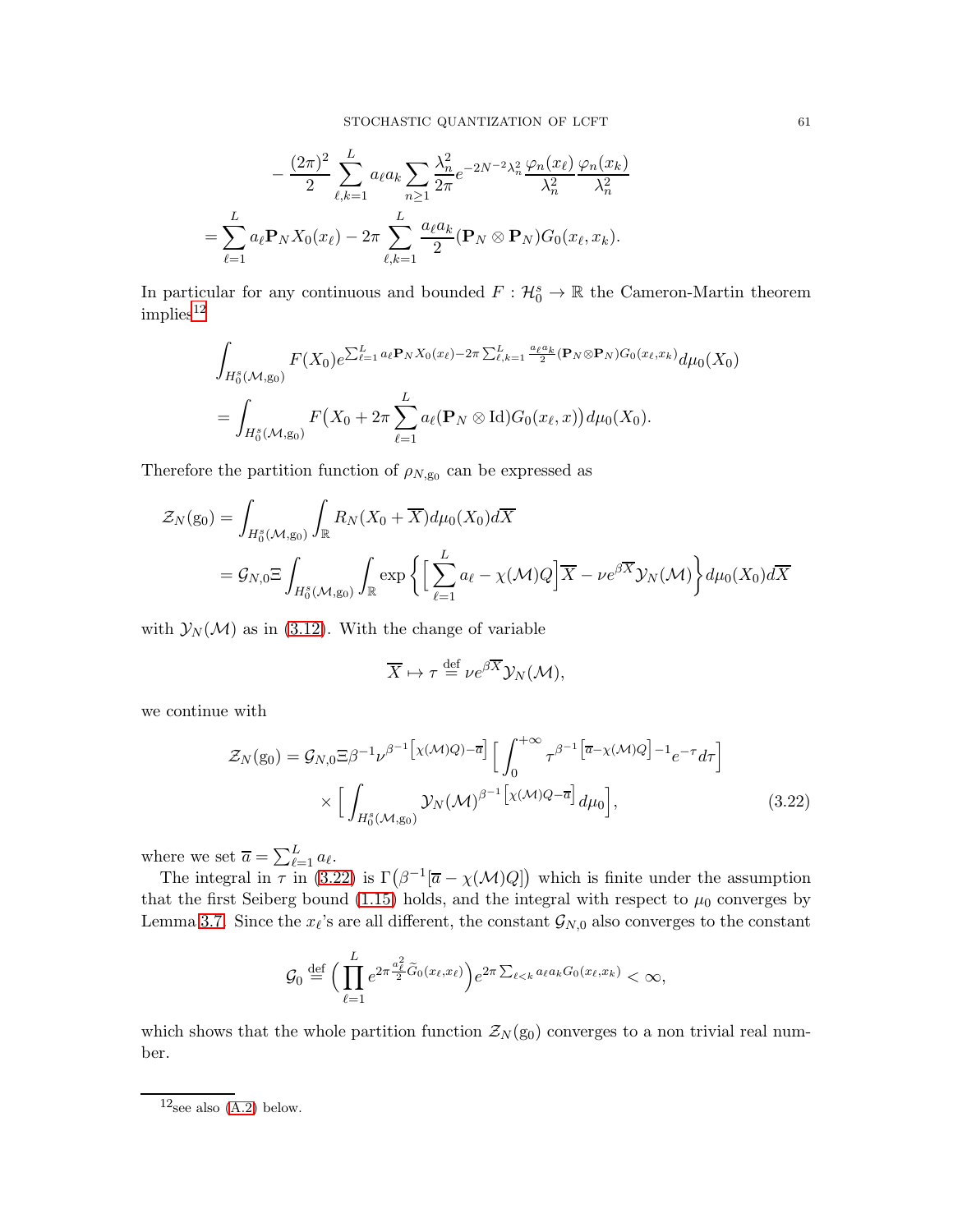Moreover, for any  $F \in C_b(H_0^s(\mathcal{M}) \oplus \mathbb{R})$ , we can use the same argument as in the proof of [\[15,](#page-75-2) Theorem 3.2]: we have

$$
\int_{H_0^s(\mathcal{M}, g_0)} \int_{\mathbb{R}} F(X_0 + \overline{X}) R_N(X_0, \overline{X}) d\mu_0(X_0) d\overline{X}
$$
\n
$$
= \mathcal{G}_{N,0} \Xi \beta^{-1} \nu^{\beta^{-1}} \Big[ \chi(\mathcal{M}) Q - \overline{a} \Big] \int_0^{+\infty} \tau^{\beta^{-1}} \Big[ \overline{a} - \chi(\mathcal{M}) Q \Big] - 1 e^{-\tau}
$$
\n
$$
\times \int_{H_0^s(\mathcal{M}, g_0)} F\Big(X_0 + \beta^{-1} \ln \frac{\tau}{\mathcal{Y}_N(\mathcal{M})} + 2\pi \sum_{\ell=1}^L a_\ell (\mathbf{P}_N \otimes \mathbf{P}_N) G_0(x_\ell, x) \Big)
$$
\n
$$
\times \mathcal{Y}_N(\mathcal{M})^{\beta^{-1}} \Big[ \chi(\mathcal{M}) Q - \overline{a} \Big] d\mu_0(X_0) d\tau.
$$

Then we note that  $(\mathbf{P}_N \otimes \mathbf{P}_N)G_0(x_\ell, \cdot)$  converges to  $G_0(x_\ell, \cdot)$  in  $H_0^s(\mathcal{M})$  and that  $0 <$  $\mathcal{Y}_N(\mathcal{M}) < \infty$  almost surely and  $\mathcal{Y}_N(\mathcal{M}) \to \mathcal{Y}(\mathcal{M})$  in probability from the proof of Lemma [3.7.](#page-58-0) Since the term with  $F$  is then almost surely uniformly bounded and the integral too in view of the previous step, we can use dominated convergence to conclude that the last term above converges.

**Case 2: general metric.** In the case of a general metric  $g = e^{f_0}g_0$  as in [\(2.22\)](#page-33-1), we proceed as in [\[15,](#page-75-2) Subsection 3.5]: we first make the change of variable  $\overline{X}' = \overline{X} + \langle X_{g} \rangle_{0}$ and then use Lemma [2.14](#page-33-2) to get

$$
\int_{H_0^s(\mathcal{M},g)} \int_{\mathbb{R}} F(X_g + \overline{X}) R_N(X_g, \overline{X}) d\mu_g(X_g) d\overline{X}
$$
\n
$$
= \Xi(g) \int_{H_0^s(\mathcal{M},g)} \int_{\mathbb{R}} F(X_g - \langle X_g \rangle_0 + \overline{X}) \exp \left\{ -\frac{Q}{4\pi} \int_{\mathcal{M}} \mathcal{R}_g(X_g - \langle X_g \rangle_0 + \overline{X}) dV_g \right\}
$$
\n
$$
+ \sum_{\ell=1}^L \left( a_\ell \mathbf{P}_{N,g}(X_g - \langle X_g \rangle_0 + \overline{X}) (x_\ell) - \frac{a_\ell^2}{2} (\log N + 2\pi C_\mathbf{P}) \right)
$$
\n
$$
- \nu \int_{\mathcal{M}} e^{-\pi \beta^2 C_\mathbf{P}} N^{-\frac{\beta^2}{2}} e^{\beta \mathbf{P}_{N,g}(X_g - \langle X_g \rangle_0 + \overline{X})} dV_g \right\} d\mu_g(X_g) d\overline{X}
$$
\n
$$
= \Xi(g) \int_{H_0^s(\mathcal{M},g)} \int_{\mathbb{R}} F(X_0 + \overline{X}) \exp \left\{ -\frac{Q}{4\pi} \int_{\mathcal{M}} \mathcal{R}_g(X_0 + \overline{X}) dV_g \right\}
$$
\n
$$
\times + \sum_{\ell=1}^L \left( a_\ell \mathbf{P}_{N,g}(X_0 + \overline{X}) (x_\ell) - \frac{a_\ell^2}{2} (\log N + 2\pi C_\mathbf{P}) \right)
$$
\n
$$
- \nu \int_{\mathcal{M}} e^{-\pi \beta^2 C_\mathbf{P}} N^{-\frac{\beta^2}{2}} e^{\beta \mathbf{P}_{N,g}(X_0 + \overline{X})} dV_g \right\} d\mu_0(X_0) d\overline{X}
$$

where we write  $\mathbf{P}_{N,g} = e^{N^{-2}\Delta_g}$  to emphasize the dependence in the metric. Then by Lemmas [2.10](#page-26-0) and [2.15](#page-34-0) we have

$$
\int_{H_0^s(\mathcal{M},g)} \int_{\mathbb{R}} F(X_g + \overline{X}) R_N(X_g, \overline{X}) d\mu_g(X_g) d\overline{X}
$$
  
=  $\Xi(g) \int_{H_0^s(\mathcal{M},g)} \int_{\mathbb{R}} F(X_0 + \overline{X}) \exp \left\{-\frac{Q}{4\pi} \int_{\mathcal{M}} \mathcal{R}_g X_0 dV_g\right\}$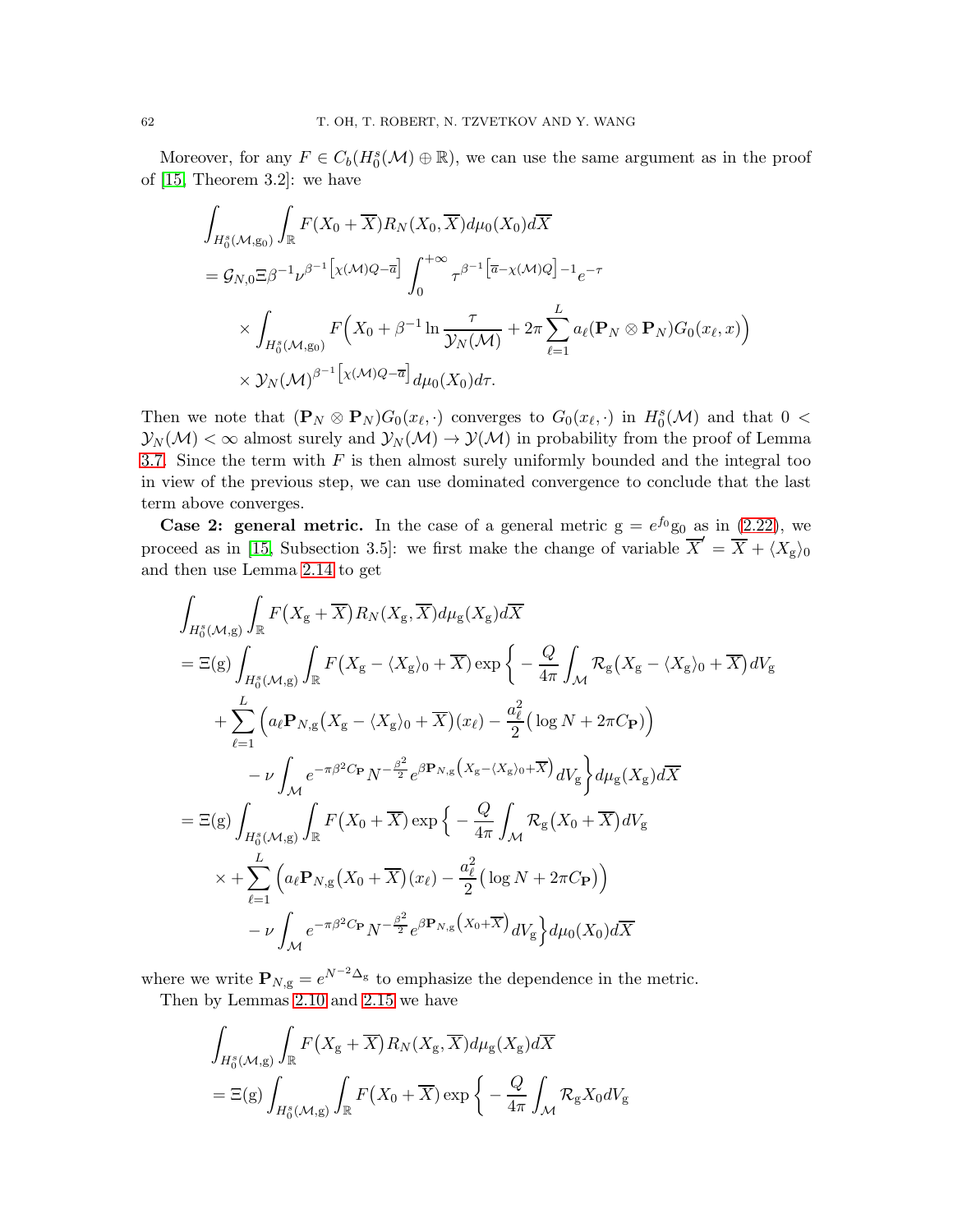+ 
$$
\left[\overline{a} - \chi(\mathcal{M})Q\right]\overline{X} + \sum_{\ell=1}^{L} \left[a_{\ell} \mathbf{P}_{N,g} X_{0}(x_{\ell})\right]
$$

$$
-\frac{a_{\ell}^{2}}{2} \left(2\pi (\mathbf{P}_{N,g} \otimes \mathbf{P}_{N,g})G_{0}(x_{\ell}, x_{\ell}) - \frac{1}{2}f_{0}(x_{\ell}) - 2\pi \widetilde{G}_{0}(x_{\ell}, x_{\ell}) + o(1)\right)\right]
$$

$$
-\nu e^{\beta \overline{X}} \int_{\mathcal{M}} e^{-\pi \beta^{2} C_{\mathbf{P}}} N^{-\frac{\beta^{2}}{2}} e^{\beta \mathbf{P}_{N,g} X_{0} + f_{0}} dV_{0} \bigg\} d\mu_{0}(X_{0}) d\overline{X}
$$

where we used again that  $\overline{X}$  is constant and Gauss-Bonnet's formula [\(2.23\)](#page-33-0).

To deal with the curvature term  $\int \mathcal{R}_{g} X_0 dV_g$ , we apply again Cameron-Martin's theorem so that

$$
X_0(x) + \frac{Q}{2} \int_{\mathcal{M}} \mathcal{R}_{\mathrm{g}}(y) G_0(x, y) dV_{\mathrm{g}}(y)
$$

is still a mass-less GFF under

$$
\exp\Big\{-\frac{Q}{4\pi}\int_{\mathcal{M}}\mathcal{R}_{g}X_{0}dV_{g}-\frac{1}{2}\int\Big|-\frac{Q}{4\pi}\int_{\mathcal{M}}\mathcal{R}_{g}X_{0}dV_{g}\Big|^{2}d\mu_{0}(X_{0})\Big\}d\mu_{0}.
$$

In view of  $(2.22)$ , the shift in  $X_0$  can be computed as

$$
\frac{Q}{2} \int_{\mathcal{M}} \mathcal{R}_{g}(y) G_{0}(x, y) dV_{g}(y) = \frac{Q}{2} \int_{\mathcal{M}} G_{0}(x, y) (\mathcal{R}_{0} - \Delta_{0} f_{0}(y)) dV_{0}(y)
$$

$$
= \frac{Q}{2} (f_{0}(x) - \langle f_{0} \rangle_{0})
$$

by using that  $\mathcal{R}_0$  is constant, that  $G_0(x, \cdot)$  has mean zero, and [\(2.16\)](#page-21-2). Similarly, we also have

$$
\int_{H_0^s(\mathcal{M},g)} \Big| \int_{\mathcal{M}} \mathcal{R}_g X_0 dV_g \Big|^2 d\mu_0(X_0) = 2\pi \int_{\mathcal{M}} \int_{\mathcal{M}} \mathcal{R}_g(x) \mathcal{R}_g(y) G_0(x,y) dV_g(x) dV_g(y)
$$
  

$$
= 2\pi \int_{\mathcal{M}} (\mathcal{R}_0 - \Delta_0 f_0(x)) (f_0(x) - \langle f_0 \rangle_0) dV_0(x)
$$
  

$$
= 2\pi \int_{\mathcal{M}} |\nabla_0 f_0|^2 dV_0.
$$

With the change of variable  $\overline{X} \mapsto \overline{X} + \frac{Q}{2}$  $\frac{Q}{2}\langle f_0 \rangle_0$ , this yields

$$
\int_{H_0^s(\mathcal{M},g)} \int_{\mathbb{R}} F(X_g + \overline{X}) R_N(X_g, \overline{X}) d\mu_g(X_g) d\overline{X}
$$
\n
$$
= \Xi(g) \int_{H_0^s(\mathcal{M},g)} \int_{\mathbb{R}} F\left(X_0 - \frac{Q}{2} f_0 + \overline{X}\right) e^{\frac{Q^2}{16\pi} \int_{\mathcal{M}} |\nabla_0 f_0|^2 dV_0 + \frac{Q^2}{2} \chi(\mathcal{M}) \langle f_0 \rangle_0 - \sum_{\ell=0}^L \left(\frac{Q a_{\ell}}{2} - \frac{a_{\ell}^2}{4}\right) f_0(x_{\ell}) + o(1)
$$
\n
$$
\times \exp \left\{ \sum_{\ell=1}^L \left[ a_{\ell} \mathbf{P}_{N,0} X_0(x_{\ell}) - \frac{a_{\ell}^2}{2} \left(2\pi (\mathbf{P}_{N,g} \otimes \mathbf{P}_{N,g}) G_0(x_{\ell}, x_{\ell}) - 2\pi \widetilde{G}_0(x_{\ell}, x_{\ell}) + o(1) \right) \right] + \left[ \overline{a} - \chi(\mathcal{M}) Q \right] \overline{X} - \nu e^{\beta \overline{X}} \int_{\mathcal{M}} e^{-\pi \beta^2 C_{\mathbf{P}} N} - \frac{\beta^2}{2} e^{\beta \mathbf{P}_{N,g} X_0 + (1 - \beta \frac{Q}{2}) f_0 + o(1)} dV_0 \right\} d\mu_0(X_0) d\overline{X}.
$$

Proceeding then as in the previous case and replacing  $X_0$  by the shifted field

$$
\widetilde{X}_0 = X_0 - 2\pi \sum_{\ell=1}^L a_\ell (\mathbf{P}_{N, \mathbf{g}} \otimes \mathrm{Id}) G_0(x_\ell, x)
$$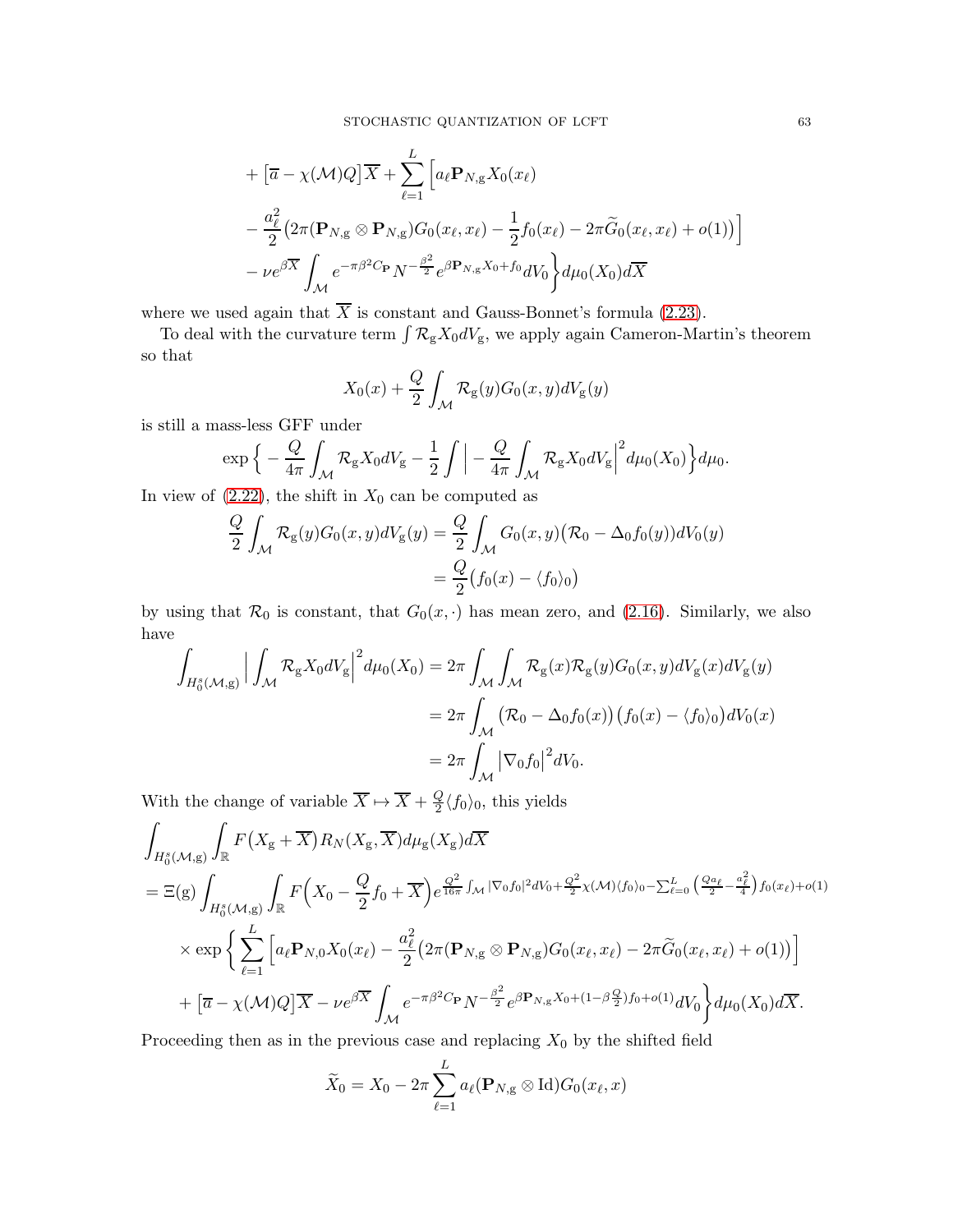which, by virtue of the Cameron-Martin theorem, has the same law as  $X_0$  under the new measure

$$
e^{-2\pi \sum_{\ell < k} a_{\ell} a_k (\mathbf{P}_{N_g} \otimes \mathbf{P}_{N,g}) G_0(x_{\ell},x_k)} \exp\Big(\sum_{\ell=1}^L a_{\ell} \mathbf{P}_{N,g} X_0(x_{\ell}) - \frac{a_{\ell}^2}{2} 2\pi (\mathbf{P}_{N,g} \otimes \mathbf{P}_{N,g}) G_0(x_{\ell},x_{\ell})\Big) d\mu_0,
$$

we get

$$
\int_{H_0^s(\mathcal{M},g)} \int_{\mathbb{R}} F(X_g + \overline{X}) R_N(X_g, \overline{X}) d\mu_g(X_g) d\overline{X}
$$
\n
$$
= \Xi(g) \mathcal{G}_{N,0}(1+o(1)) \int_{H_0^s(\mathcal{M},g)} \int_{\mathbb{R}} F\left(X_0 - \frac{Q}{2} f_0 + \overline{X} + 2\pi \sum_{\ell=1}^L a_\ell (\mathbf{P}_{N,g} \otimes \mathbf{P}_{N,g}) G_0(x_\ell, x) \right)
$$
\n
$$
\times e^{\frac{Q^2}{16\pi} \int_{\mathcal{M}} |\nabla_0 f_0|^2 dV_0 + \frac{Q^2}{2} \chi(\mathcal{M}) \langle f_0 \rangle_0 - \sum_{\ell=0}^L \left(\frac{Q a_\ell}{2} - \frac{a_\ell^2}{4}\right) f_0(x_\ell) + o(1) \exp \left\{ \left[ \overline{a} - \chi(\mathcal{M}) Q \right] \overline{X} - \nu e^{\beta \overline{X}} \int_{\mathcal{M}} e^{-\pi \beta^2 C_{\mathbf{P}}} N^{-\frac{\beta^2}{2}} e^{\beta \mathbf{P}_{N,g} X_0 + 2\pi \sum_{\ell=1}^L a_\ell (\mathbf{P}_{N,g} \otimes \mathbf{P}_{N,g}) G_0(x_\ell, x)} \times e^{(1-\beta \frac{Q}{2}) f_0 + o(1)} dV_0 \right\} d\mu_0(X_0) d\overline{X},
$$

with again  $o(1)$  being deterministic.

Using the fact that the estimate of Lemma [3.3](#page-44-0) (iii) also holds for

$$
\Theta_{N,\mathrm{g},0} \stackrel{\text{def}}{=} e^{-\pi \beta^2 C_{\mathbf{P}}} N^{-\frac{\beta^2}{2}} e^{\beta \mathbf{P}_{N,\mathrm{g}} t_0 + 2\pi \sum_{\ell=1}^L a_\ell (\mathbf{P}_{N,\mathrm{g}} \otimes \mathbf{P}_{N,\mathrm{g}}) G_0(x_\ell,x)}
$$

and using also Lemma [2.15,](#page-34-0) we find that

$$
\Theta_{N, \mathbf{g}, 0} \longrightarrow e^{\frac{\beta^2}{4} f_0} \Theta
$$

as  $N \to \infty$  in the same topology as in Proposition [1.8.](#page-11-1) With the identity  $\frac{\beta^2}{4} + 1 - \beta \frac{Q}{2} = 0$ (by definition of  $Q$ ), and the same argument as in the proof of Lemma [3.7,](#page-58-0) we deduce that

$$
\int_{\mathcal{M}} \Theta_{N,\mathrm{g},0}(0) e^{(1-\beta\frac{Q}{2})f_0 + o(1)} dV_0 \longrightarrow \mathcal{Y}(\mathcal{M})
$$

as  $N \to \infty$  in  $L^2(\mu_0)$ . This shows that

$$
\int_{H_0^s(\mathcal{M},g)} \int_{\mathbb{R}} F\left(X_g + \overline{X}\right) R_N(X_g, \overline{X}) d\mu_g(X_g) d\overline{X}
$$

converges to

$$
\Xi(g)e^{\frac{Q^2}{16\pi}\int_{\mathcal{M}}|\nabla_0 f_0|^2 dV_0 + \frac{Q^2}{2}\chi(\mathcal{M})\langle f_0\rangle_0 - \sum_{\ell=0}^L\left(\frac{Qa_\ell}{2} - \frac{a_\ell^2}{4}\right)f_0(x_\ell)} \times \Xi(g_0)^{-1}\int_{H_0^s(\mathcal{M}, g_0)}\int_{\mathbb{R}} F\left(X_0 + \overline{X} - \frac{Q}{2}f_0\right) d\rho_{\{a_\ell, x_\ell\}, g_0}(X_0, \overline{X}).
$$

Finally, the identity

$$
\frac{Q^2}{2}\chi(\mathcal{M})\langle f_0\rangle_0 = \frac{Q^2}{16\pi} \int_{\mathcal{M}} \mathcal{R}_0 f_0 dV_0
$$

given by Gauss-Bonnet [\(2.23\)](#page-33-0), as well as the use of [\(2.24\)](#page-33-3) to simplify  $\Xi(g)\Xi(g_0)^{-1}$  shows [\(1.17\)](#page-5-1) and concludes the proof of Theorem [1.1.](#page-4-5)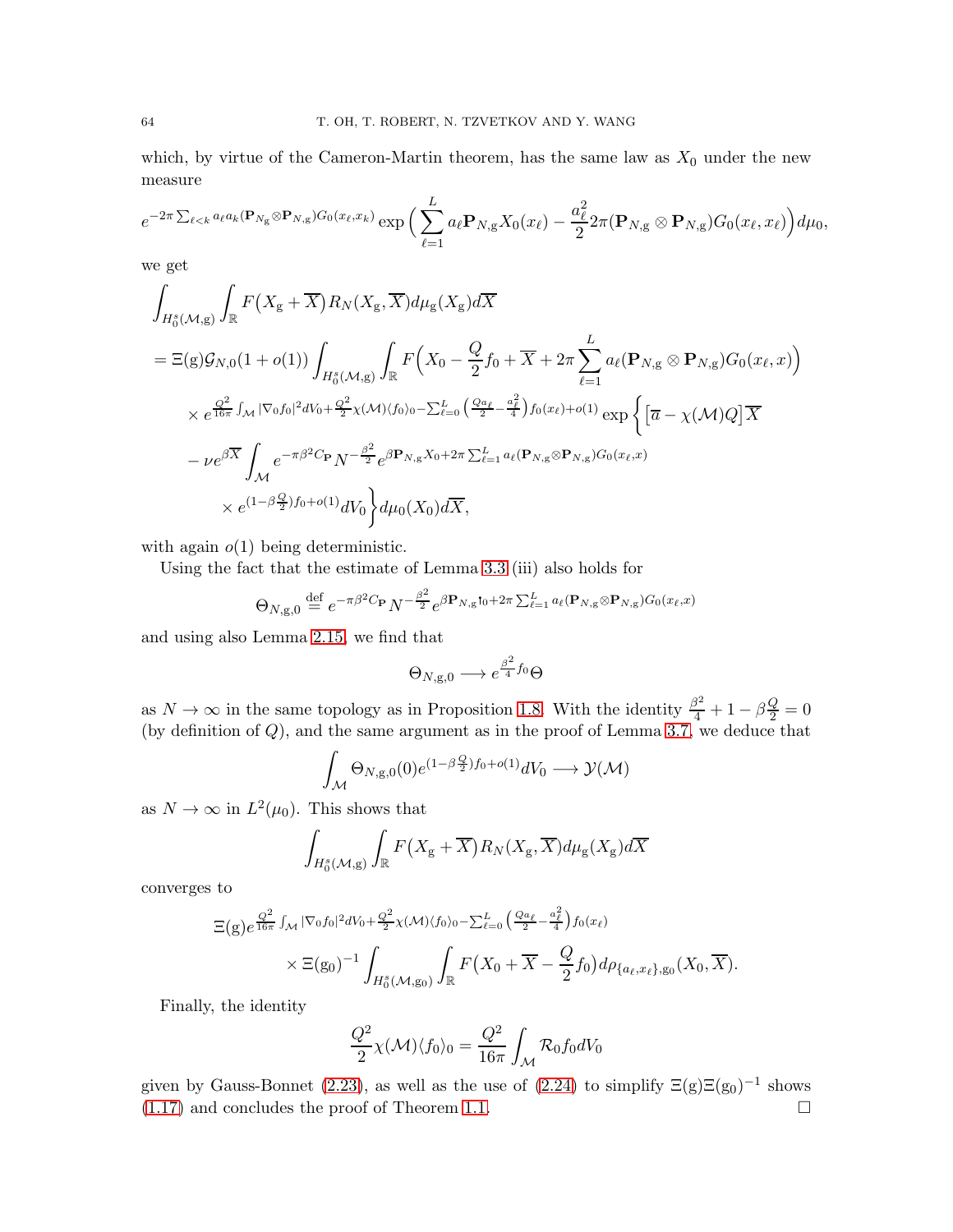## STOCHASTIC QUANTIZATION OF LCFT 65

## <span id="page-64-1"></span>4. Proof of Theorem [1.4](#page-8-2)

<span id="page-64-0"></span>We know turn to the construction of the dynamics preserving the correlations [\(1.3\)](#page-1-0).

4.1. Construction of the dynamics. Recall that we look for a solution of [\(1.25\)](#page-8-0) under the form [\(1.30\)](#page-11-3) with z as in [\(1.31\)](#page-11-4) and where  $v<sub>N</sub>$  solves [\(1.32\)](#page-11-5). In particular, note that  $z \in C(\mathbb{R}_+; C^{\infty}(\mathcal{M}))$ , P-almost surely (and for any  $\overline{X} \in \mathbb{R}$ ). In this subsection, we thus focus on the equation:

$$
\begin{cases} \partial_t v_N - \frac{1}{4\pi} \Delta_g v_N + \frac{1}{2} \nu \beta \mathbf{P}_N \Big[ e^{\beta \mathbf{P}_N z} e^{\beta \mathbf{P}_N v_N} \Theta_N \Big] = 0 \\ v|_{t=0} = 0, \end{cases} \tag{4.1}
$$

where z is a given *deterministic* function in  $C(\mathbb{R}_+; C^{\infty}(\mathcal{M}))$ ,  $\Theta_N$  is a given *deterministic* positive space-time distribution which converges to  $\Theta$  in  $L^2([0,T]; H^{-1+\varepsilon}(\mathcal{M}))$  for any  $T > 0$  and  $0 < \varepsilon \ll 1$ ,  $\mathbf{P}_N$  is as in [\(1.13\)](#page-4-0), and  $\nu > 0$ . In this case, recall from [\[48\]](#page-76-2) that the "sign-definite structure" allows us to rewrite the equation  $(4.1)$  as

<span id="page-64-4"></span>
$$
\begin{cases} \partial_t v_N - \frac{1}{4\pi} \Delta_g v_N + \frac{1}{2} \nu \beta \mathbf{P}_N \Big[ e^{\beta \mathbf{P}_N z} \mathcal{N}(\beta \mathbf{P}_N v_N) \Theta_N \Big] = 0 \\ v|_{t=0} = 0, \end{cases}
$$
(4.2)

where  $\mathcal N$  is a suitable smooth, bounded and Lipschitz nonlinearity. Indeed, this follows by writing [\(4.1\)](#page-64-1) in the Duhamel formulation

$$
v_N(t,x) = -\frac{1}{2}\nu\beta \int_0^t \int_{\mathcal{M}} P_{\rm g}(t-t',x,y) \mathbf{P}_N \left[ e^{\beta \mathbf{P}_N z} e^{\beta \mathbf{P}_N v_N} \Theta_N \right] (t',y) dV_{\rm g}(y) dt', \tag{4.3}
$$

and by using that the heat kernel  $P_{g}$  is positive, which also implies that  $P_{N}$  [\(1.13\)](#page-4-0) is positivity preserving, and that  $\Theta_N$  is a positive distribution with  $\nu > 0$ , from which we infer on [\(4.3\)](#page-64-2) that  $\beta v_N \leq 0$ . In particular if  $\mathcal{N} \in \mathcal{S}(\mathbb{R})$  satisfies  $\mathcal{N}(x) \equiv e^x$  for  $x \leq 0$  we see that  $(4.3)$  is then equivalent to  $(4.4)$ . We also consider the limit equation

<span id="page-64-3"></span><span id="page-64-2"></span>
$$
\begin{cases} \partial_t v - \frac{1}{4\pi} \Delta_g v + \frac{1}{2} \nu \beta \left[ e^{\beta z} \mathcal{N}(\beta v) \Theta \right] = 0 \\ v_N|_{t=0} = 0 \end{cases}
$$
(4.4)

which is again equivalent to [\(1.35\)](#page-12-0) due to the positivity of  $\Theta$  and  $\nu$ .

<span id="page-64-5"></span>**Proposition 4.1.** Let  $T > 0$ ,  $0 < \varepsilon \ll 1$ ,  $z \in C([0, T]; C^2(\mathcal{M}))$  and  $\Theta \in$  $L^2([0,T];H^{-1+\varepsilon}(\mathcal{M}))$  *be a positive distribution. Suppose that a sequence*  $\{\Theta_N\}_{N\in\mathbb{N}}$  of *smooth non-negative functions converges to*  $\Theta$  *in*  $L^2([0,T]; H^{-1+\varepsilon}(\mathcal{M}))$ *. Then, for* 0 <  $\delta \ll \varepsilon$ , the Cauchy problem [\(4.2\)](#page-64-4) is well-posed in  $\mathbf{X}_T^{\delta}$  for all  $N \in \mathbb{N}$ , and the corresponding solution  $v_N$  converges to a limit v in  $\mathbf{X}_T^{\delta}$ . Furthermore, the limit v is the unique solution *to* [\(4.4\)](#page-64-3) *in the energy class*  $\mathbf{X}_T^0$ .

Here the spaces  $\mathbf{X}_T^s$  are defined for any  $s \in \mathbb{R}$  by

$$
\mathbf{X}_T^s \stackrel{\text{def}}{=} C([0,T]; H^s(\mathcal{M})) \cap L^2([0,T]; H^{1+s}(\mathcal{M})).
$$
\n(4.5)

Using Proposition [1.8,](#page-11-1) we se that the condition  $\Theta \in L^2([0,T];H^{-1+\varepsilon}(\mathcal{M}))$  for some (small)  $\varepsilon > 0$  gives the condition [\(1.27\)](#page-8-3) in Theorem [1.4,](#page-8-2) and the convergence of  $\Theta_N$  to  $\Theta$  in  $L^2(\mu_{\rm g}\otimes\mathbb{P};L^2([0,T];H^{-1+\varepsilon}(\mathcal{M})))$  implies the convergence in measure of  $v_N$  to v in [\(1.30\)](#page-11-3). Thus Theorem [1.4](#page-8-2) (i) will be established once we prove Proposition [4.1.](#page-64-5)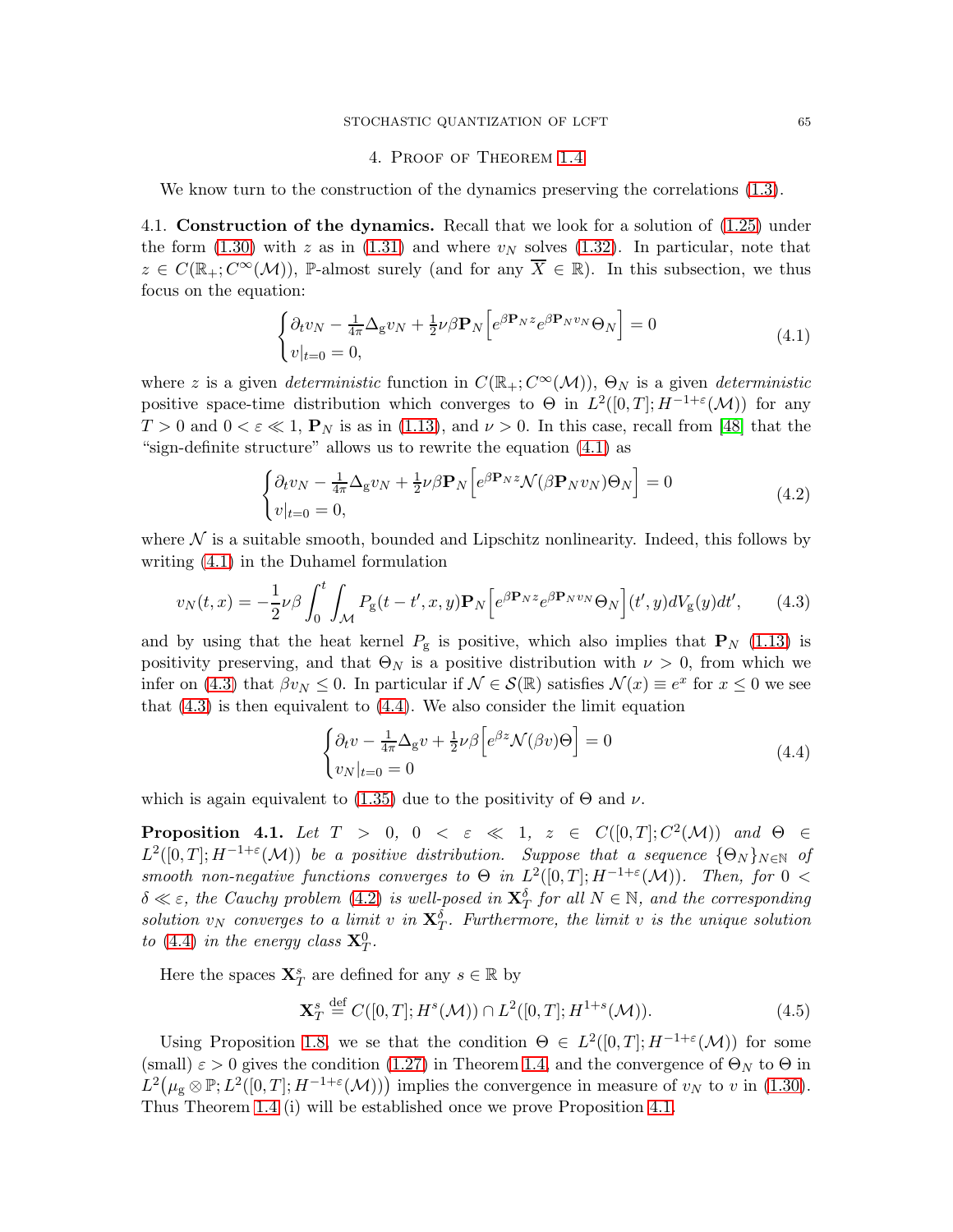*Proof of Proposition [4.1.](#page-64-5)* Let us define the nonlinear operator

$$
\Phi_N = \Phi_{\mathbf{P}_N z, \Theta_N} \stackrel{\text{def}}{=} v_N \mapsto -\frac{1}{2} \nu \beta \int_0^t e^{\frac{t-t'}{2} \Delta_g} \mathbf{P}_N \left[ e^{\beta \mathbf{P}_N z} \mathcal{N}(\beta \mathbf{P}_N v) \Theta_N \right] (t') dt'
$$

and similarly for  $\Phi = \Phi_{z,\Theta}$ . In the following we fix  $T > 0$ ,  $z \in C([0,T]; C^{\infty}(\mathcal{M}))$  and smooth positive functions  $\Theta_N$  satisfying  $\Theta_N \to \Theta$  in  $L^2([0,T]; H^{-1+\varepsilon}(\mathcal{M}))$  for some  $0 < \varepsilon \ll 1$  and some positive distribution  $\Theta \in L^2([0,T]; H^{-1+\varepsilon}(\mathcal{M}))$ . We mainly follow the argument in [\[48,](#page-76-2) Section 5].

Step 1: global well-posedness of [\(4.2\)](#page-64-4). For  $0 < \tau \leq T$ , we estimate for any  $N \in \mathbb{N}$ and any  $v_N \in C([0, \tau] \times \mathcal{M})$ :

<span id="page-65-0"></span>
$$
\|\Phi_N(v_N)\|_{C_{\tau,x}} \lesssim \left\| \int_0^t (t-t')^{-\frac{1}{2}} \left\| \mathbf{P}_N \left[e^{\beta \mathbf{P}_N z} \mathcal{N}(\beta \mathbf{P}_N v_N) \Theta_N \right](t') \right\|_{L^2} dt' \right\|_{L^{\infty}_{\tau}}
$$
  

$$
\lesssim \tau^{\frac{1}{2}-} \left\| e^{\beta \mathbf{P}_N z} \mathcal{N}(\beta \mathbf{P}_N v_N) \Theta_N \right\|_{L^{\infty}_{\tau} L^2}
$$
  

$$
\lesssim \tau^{\frac{1}{2}-} e^{C \|z\|_{L^{\infty}_{T,x}}} \|\Theta_N\|_{L^{\infty}_{T} L^2}
$$
(4.6)

where we used Schauder's estimate [\(2.12\)](#page-18-1) and Young's inequality with the boundedness of  $\mathcal N$  and the uniform boundedness of  $\mathbf P_N: L^p(\mathcal M) \to L^p(\mathcal M)$  for any p. Note that for fixed  $N \in \mathbb{N}$ ,  $\Theta_N$  is smooth, so that the right-hand side of [\(4.6\)](#page-65-0) is indeed finite.

We can also estimate similarly for  $v_N, w_N \in C([0, \tau] \times \mathcal{M})$ 

<span id="page-65-1"></span>
$$
\begin{split}\n\|\Phi_{N}(v_{N}) - \Phi_{N}(w_{N})\|_{C_{\tau,x}} \\
&\lesssim \left\| \int_{0}^{t} (t - t')^{-\frac{1}{2}} \left\| \mathbf{P}_{N} \left[ e^{\beta \mathbf{P}_{N} z} \left[ \mathcal{N}(\beta \mathbf{P}_{N} v_{N}) - \mathcal{N}(\beta \mathbf{P}_{N} w_{N}) \right] \Theta_{N} \right) (t') \right\|_{L^{2}} dt' \right\|_{L^{\infty}_{\tau}} \\
&\lesssim \tau^{\frac{1}{2} - e^{C \|z\|_{L^{\infty}_{T,x}} } \left\| \mathcal{N}(\beta \mathbf{P}_{N} v_{N}) - \mathcal{N}(\beta \mathbf{P}_{N} w_{N}) \right\|_{L^{\infty}_{\tau,x}} \left\| \Theta_{N} \right\|_{L^{\infty}_{T} L^{2}} \\
&\lesssim \tau^{\frac{1}{2} - e^{C \|z\|_{L^{\infty}_{T,x}} } \|v_{N} - w_{N} \|_{L^{\infty}_{\tau,x}} \|\Theta_{N} \|_{L^{\infty}_{T} L^{2}}\n\end{split} \tag{4.7}
$$

where in the last step we used the mean value theorem and wrote

<span id="page-65-2"></span>
$$
\mathcal{N}(\beta \mathbf{P}_N v_N) - \mathcal{N}(\beta \mathbf{P}_N w_N) = \beta \mathbf{P}_N (v_N - w_N) \int_0^1 \mathcal{N}'(\theta \beta \mathbf{P}_N v_N + (1 - \theta) \beta \mathbf{P}_N w_N) d\theta
$$
\n(4.8)

with  $\mathcal{N}'$  bounded. From the estimates [\(4.6\)](#page-65-0) and [\(4.7\)](#page-65-1) we deduce that for  $\tau_N$  =  $\tau_N(|z||_{L^{\infty}_{T,x}}, \|\Theta_N\|_{L^{\infty}_T L^2}) > 0$ ,  $\Phi_N$  is a contraction on a ball of  $C([0, \tau_N] \times \mathcal{M})$  and thus admits a unique fixed point  $v_N$  in this ball, which is the unique solution of  $(4.2)$  on  $[0, \tau_N^*)$ where  $0 < \tau_N^* \leq T$  is the maximal time of existence of  $v_N$ . Moreover the estimate [\(4.6\)](#page-65-0) shows that  $||v_N||_{C_{\tau,x}}$  stays bounded as  $\tau \nearrow \tau_N^*$ , so that we can iterate the fixed-point argument to obtain  $\tau_N^* = T$ .

Step 2: convergence of  $v_N$ . Let  $0 < \delta \ll \varepsilon$ . Then, proceeding as above and using the Schauder estimate (Lemma [2.6\)](#page-18-0), Lemma [2.17,](#page-39-2) and Young's inequality with the boundedness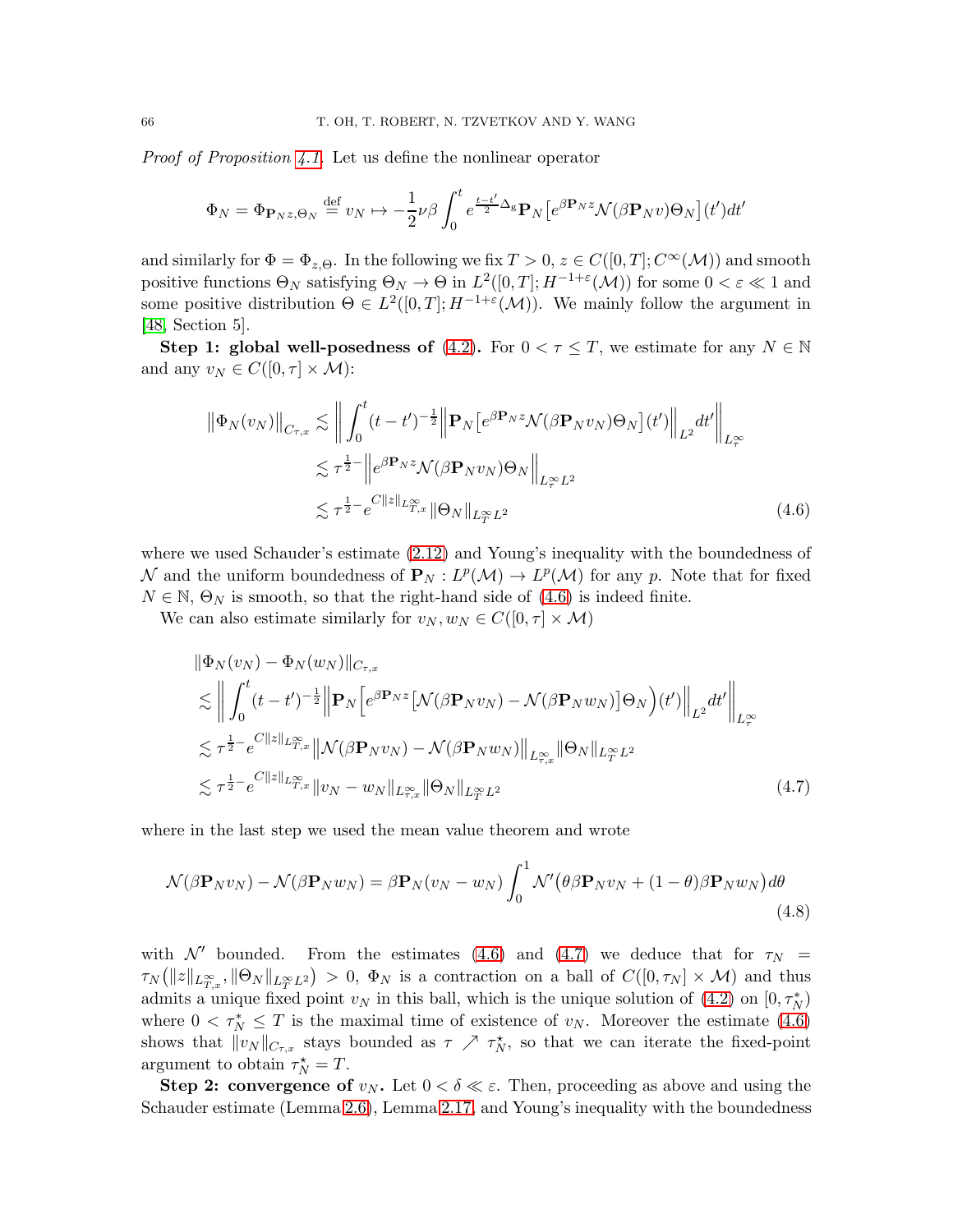of  $N$ , we have

<span id="page-66-0"></span>
$$
||v_N||_{C_T H^{2\delta}} \lesssim \left\| \int_0^t (t - t')^{-\frac{1+2\delta-\varepsilon}{2}} || \mathbf{P}_N(e^{\beta \mathbf{P}_N z} \mathcal{N}(\beta \mathbf{P}_N v_N) \Theta_N) (t') ||_{H^{-1+\varepsilon}} dt' \right\|_{L^{\infty}_T}
$$
  
\n
$$
\lesssim \| e^{\beta \mathbf{P}_N z} \mathcal{N}(\beta \mathbf{P}_N v_N) ||_{L^{\infty}_{T,x}} \left\| \int_0^t (t - t')^{-\frac{2+2\delta-\varepsilon}{2}} ||\Theta_N(t')||_{H^{-1+\varepsilon}} dt' \right\|_{L^{\infty}_T}
$$
  
\n
$$
\lesssim e^{C ||z||_{L^{\infty}_{T,x}} ||\Theta_N||_{L^2_T H^{-1+\varepsilon}}},
$$
\n(4.9)

uniformly in  $N \in \mathbb{N}$ . We can bound similarly

$$
||v_N||_{L_T^2 H^{1+2\delta}} \lesssim ||\int_0^t (t-t')^{-\frac{2+2\delta-\varepsilon}{2}} ||\mathbf{P}_N(e^{\beta \mathbf{P}_N z} \mathcal{N}(\beta \mathbf{P}_N v_N) \Theta_N) (t')||_{H^{-1+\varepsilon}} dt'||_{L_T^2}
$$
  
\n
$$
\lesssim ||e^{\beta \mathbf{P}_N z} \mathcal{N}(\beta \mathbf{P}_N v_N)||_{L_{T,x}^{\infty}} ||\int_0^t (t-t')^{-\frac{2+2\delta-\varepsilon}{2}} ||\Theta_N(t')||_{H^{-1+\varepsilon}} dt'||_{L_T^2}
$$
\n
$$
\lesssim e^{C ||z||_{L_{T,x}^{\infty}} ||\Theta_N||_{L_T^2 H^{-1+\varepsilon}}},
$$
\n(4.10)

and

$$
\|\partial_t v_N\|_{L^2_T H^{-1+2\delta}} = \left\|\frac{1}{2}\Delta_{\mathcal{S}} v_N - \frac{1}{2}\nu\beta \mathbf{P}_N \left[e^{\beta \mathbf{P}_N z} \mathcal{N}(\beta \mathbf{P}_N v_N) \Theta_N\right]\right\|_{L^2_T H^{-1+2\delta}}
$$
  
\n
$$
\lesssim \|v_N\|_{L^2_T H^{1+2\delta}} + \|e^{\beta \mathbf{P}_N z} \mathcal{N}(\beta \mathbf{P}_N v_N) \Theta_N\|_{L^2_T H^{-1+\varepsilon}}
$$
  
\n
$$
\lesssim e^{C\|z\|_{L^{\infty}_{T,x}}}\|\Theta_N\|_{L^2_T H^{-1+\varepsilon}},
$$
\n(4.11)

uniformly in  $N \in \mathbb{N}$ .

For any  $s \in \mathbb{R}$ , we define  $\widetilde{\mathbf{X}}_T^s$  by

<span id="page-66-2"></span><span id="page-66-1"></span>
$$
\widetilde{\mathbf{X}}_T^s = \{ v \in \mathbf{X}_T^s : \partial_t v \in L^2([0,T]; H^{-1+s}(\mathcal{M})) \}.
$$

Then we deduce from [\(4.9\)](#page-66-0), [\(4.10\)](#page-66-1), and [\(4.11\)](#page-66-2) along with the convergence of  $\Theta_N$  to  $\Theta$  in  $L^2([0,T]; H^{-1+\varepsilon}(\mathcal{M}))$ , that  $\{v_N\}_{N\in\mathbb{N}}$  is bounded in  $\widetilde{\mathbf{X}}_T^{2\delta}$ . Moreover, it follows from Rellich's lemma and the Aubin-Lions lemma (see e.g. [\[58,](#page-76-8) Corollary 4 on p. 85]) that the embedding of  $\widetilde{\mathbf{X}}_T^{2\delta} \subset \mathbf{X}_{T_\varsigma}^{\delta}$  is compact. Hence, there exists a subsequence  $\{v_{N_k}\}_{k\in\mathbb{N}}$  converging to some limit v in  $\mathbf{X}_T^{\delta}$ .

Next, we show that the limit v satisfies [\(4.4\)](#page-64-3). Since  $v<sub>N</sub>$  satisfies [\(4.2\)](#page-64-4), it is enough to prove the convergence of  $\Phi_{N_k}(v_{N_k})$  to  $\Phi(v)$  in  $\mathcal{D}'([0,T] \times \mathcal{M})$ . We thus estimate

$$
\|\Phi_{N_k}(v_{N_k}) - \Phi(v)\|_{L_T^1 B_{1,1}^{-1+\varepsilon}}\n\lesssim \left\| \int_0^t e^{\frac{t-t'}{2}\Delta_{\mathcal{B}}} [\mathbf{P}_{N_k} - \mathrm{Id}] \left[ e^{\beta \mathbf{P}_{N_k} z} \mathcal{N}(\beta \mathbf{P}_{N_k} v_{N_k}) \Theta_{N_k} \right] (t') dt' \right\|_{L_T^1 H^{-1+\varepsilon}}\n+ \left\| \int_0^t e^{\frac{t-t'}{2}\Delta_{\mathcal{B}}} \left[ (e^{\beta \mathbf{P}_{N_k} z} - e^{\beta z}) \mathcal{N}(\beta \mathbf{P}_{N_k} v_{N_k}) \Theta_{N_k} \right] (t') dt' \right\|_{L_T^1 H^{-1+\varepsilon}}\n+ \left\| \int_0^t e^{\frac{t-t'}{2}\Delta_{\mathcal{B}}} \left[ e^{\beta z} \mathcal{N}(\beta \mathbf{P}_{N_k} v_{N_k}) (\Theta_{N_k} - \Theta) \right] (t') dt' \right\|_{L_T^1 B_{1,1}^{-1+\varepsilon}}
$$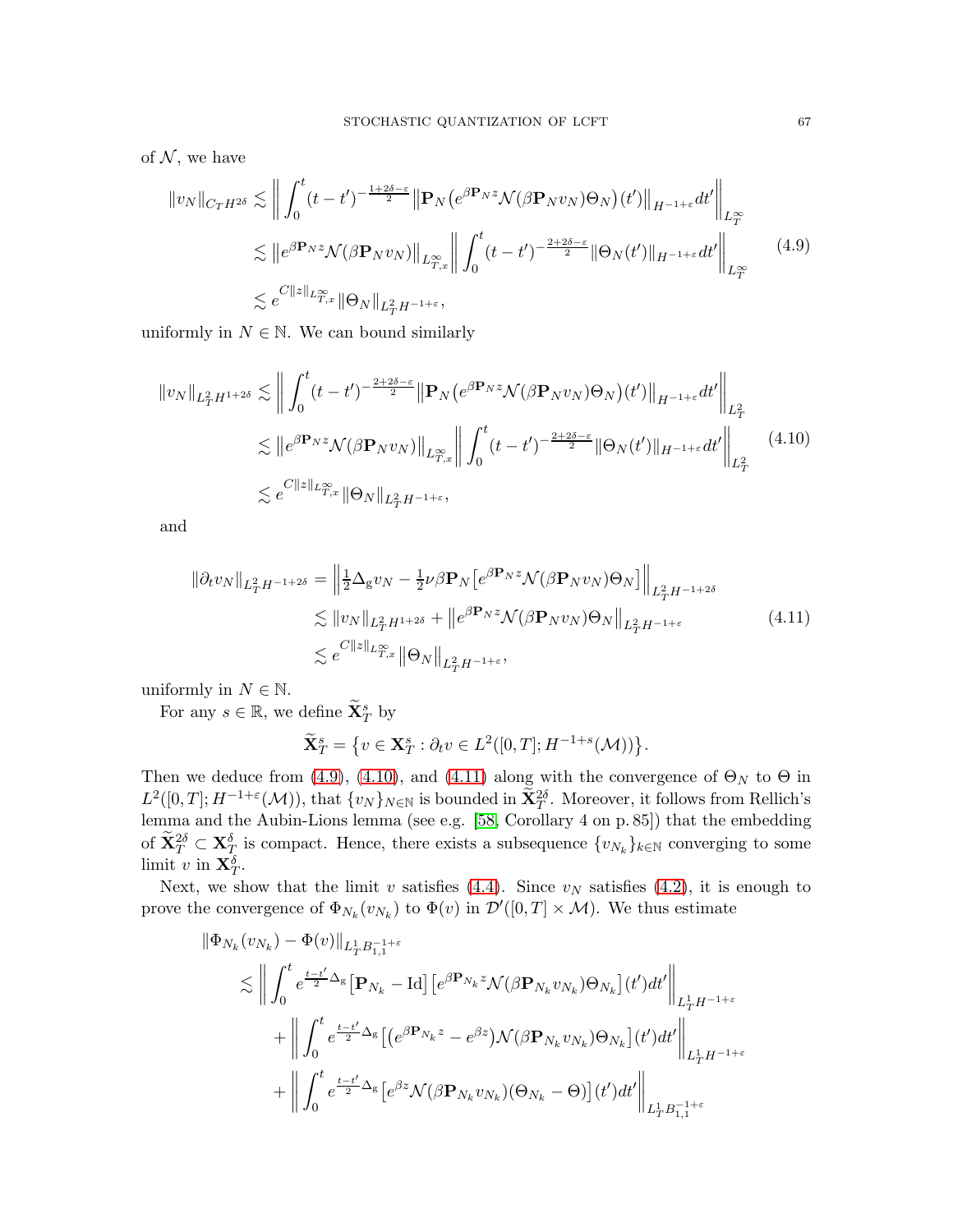68 T. OH, T. ROBERT, N. TZVETKOV AND Y. WANG

$$
+\left\|\int_{0}^{t} e^{\frac{t-t'}{2}\Delta_{\mathcal{S}}}\left[e^{\beta z} \left(\mathbf{P}_{N_k} v_{N_k} - v\right) \overline{\mathcal{N}}\left(\mathbf{P}_{N_k} v_{N_k}, v\right) \Theta\right](t')dt'\right\|_{L^1_T H^{-1+\varepsilon}}
$$
\n
$$
=: \mathcal{I} + \mathcal{I} + \mathcal{I} + \mathcal{I} + \mathcal{I}, \tag{4.12}
$$

where we used [\(4.8\)](#page-65-2) and wrote

<span id="page-67-1"></span>
$$
\overline{\mathcal{N}}(\mathbf{P}_{N_k} v_{N_k}, v) \stackrel{\text{def}}{=} \int_0^1 \mathcal{N}'(\theta \beta \mathbf{P}_{N_k} v_{N_k} + (1 - \theta) \beta v) d\theta.
$$

For the first term, note that we have for any  $f \in C^{\infty}(\mathcal{M})$  and any  $N \in \mathbb{N}$ 

$$
\left\| \left[ \mathbf{P}_N - \mathrm{Id} \right] f \right\|_{H^{-1}}^2 \lesssim \sum_{n \ge 0} \left| e^{-N^{-2} \lambda_n^2} - 1 \right|^2 \langle \lambda_n \rangle^{-2} \langle f, \varphi_n \rangle_g^2 \lesssim N^{-2\varepsilon} \sum_{n \ge 0} \langle \lambda_n \rangle^{-2 + 2\varepsilon} \langle f, \varphi_n \rangle_g^2
$$
  

$$
\lesssim N^{-2\varepsilon} \|f\|_{H^{-1+\varepsilon}}^2.
$$

Therefore the previous remark with Schauder estimate [\(2.12\)](#page-18-1), Young's inequality and Lemma [2.17](#page-39-2) yield

$$
I \lesssim N_k^{-\varepsilon} \left\| \int_0^t (t - t')^{-\frac{\varepsilon}{2}} \right\| [e^{\beta \mathbf{P}_{N_k} z} \mathcal{N}(\beta \mathbf{P}_{N_k} v_{N_k}) \Theta_{N_k}] (t') \Big\|_{H^{-1+\varepsilon}} dt' \Big\|_{L^1_T} \lesssim N_k^{-\varepsilon} e^{C \|z\|_{L^{\infty}_{T,x}}} \|\Theta_{N_k}\|_{L^2_T H^{-1+\varepsilon}}.
$$
\n(4.13)

Similarly, we bound

<span id="page-67-3"></span><span id="page-67-2"></span>
$$
\Pi \lesssim \| (e^{\beta \mathbf{P}_{N_k} z} - e^{\beta z}) \mathcal{N}(\beta \mathbf{P}_{N_k} v_{N_k}) \Theta_{N_k} \|_{L^1_T H^{-1+\varepsilon}}
$$
  
\n
$$
\lesssim \| e^{\beta \mathbf{P}_{N_k} z} - e^{\beta z} \|_{L^\infty_{T,x}} \| \Theta_{N_k} \|_{L^2_T H^{-1+\varepsilon}}
$$
  
\n
$$
\lesssim N_k^{-\varepsilon} \| z \|_{L^\infty_T H^{1+2\varepsilon}} e^{C \| z \|_{L^\infty_{T,x}} \| \Theta_{N_k} \|_{L^2_T H^{-1+\varepsilon}}} \tag{4.14}
$$

where we used the mean value theorem, Sobolev inequality and the same argument as above to bound

$$
\begin{aligned} \left\|e^{\beta \mathbf{P}_{N_k} z}-e^{\beta z}\right\|_{L^{\infty}_{T,x}}&\lesssim\left\|\left[\mathbf{P}_{N_k}-\operatorname{Id}\right]z\right\|_{L^{\infty}_{T,x}}e^{C\|z\|_{L^{\infty}_{T,x}}}\\ &\lesssim\left\|\left[\mathbf{P}_{N_k}-\operatorname{Id}\right]z\right\|_{L^{\infty}_{T}H^{1+\varepsilon}}e^{C\|z\|_{L^{\infty}_{T,x}}}\\ &\lesssim N_k^{-\varepsilon}\|z\|_{L^{\infty}_{T}H^{1+2\varepsilon}}e^{C\|z\|_{L^{\infty}_{T,x}}}.\end{aligned}
$$

As for III, we use again the Schauder estimate  $(2.12)$  with Young's inequality, but due to the lack of positivity of  $\Theta_{N_k}$  −  $\Theta$  we use the product estimate of Lemma [2.16](#page-39-0) (iii) in place of Lemma [2.17](#page-39-2) to get

<span id="page-67-0"></span>
$$
\begin{split} \n\mathbb{II} &\lesssim \left\| e^{\beta z} \mathcal{N}(\beta \mathbf{P}_{N_k} v_{N_k}) (\Theta_{N_k} - \Theta) \right\|_{L_T^1 B_{1,1}^{-1+\varepsilon}} \\ \n&\lesssim \left\| e^{\beta z} \mathcal{N}(\beta \mathbf{P}_{N_k} v_{N_k}) \right\|_{L_T^2 H^{1-\frac{\varepsilon}{2}}} \|\Theta_{N_k} - \Theta\|_{L_T^2 H^{-1+\varepsilon}} \\ \n&\lesssim \left\| e^{\beta z} \right\|_{L_T^\infty B_{\infty,2}^{-\frac{\varepsilon}{2}}} \left\| \mathcal{N}(\beta \mathbf{P}_{N_k} v_{N_k}) \right\|_{L_T^2 H^{1-\frac{\varepsilon}{2}}} \|\Theta_{N_k} - \Theta\|_{L_T^2 H^{-1+\varepsilon}} . \n\end{split} \tag{4.15}
$$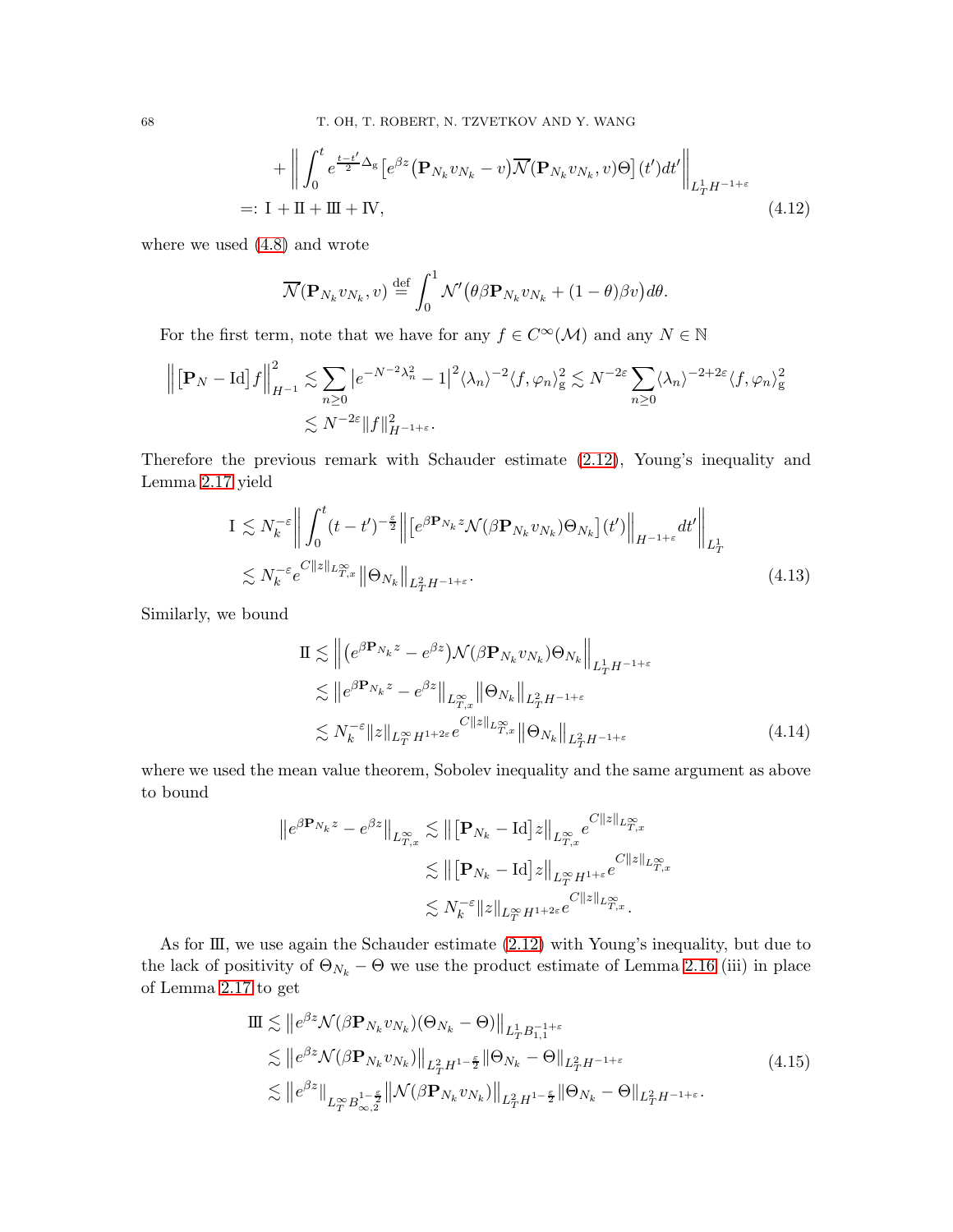Using the fractional chain rule of Lemma [2.18](#page-40-2) (i) for  $\mathcal{A}(u) = \mathcal{N}(u) - 1$ , we bound

$$
\|\mathcal{N}(\beta \mathbf{P}_{N_k} v_{N_k})\|_{L^2_T H^{1-\varepsilon}} \lesssim T^{\frac{1}{2}} + \|\mathcal{A}(\beta \mathbf{P}_{N_k} v_{N_k})\|_{L^2_T H^{1-\varepsilon}} \lesssim T^{\frac{1}{2}} + \|v_{N_k}\|_{L^2_T H^{1-\varepsilon}}
$$
\n
$$
\leq C(T) \left(1 + \|v_{N_k}\|_{\mathbf{X}_T^{\delta}}\right). \tag{4.16}
$$

We also use the fractional chain rule of Lemma [2.18](#page-40-2) (ii) to estimate for some large but finite  $p_{\varepsilon}$ 

<span id="page-68-3"></span><span id="page-68-1"></span><span id="page-68-0"></span>
$$
||e^{\beta z}||_{L_T^{\infty}B_{\infty,2}^{1-\frac{\varepsilon}{2}}} \lesssim ||e^{\beta z}||_{L_T^{\infty}B_{p_{\varepsilon,2}}^{1-\frac{\varepsilon}{4}}} \lesssim 1 + ||e^{2\beta z}||_{L_{T,x}^{\infty}} ||z||_{L_T^{\infty}B_{\infty,2}^{1-\frac{\varepsilon}{8}}}.
$$
 (4.17)

Combining  $(4.15)$ ,  $(4.16)$ , and  $(4.17)$  we thus obtain

$$
\mathbf{II} \lesssim e^{C||z||_{L_{T,x}^{\infty}}}\left(1+\|z\|_{L_T^{\infty}C^1}\right)\left(1+\|v_{N_k}\|_{\mathbf{X}_T^{\delta}}\right) \|\Theta_{N_k} - \Theta\|_{L_T^2 H^{-1+\varepsilon}}.\tag{4.18}
$$

For the last term IV in [\(4.12\)](#page-67-1), we use the Schauder estimate of Lemma [2.6](#page-18-0) and the product estimate<sup>[13](#page-68-2)</sup> of Lemma [2.17](#page-39-2) with Hölder's inequality and the boundedness of  $\overline{N}$  to bound

$$
\begin{split} \n\text{IV} &\lesssim \left\| e^{\beta z} (\mathbf{P}_{N_k} v_{N_k} - v) \overline{\mathcal{N}} (\mathbf{P}_{N_k} v_{N_k}, v) \Theta \right\|_{L^1_T H^{-1+\varepsilon}} \\ \n&\lesssim \left\| e^{\beta z} (\mathbf{P}_{N_k} v_{N_k} - v) \overline{\mathcal{N}} (\mathbf{P}_{N_k} v_{N_k}, v) \right\|_{L^2_T L^\infty} \|\Theta\|_{L^2_T H^{-1+\varepsilon}} \\ \n&\lesssim e^{C \|z\|_{L^\infty_{T,x}}} \left( \|v_{N_k} - v\|_{L^2_T L^\infty} + \left\| [\mathbf{P}_{N_k} - \text{Id} ] v_{N_k} \right\|_{L^2_T H^{1+\frac{\delta}{2}}} \right) \|\overline{\mathcal{N}}(v_{N_k}, v) \|_{L^\infty_{T,x}} \|\Theta\|_{L^2_T H^{-1+\varepsilon}} \\ \n&\lesssim e^{C \|z\|_{L^\infty_{T,x}}} \left( \|v_{N_k} - v\|_{\mathbf{X}^\delta_T} + N_k^{-\frac{\delta}{2}} \|v_{N_k}\|_{\mathbf{X}^\delta_T} \right) \|\Theta\|_{L^2_T H^{-1+\varepsilon}} . \n\end{split} \tag{4.19}
$$

Owing to the convergence of  $v_{N_k}$  to v in  $\mathbf{X}_T^{\delta}$  and  $\Theta_{N_k}$  to  $\Theta$  in  $L^2([0,T]; H^{-1+\varepsilon}(\mathcal{M}))$ , we see from [\(4.12\)](#page-67-1), [\(4.13\)](#page-67-2), [\(4.14\)](#page-67-3), [\(4.18\)](#page-68-3) and [\(4.19\)](#page-68-4) that  $\Phi_{N_k}(v_{N_k})$  converges to  $\Phi(v)$  in  $L^1([0,T];H^{-1+\varepsilon}(\mathcal{M}))$ , and a fortiori in  $\mathcal{D}'([0,T] \times \mathcal{M})$ . Since  $v_{N_k} = \Phi_N(v_{N_k})$ , we can conclude that

<span id="page-68-4"></span>
$$
v = \lim_{k \to \infty} v_{N_k} = \lim_{k \to \infty} \Phi_{N_k}(v_{N_k}) = \Phi(v),
$$

as equalities between functions in  $\mathbf{X}_T^{\delta}$ . This proves existence of a solution v to [\(4.3\)](#page-64-2) in  $\mathbf{X}_T^{\delta} \subset \mathbf{X}_T^0.$ 

For the uniqueness in  $X_T^0$ , we proceed via an energy estimate: if  $v_1, v_2 \in X_T^0$  are two solutions to [\(4.3\)](#page-64-2) which are limits in  $\mathbf{X}_T^0$  of solutions  $v_{N,1}, v_{N,2}$  to [\(4.2\)](#page-64-4), noting  $w = v_1 - v_2$ we see that  $w$  satisfies

$$
\partial_t w - \frac{1}{4\pi} \Delta_g w + \frac{1}{2} \nu \beta e^{\beta z} \big( \mathcal{N}(\beta v_1) - \mathcal{N}(\beta v_2) \big) \Theta = 0.
$$

We consider the energy of  $w$ :

$$
\mathcal{E}(t) \stackrel{\text{def}}{=} \frac{1}{2} ||w(t)||_{L^2}^2 + \frac{1}{4\pi} \int_0^t ||\nabla_{g} w(t')||_{L^2}^2 dt' \ge 0,
$$

and similarly for the energy  $\mathcal{E}_N(t)$  of  $w_N = v_{N,1} - v_{N,2}$ . In particular, since  $v_{N,j} \to v_j$  in  $\mathbf{X}_T^0$ , we have that  $\mathcal{E}_N \to \mathcal{E}$  in  $C([0,T])$  for any  $T > 0$ .

Since  $v_{N,j}$ ,  $j = 1, 2$ , solve [\(4.2\)](#page-64-4) and that  $\Theta_N$  and z are smooth, we see that we have for fixed  $N \in \mathbb{N}$  that  $v_{N,j} \in C^1(\mathbb{R}_+, C^{\infty}(\mathcal{M}))$ . Thus the energy functional  $\mathcal{E}_N(t)$  is a well-defined

<span id="page-68-2"></span><sup>&</sup>lt;sup>13</sup>Note that  $v(t)$  is indeed continuous in x for almost every  $t \in [0, T]$  by the Sobolev embedding  $\mathbf{X}_T^{\delta} \subset$  $L^2([0,T]; C(\mathcal{M})).$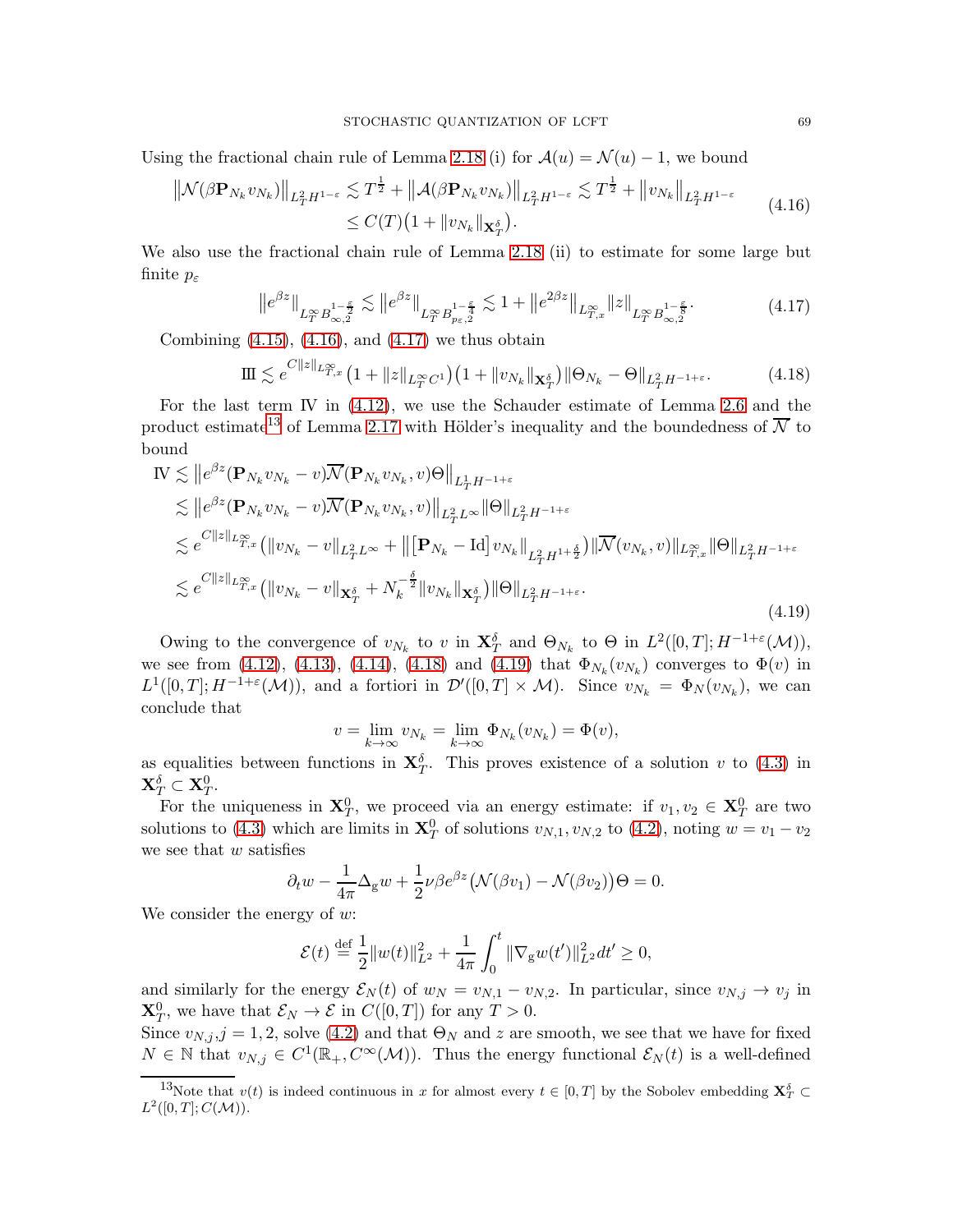differentiable function. Moreover, since  $\beta v_{N,j} \leq 0$ ,  $j = 1, 2$ , we have again  $\mathcal{N}(\beta v_{N,j}) =$  $e^{\beta v_{N,j}}$ , so that

$$
\overline{\mathcal{N}}(v_{N,1}, v_{N,2}) = \int_0^1 \exp \left( \theta \beta v_{N,1} + (1 - \theta) \beta v_{N,2} \right) d\theta \ge 0.
$$

This implies that

$$
\frac{d}{dt}\mathcal{E}_N(t) = \int_{\mathcal{M}} w_N(t) \big(\partial_t w_N(t) - \frac{1}{4\pi} \Delta_g w_N(t)\big) dV_g
$$
  
=  $-\frac{1}{2} \nu \beta^2 \int_{\mathcal{M}} w_N(t)^2 e^{\beta z} \overline{\mathcal{N}}(v_{N,1}, v_{N,2}) \Theta_N(t) dV_g$   
 $\leq 0.$ 

Since  $w_N(0) = 0$ , we conclude that  $\mathcal{E}_N(t) = 0$  for any  $t \geq 0$ . From the uniform convergence  $\mathcal{E}_N \to \mathcal{E}$ , we conclude that  $\mathcal{E}(t) = 0$  for any  $t \geq 0$ , and  $v_1 \equiv v_2$ . This finally proves uniqueness in the energy space  $\mathbf{X}_T^0$ , and also convergence of the whole sequence  $\{v_N\}_{N\in\mathbb{N}}$ in  $\mathbf{X}_T^{\delta} \subset \mathbf{X}_T^0$ .

In particular, Proposition [4.1](#page-64-5) implies that the solution

$$
u_N = \mathbf{1}_{\mathrm{g}} + z + v_N
$$

to [\(1.25\)](#page-8-0) converges in measure to  $u = \mathbf{1}_g + z + v$  in  $\mathbf{X}_T^{\delta}$ , which proves Theorem [1.4](#page-8-2) (i). Note that  $u$  is then unique in the class

$$
\mathbf{I}_g + z + \mathbf{X}_T^{\delta} \subset C([0,T]; H_0^s(\mathcal{M}) \oplus \mathbb{R}).
$$

4.2. Invariance of the LQG measure. In this subsection, we finally conclude the proof of Theorem [1.4](#page-8-2) (ii). We begin by proving the invariance of the truncated Gibbs measure  $\rho_{N,g}$  [\(1.11\)](#page-4-1) under the flow  $\tilde{u}_N$  of [\(1.22\)](#page-7-0) given by [\(1.24\)](#page-8-4), where  $u_N$  denotes the solution of [\(1.25\)](#page-8-0) constructed in the previous subsection.

<span id="page-69-1"></span>**Lemma 4.2.** For any  $N \in \mathbb{N}$ , any  $t \geq 0$  and any  $F \in C_b(H_0^s(\mathcal{M}) \oplus \mathbb{R})$ , it holds

$$
\int_{H_0^s(\mathcal{M},g)} \int_{\mathbb{R}} \mathbb{E}\Big[F\big(\widetilde{u}_N(t,X_g,\overline{X},\omega)\big)\Big] d\rho_{N,g}(X_g,\overline{X}) = \int_{H_0^s(\mathcal{M},g)} \int_{\mathbb{R}} F\big(X_g+\overline{X}\big) d\rho_{N,g}(X_g,\overline{X}).
$$

*Proof.* Fix  $N \in \mathbb{N}$ . For any  $M \in \mathbb{N}$ , let  $\Pi_M$  be the projection on the space  $\text{Vect}\{\varphi_n, n = 1\}$  $[0, ..., d_M] \simeq \mathbb{R}^{d_M}$ , with  $d_M = \#\{n \geq 0, \lambda_n \leq M\}$ . Similarly as in [\(1.22\)](#page-7-0), we then look at the dynamics

$$
\partial_t \widetilde{u}_{N,M} = \frac{1}{4\pi} \Delta_g \widetilde{u}_{N,M} - \frac{Q}{8\pi} \mathcal{R}_g + \frac{1}{2} \nu \beta e^{-\pi \beta^2 C_P} N^{-\frac{\beta^2}{2}} \Pi_M \mathbf{P}_N e^{\beta \Pi_M \mathbf{P}_N \widetilde{u}_{N,M}} + \frac{1}{2} \sum_{\ell=1}^L a_\ell \Pi_M \mathbf{P}_N \delta_{x_\ell} + \xi_g, \quad (4.20)
$$

with initial data  $\tilde{u}_0$  randomly distributed by  $\rho_{N,M,g}$ , where

<span id="page-69-0"></span>
$$
d\rho_{N,M,g}(X_g, \overline{X}) = d\rho_{N,M,g}^F \otimes \left[\mathrm{Id} - \Pi_M\right]_{\star} \mu_g.
$$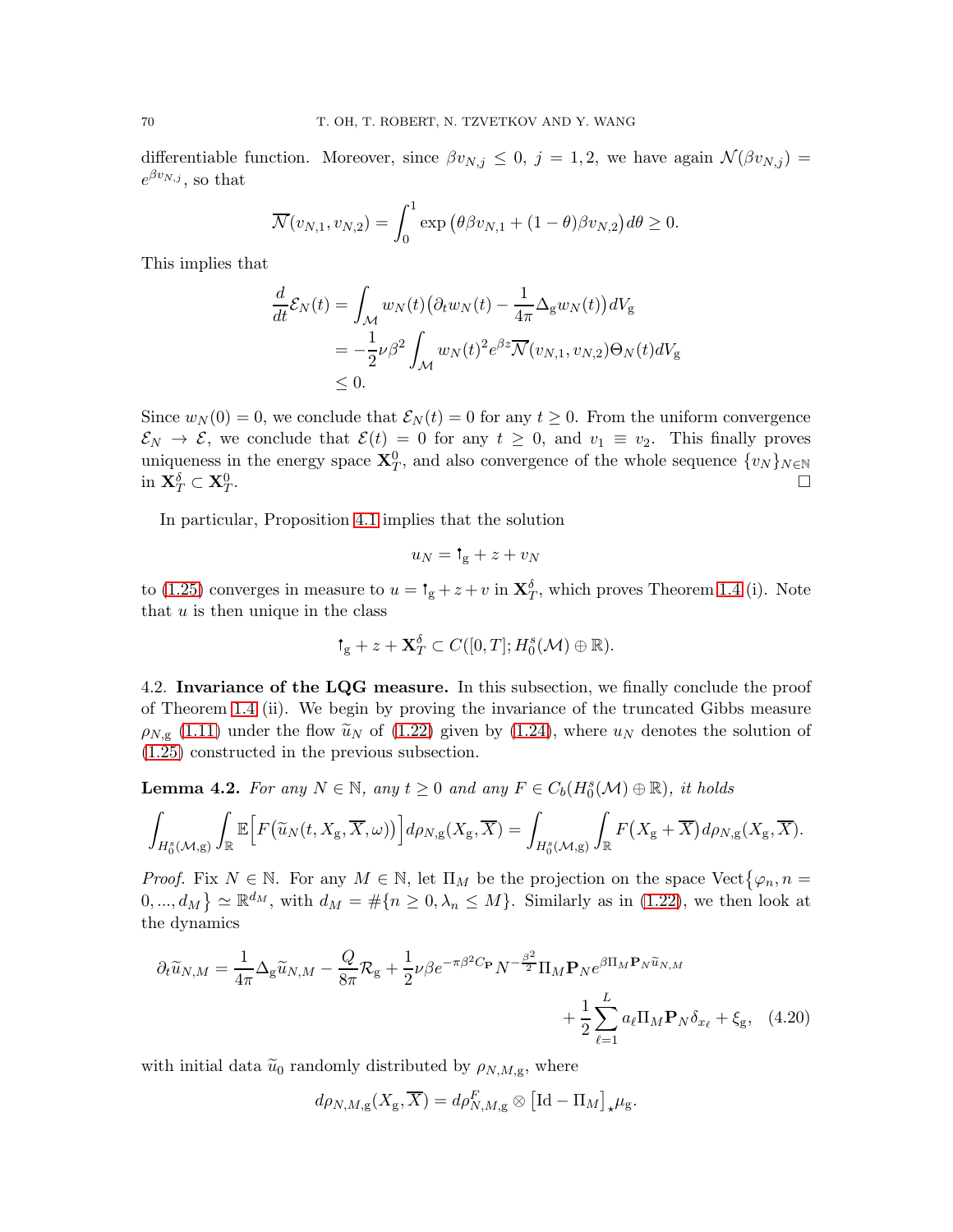Here the finite dimensional measure is given by

$$
d\rho_{N,M,g}^F \stackrel{\text{def}}{=} \mathcal{Z}_{N,M}^{-1} e^{-E_{N,M}(U_0,...,U_{d_M-1})} \prod_{n=0}^{d_M-1} dU_n
$$

for the truncated energy

$$
E_{N,M}(U_0, ..., U_{d_M-1}) = \sum_{n=0}^{d_M-1} \left\{ \frac{1}{4\pi} \lambda_n^2 e^{-2N^{-2}\lambda_n^2} U_n^2 + \frac{Q}{4\pi} U_n \langle \mathcal{R}_{g}, \varphi_n \rangle g - \sum_{\ell=1}^L a_\ell U_0 + \nu e^{-2N^{-2}\lambda_n^2} \int_{\mathcal{M}} e^{-\pi\beta^2 C_{\mathbf{P}}} N^{-\frac{\beta^2}{2}} e^{\beta \sum_{m=0}^{d_M-1} e^{-2N^{-2}\lambda_m^2} U_m \varphi_m} dV_g - \sum_{\ell=1}^L a_\ell e^{-2N^{-2}\lambda_n^2} U_n \varphi_n(x_\ell) - \frac{a_\ell^2}{2} \left( \log N + 2\pi C_{\mathbf{P}} \right) \right\}.
$$

For each fixed  $N \in \mathbb{N}$ , the dynamics [\(4.20\)](#page-69-0) is defined in  $C([0,T]; H_0^s(\mathcal{M}) \oplus \mathbb{R})$  for any  $T > 0$  by a standard argument since the nonlinearity is Lipschitz and the deterministic source terms are smooth. Moreover it holds  $\tilde{u}_{N,M}(t) \to \tilde{u}_N(t)$  as  $M \to \infty$  in law in  $H_0^s(\mathcal{M}) \oplus \mathbb{R}$  for any  $t \geq 0$ .

We thus have for any  $t \geq 0$ 

$$
\int_{H_0^s(\mathcal{M},g)} \int_{\mathbb{R}} \mathbb{E}\Big[F\big(\widetilde{u}_N(t,X_g,\overline{X},\omega)\big)\Big] d\rho_{N,g}(X_g,\overline{X})
$$
\n
$$
= \lim_{M \to \infty} \int_{H_0^s(\mathcal{M},g)} \int_{\mathbb{R}} \mathbb{E}\Big[F\big(\widetilde{u}_{N,M}(t,X_g,\overline{X},\omega)\big)\Big] d\rho_{N,M,g}(X_g,\overline{X})
$$
\n
$$
= \lim_{M \to \infty} \int_{H_0^s(\mathcal{M},g)} \int_{\mathbb{R}} \mathbb{E}\Big[F\big(\Pi_M \widetilde{u}_{N,M}(t,X_g,\overline{X},\omega) + (1 - \Pi_M)\widetilde{u}_{N,M}(t,X_g,\overline{X},\omega)\big)\Big]
$$
\n
$$
\times d\rho_{N,M,g}^F(X_g,\overline{X}) \otimes \Big[\text{Id} - \Pi_M\Big]_{\star} \mu_g(X_g).
$$

We see that  $\widetilde{u}_{N,M}^{\perp} = (\text{Id} - \Pi_M)\widetilde{u}_{N,M}$  solves the *linear* stochastic equation

<span id="page-70-0"></span>
$$
\partial_t \widetilde{u}_{N,M}^\perp - \frac{1}{4\pi} \Delta_g \widetilde{u}_{N,M}^\perp = (\mathrm{Id} - \Pi_M) \xi_g
$$

with initial data distributed by  $\left[\text{Id} - \Pi_M\right]_{\star} \mu_g$ , so that  $\left[\text{Id} - \Pi_M\right]_{\star} \mu_g$  is the unique invariant measure for  $\widetilde{u}_{N,M}^{\perp}$  (see e.g. [\[14,](#page-75-5) Section 11.3]).

On the other hand, we can write  $\Pi_M \tilde{u}_{N,M}(t) = \sum_{n=0}^{d_M - 1} U_n(t) \varphi_n$ , so that  $U_n$  solves the system of SDEs

$$
dU_n = -\frac{1}{2} \frac{\partial}{\partial U_n} E_{N,M}(U_0, ..., U_{d_M-1}) dt + dB_n, \qquad n = 0, ..., d_M - 1,
$$
\n(4.21)

with  $B_n$  as in [\(1.28\)](#page-10-1).

The infinitesimal generator for [\(4.21\)](#page-70-0) is given by

$$
\mathcal{L}_{N,M} f(U_0, ..., U_{d_M-1}) = \sum_{n=0}^{d_M-1} -\frac{1}{2} \frac{\partial}{\partial U_n} E_{N,M}(U_0, ..., U_{d_M-1}) \frac{\partial}{\partial U_n} f(U_0, ..., U_{d_M-1}) + \frac{1}{2} \frac{\partial^2}{\partial (U_n)^2} f(U_0, ..., U_{d_M-1})
$$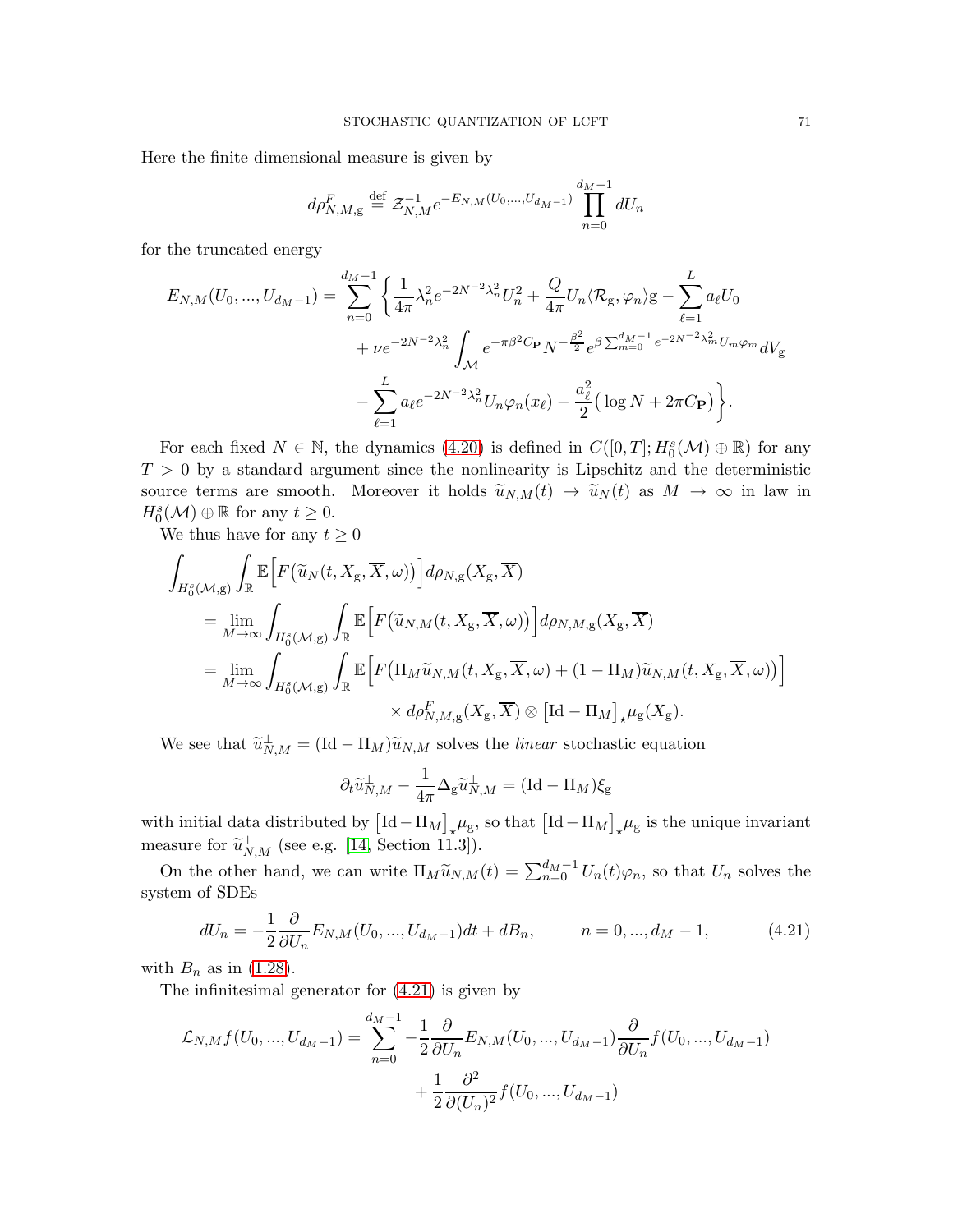for any test function  $f \in C_0^2(\mathbb{R}^{d_M})$ . In particular, we have by integrating by parts

$$
\int_{\mathbb{R}^{d_{M}}} \mathcal{L}_{N,M} f d\rho_{N,M,g}^{F} = \int_{\mathbb{R}^{d_{M}}} \left[ \sum_{n=0}^{d_{M}-1} -\frac{1}{2} \frac{\partial}{\partial U_{n}} E_{N,M} \frac{\partial}{\partial U_{n}} f + \frac{1}{2} \frac{\partial^{2}}{\partial (U_{n})^{2}} f \right] e^{-E_{N,M}} dU
$$
  
\n
$$
= \sum_{n=0}^{d_{M}-1} -\frac{1}{2} \int_{\mathbb{R}^{d_{M}}} \frac{\partial}{\partial U_{n}} E_{N,M} \frac{\partial}{\partial U_{n}} f e^{-E_{N,M}} dU
$$
  
\n
$$
+ \frac{1}{2} \int_{\mathbb{R}^{d_{M}}} \frac{\partial}{\partial U_{n}} E_{N,M} \frac{\partial}{\partial U_{n}} f e^{-E_{N,M}} dU
$$
  
\n
$$
= 0.
$$

This shows that  $\Pi_M \tilde{u}_{N,M}$  also leaves  $\rho_{N,M,g}^F$  invariant.

All in all, we deduce that

$$
\int_{H_0^s(M,g)} \int_{\mathbb{R}} \mathbb{E}\Big[F\big(\widetilde{u}_N(t, X_g, \overline{X}, \omega)\big)\Big] d\rho_{N,g}(X_g, \overline{X})
$$
\n
$$
= \lim_{M \to \infty} \int_{H_0^s(M,g)} \int_{\mathbb{R}} \mathbb{E}\Big[F\big(\Pi_M \widetilde{u}_{N,M}(t, X_g, \overline{X}, \omega) + (1 - \Pi_M)\widetilde{u}_{N,M}(t, X_g, \overline{X}, \omega)\big)\Big]
$$
\n
$$
\times d\rho_{N,M,g}^F(X_g, \overline{X}) \otimes \big[\text{Id} - \Pi_M\big]_{\star} \mu_g(X_g)
$$
\n
$$
= \lim_{M \to \infty} \int_{H_0^s(M,g)} \int_{\mathbb{R}} F\big(\Pi_M(X_g + \overline{X}) + (1 - \Pi_M)X_g\big)
$$
\n
$$
\times d\rho_{N,M,g}^F(X_g, \overline{X}) \otimes \big[\text{Id} - \Pi_M\big]_{\star} \mu_g(X_g)
$$
\n
$$
= \int_{H_0^s(M,g)} \int_{\mathbb{R}} F\big(X_g + \overline{X}\big) d\rho_{N,g}(X_g, \overline{X}).
$$

To conclude the proof of Theorem [1.4](#page-8-2) (ii), we observe that by convergence in measure of  $v_N$  in  $\mathbf{X}_T^{\delta}$  given by Theorem [1.4](#page-8-2) (i) and definition of  $\widetilde{u}_N$  and  $u_N$ , we have the convergence in law  $\widetilde{u}_N(t) \to \widetilde{u}(t)$  in  $H_0^s(\mathcal{M}) \oplus \mathbb{R}$  for any  $t \geq 0$ . With the weak convergence of  $\rho_{N,g}$  to  $\rho_{a_\ell,x_\ell}$  given by Theorem [1.1](#page-4-5) along with the invariance of  $\rho_{N,g}$  given by Lemma [4.2,](#page-69-1) it thus holds

$$
\int_{H_0^s(\mathcal{M},g)} \int_{\mathbb{R}} \mathbb{E}\Big[F\big(\widetilde{u}(t,X_g,\overline{X},\omega)\big)\Big] d\rho_{\{a_\ell,x_\ell\},g}(X_g,\overline{X})
$$
\n
$$
= \lim_{N \to \infty} \int_{H_0^s(\mathcal{M},g)} \int_{\mathbb{R}} \mathbb{E}\Big[F\big(\widetilde{u}_N(t,X_g,\overline{X},\omega)\big)\Big] d\rho_{N,g}(X_g,\overline{X})
$$
\n
$$
= \lim_{N \to \infty} \int_{H_0^s(\mathcal{M},g)} \int_{\mathbb{R}} F\big(X_g + \overline{X}\big) d\rho_{N,g}(X_g,\overline{X})
$$
\n
$$
= \int_{H_0^s(\mathcal{M},g)} \int_{\mathbb{R}} F(X_g + \overline{X}) d\rho_{\{a_\ell,x_\ell\},g}(X_g,\overline{X}).
$$

This concludes the proof of Theorem [1.4.](#page-8-2)

Remark 4.3. Strictly speaking, the solution given by Theorem [1.4](#page-8-2) is not a strong solution (in the probability sense) of the original SPDE [\(1.22\)](#page-7-0) since we did a change of probability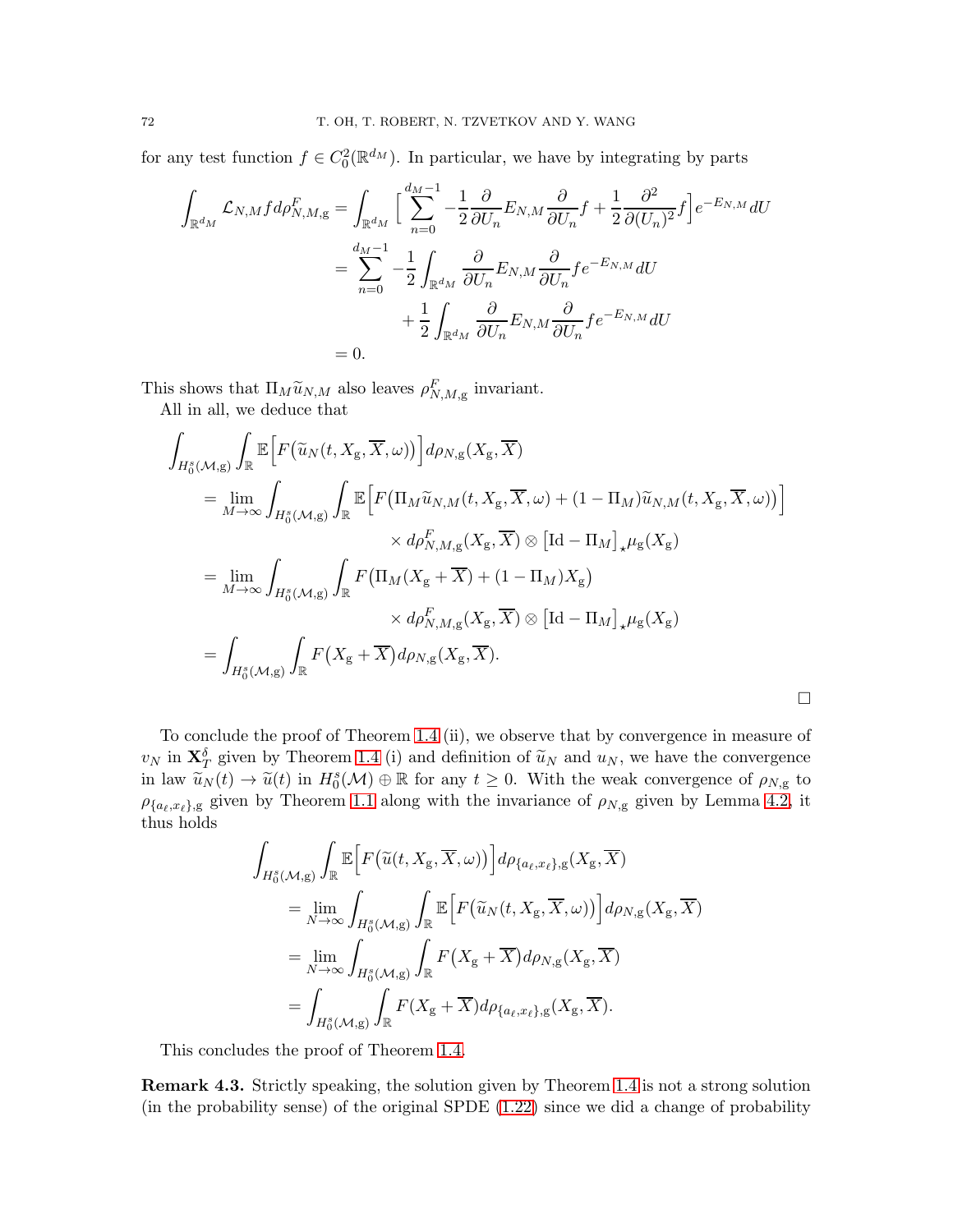space by the Girsanov transform [\(1.24\)](#page-8-0). It would be very interesting though to be able to deal directly with the singular equation [\(1.22\)](#page-7-0).

Remark 4.4. It would be interesting to also establish the analogue of Theorem [1.4](#page-8-1) for the *canonical* stochastic quantization of the LQG measure, namely prove global well-posedness of the stochastic *damped wave* equation

$$
(\partial_t^2 - \Delta_g + \partial_t)\widetilde{u}_N + \frac{Q}{8\pi}R_g + \frac{1}{2}\nu\beta e^{-\pi\beta^2 C_{\mathbf{P}}}N^{-\frac{\beta^2}{2}}\mathbf{P}_N\Big\{e^{\beta \mathbf{P}_N \widetilde{u}_N}\Big\}
$$
  

$$
= \frac{1}{2}\sum_{\ell=1}^L a_\ell \mathbf{P}_N \delta_{x_\ell} + \sqrt{2}\xi_g,
$$

and invariance of the LQG measure (coupled with the white noise measure on  $\partial_t \tilde{u}$ ) under this flow. Although the *local* well-posedness should follow from a straightforward adaptation of [\[48,](#page-76-0) Theorem 1.6] combined with the arguments of the present paper, it is not clear to us how to apply Bourgain's invariant measure argument to globalize this dynamics as in [\[48,](#page-76-0) Section 6]. Indeed, the argument in [\[9,](#page-74-0) [10\]](#page-74-1) seems to require the densities  $R_N$  to be in  $L^p(d\mu_{\mathbf{g}} \otimes d\overline{X})$  uniformly in  $N \in \mathbb{N}$  for some finite  $p > 1$ , which does not hold since the use of Girsanov transform for  $(R_N)^p$ ,  $p > 1$ , produces a divergent constant  $e^{p(p-1)\frac{\sigma_N}{2}\sum_{\ell=1}^L a_\ell}$ .

## APPENDIX A. REMARKS ON THE LQG AND  $\exp(\Phi)_2$  measures with negative cosmological constant

Theorem [1.1](#page-4-0) discusses the construction of the L-points correlations in the case where the cosmological constant  $\nu$  is positive (the free case  $\nu = 0$  just corresponding to  $d\rho_{\{a_\ell, x_\ell\},g}$  $d\mu_{\rm g} \otimes d\overline{X}$ . As is clear from [\(3.22\)](#page-60-0), in the case  $\nu < 0$ , the change of variable

$$
\overline{X} \mapsto \tau = -\nu e^{\beta \overline{X}} \int_{\mathcal{M}} e^{\beta \sum_{\ell=1}^{L} a_{\ell} \mathbf{P}_{N}^{2} G_{0}(x_{\ell}, x) + \beta \mathbf{P}_{N} X_{0}(x) - \frac{\beta^{2}}{2} \sigma_{N}(x; g_{0})} dV_{0}(x)
$$

now gives the expression for the truncated partition function

$$
\mathcal{Z}_N = \mathcal{G}_{N,0} \Xi \beta^{-1} (-\nu)^{\beta^{-1} \left[ 2\pi \chi(\mathcal{M}) Q \right] - \overline{a}} \right] \int_0^\infty \tau^{\beta^{-1} \left[ \overline{a} - 2\pi \chi(\mathcal{M}) Q \right] - 1} e^{+\tau} d\tau
$$

$$
\times \int \mathcal{Y}_N(\mathcal{M})^{\beta^{-1} \left[ 2\pi \chi(\mathcal{M}) Q - \overline{a} \right]} d\mu_0(X_0)
$$

$$
= +\infty,
$$

with or without the Seiberg bounds. This proves that there are no well-defined correlation functions in this case.

In [\[48\]](#page-76-0), we looked at the closely related  $\exp(\Phi)_2$  (or Høegh-Krohn [\[32\]](#page-75-0)) measure on the flat torus  $\mathcal{M} = \mathbb{T}^2$  given by

$$
d\widetilde{\rho} = \lim_{N \to \infty} e^{-\nu \int_{\mathcal{M}} e^{\beta \mathbf{P}_N \widetilde{X} - \frac{\beta^2}{2} \widetilde{\sigma}_N} dV_{\mathbf{g}} d\widetilde{\mu}(\widetilde{X}),
$$

where now  $\tilde{\mu}$  is the *massive* Gaussian free field, i.e. under  $\tilde{\mu}$  we have

<span id="page-72-0"></span>
$$
\widetilde{X}(x) = \sum_{n\geq 0} \frac{h_n(\omega)}{\sqrt{1 + \lambda_n^2}} \varphi_n(x)
$$
\n(A.1)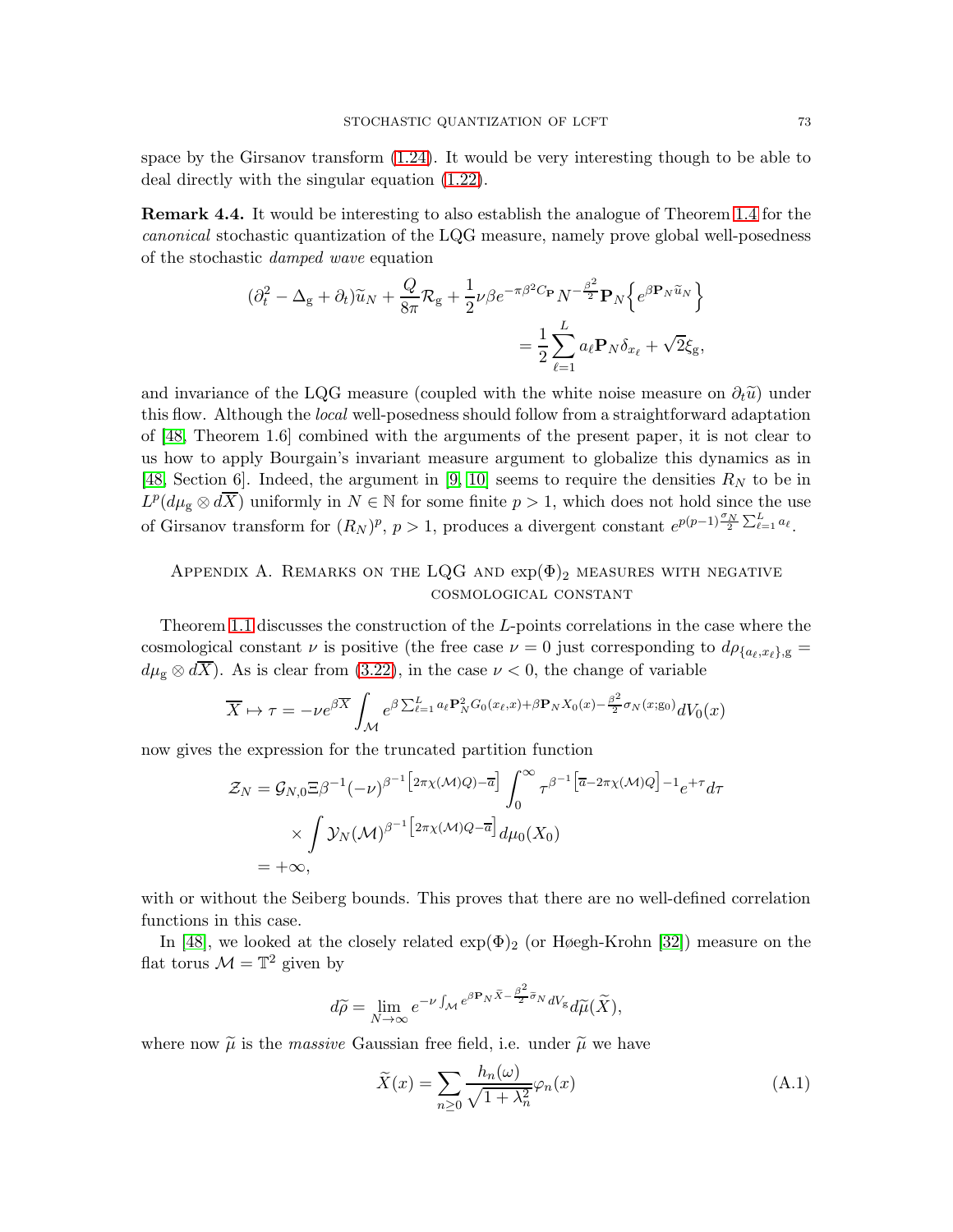for  $h_n \sim \mathcal{N}(0, 1)$  on  $(\Omega, \mathbb{P})$ , and  $\widetilde{\sigma}_N(x) = \mathbb{E}\left[ [\mathbf{P}_N \widetilde{X}(x)|^2 \right]$ . In the defocusing case  $\nu > 0$  on  $\mathcal{M} = \mathbb{T}^2$  with the flat metric<sup>[14](#page-73-0)</sup>, we proved that the measure  $\tilde{\rho}$  above is indeed well-defined as a by-product of the construction of the GMC :  $e^{\beta X}$  : and the integrability of the whole density which follows in this case from the trivial bound  $e^{-\nu \int_{\mathcal{M}} :e^{\beta \tilde{X}}:dV_g} \leq 1$  when  $\nu > 0$ . Namely, since the zero-th Fourier mode of  $\widetilde{X}$  is now normally distributed (compared to  $(1.8)$ , the partition function (i.e. with  $L = 0$ ) is always finite. As for the focusing case  $\nu < 0$ , we prove the following result.

<span id="page-73-3"></span>**Proposition A.1.** Let  $\nu < 0$ . Then for any  $\beta \neq 0$ , the Høegh-Krohn partition function is *not finite. More precisely, for any smooth approximations*  $\widetilde{X}_N$  *of*  $\widetilde{X}$  *such that*  $\widetilde{X}_N$  *is still centred and Gaussian with variance*  $\tilde{\sigma}_N + O(1)$ *, it holds* 

$$
\sup_{N \in \mathbb{N}} \mathbb{E} \Big[ \exp \Big( -\nu \int_{\mathcal{M}} e^{\beta \widetilde{X}_N(x) - \frac{\beta^2}{2} \widetilde{\sigma}_N} dV_{g}(x) \Big) \Big] = +\infty.
$$

Note that here this holds for a large class of approximations  $\widetilde{X}_N$ , including the one considered in Section [2.](#page-13-0)

*Proof.* We begin by recalling that the Cameron-Martin space for  $\tilde{\mu}$  is given by  $H^1(\mathcal{M}, g)$ ; in particular, Cameron-Martin's theorem (see e.g. [\[14,](#page-75-1) Proposition 2.26]) states that for  $\tilde{X}$ as in [\(A.1\)](#page-72-0) and any  $f \in H^1(\mathcal{M}, g)$ ,  $\widetilde{X} - f$  is also a massive GFF under  $e^{\langle f, \widetilde{X} \rangle_{H^1} - \frac{1}{2} ||f||_{H^1}^2} d\mathbb{P}$ . In particular, for any  $F \in C_b(H^s(\mathcal{M}))$ , it holds

$$
\mathbb{E}\Big[F(\widetilde{X})\Big] = \mathbb{E}_f\Big[F(\widetilde{X})e^{\frac{1}{2}\|f\|_{H^1}^2 - \langle f,\widetilde{X}\rangle_{H^1}}\Big] = \mathbb{E}\Big[F(\widetilde{X}+f)e^{\frac{1}{2}\|f\|_{H^1}^2 - \langle f,\widetilde{X}+f\rangle_{H^1}}\Big],\tag{A.2}
$$

where  $\mathbb{E}_f$  is the expectation associated with  $\mathbb{P}_f \stackrel{\text{def}}{=} e^{\langle f, \tilde{X} \rangle_{H^1} - \frac{1}{2} ||f||_{H^1}^2} \mathbb{P}.$ 

We also recall the following Moser-Trudinger's inequality [\[4,](#page-74-2) Theorems 2.46 and 2.50]: for  $\theta > 0$ , there exists  $C > 0$  that for all  $f \in H^1(\mathcal{M})$ ,

<span id="page-73-2"></span><span id="page-73-1"></span>
$$
\int_{\mathcal{M}} e^f dV_{\mathbf{g}} \leq Ce^{\theta ||f||_{H^1}^2}
$$

*if and only if*  $\theta \ge \frac{1}{16\pi}$ . Thus for any  $\beta \ne 0$  and  $N \in \mathbb{N}$ , there exists  $f_N \in H^1(\mathcal{M})$  such that

$$
\int_{\mathcal{M}} e^{\beta f_N} dV_{\mathbf{g}} \ge N e^{\frac{\beta^2}{10^5} ||f_N||_{H^1}^2}.
$$
\n(A.3)

Thus, using  $(A.2)$ , we have for any  $N \in \mathbb{N}$ 

$$
\mathbb{E}\Big[\exp\Big(-\nu \int_{\mathcal{M}} e^{\beta \widetilde{X}_N - \frac{\beta^2}{2} \widetilde{\sigma}_N} dV_g\Big)\Big] \n= \mathbb{E}\Big[\exp\Big(-\frac{1}{2} ||f_N||_{H^1}^2 - \langle f_N, \widetilde{X}_N \rangle_{H^1} - \nu \int_{\mathcal{M}} e^{\beta \widetilde{X}_N + \beta f_N - \frac{\beta^2}{2} \widetilde{\sigma}_N^2} dV_g\Big)\Big]
$$

<span id="page-73-0"></span> $14$ Note that in the massive case there is no conformal invariance anymore. However our proof of the construction of  $\tilde{\rho}$  (without curvature term compared to [\(1.1\)](#page-1-0)-[\(1.9\)](#page-3-1)) readily extends to any compact surface  $(\mathcal{M}, g)$  through the same arguments as in this work.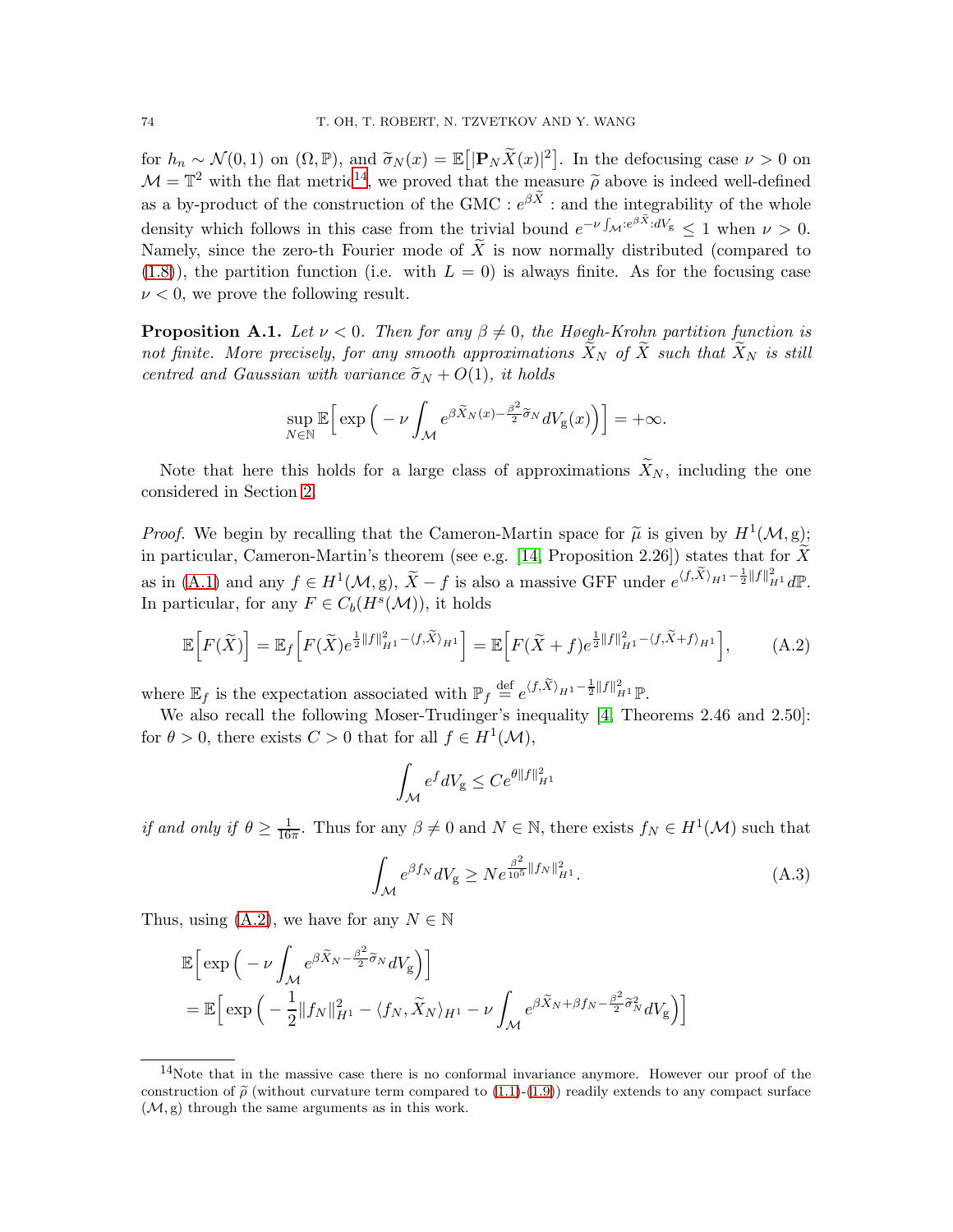Using Jensen's inequality, that  $\widetilde{X}_N$  is centered and that  $\mathbb{E}[e^{\beta \widetilde{X}_N - \frac{\beta^2}{2}}]$  $\left[\frac{\partial}{\partial \sigma} \tilde{\sigma}_N\right] \sim 1$ , along with  $(A.3)$  and that  $\nu < 0$ , we then continue with

$$
\geq \exp\left[\mathbb{E}\left(-\frac{1}{2}||f_N||_{H^1}^2 - \langle f_N, \widetilde{X}_N \rangle_{H^1} - \nu \int_M e^{\beta \widetilde{X}_N + \beta f_N - \frac{\beta^2}{2} \widetilde{\sigma}_N^2} dV_g\right)\right]
$$
  

$$
\geq \exp\left[-\frac{1}{2}||f_N||_{H^1}^2 - \nu \int_M e^{\beta f_N + c} dV_g\right] \geq \exp\left[-\frac{1}{2}||f_N||_{H^1}^2 - \nu CN e^{\frac{\beta^2}{105}||f_N||_{H^1}^2}\right]
$$

for some  $C > 0$ .

Note that, since  $\nu < 0$ , the function  $x \in [0, \infty) \mapsto (-\nu)CNe^{\frac{\beta^2}{10^5}}$  $\frac{p}{10^5}x-\frac{1}{2}x$  is strictly increasing on  $[0, \infty)$  for any N large enough (depending on  $\beta$ ), so that we have for N large enough

$$
\mathbb{E}\Big[\exp\Big(-\nu \int_{\mathcal{M}} e^{\beta \widetilde{X}_N - \frac{\beta^2}{2} \widetilde{\sigma}_N} dV_{g}\Big)\Big] \geq \exp\big[-\nu CN\big] \longrightarrow \infty
$$

as  $N \to \infty$ . This proves Proposition [A.1.](#page-73-3)

Acknowledgements. The authors are very grateful to Rémi Rhodes and Vincent Vargas for pointing out the relevance of studying the conformal equation [\(1.20\)](#page-7-1) and for interesting discussions on LCFT which motivated the writing of this paper. They are also very grateful to Christophe Garban, Rémi Rhodes, Vincent Vargas and Younes Zine for helpful comments on a previous version of this work.

T.O. was supported by the European Research Council (grant no. 637995 "ProbDynDispEq" and grant no. 864138 "SingStochDispDyn"). T.R. was supported by the DFG through the CRC 1283 "Taming uncertainty and profiting from randomness and low regularity in analysis, stochastics and their applications."

## **REFERENCES**

- [1] S. Albeverio, F.C. De Vecchi, M. Gubinelli, Elliptic stochastic quantization, [arXiv:1812.04422](http://arxiv.org/abs/1812.04422) [math.PR].
- [2] S. Albeverio, F.C. De Vecchi, M. Gubinelli, The elliptic stochastic quantization of some two dimensional Euclidean QFTs, [arXiv:1906.11187](http://arxiv.org/abs/1906.11187) [math.PR].
- [3] J. Aru, E. Powell, A. Seplveda, Critical Liouville measure as a limit of subcritical measures, Electron. Commun. Probab. 24 (2019), Paper No. 18, 16 pp.
- <span id="page-74-2"></span>[4] T. Aubin, Some nonlinear problems in Riemannian geometry. Springer Monographs in Mathematics. Springer-Verlag, Berlin, 1998. xviii+395 pp.
- [5] H. Bahouri, J.-Y. Chemin, R. Danchin, Fourier analysis and nonlinear partial differential equations. Grundlehren der Mathematischen Wissenschaften, 343. Springer, Heidelberg, 2011. xvi+523 pp.
- [6] R. Bass, Stochastic processes. Cambridge Series in Statistical and Probabilistic Mathematics, 33. Cambridge University Press, Cambridge, 2011. xvi+390 pp.
- [7] J. Bennett, A. Carbery, M. Christ, T. Tao, The BrascampLieb Inequalities: Finiteness, Structure and Extremals, Geom. Funct. Anal. 17 (2008), no 5, 1343–1415.
- [8] M. S. Berger, Riemannian structures of prescribed Gaussian curvature for compact 2-manifolds, J. Differential Geometry 5 (1971), 325–332.
- <span id="page-74-0"></span>[9] J. Bourgain, *Periodic nonlinear Schrödinger equation and invariant measures*, Comm. Math. Phys. 166 (1994), 1–26.
- <span id="page-74-1"></span>[10] J. Bourgain, *Invariant measures for the 2D-defocusing nonlinear Schrödinger equation*, Comm. Math. Phys. 176 (1996), 421–445.
- [11] N. Burq, P. Gérard, N. Tzvetkov, Strichartz inequalities and the nonlinear Schrödinger equation on compact manifolds, American Journal of Mathematics 126 (2004), no. 3, 569–605.
- [12] N. Burq, L. Thomann, N. Tzvetkov, Remarks on the Gibbs measures for nonlinear dispersive equations, Ann. Fac. Sci. Toulouse Math. 27 (2018), no. 3, 527–597.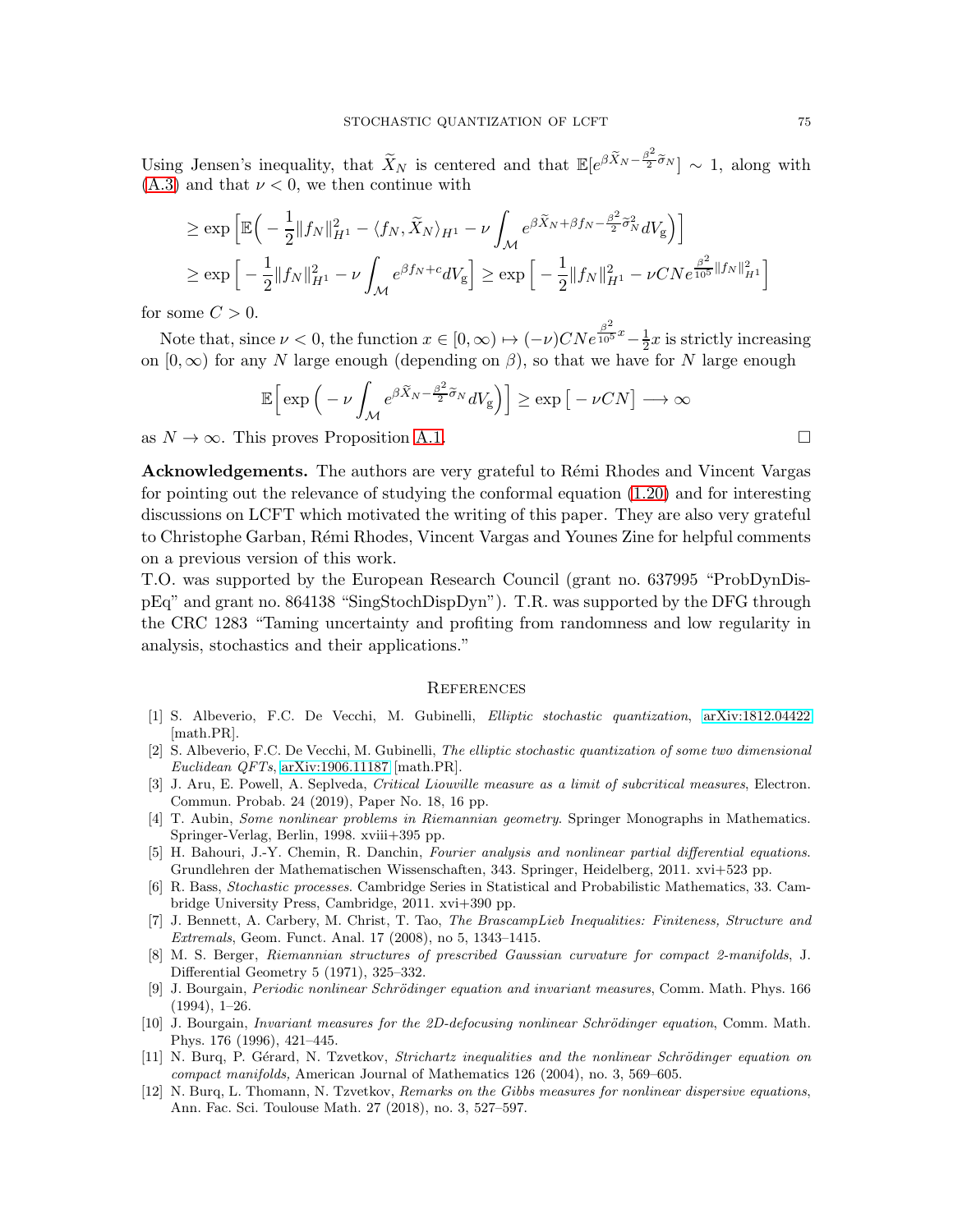- <span id="page-75-1"></span>[13] G. Da Prato, A. Debussche, Strong solutions to the stochastic quantization equations, Ann. Probab. 31 (2003), no. 4, 1900–1916.
- [14] G. Da Prato, J. Zabczyk, Stochastic equations in infinite dimensions. Second edition. Encyclopedia of Mathematics and its Applications, 152. Cambridge University Press, Cambridge, 2014. xviii+493 pp.
- [15] F. David, A. Kupiainen, R. Rhodes, V. Vargas, Liouville quantum gravity on the Riemann sphere, Comm. Math. Phys. 342 (2016), no. 3, 869–907.
- [16] F. David, A. Kupiainen, R. Rhodes, V. Vargas, Renormalizability of Liouville quantum field theory at the Seiberg bound, Electron. J. Probab. 22 (2017), Paper No. 93, 26 pp.
- [17] F. David, R. Rhodes, V. Vargas, Liouville quantum gravity on complex tori, J. Math. Phys. 57 (2016), no. 2, 022302, 25 pp.
- [18] J. Dub´edat, H. Shen, Stochastic Ricci flow on compact surfaces, [arXiv:1904.10909](http://arxiv.org/abs/1904.10909) [math.PR].
- [19] B. Duplantier, R. Rhodes, S. Sheffield, V. Vargas, Renormalization of critical Gaussian multiplicative chaos and KPZ relation, Comm. Math. Phys. 330 (2014), no. 1, 283–330.
- [20] B. Duplantier, R. Rhodes, S. Sheffield, V. Vargas, Critical Gaussian multiplicative chaos: convergence of the derivative martingale, Ann. Probab. 42 (2014), no. 5, 1769–1808.
- [21] B. Duplantier, S. Sheffield, Liouville quantum gravity and KPZ, Invent. Math. 185 (2011), no. 2, 333– 393.
- [22] G. Folland, Real analysis. Modern techniques and their applications. Second edition. Pure and Applied Mathematics (New York). A Wiley-Interscience Publication. John Wiley & Sons, Inc., New York, 1999.  $xvi+386$  pp.
- [23] C. Garban, Dynamical Liouville, J. Funct. Anal. 278 (2020), no. 6, 108351.
- [24] A. E. Gatto, Product rule and chain rule estimates for fractional derivatives on spaces that satisfy the doubling condition, J. Funct. Anal. 188 (2002), no. 1, 27–37.
- [25] J. Glimm, A. Jaffe, Quantum physics. A functional integral point of view, Second edition. Springer-Verlag, New York, 1987. xxii+535 pp.
- [26] A. Grigor'yan, Heat kernel and analysis on manifolds. AMS/IP Studies in Advanced Mathematics, 47. American Mathematical Society, Providence, RI; International Press, Boston, MA, 2009. xviii+482 pp.
- [27] M. Gubinelli, M. Hofmanova, A PDE construction of the Euclidean  $\Phi_3^4$  quantum field theory, [arXiv:1810.01700](http://arxiv.org/abs/1810.01700) [math-ph].
- [28] M. Gubinelli, P. Imkeller, N. Perkowski, Paracontrolled distributions and singular PDEs, Forum Math. Pi 3 (2015), e6, 75 pp.
- [29] M. Gubinelli, H. Koch, T. Oh, L. Tolomeo, Global dynamics for the two-dimensional stochastic nonlinear wave equations, preprint.
- [30] C. Guillarmou, R. Rhodes, V. Vargas, Polyakov's formulation of 2d bosonic string theory, Publ. Math. Inst. Hautes Etudes Sci. 130 (2019), 111–185. ´
- <span id="page-75-0"></span>[31] M. Hairer, A theory of regularity structures, Invent. Math. 198 (2014), no. 2, 269–504.
- [32] R. Høegh-Krohn, A general class of quantum fields without cut-offs in two space-time dimensions, Comm. Math. Phys. 21 (1971), 244–255.
- [33] L. Hörmander, The analysis of linear partial differential operators III : Pseudo-differential operators, Classics in Mathematics (2007), Springer Berlin.
- [34] M. Hoshino, H. Kawabi, S. Kusuoka Stochastic quantization associated with the  $\exp(\Phi)_2$ -quantum field model driven by space-time white noise on the torus, [arXiv:1907.07921](http://arxiv.org/abs/1907.07921) [math.PR].
- [35] Y. Huang, R. Rhodes, V. Vargas, *Liouville quantum gravity on the unit disk*, Ann. Inst. Henri Poincaré Probab. Stat. 54 (2018), no. 3, 1694–1730.
- [36] J.-P. Kahane, Sur le chaos multiplicatif, Ann. Sci. Math. Québec, 9 (1985), no.2 105–150.
- [37] A. Kupiainen, R. Rhodes, V. Vargas, Integrability of Liouville theory: proof of the DOZZ formula, Ann. of Math. (2) 191 (2020), no. 1, 81–166.
- [38] H. Lacoin, R. Rhodes, V. Vargas, Complex Gaussian multiplicative chaos, Comm. Math. Phys. 337 (2015), no. 2, 569–632.
- [39] H. Lacoin, R. Rhodes, V. Vargas, Semiclassical limit of Liouville field theory, J. Funct. Anal. 273 (2017), no. 3, 875–916.
- [40] D. Maulik, A. Okounkov, *Quantum groups and quantum cohomology*, Astérisque No.  $408$  (2019), ix $+209$ pp.
- [41] J. Miller, S. Sheffield, *Liouville quantum gravity and the Brownian map I: the*  $QLE(8/3,0)$  *metric*, Invent. Math. 219 (2020), no. 1, 75–152.